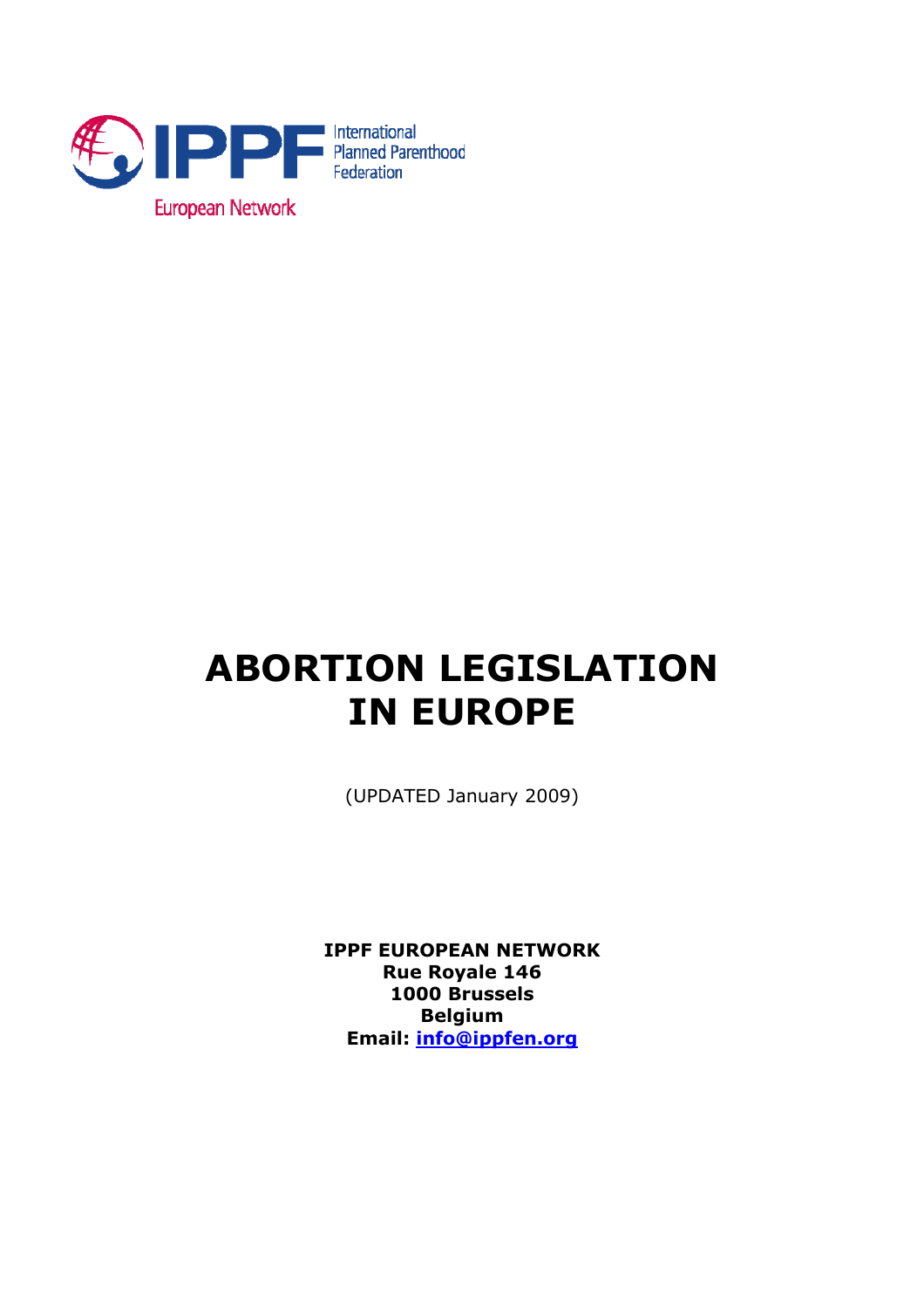# **Countries**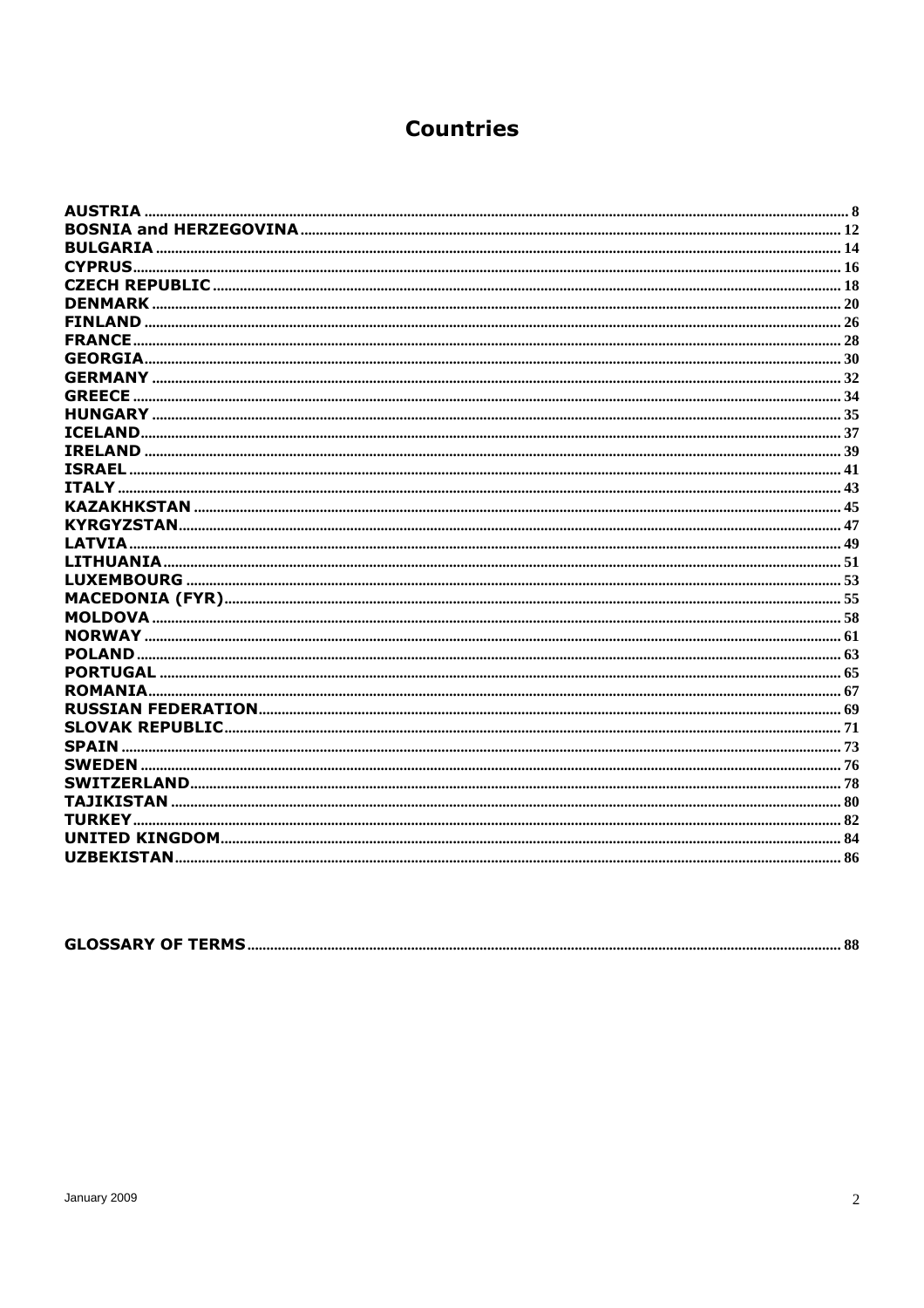# **Notes**

1) The document is in its eighth edition. The previous one was compiled in February 2004. It has been updated following information received from IPPF European Network Member Associations (MAs)

2) In *DISPARITY IN THE APPLICATION OF THE LAW,* and in *COMMENTS* the text is directly from the Member Associations (MAs).

3) The exchange rate for the conversion into US\$ was calculated at the time of the revision.

# **Acknowledgements**

IPPF European Network would like to thank all its Member Associations for their invaluable contributions to this update.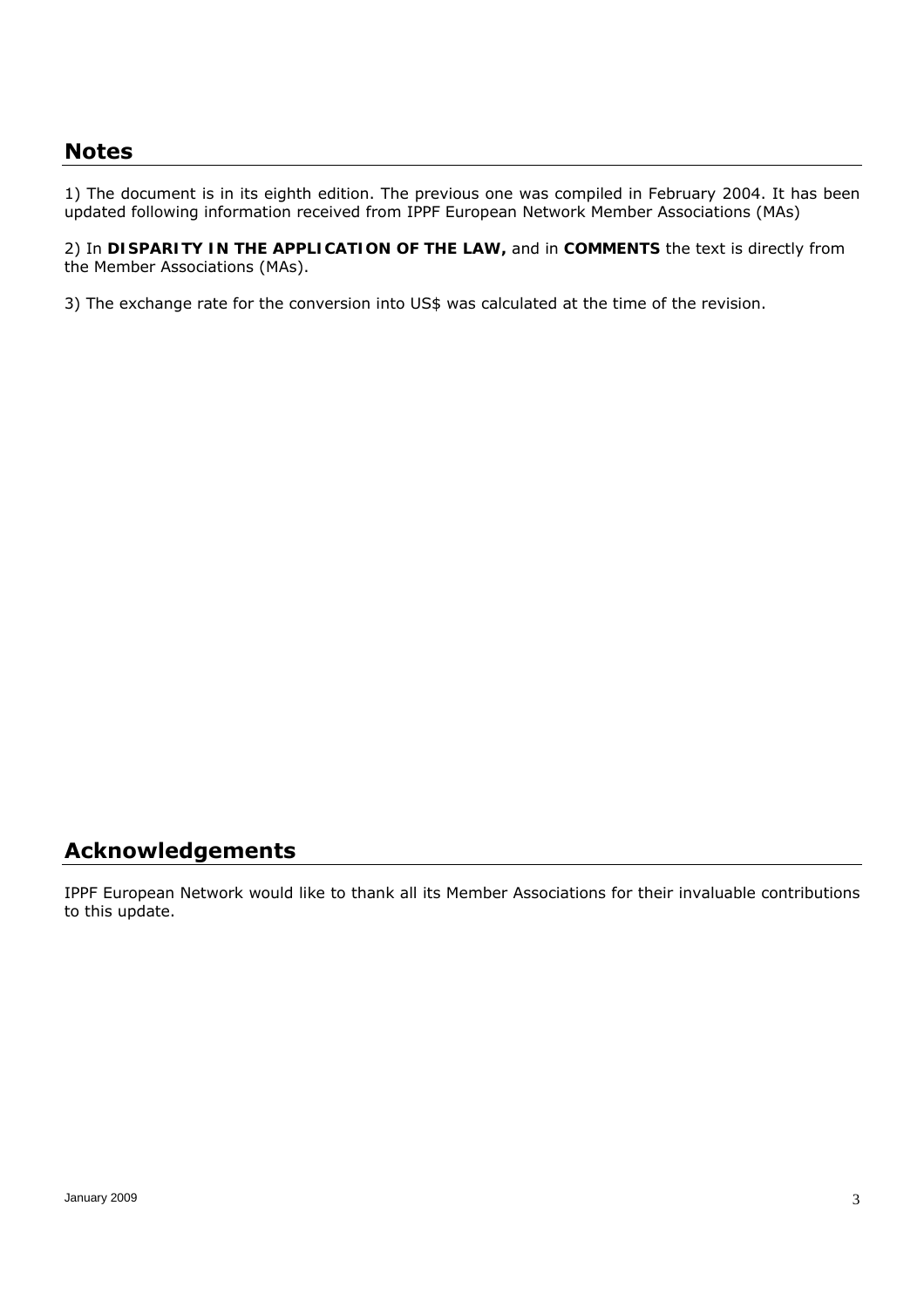# **ALBANIA**

**Albanian Center for Population and Development** 

**info@acpd-al.org**

# **LEGISLATION**

Abortion Law Nr 8045, 7 December 1995, "on the interruption of pregnancy"

# **GROUNDS/GESTATIONAL LIMITS**

#### **Up to 12 weeks:**

On request, in case a woman considers that a pregnancy causes psychological and social problems

#### **Up to 22 weeks:**

- For social reasons
- Rape or other sexual crime

#### **No Limit:**

- Severe (incurable) malformation of the fetus
- If continuing the pregnancy and/or childbirth would put the woman's life or health at risk

# **REGULATIONS/CONDITIONS**

Abortion should be performed by a physician-specialist/obstetrician-gynaecologist, and can take place in public and private health institutions.

Pre- and post-abortion counselling is obliged. The physician performing the abortion is obliged to inform women of family planning services and to advise them about contraceptive methods.

In case a woman, after the pre-abortion counselling, repeals the request, she is asked by the physician to confirm her request in writing. This confirmation should be done at least 7 days after her first request. If the time span of 7 days surpasses the legal limits, the physician may decide to reduce it to 2 days.

Unmarried minors up to 16 need the consent of the person exercising parental authority or legal protection. The request for an abortion should not be made in their presence.

A health commission consisting of three physicians decides, after examination and consultation, to allow for an abortion on medical grounds (thus no limit as mentioned above).

An abortion for social reasons (up to  $22^{nd}$  week) needs the approval of a commission of three specialists (physician, social worker and lawyer).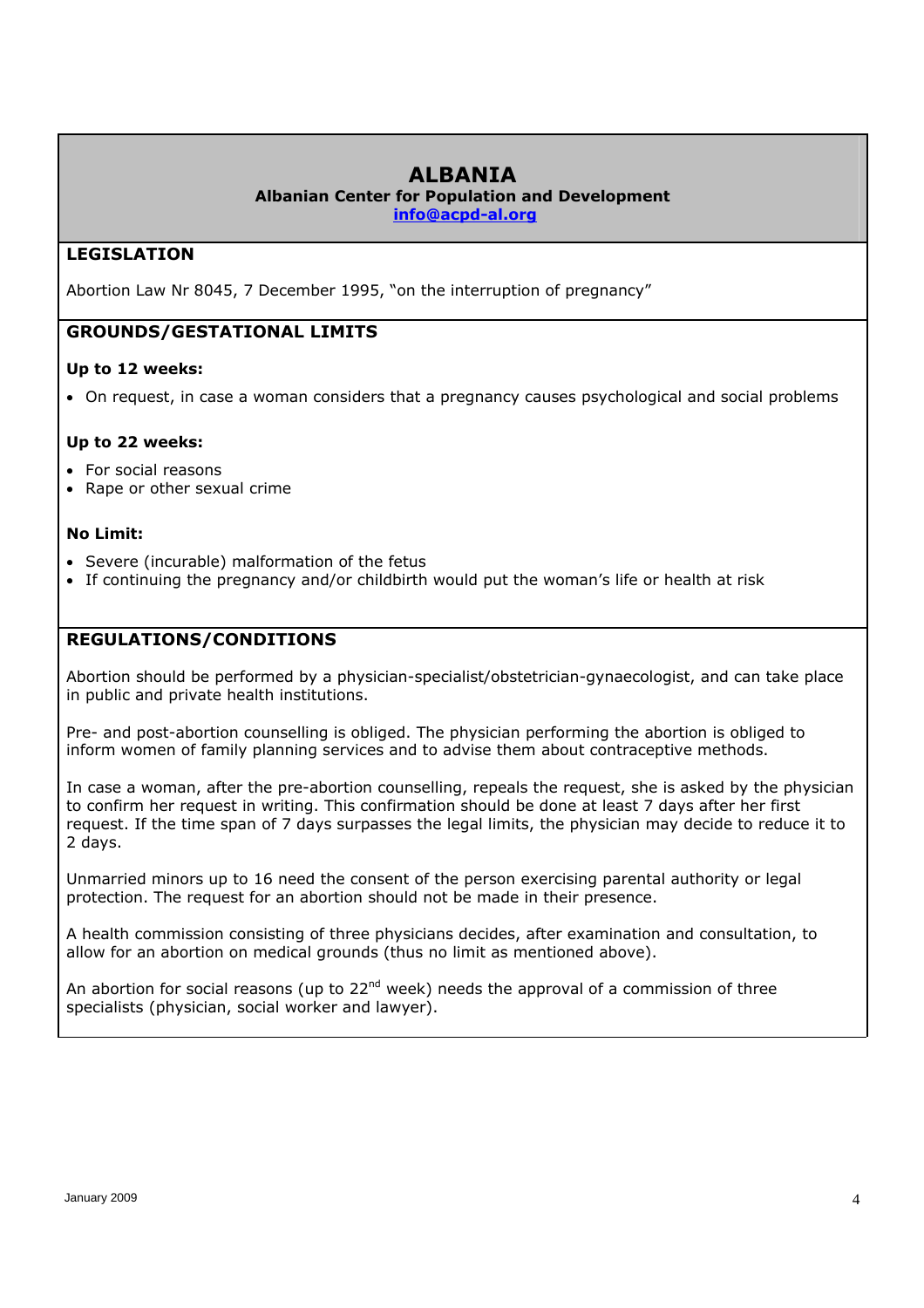#### **METHODS**

Types of abortion methods available in country are:

- Vacuum aspiration (electric or manual)
- Dilatation and Curettage
- Induction with Misoprostol (PG analogues)
- Sextio caesarean minor

Medical abortion was introduced in Albania through a pilot project implemented in the Tirana Maternity Hospitals. Although many Ob/Gyns use RU486 to provide medical abortion, it is not legalized. In the Albanian Approved List of Drugs, RU486 is not included. Actually there is no amendment or law approved on medical abortion.

#### **COST**

A total of lek 3.600 (US\$ 40) for the abortion fee plus laboratory tests (incl. Ultrasound).

In private clinics this sum is double.

# *DISPARITY IN THE APPLICATION OF THE LAW:*

- *Although required by law, routine analyses are not regularly done before the abortion procedure.*
- *The reflection period (7 days by law) is not respected, mostly because women are not informed about their rights. Neither the social worker nor health practitioners inform women on this.*
- *Women pay "under the table" and give bribes to the doctors who perform the abortion.*
- *Obligatory pre- and post-abortion counselling is not always respected.*
- *Most abortions performed in private clinics are not reported and there are no standard reporting forms.*
- *There is no appropriate supervision plan in place for both private and public clinics. The clinics supervision is not done on a regular basis.*
- *Almost half of private clinics do not comply with legal requirements regarding the needed surface and equipment.*
- *Women do not necessarily present an identification document at the clinic.*

- *The 1995 law overturned the previous one whereby abortion was legally permitted only on limited grounds*
- *Abortion is not performed in the MA's clinics*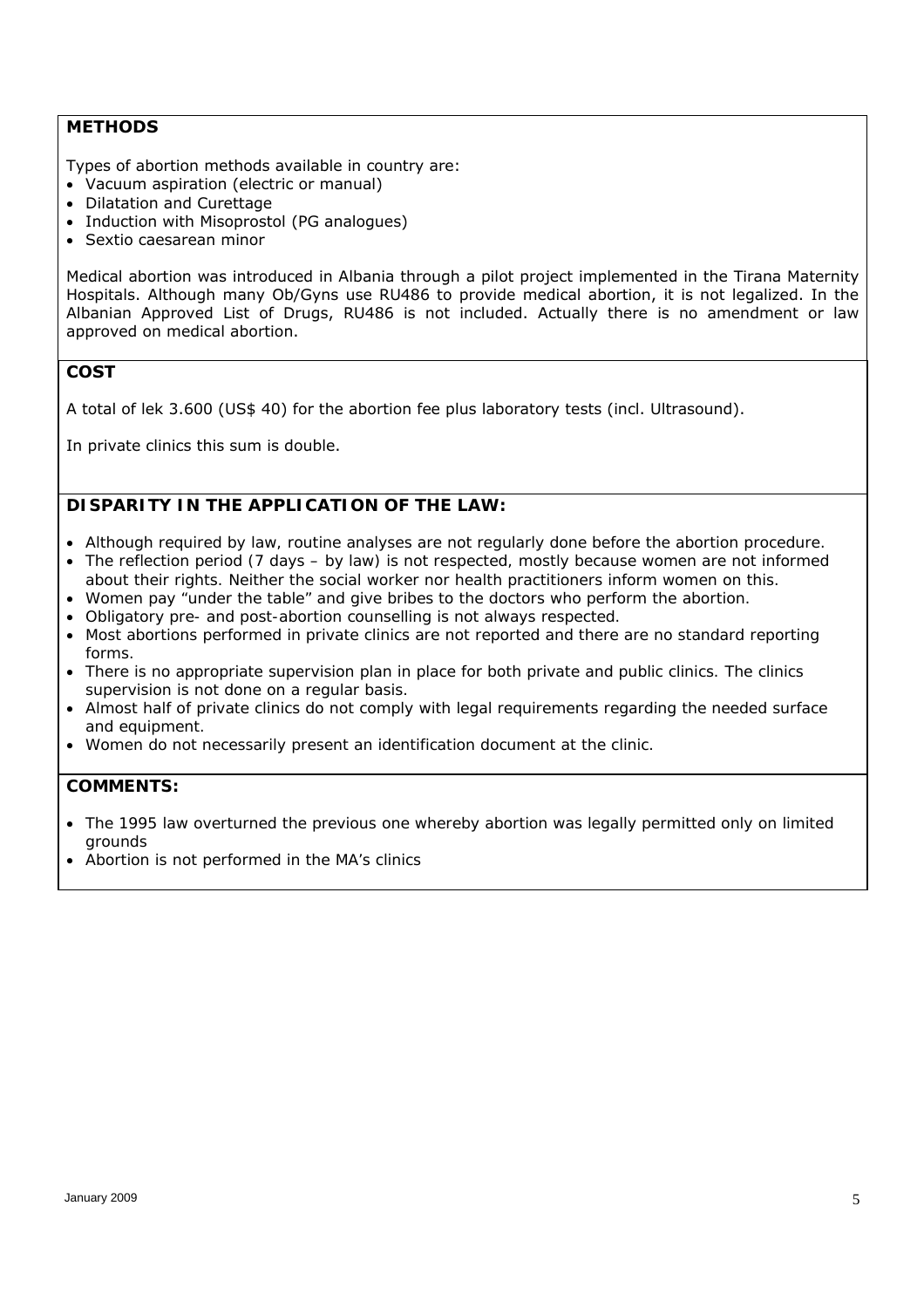# **ARMENIA**

**Armenian Association 'For Family and Health' armfha@netsys.am** 

**www.armfha.com** 

# **LEGISLATION**

Abortion is permitted since 1955

# **GROUNDS/GESTATIONAL LIMITS**

#### **Up to 12 weeks:**

• On request

#### **Up to 22 weeks:**

- Social grounds (if husband died during woman's pregnancy; if woman was deprived of maternal rights during pregnancy; divorce; rape)
- Medical grounds (such as tuberculosis, syphilis, HIV/AIDS, a malignant tumour, mental disorder or chronic alcoholism; underdeveloped reproductive system of teenager under-16)
- Family risk or diagnosed foetal malformation

# **REGULATIONS/CONDITIONS**

- Menstrual regulation (called mini-abortion in Armenia) is permitted up to 7 weeks of pregnancy.
- Women under age of 18 should obtain consent from parents or a lawful proxy or, if this is impossible, from a relevant medical commission.
- According to the MoH standards, abortion should be performed only by a licensed obstetrician gynaecologist and only in hospital conditions such as maternity homes and obstetrics/gynaecological departments in the hospitals or clinics with at least 15 beds and relevant license. MoH permits medical abortions to be performed in the licensed out-patient medical facilities (so called Female's Consultancies).
- Although registration of the abortion is mandatory, it is not always done.
- In order to ensure the quality of abortion services, the Government has issued regulations on abortion procedures, which include a 4 hours period of stay after the intervention and family planning counselling after the abortion. However, these regulations are not followed by the medical practitioners and not controlled by the MoH.

#### **METHODS**

Although medical abortion is legalized, Armenia is still in the process of running trials and registering the necessary drugs. Mifepristone is not registered; Misoprostol is registered as a drug used to treat ulcers, but has not been registered as drug that can be used for medical abortion.

Medical abortion can be performed out of the hospital in the licensed Female's Consultations. However, many women self-induce abortion at home using Misoprostol (brand name is Cytotec) based on the physician's advice or experience of other women. Cytotec is generally used to treat ulcers and can be obtained in the pharmacies without prescription. One tablet of Cytotec costs around US\$5-10.

#### **Most used methods:**

Surgical abortion via dilatation and curettage and electrical vacuum aspiration are the most commonly used method of pregnancy termination.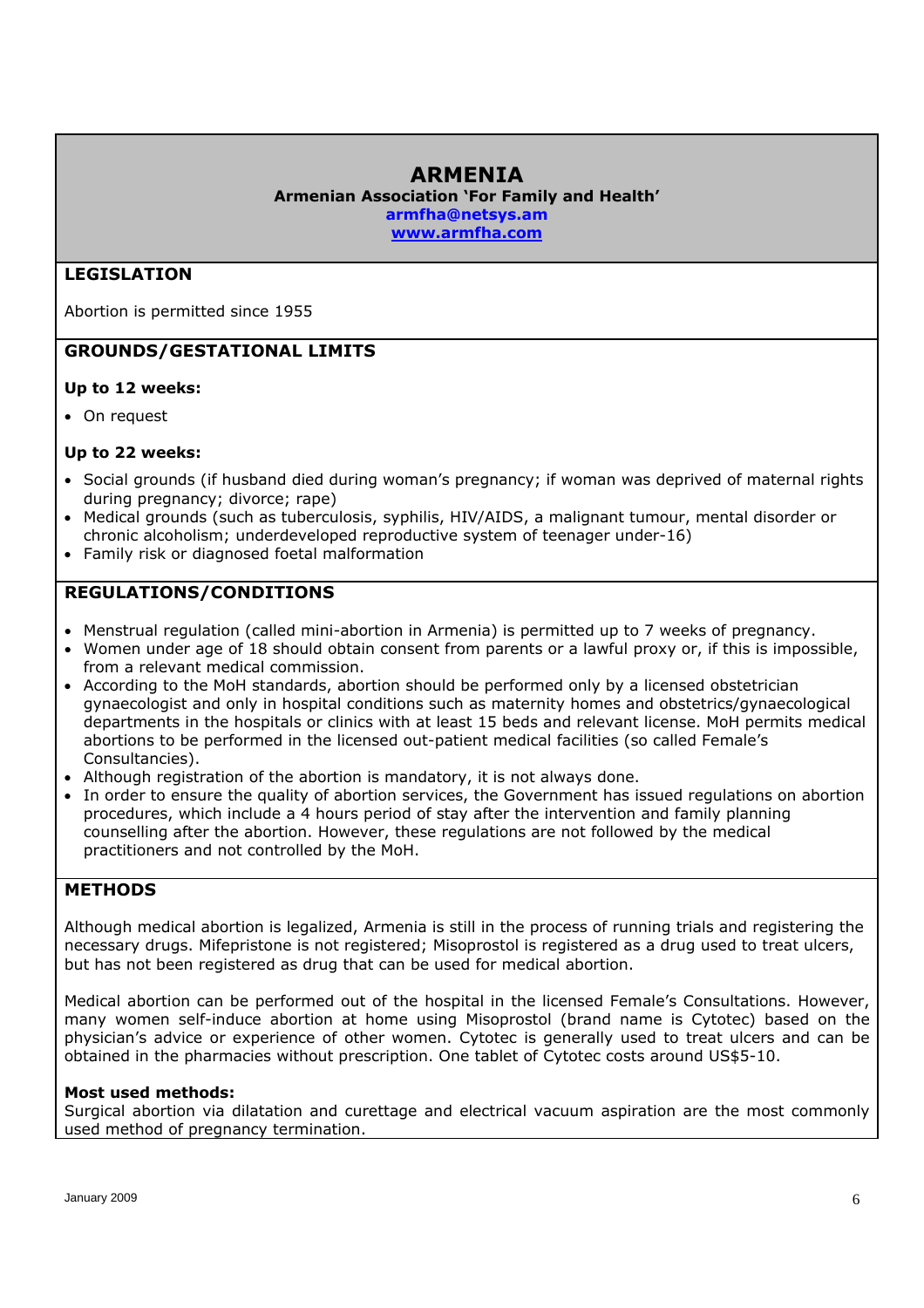#### **COST**

The cost of a surgical abortion up to 12 weeks of gestation varies from clinic to clinic, between US\$ 30 and US\$ 50 per procedure. All state clinics providing abortion services charge an official fee of \$30, which almost equals the minimum wage.

There are also additional unofficial, illegal payments, which range from US\$ 20 to US\$ 500, depending on the gestational limit. The cost of an abortion is higher, if it is performed with anaesthesia, or if it is illegal. Both legal and illegal costs have considerably increased in the last 10 years.

The cost of an illegal abortion significantly exceeds an average monthly salary. A social security system in Armenia does not exist yet. Although there is a state program to provide services for free to poor people, most of the poor can't access the program due to complex criteria and bureaucratic procedures.

#### *DISPARITY IN THE APPLICATION OF THE LAW:*

- *Abortion services are not available in rural areas or in some urban settings*
- The poor and young unmarried women often perform self-induced abortion with a high risk of life *threatening complications and consequences.*

- *Regardless of the permissive legislation for the abortion and availability of national regulations on abortion services, there are several problems related to abortion services in the country. They include lack of access to abortion services for poor and young women, a poor quality of the abortion care provided and a lack of post-abortion contraception.*
- The quality of abortion services provided in health facilities is poor. Although the quality of abortion *care has never been assessed at the national level, the MoH is aware of the fact that abortion services are not of high quality and needs a lot of improvement and introduction of new technologies.*
- *Presently, the most commonly used abortion technique is dilatation and curettage. Manual vacuum aspiration is being used sporadically and only in private clinics in Yerevan. Mifepristone and Misoprostol are not registered in the country to perform medical abortion.*
- *An indicator demonstrating quality of abortion services is the level of post-abortion complications that contribute to women's disability and death cases. As the NRHS (1998) showed complications after abortion were experienced by 16% of the interviewed women. The quality of abortion is also compromised by a lack of post-abortion counselling provided by service providers. The study showed that in 60% of cases, no family planning counselling after abortion was provided, and 75% of women complained about pain beyond comfort level during last abortion (NRHS, 1998).*
- *Access to safe abortion is an issue for low-income and young people who cannot afford to pay for services or don't have access to information about available services. Especially young unmarried women are at risk of unsafe abortion due to social prejudice against premarital sexual relations. Parents are not capable to provide support and help to their children that are faced with an unwanted pregnancy. The causes lie in a traditional attitude of people to avoid talks on sexual topics between young and older generations. Even when parents are willing to help, very often they lack skills to discuss sexuality issues with their children.*
- *As a result of compromised access to abortion services there are cases of unsafe self-induced abortion. According to the National reproductive Health Survey (1998), at least 23.4% out of all reported miscarriages were due to self-induced abortion. Official statistics do not provide accurate and reliable data on rate of unsafe abortion in the country.*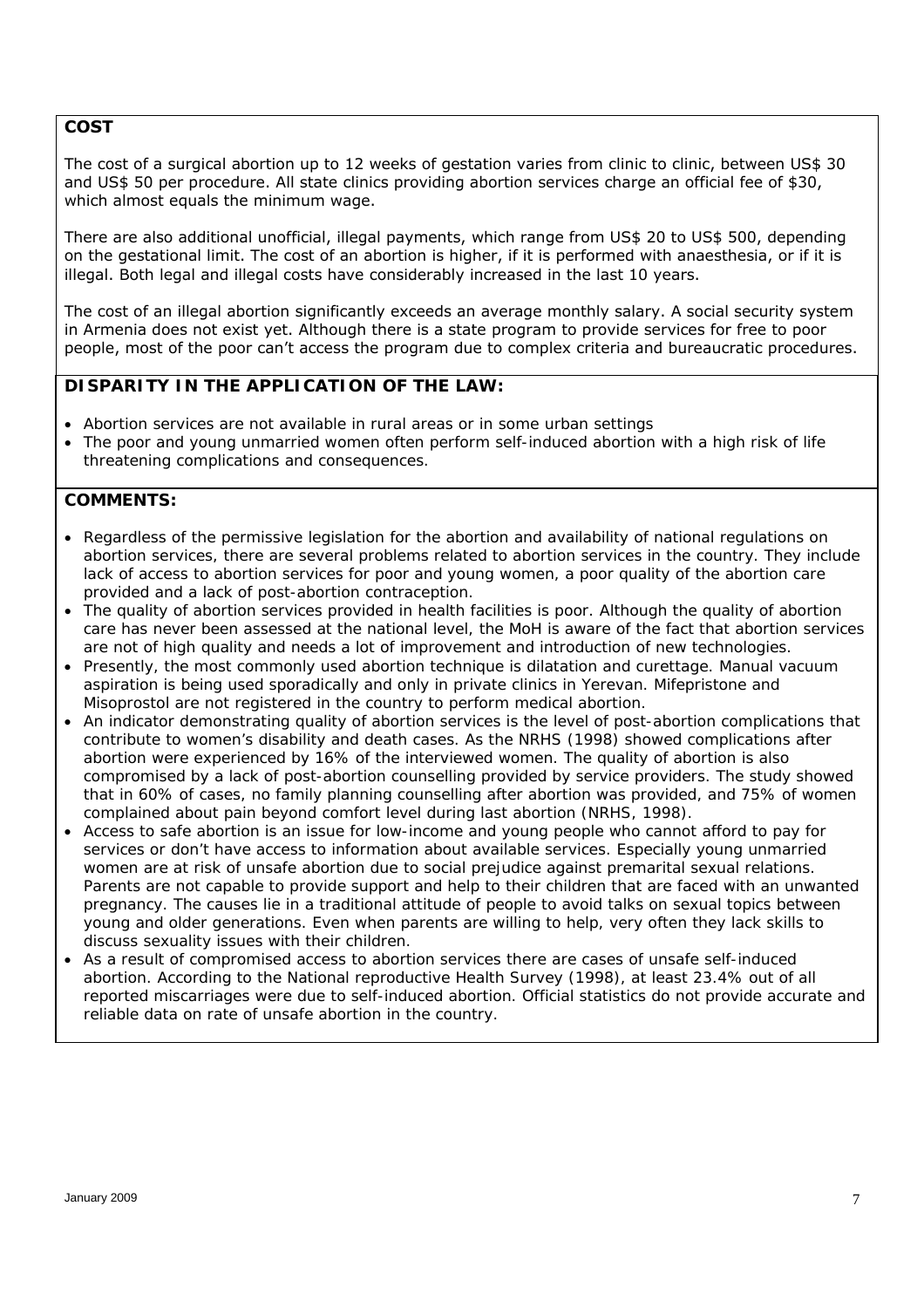# **AUSTRIA**

**Österreichische Gesellschaft für Familienplanung (ÖGF)** 

**office@oegf.at** 

**www.oegf.at**

# **LEGISLATION**

Federal Law 23 January 1974, effective in January 1975 (Bundesgesetzblatt, No. 60, 1974)

# **GROUNDS/GESTATIONAL LIMITS**

#### **Up to three months from completed implantation:**

On request

#### **Second trimester:**

- Serious risk to physical health of women (that cannot be averted by other means)
- Risk to mental health of women (that cannot be averted by other means)
- Immediate risk to life of woman (that cannot be averted by other means)
- Serious foetal impairment (physical or mental)
- Woman is a minor (under 14 years)

# **REGULATIONS/CONDITIONS**

- Abortion must be performed by a physician after a previous medical consultation
- No physician is obliged to perform an abortion or to take part in it, except where it is necessary without delay to save the life of the pregnant woman from an immediately threatening danger which cannot otherwise be averted.
- In public hospitals following examinations and tests are required: rhesus factor, ultrasound, HIV, lues, hepatitis

# **METHODS**

Vacuum Aspiration is the most commonly used method. Medical abortion (Mifegyne) is not very common.

The regulation for Mifegyne allows the use of the drug only in hospital and clinics, therefore medical abortion can be performed only in hospitals. There are three private clinics specialised in abortion in Vienna. They also offer medical abortion. In three provinces there are no public hospitals which provide abortions. In all provinces (except one) there are private clinics.

# **COST**

Induced abortion is covered by the (normal) health insurance

- State hospitals:  $€ 300 840(US$ 459-1285,20)$
- Private abortion clinics:  $€ 350-450$  (US\$ 535,50-688,50)
- Private practitioners:  $€350-450$  (US\$ 535,50-688,50)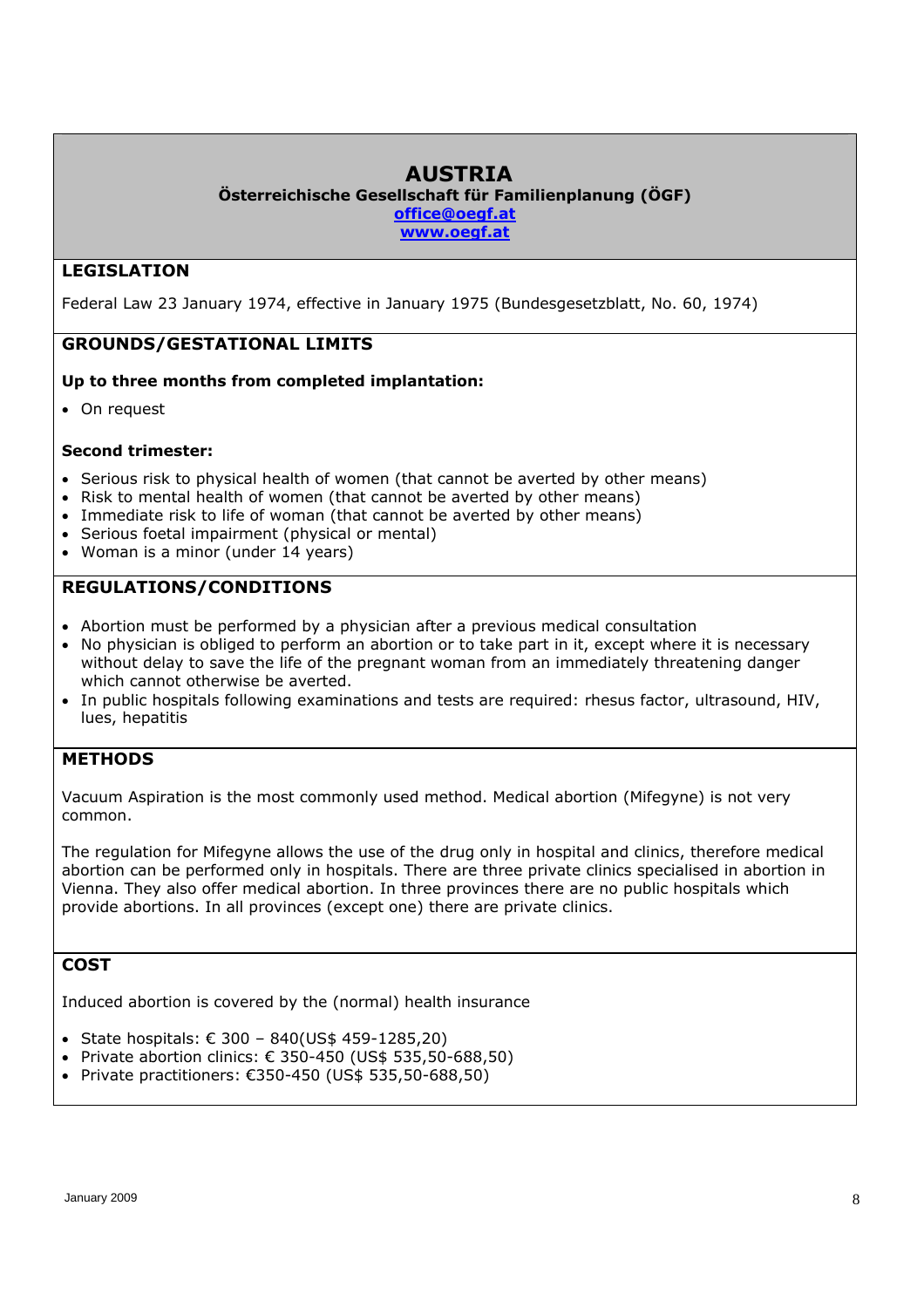# *DISPARITY IN THE APPLICATION OF THE LAW:*

- *Due to conscientious objection from both medical personnel and hospital management, abortion facilities are not readily available all over the country.*
- *According to the law, abortion can be performed up to 3 months after completed implantation, but in practice they are performed up to 12 weeks after Last Menstrual Period even though there is no legal basis for this.*
- *According to the law, abortion can be performed by general practitioners and gynaecologists. But the regulation for Mifegyne allows the use of the drug only in hospital and clinics, therefore medical abortion can be performed only in hospitals. There are three private clinics specialised in abortion in Vienna. They also offer medical abortion. In three provinces there are no public hospitals which provide abortions. In all provinces (except one) there are private clinics.*
- *Abortion tourism takes place from West to East Austria. Between 100 and 200 women per year are still going to the Netherlands to get a late second trimester abortion. After the 18th week it is hardly possible to get an abortion in Austria.*

- *It is believed that illegal abortion is not practised on any scale. Statistics are not available though.*
- *Public information on the availability of abortion services is very scarce.*
- In a public hospital, the abortion will be registered, in a private clinic not
- Very few public hospitals are offering abortion at a reasonable price (app. 5 hospitals are offering *abortion for less than € 350). It is difficult for women to get an abortion especially outside Vienna and outside other big cities*
- *Very few doctors perform abortions in private practice in rural areas*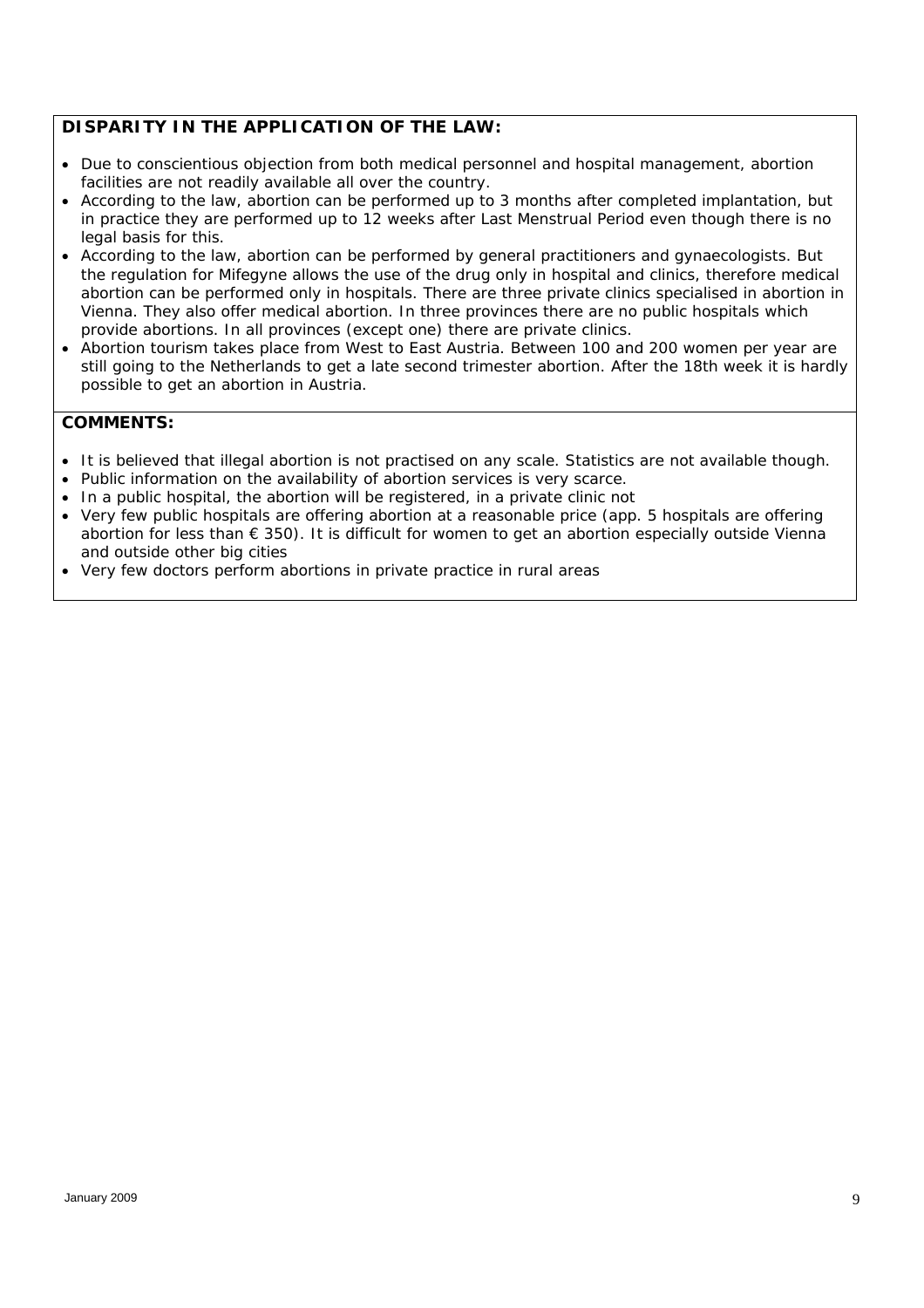# **BELGIUM**

| <b>Sensoa</b>  | Fédération Laïque de Centres de Planning Familial |  |
|----------------|---------------------------------------------------|--|
|                | (FLCPF)                                           |  |
| info@sensoa.be | flcpf@planningfamilial.net                        |  |
| www.sensoa.be  | www.planningfamilial.net                          |  |

#### **LEGISLATION**

Law on termination of pregnancy 3 April 1990 National Evaluation Committee (Law of 13 August 1990)

#### **GROUNDS/GESTATIONAL LIMITS**

Abortion remains forbidden (art. 348, 350, 351, 352 of the Penal Code) but legal

#### **Up to 12 weeks after conception (or 14 weeks after Last Menstrual Period):**

 If the pregnancy causes a 'state of distress' for the woman (– the law does not define the state of distress).

#### **No limit:**

- 'Serious' risk to health of woman
- 'Extremely serious and incurable disease' of fetus

#### **REGULATIONS/CONDITIONS**

- Can only be performed in a hospital/clinic by a doctor
- Consultation with a doctor
- Compulsory waiting period (6 days)
- "Unity of place": first consultation and the abortion has to take place in the same clinic/hospital
- Compulsory counselling on alternatives to abortion (adoption, keeping the baby)
- Parental consent for minors is not mentioned in the law
- The opinion of a 2nd doctor is requested in case of 'serious' risks to health of the woman or if the fetus is judged to be suffering from an 'extremely serious or incurable disease'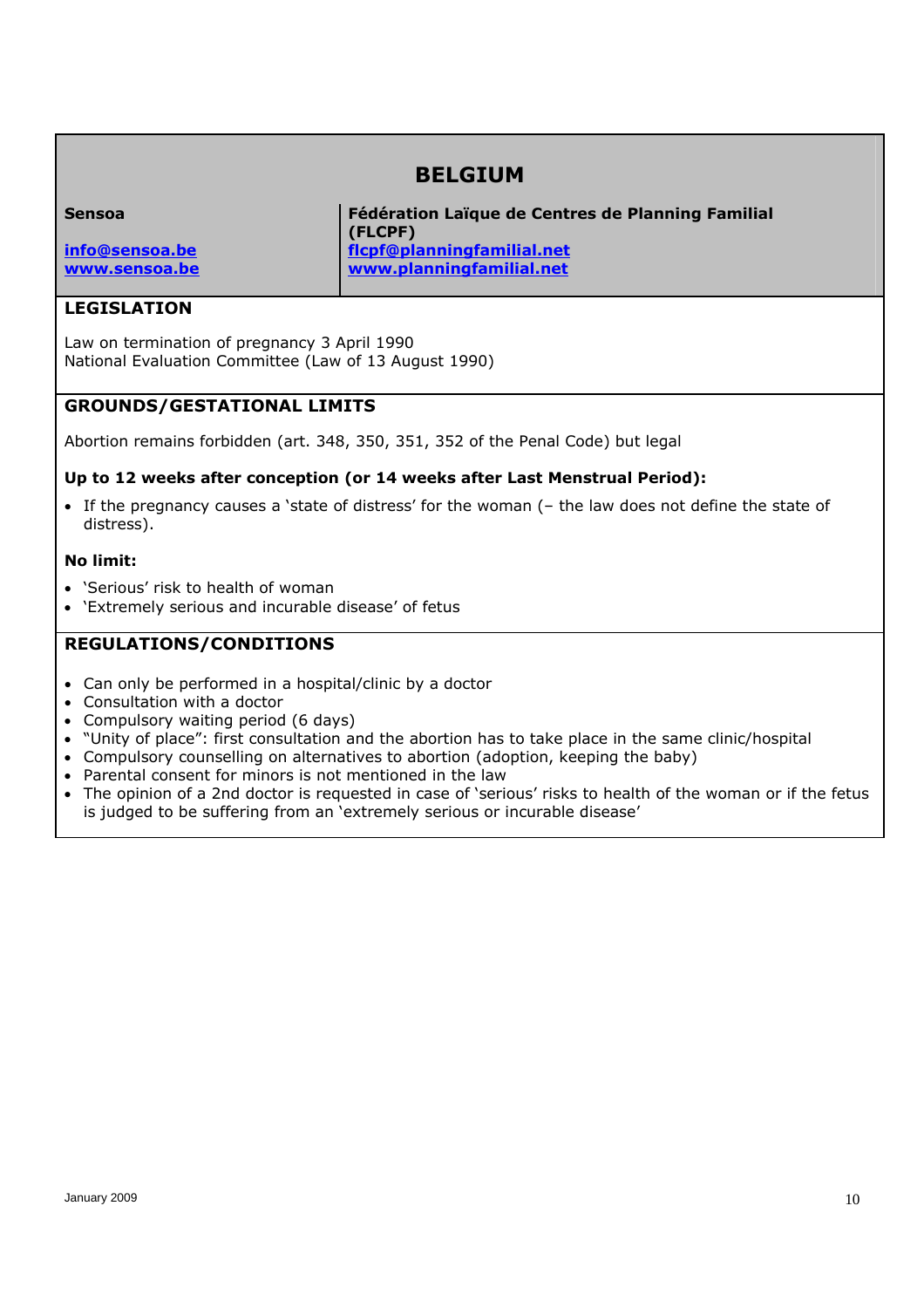#### **METHODS**

Medical abortion is legal in Belgium and part of the Belgian abortion legislation. No separate law is set for it. In Flanders, the cost is the same as for vacuum aspiration.

When Mifégyne became available on the Belgian market, a Decree (7 May 2000) was issued regulating the conditions for the use of Mifégyne. For the abortion client, this technical document does not have implications.

Misoprostol is available on the market as a drug for stomach and gastric ulcers. The instruction leaflet for Cytotec (Misoprostol) does not mention abortion as an indication for its use, but mentions pregnancy as a contra-indication. Again, this does not have implications for the abortion client.

Medical abortion is allowed up to 7 weeks from Last Menstrual Period (LMP). Vacuum Aspiration up to 14 weeks from LMP.

Fourteen per cent of all abortions in Belgium are medical abortions. This figure is relatively low because of the compulsory 6-day waiting period between the first consultation and the abortion. Consequently, the choice between a medical and surgical abortion is only available for those women that are very early in their pregnancy and quick to decide whether they wish an abortion.

# **COST**

Since December 2001, abortion is reimbursed if performed in a private abortion clinic that has signed an agreement with the national institute for social security (INAMI/RIZIV). The contribution women have to pay is very limited (€ 3.08 or US\$ 4). This only applies to women who are regularly insured. Women without social security insurance, have to pay up to  $\epsilon$  200 in the private abortion clinics.

Abortions performed in hospitals or one-day clinics/policlinics of hospitals are not fully reimbursed. Depending upon the setting, women have to pay:

- $\bullet$  Hospitals (single room): € 75-225 (US\$ 97-290)
- One-day clinics/policlinics:  $\epsilon$  32-70 (US\$ 41-90)

#### *DISPARITY IN THE APPLICATION OF THE LAW:*

In reality, abortion is available on demand of the woman up to 12 weeks after conception

- *The law is quite liberally interpreted. Most abortions are performed in private abortion clinics (nonprofit organizations), on demand of the woman.*
- *The law is quite cumbersome/heavy: compulsory waiting period without exceptions, compulsory counselling, compulsory unity of place, no second trimester abortions on demand of the woman, no reimbursement for second abortion treatments abroad*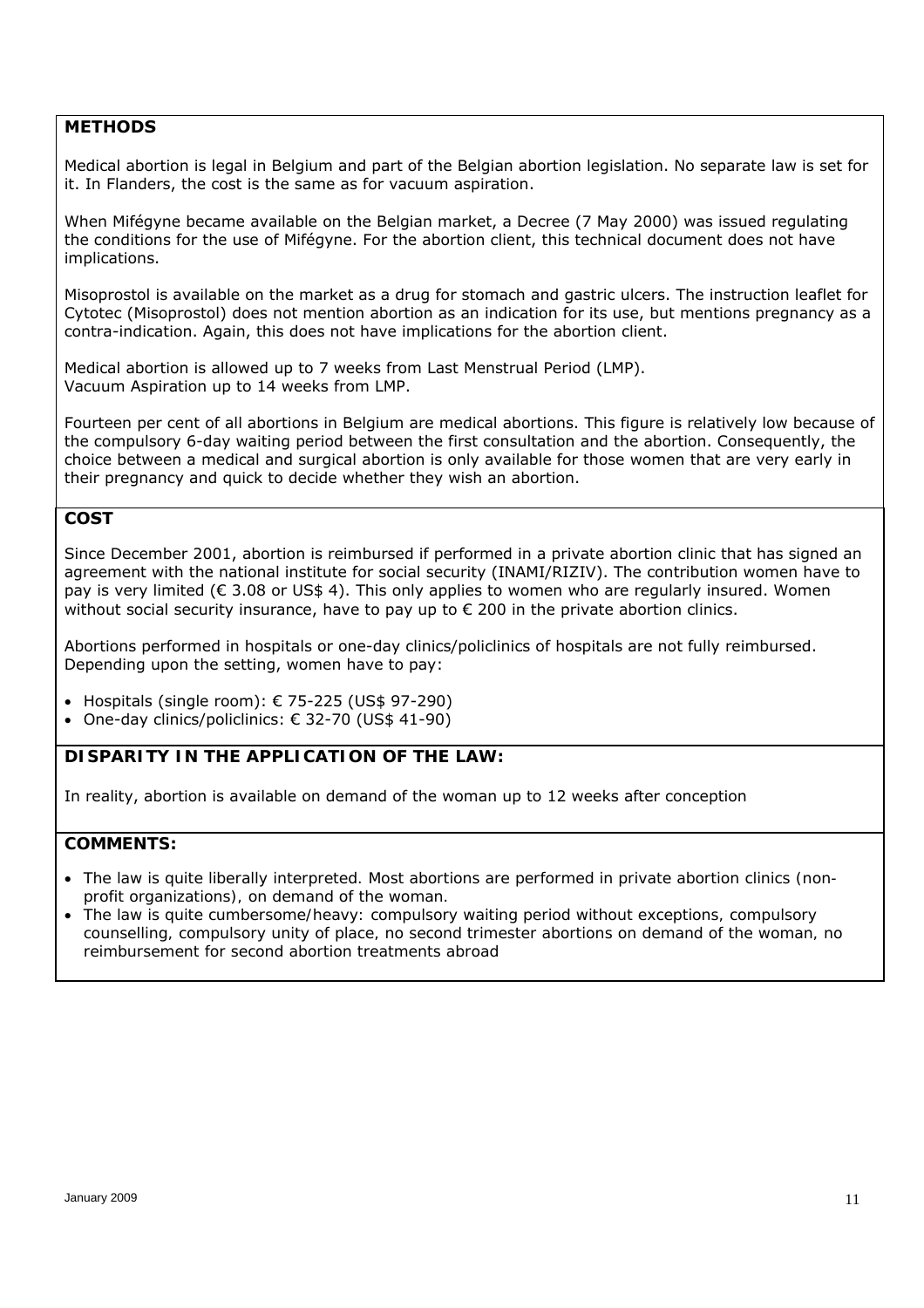# **BOSNIA and HERZEGOVINA**

**Association for Sexual and Reproductive Health - XY (APP-XY)** 

**bhfpa.xy@bih.net.ba** 

**www.xy.com.ba** 

### **LEGISLATION**

#### **Federation of Bosnia-Herzegovina:**

Law of 7 October 1977 which proclaims that "it is a human right to decide on the birth of children"

#### **Republika Srpska:**

Proclaimed a new Law on conditions and procedures for pregnancy termination. This Law was adopted by Parliament of Republika Srpska in March 2008. In this Law gestational limits are the same as in the old Law (described below). New issues added in this Law are the provision of counselling and advice to women and men. In this Law, counselling before and after abortion have become obligatory. Another major change is the adaptation of the penalties to new national currencies.

# **GROUNDS/GESTATIONAL LIMITS**

#### **Up to 10 weeks of pregnancy:**

On request

#### **After 10 weeks of pregnancy:**

- Risk to life and health of woman
- Risk to physical or mental health of child to be born
- Rape or other sexual crime

#### **After 20 weeks of gestation:**

To save the life or health of a woman

#### **REGULATIONS/CONDITIONS**

- Abortions must be performed in a hospital or another authorized health-care facility
- If the woman is a minor, consent of her parents or guardian is required
- Women above 16 years who are employed don't need parental consent for termination of pregnancy up to 10 weeks and if the termination will not directly endanger her life
- After 10 weeks of pregnancy, special authorization by a commission, composed of a gynaecologist/obstetrician, a general physician or a specialist in internal medicine, and a social worker or psychologist is required.
- The woman can appeal to the Commission of Second Instance if the Commission of First Instance rejects her request

#### **METHODS**

The most common method is Vacuum Aspiration followed by ultrasound to ensure there are no residues.

Medical abortion is still not used in the country. The drugs needed are neither registered nor available.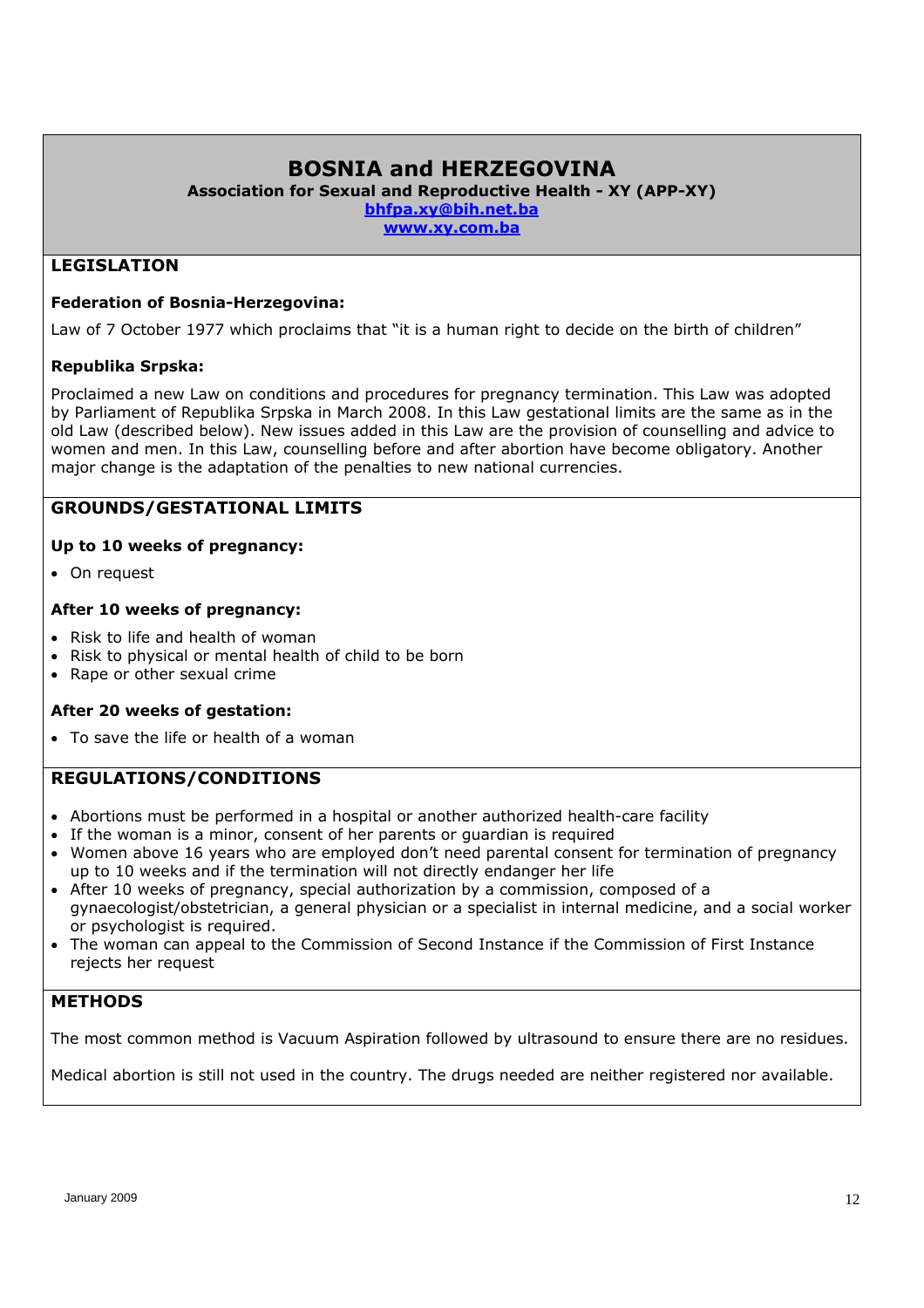# **COST**

- Abortion in Clinical Centres costs KM 130 (66 EUR) for all patients whether they are insured or not
- Abortion in Health Centres costs KM 100 (51 EUR) for all patients whether they are insured or not
- The cost of an abortion in private clinics ranges from KM 150-400 (77-205 EUR)

### *DISPARITY IN THE APPLICATION OF THE LAW:*

*According to article 13, women's health services keep a special record about terminations of pregnancies. In practice, record keeping about termination of pregnancies is totally neglected. There are no data neither on State, Federal or Cantonal level. Some private clinics hide the fact that they are performing abortions. Consequently, they do not report on the abortions performed.*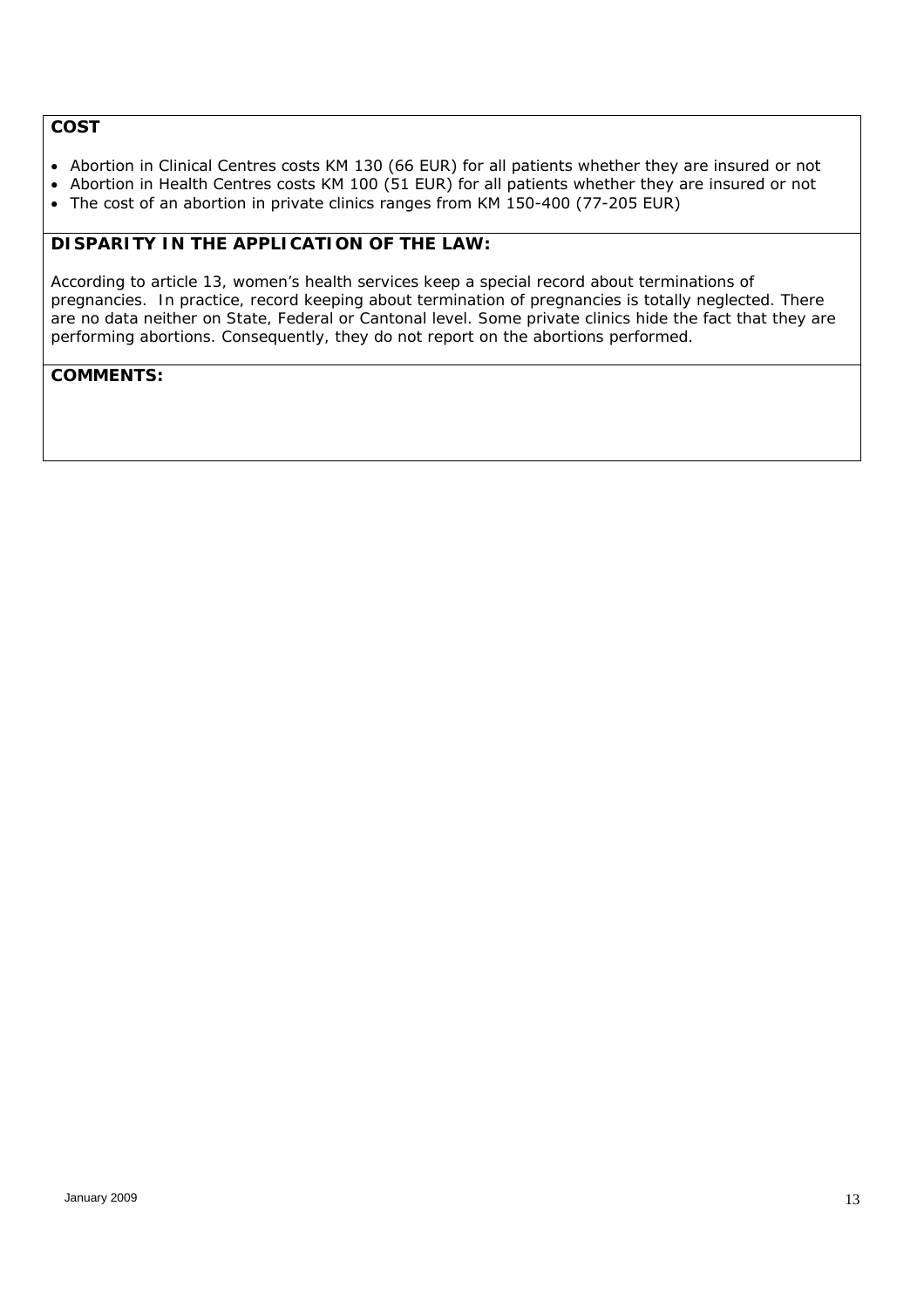# **BULGARIA**

**Bulgarian Family Planning and Sexual Health Association (BFPA)** 

**bfpa@safesex.bg** 

**www.safesex.bg**

# **LEGISLATION**

Decree No. 2 of 1 February 1990

# **GROUNDS/GESTATIONAL LIMITS**

#### **Up to 12 weeks of gestation:**

 On request - If there is no disease that can lead to complications which could threaten the health and the life of the woman after the abortion (those diseases are officially listed)

#### **Up to 20 weeks of gestation:**

• Medical grounds: when the woman suffers from an illness which during pregnancy or at birth may endanger her health and life, as well as that of the offspring

#### **Up till end of pregnancy:**

- Severe foetal malformation
- Risk to the life of the woman

# **REGULATIONS/CONDITIONS**

- Abortions on request should be performed in specialized obstetrical hospitals and clinics, as well as in the obstetrical departments of general hospitals. Abortions are permitted in both state and private clinics, but not in private cabinets.
- The abortion must be performed by a Ob./Gyn. doctor only, applying local or general anaesthesia
- In the majority of cases bigger cities doctors are obliged to give information about contraception
- Pre- and post-abortion counselling/care is desired
- Gynaecological/pelvic examination is required. In case of history of some of the listed diseases is reported, laboratory tests required. Minimum number of lab test: blood counts, blood group (RH incl.), urine
- Incapacitated women need the consent of their legal representatives or guardians.
- Parental consent required for those aged under 18
- An abortion on medical grounds must be based on a decision taken by a specially established medical committee in the district or city hospitals, the obstetrical hospitals and clinics of the higher medical institutes. If the committee decides that no abortion should be performed, this decision can be appealed within 7 days to a specialized committee appointed by the Minister of Health and Social Care.

#### **COST**

- Free of charge for under aged (16), for women over 35 and for all women on medical grounds and for women who are pregnant as a result of rape. For the officially registered as socially weak women is free of charge as well.
- From BGN 40 up to 300 (EURO 20-150) for the others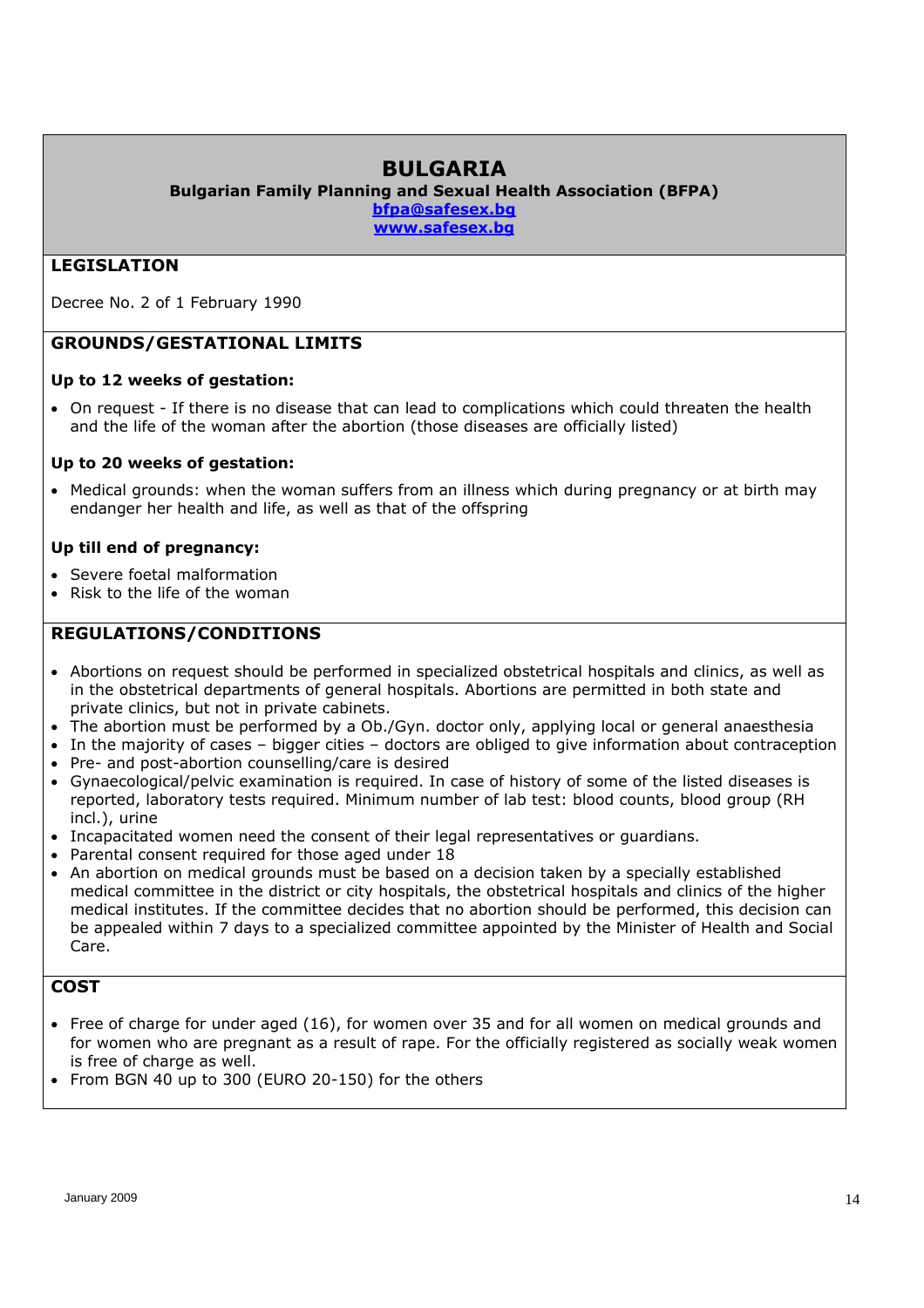# **METHODS**

Most common methods are Vacuum Aspiration and Dilatation and Curettage

Medical abortion drugs are not registered hence illegal.

# *DISPARITY IN THE APPLICATION OF THE LAW:*

*There is no considerable disparity reported* 

- *In the last ten years there is a stable decrease of the abortion rate*
- *A wide range of contraceptive methods is available in the country*
- *Distance hampers access of rural women to abortion*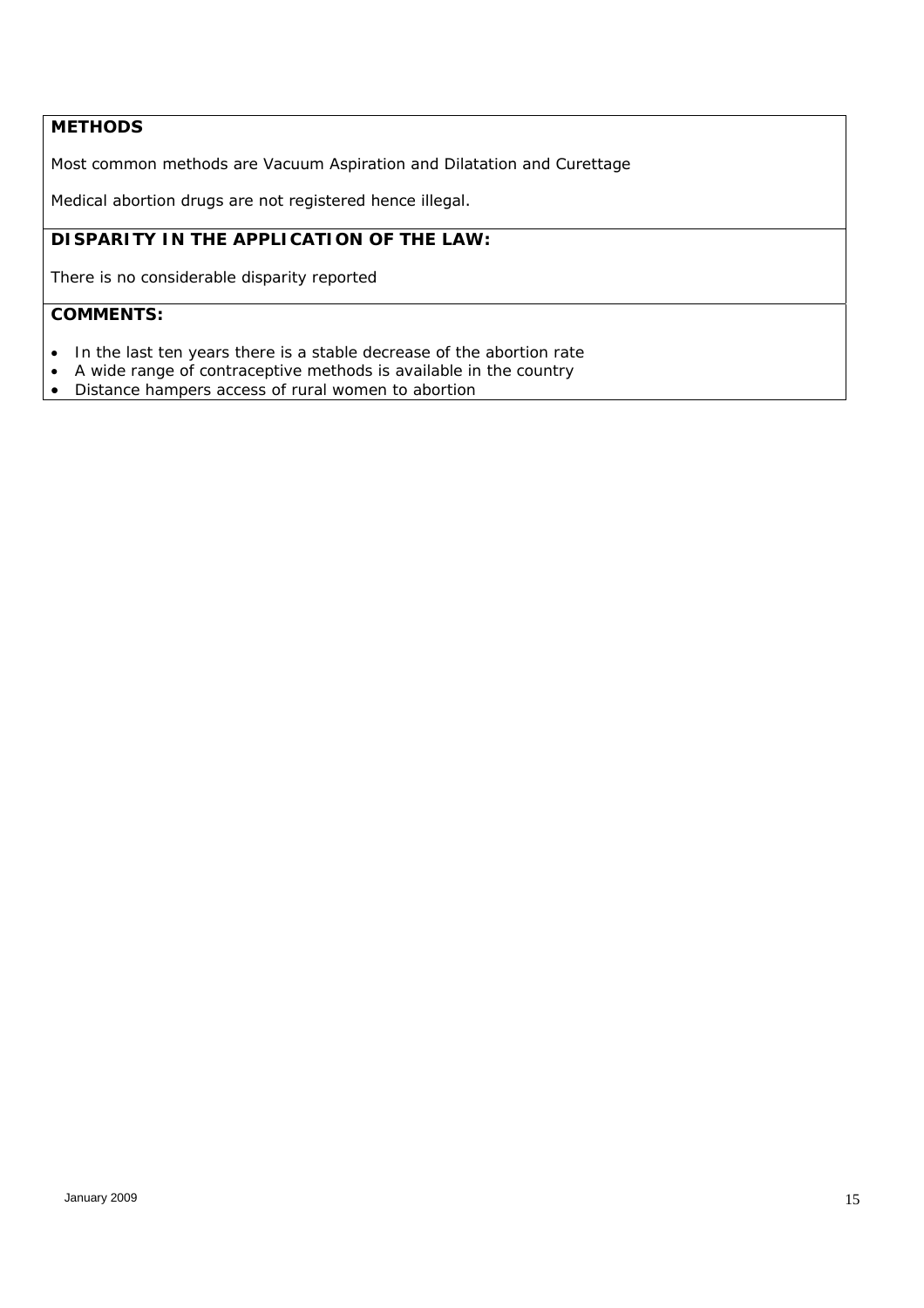# **CYPRUS**

**Family Planning Association of Cyprus (FPAC) famplan@spidernet.com.cy www.cyfamplan.org** 

# **LEGISLATION**

Criminal code of Cyprus (sections 167-169 and 169A) as amended in 1974 (Law No 59) and in 1986 (Law No 186)

# **GROUNDS/GESTATIONAL LIMITS**

- Risk to life of the pregnant woman
- If the pregnancy would cause physical, mental of psychological damage to the woman (or to any existing child she may have) that is greater than if the pregnancy would be terminated
- Under circumstances which, if the pregnancy were not terminated, would seriously jeopardize the social status of the pregnant woman or that of her family
- Serious physical or psychological abnormalities if the child were born
- Rape or other sexual crime

There is no gestational limit specified in the law

# **REGULATIONS/CONDITIONS**

- A certificate from the appropriate police authority supported by a medical certificate is required whenever this is possible in cases of rape or other sexual crime
- A 'bona fida' opinion of 2 medical practitioners
- Private clinics usually request parental consent for under age young people (=below 18 years)
- Abortion is considered legal if performed as specified by the law.
- There are no regulations on counselling and waiting periods.

#### **METHODS**

Dilatation and Curettage is seldomly used and Vacuum Aspiration is the most common method. Abortion using Prostaglandins or Cytotec is used mostly during the second trimester and is followed by Vacuum Aspiration. Prostaglandins are registered drugs but Cytotec is not. Cytotec is imported from countries where it is registered and where the cost is low.

# **COST**

- Hospital: free of charge for patients eligible to free medical care, strictly regulated by the law.
- Private clinics: about 500-600 euro the first trimester with the cost nearly doubling for the second trimester reaching 1200 euro.

# *DISPARITY IN THE APPLICATION OF THE LAW:*

- *The majority of abortions are performed in private clinics by trained gynaecologists. A "bona fida" opinion of two medical practitioners is not always secured.*
- *State Hospitals offer abortions strictly on physical grounds and mental grounds in case of mentally ill.*  • Due to the fact that abortion in Cyprus is legal under specific conditions, most doctors report the
- *abortions as therapeutic terminations.*
- *Parental consent is not always secured at the private clinics, especially in the cases where the young woman is around 17 years old. According to the law the age of consensual sex is 17.*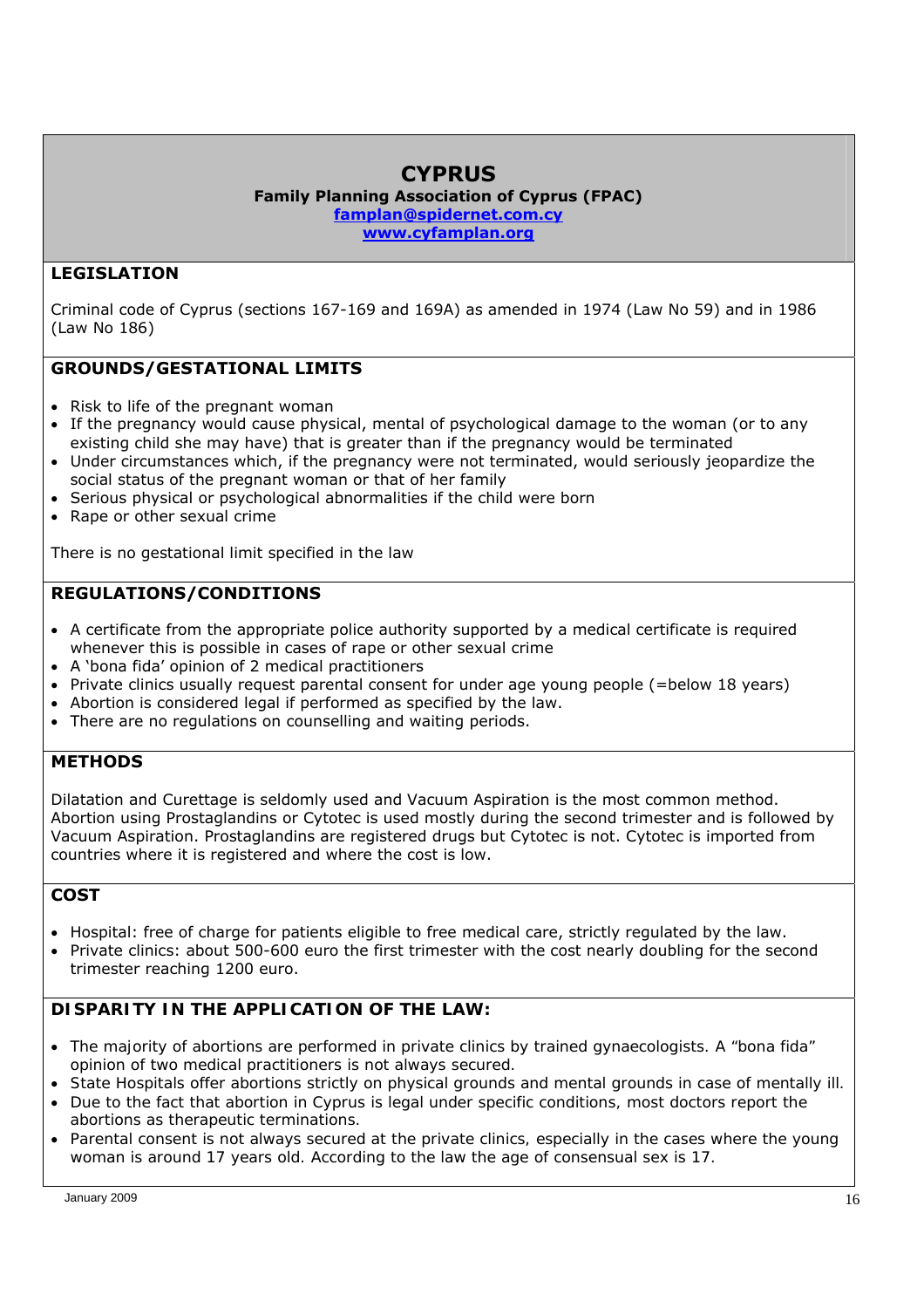- *It is generally believed that no unsafe abortion takes place in Cyprus.*
- *Although the abortion law is somehow restrictive, it is, at the same time, permissive. Abortions take place in private clinics and are performed by trained gynaecologists. Abortions are not performed in a hospital, unless there are reasons which endanger the physical and mental health of the woman or the embryo/foetus, even though the law is not that restrictive*
- *A great majority of abortions is performed for medical reasons.*
- *Due to the fact that no research was ever done on abortion in Cyprus there is no data available regarding abortion in general and of course regarding illegal abortion rates.*
- *Pre abortion counselling is offered by the Cyprus Family Planning Association in Nicosia only. There is no data available as the abortion, if they proceed to abortion, is performed at a private clinic and there is no follow up. Occasionally the MA offers post abortion counselling. Advice is also given by the private gynaecologists.*
- *Health professionals, namely gynaecologists, can have conscientious objection, but there is no protocol or guidelines on the issue. They refer to other professionals.*
- *Contraceptive methods are available by the private gynaecologists and the Cyprus Family Planning Association. State Hospitals do not offer contraceptive methods.*
- *The Cyprus Family Planning Association is advocating for the change of the law so as to - Have gestational limits* 
	- *Have abortion available at the State Hospitals for the people eligible for free medical care.*
	- *Conduct a national survey.*
	- *Offer family planning services at the State Hospitals.*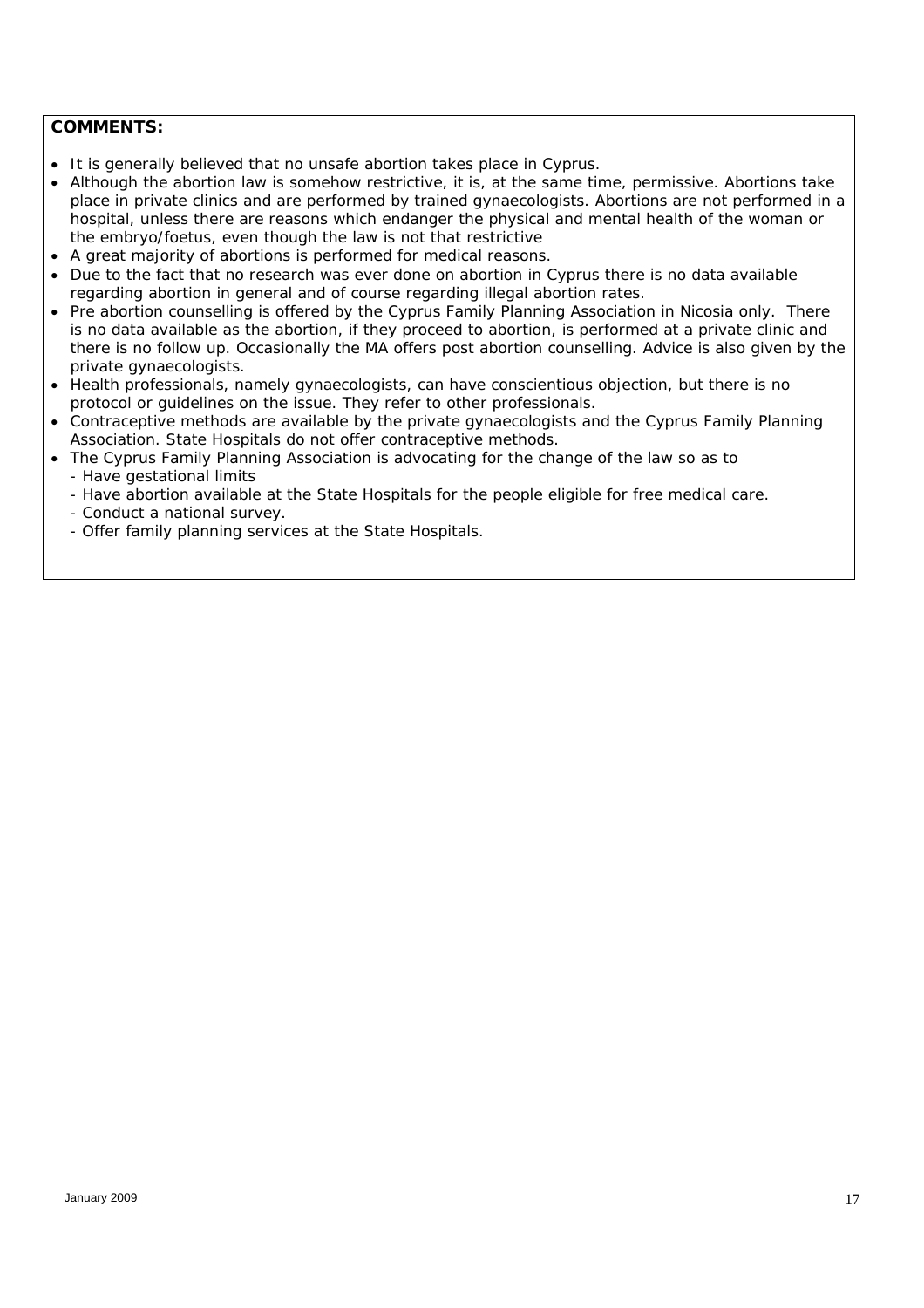# **CZECH REPUBLIC**

**Společnost pro plánování rodiny a sexuální výchovu (SPRSV) planrod@centrobox.cz**

**www.planovanirodiny.cz** 

# **LEGISLATION**

Law 66 and Regulation 75, 1986, effective 1 January 1987 Regulation from Ministry of Health 467/1992

# **GROUNDS/GESTATIONAL LIMITS**

#### **Up to 12 weeks since Last Menstrual Period:**

- On request
- On health grounds
- Rape or other sexual crime

#### **After 12 weeks:**

- If the life of the woman is in danger
- Serious foetal malformation
- If foetus is incapable of life

#### **Until beginning of 24th week:**

• If there are genetic grounds for the abortion

#### **REGULATIONS/CONDITIONS**

- Women have to make a written request to the gynaecologist of the health establishment serving her place of permanent residence, place of work or school.
- If the gynaecologist does not find that the conditions for an abortion are satisfied, the woman may within three days, make a written request to review his decision by the district ob/gyn specialist. S/he shall review the request within two days of its being submitted.
- If the district specialist does not approve for an abortion, but if the woman still insists, her written request will be put for review to the regional ob/gyn specialist. His decision is final.
- Only for Czech citizens or women with permanent residence or residence permit
- Women who have had an abortion within six months are not permitted to undergo the procedure unless they have had two deliveries, are at least 35 years of age or the pregnancy was the result of a rape.
- For non-residents only when risk to life is involved
- The physician shall designate the public health establishments competent for the performance of abortions. At the wish of the woman, another public health establishment can be designated if it is connected with the designated establishment.
- For minors (under 16), the consent of her legal representative or guardian is needed
- If an abortion has been performed on a woman aged between 16 and 18, the health establishment shall notify her legal representative
- Compulsory counselling pre- and post abortion (on contraceptive methods and health consequences of abortion)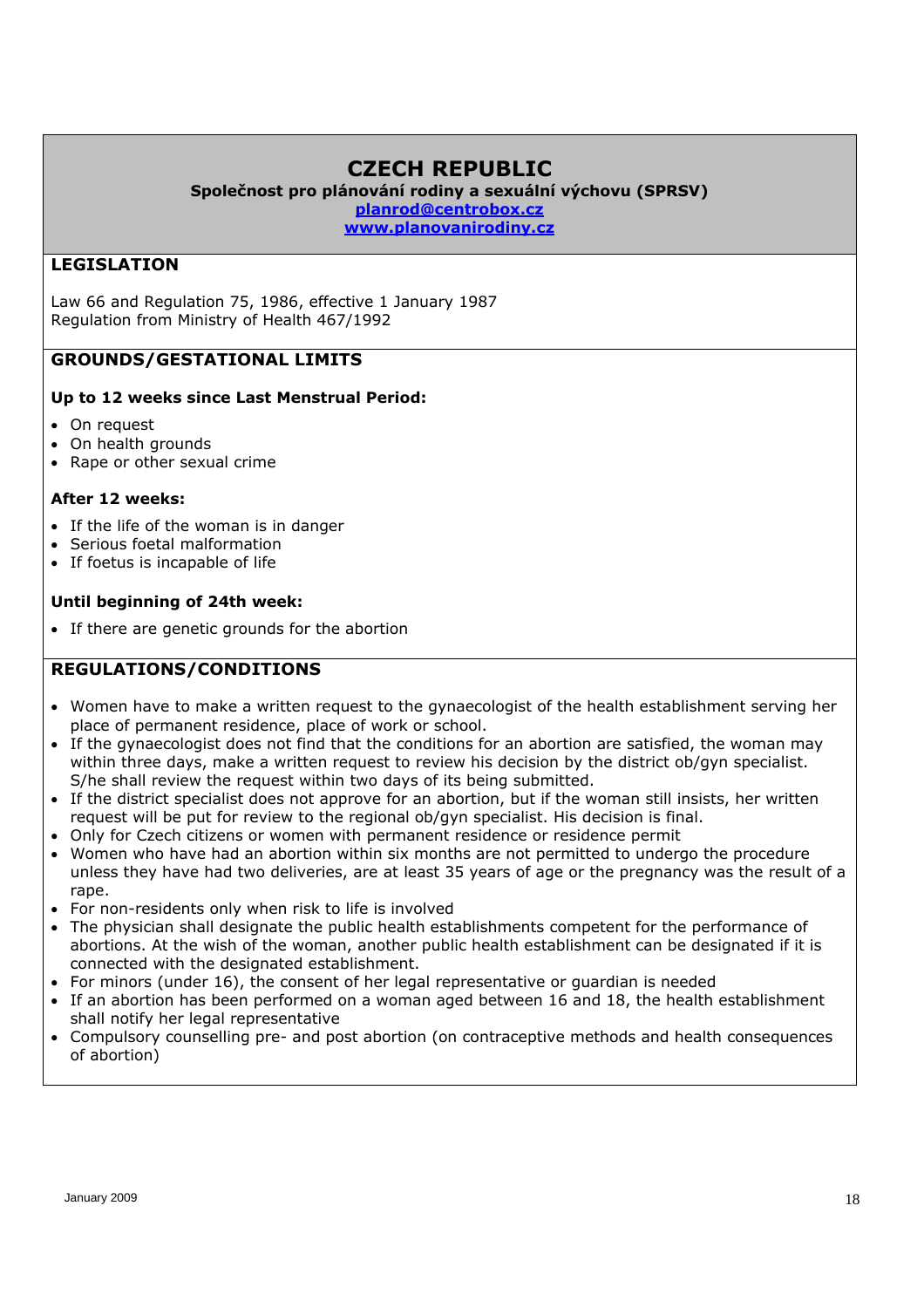#### **COST**

- Free of charge if a woman is insured (insurance is obligatory in the Czech Republic) except for abortion on request
- For an abortion on request, prices range from 1500-4000 CZK, depending of the clinic and/or length of gestation.

#### **METHODS**

Most common methods are:

- Mini-abortion (menstrual regulation) up to 6 weeks
- Vacuum aspiration
- Dilatation and curettage

Medical abortion is not possible in the Czech Republic.

# *DISPARITY IN THE APPLICATION OF THE LAW*

- *No disparity: abortions are performed in gynaecological hospital departments;*
- *There is a sufficient network; therefore the services are easily accessible. Only one Catholic hospital does not allow abortion, causing major media debates*

# *COMMENTS:*

 *Abortion for women without a long-term residence permit is illegal. The IPPF Member Association is advocating for these women to also have access to legal abortion.*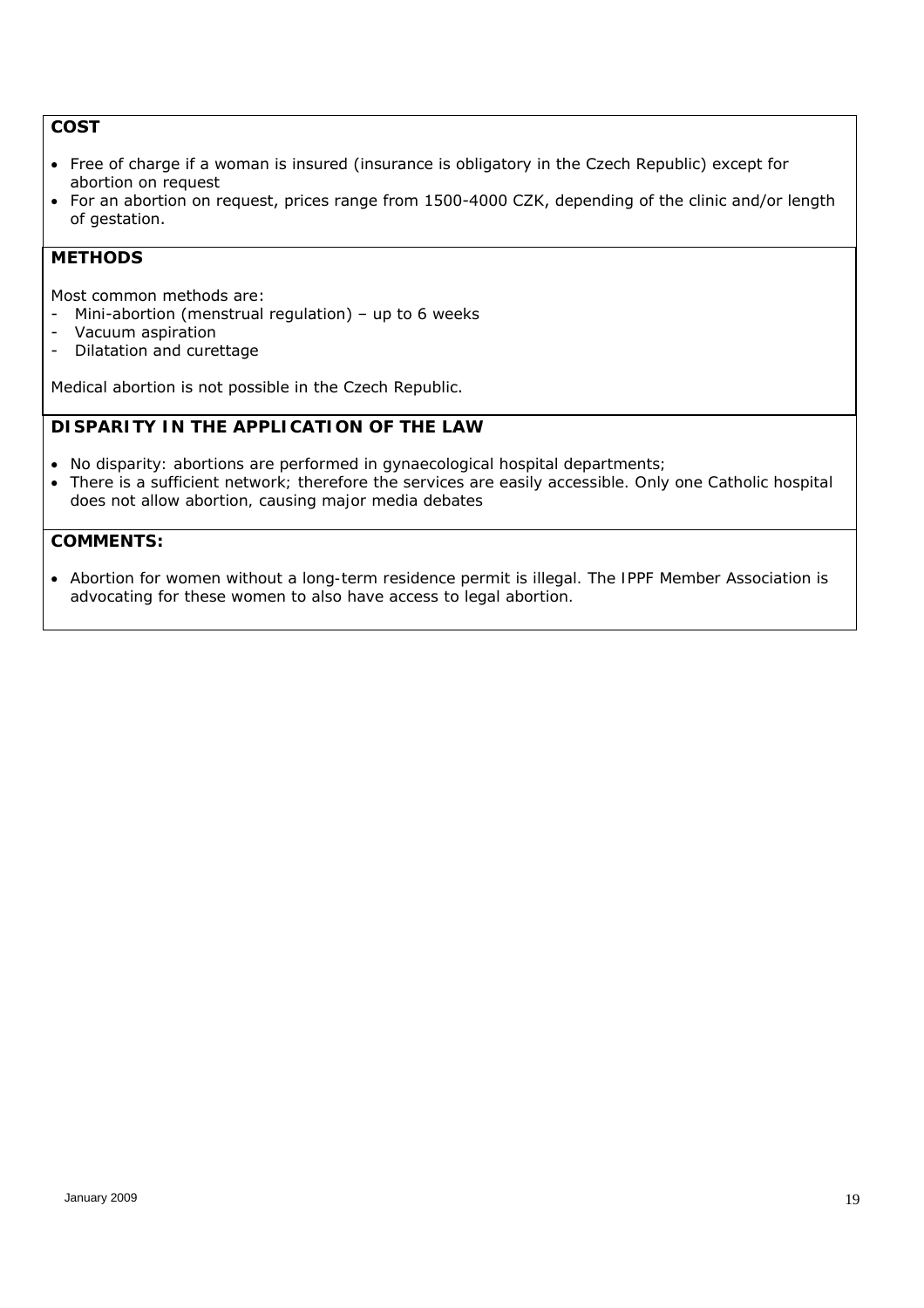#### **DENMARK Foreningen Sex & Samfund info@sexogsamfund.dk**

**www.sexogsamfund.dk**

### **LEGISLATION**

Act No. 350, 13 June 1973. Amended through Law N° 389, 14 June 1995 and LBK No. 95 07/02/2008.

**FAROE ISLANDS**: Act No. 177, 23 June 1956. New bill in 1988

#### **GROUNDS/GESTATIONAL LIMITS**

#### **Up to 12 weeks:**

• On request

#### **Second trimester:**

- Risk to life of woman
- Risk of 'severe deterioration of woman's physical or mental health'
- If pregnancy, childbirth or care of the child entails a risk of deterioration of the woman's health on account of an existing or potential physical or mental illness or as a consequence of other conditions
- Danger that the child will be affected by a serious physical or mental disorder
- Woman is incapable of giving proper care to a child due to physical or mental disorder
- If the woman is for the time being incapable of giving proper care to a child on account of the woman's youth or immaturity
- If it can be assumed that pregnancy, childbirth or care of a child constitutes a serious burden to the woman which cannot otherwise be averted
- When pregnancy resulted from a criminal act

#### **FAROE ISLANDS:**

#### **Up to 16 weeks:**

- Risk to life of woman
- In case of violation of sexual liberty
- Severe risk of fetal malformation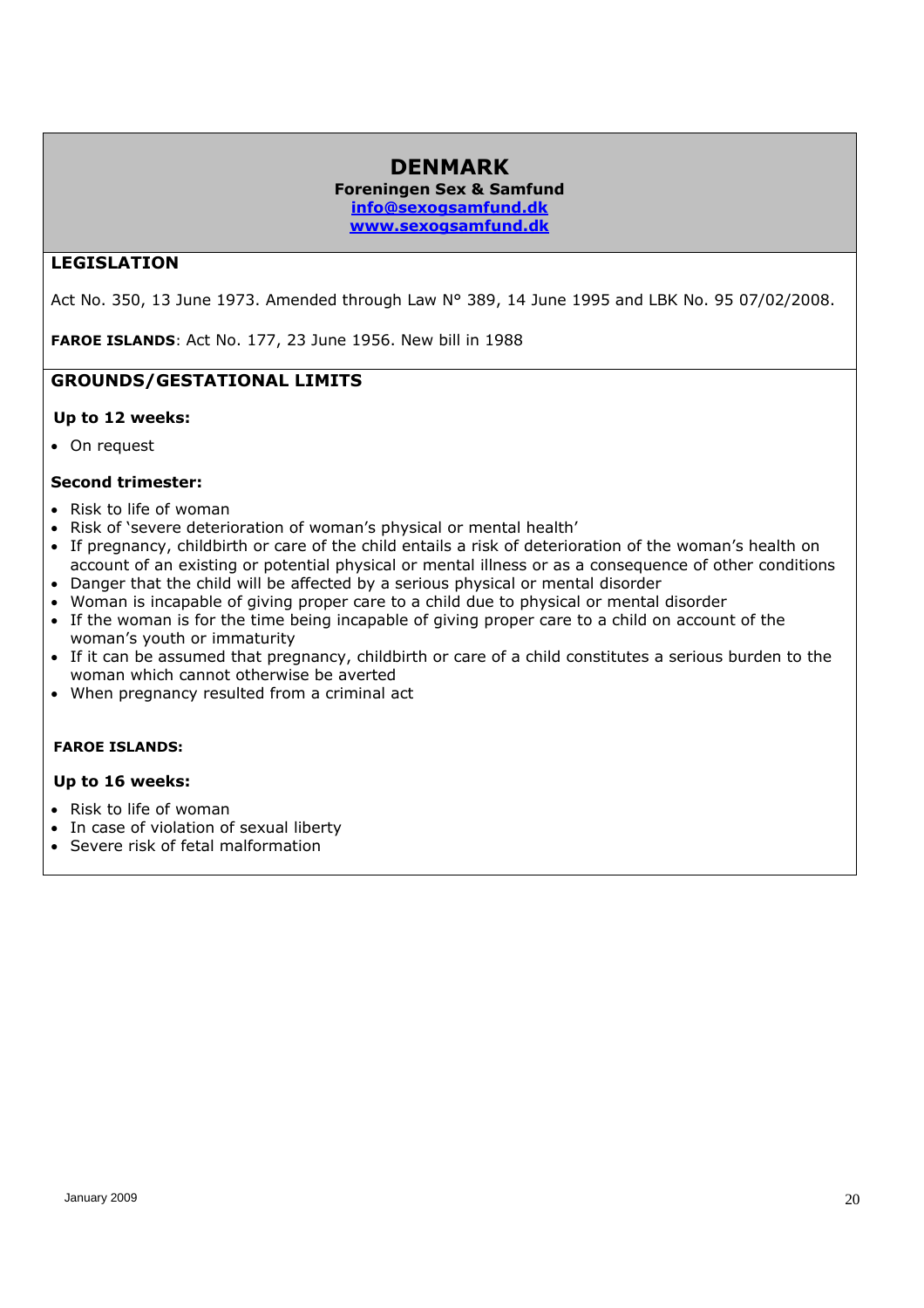#### **REGULATIONS/CONDITIONS**

- A woman has to apply for an abortion to a physician, to the community in Copenhagen or Frederiksberg or to the district. If it appears that the above mentioned conditions for a legal abortion are present, the physician/district/community will refer the woman to a hospital.
- The abortion may only be performed by a physician in a district hospital, a hospital that is a member of the Copenhagen Hospital Association, or a clinic attached to the hospital.
- There is one or more committees of four people within each district (and community of Copenhagen and Frederiksberg) to authorize abortions to minors; and to women who are not in a position to understand the significance of the procedure (on account of a mental disease, deficiency or seriously weakened health condition, or other reason). These committees also authorize abortions after 12 weeks of pregnancy;
- A woman does not need authorization, even after the 12th week of pregnancy, in case of risk to her life or to her physical or mental health.
- The risk to a woman's life or to her physical or mental health should be based solely or principally on circumstances of a medical character.
- Consent by the person exercising parental authority or the guardian is required for unmarried minors (under 18). Where this is justified by the circumstances, the committee may refrain from requiring the consent. Also, the committee may authorize an abortion even if the consent has been refused. The decision of the committee may be submitted to the board of appeal by the woman or the person exercising parental authority.
- Possibility of dispensation of parental consent for minors e.g. in cases of religious minorities
- The woman is entitled to a counseling session before and after the abortion.
- The waiting period for abortion is 1 till 2 weeks for a hospital examination and the actual operation is performed a few days later.
- A health worker is entitled to choose not to perform abortion due to moral beliefs.

#### **FAROE ISLANDS:**

- Parental consent required for minors (under 18)
- In case of marriage: consent required from the husband

#### **COST**

None, part of the public health system

Since 2004 abortion for non-residents is allowed, but they have to pay for the abortion. Abortion for non-residents is not a part of the public health system.

#### **FAROE ISLANDS:**

The woman stands in for all the costs

#### **METHODS**

Until the end of  $12<sup>th</sup>$  week the woman can choose between medical or surgical abortion. She decides on which methods in dialog with a physician.

Medical abortion is used until end of  $8<sup>th</sup>$  week.

Surgical abortion is until end of  $12<sup>th</sup>$  week.

Until 8<sup>th</sup> week most abortions are medical. However in general approx. 40% of all the abortions are medical and approx. 60% of all the abortions are surgical.

In second trimester, all women are giving birth to the fetus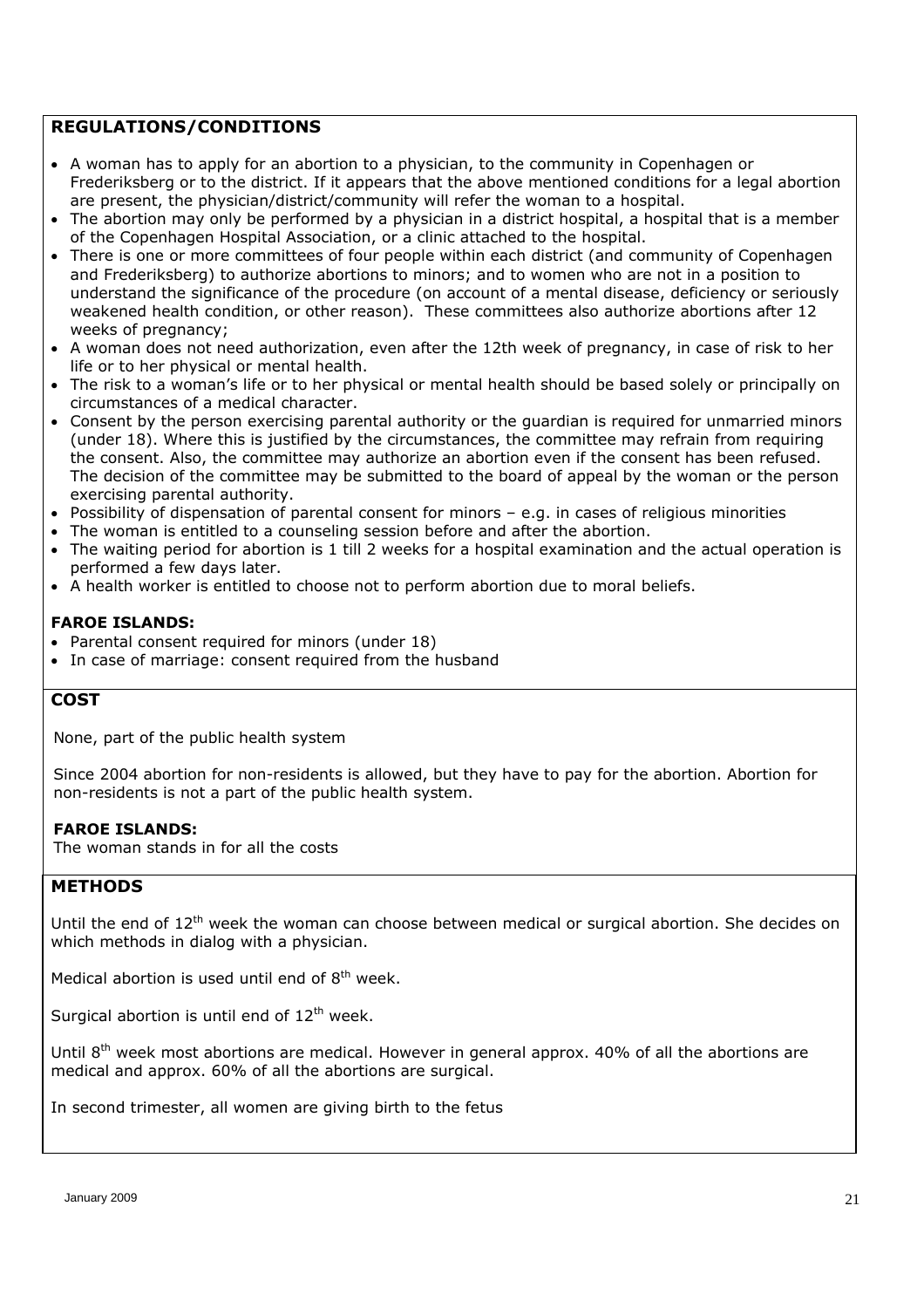# *DISPARITY IN THE APPLICATION OF THE LAW:*

#### *COMMENTS:*

- *Local hospitals are obliged to receive all women wanting abortion up to the first trimester*
- *Since 2004 abortion for non-residents is allowed.*
- *There have been no major changes in the abortion legislation for many years. Though since 2004 private hospitals and clinics specialized in gynecology and obstetrics are allowed to perform abortions.*
- *The availability of contraceptive methods is high.*
- *The abortion rate has been stable for many years. However there is a slight growth in teen abortions. Moreover there are more abortions in urban than rural areas but the access to abortion is the same in all areas.*

#### *FAROE ISLANDS*

 *If a woman wants an abortion for other reasons than the above mentioned she has to make an application to The National Council for the Unmarried Mother and Her Child*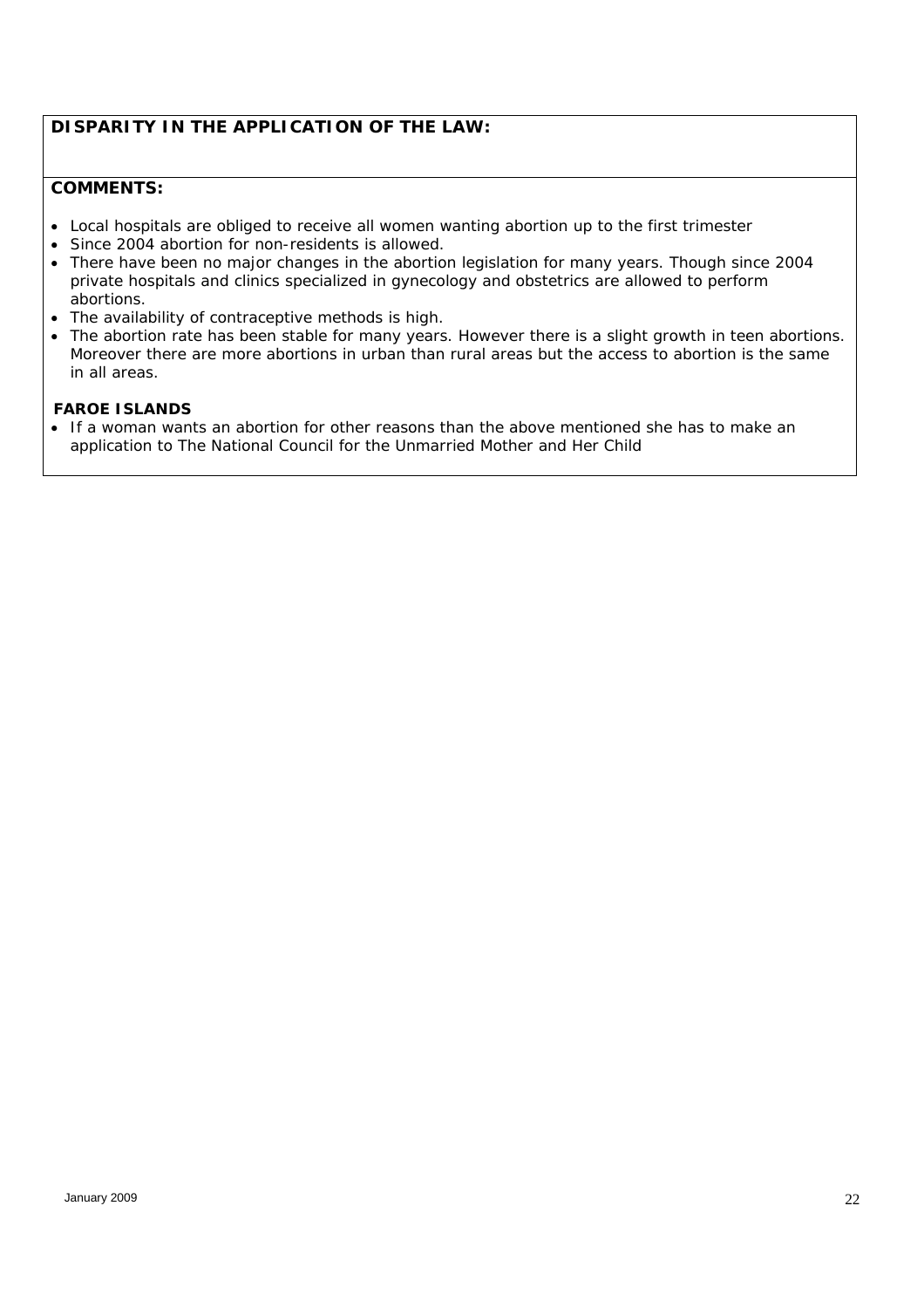#### **ESTONIA Estonian Sexual Health Association (ESTL) estl@amor.ee www.amor.ee**

# **LEGISLATION**

Abortion was legalized in the Soviet Union in 1955. The Estonian Ministry of Social Affiars issued decrees in 1992 and 1993 setting new criteria and also regulating abortions performed in private clinics. The 'Termination of Pregnancy and Sterilization Act' was adopted on 25 November 1998 by the Estonian Parliament.

### **GROUNDS/GESTATIONAL LIMITS**

#### **Up to 11 weeks:**

• On request

#### **Up to 21 weeks:**

- Pregnancy complicates woman's health;
- The baby to be born may have severe mental or physical disability;
- The disease or health related problem of a mother prevents to bring up a child;
- The pregnant woman is under 15 year old;
- The pregnant woman is over 45 year old.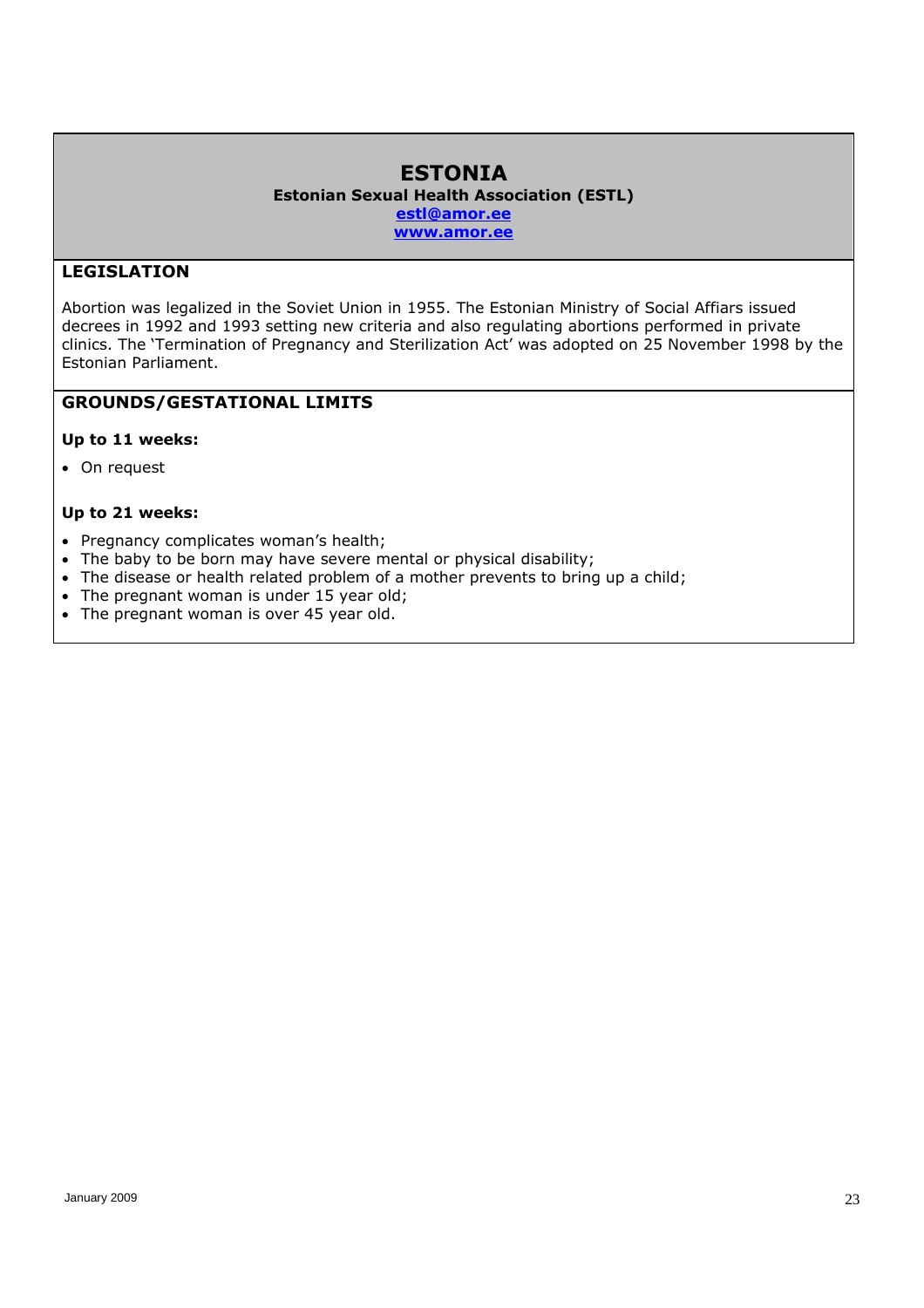# **REGULATIONS/CONDITIONS**

**Voluntary:** The pregnancy can be terminated only if a woman decides so; nobody can force or otherwise influence a woman to terminate her pregnancy.

**Parental consent:** The act does not regulate whether parental consent is needed for minors under 18. However, in practice, in cases where pregnancy has occurred in early or middle adolescence, parents or other relevant adults are recommended to be informed by the adolescent. A parent or legal caretaker must accompany girls younger than 14 to the doctor and sign a hospital-card stating he/she agreed with an abortion. If getting permission is complicated or might jeopardize young people's wellbeing, a social-worker will deal with her and they will find another solution.

If the referring gynaecologist finds that the adolescent is not capable to decide upon her health related issues, the doctor has the right to engage parents or another relevant adult in the decisionmaking process.

**Service provider:** Only a gynaecologist can perform the abortion in a health care institution which has the appropriate license. Abortions due to the mother's disease or health related problem are performed in hospital.

In the case the pregnancy is terminated on medical grounds (from 11 up to 21 weeks), the decision is made by the woman and at least two gynaecologists, a relevant specialist in the health problem and/or social worker. In other cases (on woman's request) the decision is made by the woman together with the gynaecologist.

**Counselling and tests***:* Before the abortion the gynaecologist has to counsel the woman about the biological and medical nature of the abortion, about abortion related risks and complications. The gestational age must be confirmed, blood group and rhesus determined. The act states that all tests required by treatment standards must be taken – in practice, tests to exclude genital tract infections and common STIs like Chlamydia, and also HIV are taken. Counselling is in written form and is signed by the woman and the doctor who terminates the pregnancy.

**Waiting period:** No waiting period. After the abortion a woman has the right to visit the gynaecologist within two weeks after the termination without appointment.

# **METHODS**

Both surgical and medical methods are available (the latter since 2005).

Medical abortion can be used up to the  $63<sup>rd</sup>$  day of pregnancy.

According to the Estonian abortion registry, among all legally induced abortions surgical methods (vacuum aspiration, curettage) were used in 70.0%, medical methods 29.7% and other methods (incl. small Caesarean section) in 0.4% in 2006.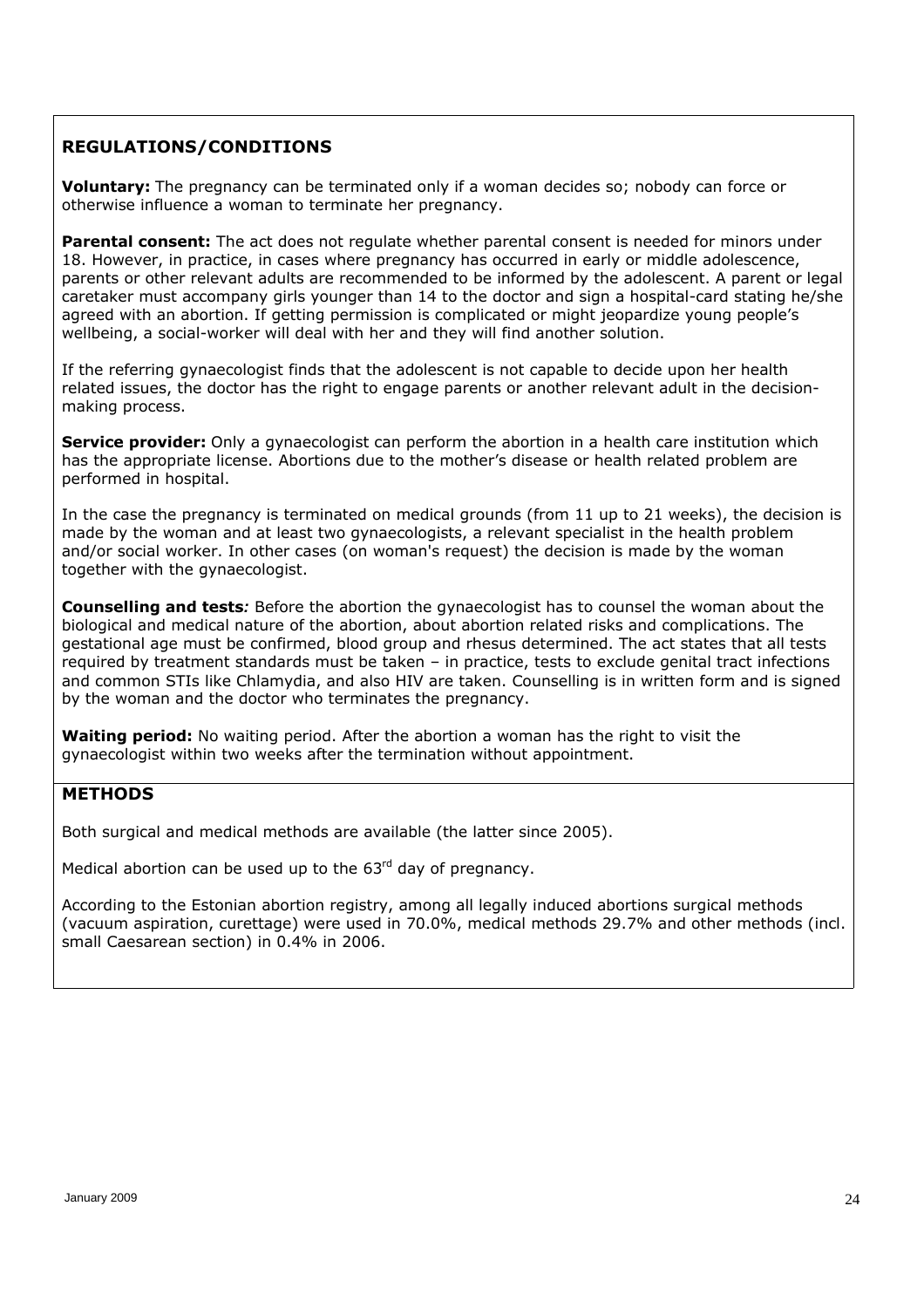#### **COST**

Since 1994 the woman has to pay, except when the pregnancy is terminated on medical grounds or in case of a spontaneous abortion.

With the Health Insurance Fund (95.77% of the population in January 1, 2008) the woman has to pay 1/3 of the abortion cost (according to the yearly updated Health Insurance Fund's price list of health services).

The cost of an abortion is determined by a regulation of the Minister of Social Affairs and is being adjusted on a regular basis.

Prices with Estonian Health Insurance Fund subsidies: Medical: approx 500 EEK; 32 Euros MVA: approx 700 EEK, 45 Euros

Prices without Estonian Health Insurance Fund subsidies: Medical: 1000 EEK, 64 Euros MVA: 2255 EEK, 145 Euros

If a woman does not have the financial means, then a social-worker will try to find solutions. The social-worker will contact to regional health-specialist, as well as the Social- and Health Care Department which has a budget for emergency cases.

# *DISPARITY IN THE APPLICATION OF THE LAW:*

- *The 1998 Act can be found here: https://www.riigiteataja.ee/ert/act.jsp?id=12825138*
- *The Estonian Sexual Health Association (ESHA) has 1 sexual-health clinic, where abortion-service is not provided. As abortion is legal in Estonia and accessibility to the service is good, three's no need for the ESHA Clinic to provide service.*
- *Lack of modern contraceptives and relevant information until the 1990s made abortion the primary method of fertility regulation in Estonia. Since then the rate of legally induced abortions has decreased rapidly, being 69.6 per 1000 15–49-year-old women in 1992, and 27.6 in 2006. The number of legally induced abortions per 100 live births was 143.3 in 1992 and 63.2 in 2006. Two thirds of the abortions are repeat abortions. In Estonia the majority of abortion patients are in the age range of 20–34 years – i.e., in the main childbearing age; 14% of abortion patients were less than 20 years old in 2006.*
- *All modern contraceptive methods (except implants) are available. Hormonal contraceptives are reimbursed for 50% by the health insurance fund, except emergency pills which are available over the counter since 2003.*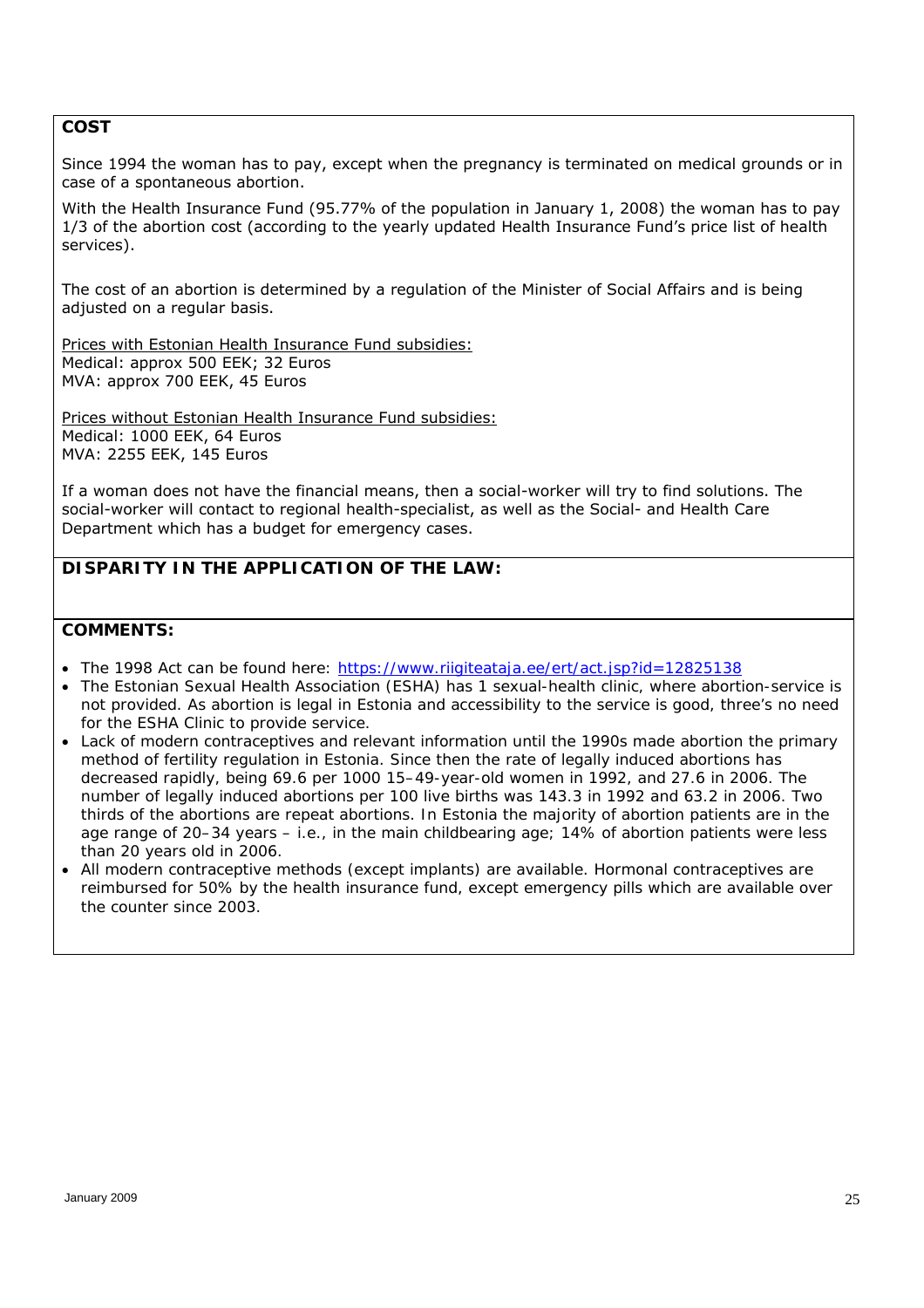#### **FINLAND Väestöliitto central.office@vaestoliitto.fi www.vaestoliitto.fi**

#### **LEGISLATION**

Dissatisfaction with the 1950s laws (Law of 1 June 1950) led to the enactment of the Abortion Act of 1970 (Law 239, 24 March 1970);

Law N° 564, 19 July 1978; Law N° 572, 12 July 1985; Law N° 328, 2001

#### **GROUNDS/GESTATIONAL LIMITS**

#### **Up to 12 weeks:**

- If continuation of the pregnancy or delivery would endanger the life or health of the woman on account of a disease, physical defect or weakness in the woman.
- If the delivery or taking care of the child would be a substantial burden. The burden can be of any kind.
- If a disease, mental disturbance or other comparable cause, affecting one or both parents, seriously limits their capacity to care for the child
- Risk to mental health of woman
- Rape or other sexual crime
- If the woman is aged under 17 or above 40
- If the woman already had four children
- Risk of malformation

#### **Up to 20 weeks:**

- Risk to physical health of woman
- If the woman is younger than 17

or any other reason accepted by the National Board of Medico-legal Affairs

#### **Up to 24 weeks:**

• If a major foetal malformation has been detected by reliable methods

#### **No Limit:**

• Risk to woman's life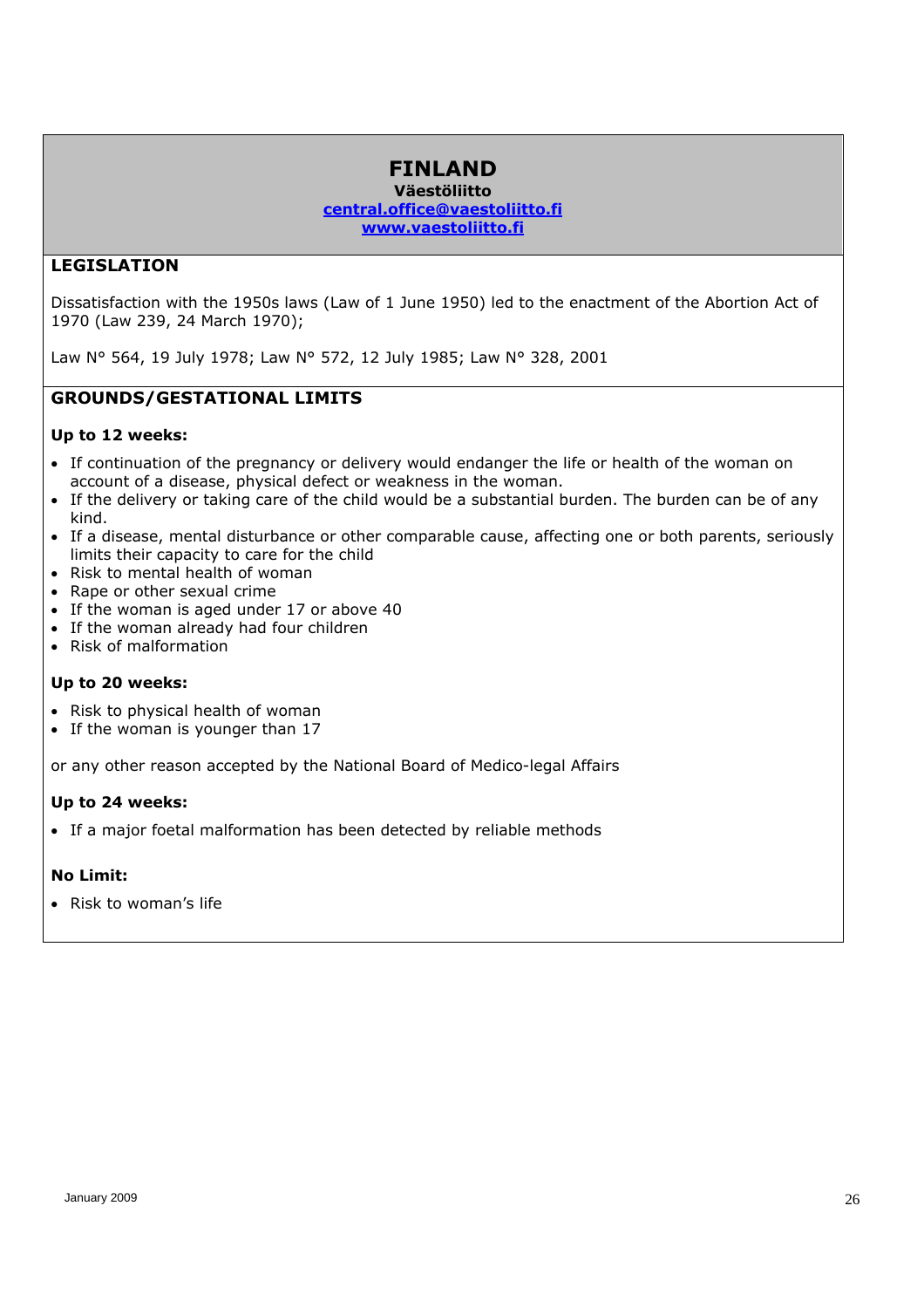### **REGULATIONS/CONDITIONS**

- Abortions can only be performed in hospitals
- Compulsory contraceptive counselling
- If the woman is incapable, on account of a mental disease, mental retardation or mental disturbance, of making a valid request for the termination of pregnancy, the operation may be performed with the consent of her guardian or a specially appointed trustee.

#### **Up to 12 weeks pregnancy:**

- Authorization only from the doctor performing the abortion is needed:
	- If the woman is under 17 years
		- If the woman is over 40 years
	- If the woman has already given birth to four children

In those cases, a woman does not need to give a specific reason for the abortion

- Authorization of 2 doctors is needed (or in other words: an additional authorization from a doctor other than the one performing the abortion):
	- If particular circumstances, pregnancy, labour and caring for a child would be a considerable burden to the woman
	- If the pregnancy is a result of rape
	- If the partner of the woman has an illness that reduces the ability to care for a child
	- If continuing the pregnancy would endanger the physical health or life of the woman

#### **Up to 20 weeks:**

Authorization of the National Board of Medico-legal Affairs required for second trimester abortions

The abortion shall be carried out in a hospital which has been approved for the purpose by the National Board of Health.

### **METHODS**

In 2006, most abortions were performed before the 12th week of gestation (92.8 per cent). The proportion of abortions induced by drugs increased, being 57.5 per cent of all induced abortions in 2006, and it is likely its share has increased further since.

There is no particular legislation regarding medical abortion. The patient only pays for the out-patient hospital visit, and gets the medication for free. The prostaglandin medication is taken at the first outpatient visit and mifepristone the next day either at home or at a second out-patient visit, depending on local practice and the situation of the patient.

# **COST**

Abortion is free of charge under national health insurance but women must pay hospital fees of  $\epsilon$  66-112 (US \$ 85-145).

# **DISPARITY IN THE APPLICATION OF THE LAW***:*

*The law has come to be interpreted freely, and in practice a woman can get an abortion if she so wishes.* 

- *The implementation of this law is regarded as highly effective and illegal abortion is rare*
- *State hospital provision for abortion is supplemented by out-patient procedures*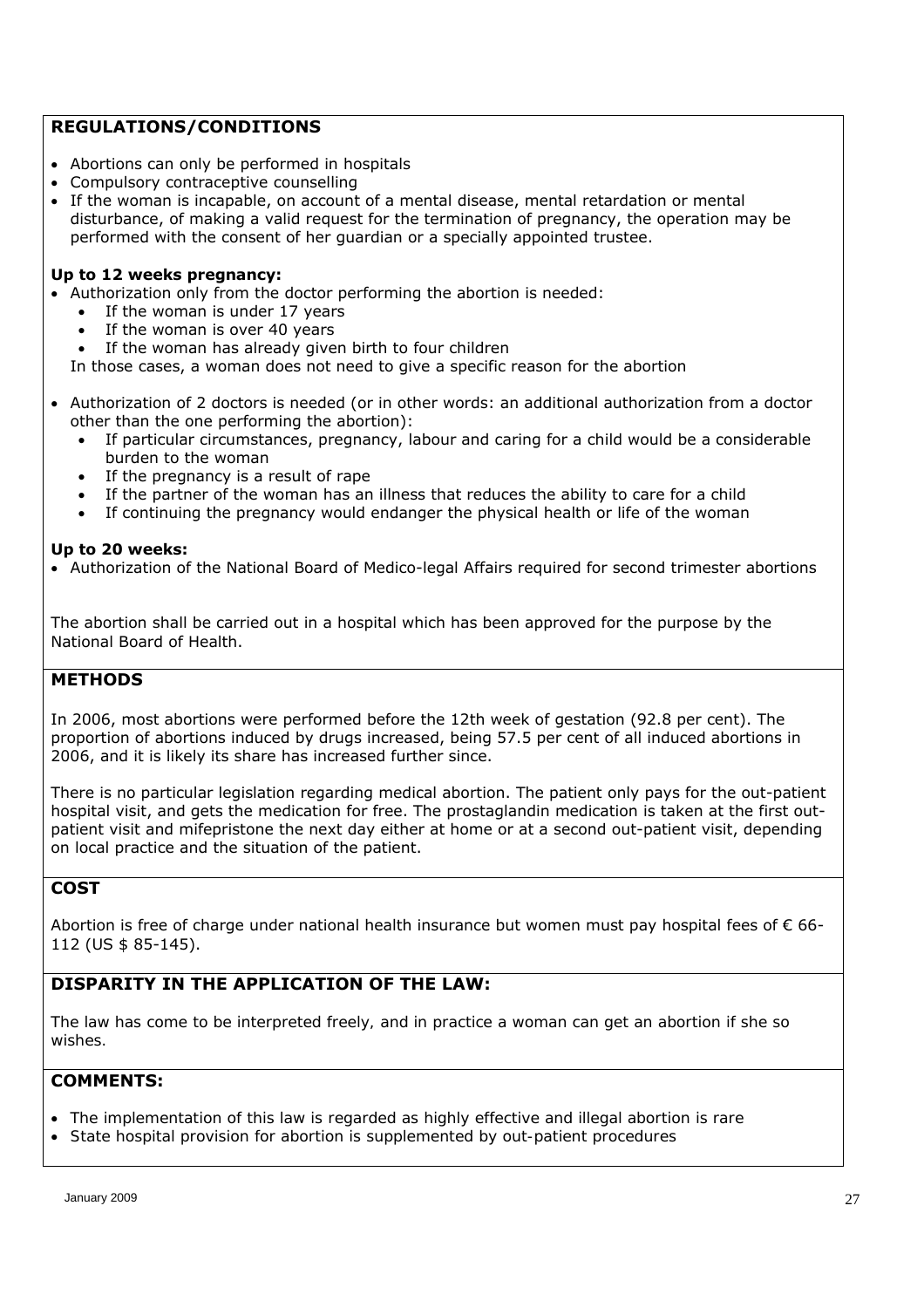# **FRANCE**

**Mouvement Français pour le Planning Familial (MFPF) mfpf@planning-familial.org www.planning-familial.org**

#### **LEGISLATION**

Law No 588, 2001

#### **GROUNDS/GESTATIONAL LIMITS**

#### **Up to 12 weeks**

If the woman judges to be in a 'state of distress' because of her pregnancy.

#### **No limit:**

- If continuation of pregnancy poses a serious risk to the health of the woman
- If a strong probability exists that the expected child will suffer from a particularly severe illness recognized as incurable

#### **REGULATIONS/CONDITIONS**

- The woman must consult a doctor and minors are also required to seek advice from a social worker. If the woman still desires to terminate the pregnancy, she should renew her request in writing, no earlier than one week from the time of the first request. Should the one week waiting period cause the 12-week period of pregnancy to be exceeded, the doctor may accept the renewed request as early as two days after the initial request.
- Although minors need to have the consent of their parents or their guardian, they can obtain an exemption if they want to keep it a secret. In this case, she needs to be accompanied by an adult of her choice.
- For a second trimester abortion, 2 doctors (one ob/gyn and one doctor chosen by the woman) and a psychologist or social worker are required to review the request for abortion.
- Post abortion counseling on contraceptives should be proposed to minors.
- Conscientious objection provision permits professionals to decline involvement in procedures, but they are required to inform the patient without delay (during the first appointment at the latest) and provide referral. (Art. 2212-2,-8)
- Each public hospital medical consultant must accept the provision of the voluntary interruption of pregnancy (VIP) if this has been decided by the board of governors in order to comply with the mission of the public health services. He is entitled to refuse to practice it; however he must not oppose colleagues who do so.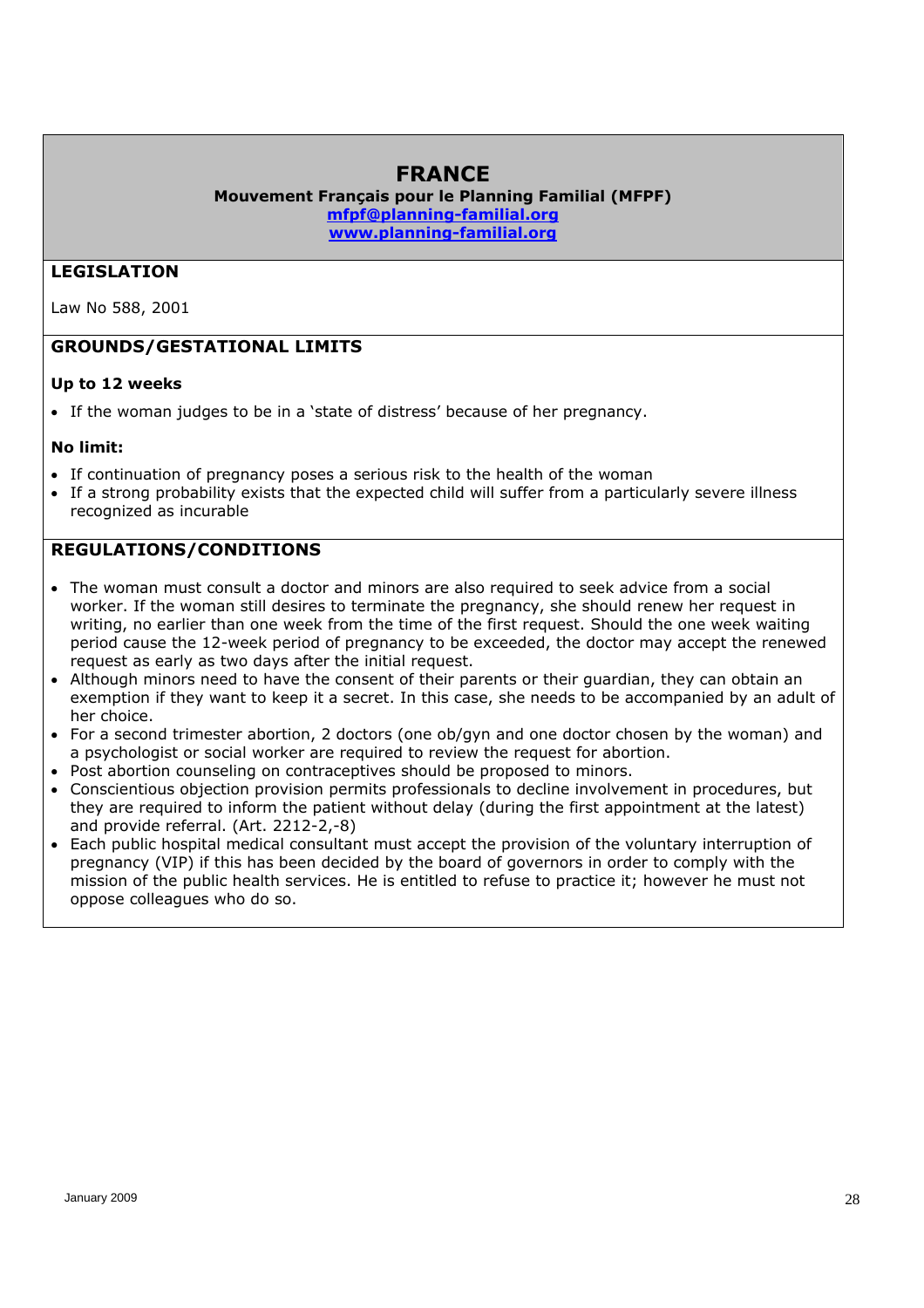#### **METHODS**

Medical abortion represents almost 50% of all performed abortions Drug registered for medical abortion: MIFEGYNE 200 mg and GYMISA

The limit for a medical abortion is 5 to 7 weeks.

Since 2004, a medical abortion can also be performed outside hospitals, by a doctor in private practice (decree n°796, May 2002 and n° 636, July 2004). Doctors in private practice who want to perform medical abortion must have an agreement with a health institute authorized to practice abortion

Outside hospitals, medical abortion can only be performed up to 5 weeks of pregnancy. In hospitals it is possible up to 7 weeks.

#### **COST**

- The price ranges from  $\epsilon$  190-274 (US\$ 246-354)
- A medical abortion (RU-486) costs  $\epsilon$  257 (US\$ 332) in hospital and  $\epsilon$  191 (US\$ 247) outside hospital (reimbursed for 70 % of the price)
- Private insurances cover the difference
- Women are reimbursed for 80% of the price. Women under 18 or women living in conditions of poverty can receive a 100% reimbursement

#### *DISPARITY IN THE APPLICATION OF THE LAW:*

- *Abortion is not performed in all hospitals*
- *Accessibility in rural areas is generally not good enough*
- *Women often cannot choose the method (medical or surgical)*
- *Different attitudes of doctors in dealing with minors who are not able to produce written parental consent*
- *Medical abortion performed outside hospitals is not yet accessible everywhere*

- *In general there are not enough beds available in hospitals, even though the situation varies from one city to the other and some abortion services are completely closed during summer*
- *Among the new generation of doctors, less and less professionals want to perform abortion*
- *Medical University curriculum does not include theory and abortion practices*
- *Hospitals tend to push women to have a medical abortion instead of surgical abortion because the costs are lower*
- *There is not enough doctors in private practice who wants to perform medical abortion*
- Despite long term advocacy activities (since 2001) from the MA and other organizations, we are still *waiting for the regulation which will permit family planning centers and health centers to perform medical abortion*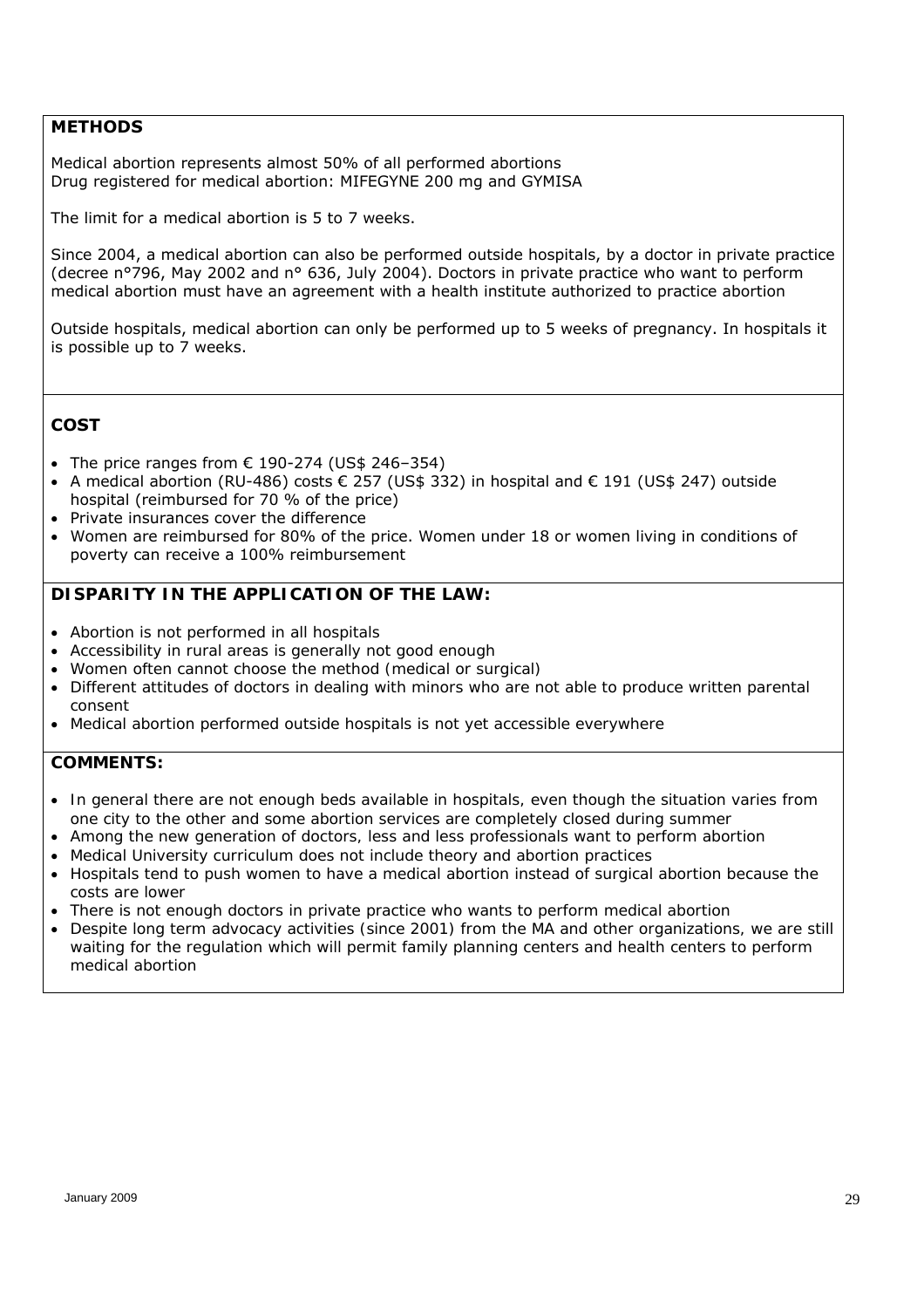# **GEORGIA Association HERA XXI (FPAGEO)**

**hera@caucasus.net**

#### **LEGISLATION**

Law on Healthcare and its provisions concerning abortion (Chapter XXVIII, Family Planning, Articles 139 and 140), 21 July 2000; effective October 2000

# **GROUNDS/GESTATIONAL LIMITS**

#### **Up to 12 weeks:**

On request

#### **Beyond 12 weeks:**

• On certain medical or social grounds

#### **REGULATIONS/CONDITIONS**

- The medical and social grounds are not specified in the law. The Ministry of Labour, Health Care and Social Security is responsible for defining these.
- The written consent of the woman is necessary before the abortion
- Pre-abortion counselling should be done 3 days prior to abortion.
- Abortion is only permitted if performed by a doctor in a licensed medical facility.
- Parental consent required for minors (under 16 years)
- The law states that preserving the foetus should be the main outcome of the pre-abortion counselling; however, the woman retains the final say.

### **METHODS**

The most common methods in Georgia for abortion are EMA and Dilatation and Curettage.

In some clinics Manual Vacuum Aspiration (MVA) was introduced in the last years.

Any method of abortion is allowed but only in certified clinics and hospitals by certified gynaecologists. For MVA, an additional MVA certificate of Institute of Postgraduate Medical Education and Continuing Professional Development is required.

In Georgia, since a few years, the drugs needed are in the process of registration for medical abortion use. So far, medical abortion is legal only if performed for scientific purposes. There is not a document that would forbid the use of the drugs for medical abortion, but since they are not registered, their use is illegal. Still, medical abortion is (rarely) performed. If so, the drugs required are obtained in various ways (it is imported illegally from Russia).

# **COST**

Varies from 30 to 120 GEL depending on the gestation and place (rural/urban) where the abortion is done. In remote areas, where there are mostly people with low income, if the methods are accessible, they cost much more than in big cities of Georgia.

As the state or insurance companies don't provide the possibility of a discount, many women have an illegal abortion at a much lower cost.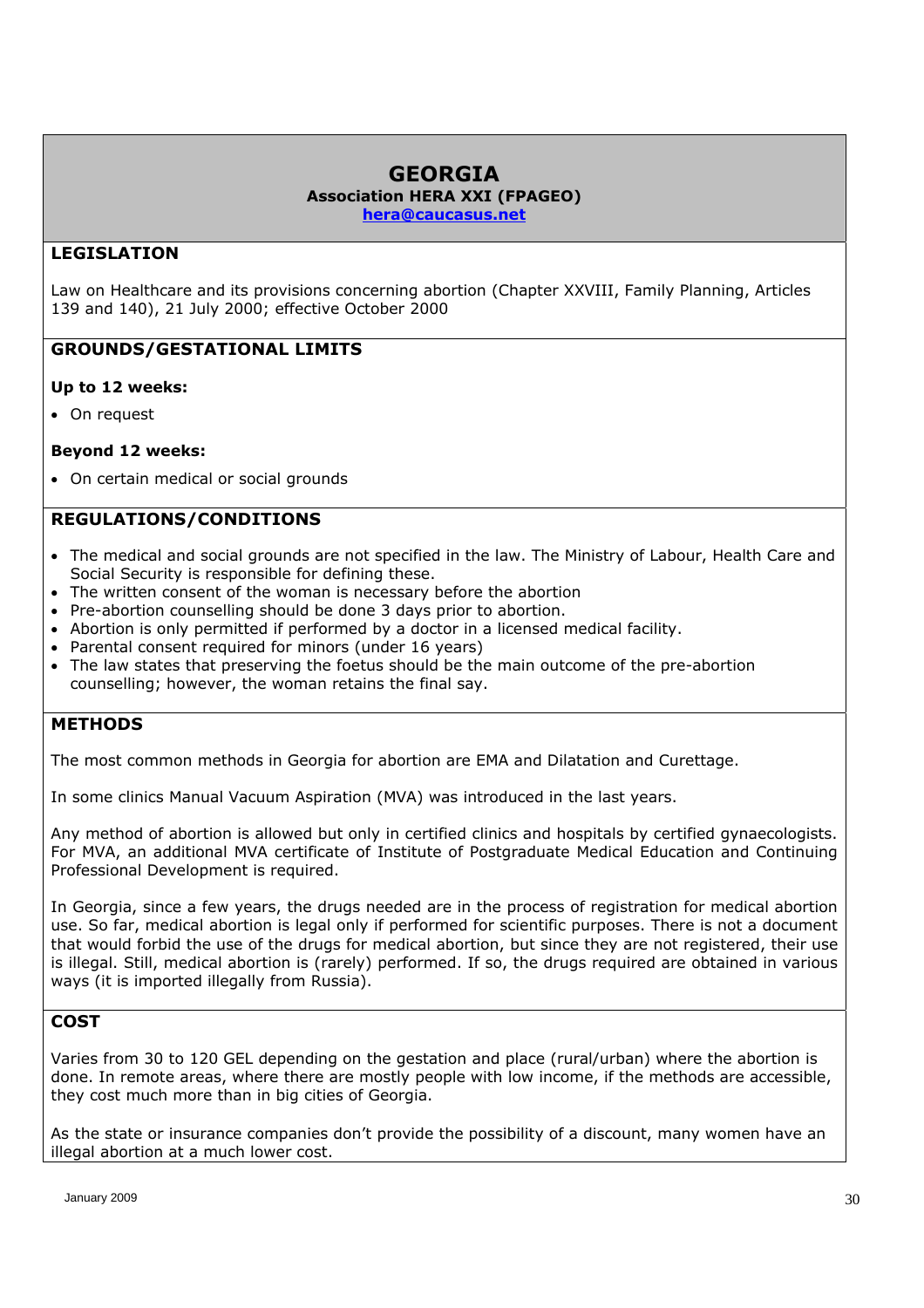# *DISPARITY IN THE APPLICATION OF THE LAW:*

- *Abortion facilities are available all over the country*
- *Illegal abortion is still performed in Georgia. Statistics are not available*
- *Abortion is still one of the most popular methods to avoid unwanted pregnancy and public information on availability of abortion services is high although advertisement of abortion is prohibited.*
- *The protection of women's health via reducing the number of abortions is the state's priority.*
- *A new law on Artificial Termination of Pregnancy has been drafted. It proposes different gestational limits:* 
	- *First stage: first 12 weeks of pregnancy*
	- *Second stage: from 12 to 22 weeks (inclusive)*
	- *Third stage: beyond 22 weeks*
- The right to safe abortion for low income and young women is problematic in Georgia. The quality of *care is low and does not meet international standards. Also, women are not aware of what quality services should give. Association HERA XXI worked to raise the quality of abortion-related services so that they meet WHO international (WHO) quality standards. For example, within the framework of the project 38 ob/gyns from the three regions of Georgia (two regions of West Georgia and one region in South Georgia) were trained in the usage of Manual Vacuum Aspiration (MVA). Thanks to these initiatives, safe abortion has become accessible across Georgia as six cities in different regions were covered.*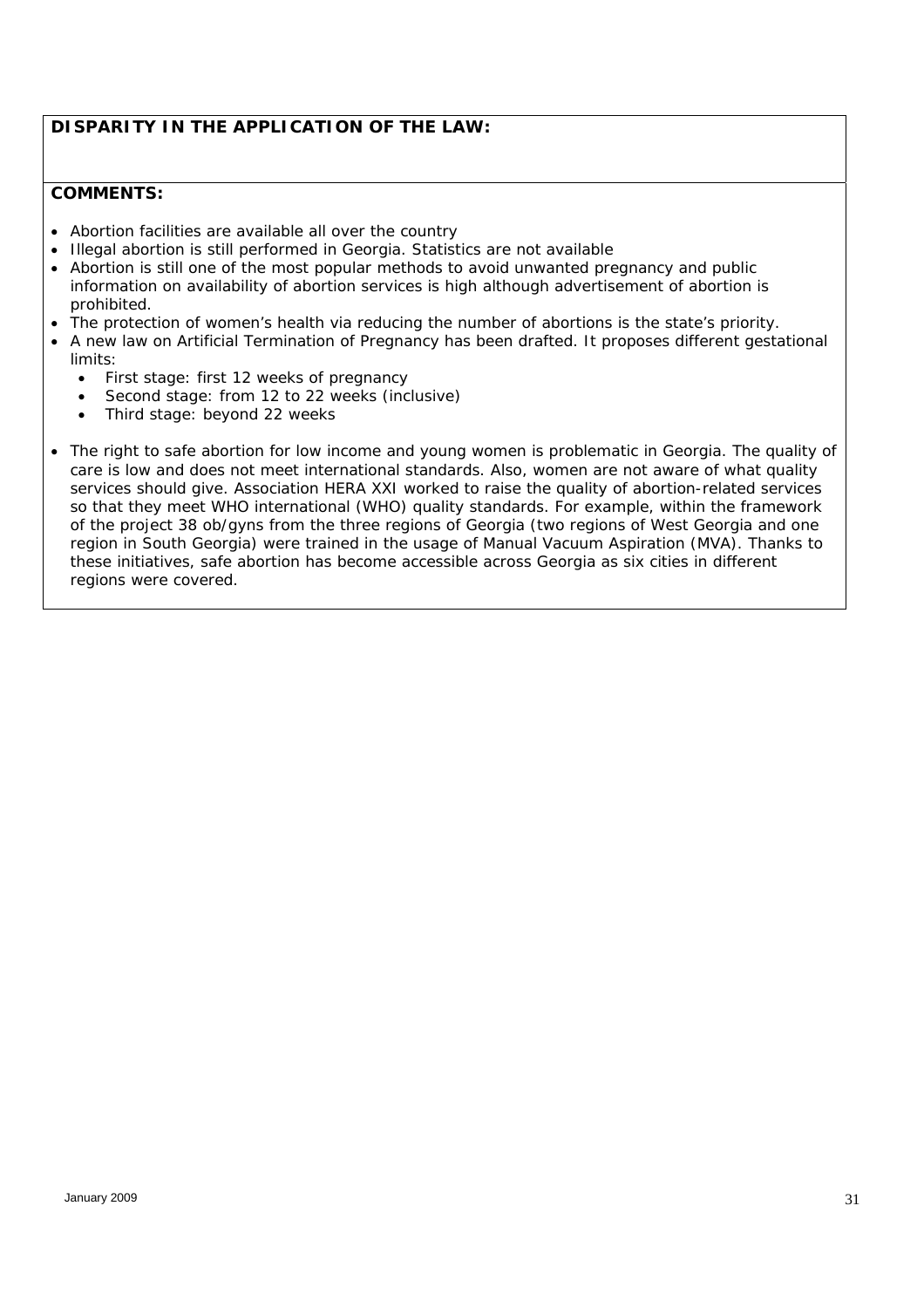### **GERMANY PRO FAMILIA Bundesverband international@profamilia.de www.profamilia.de**

# **LEGISLATION**

Law 27<sup>th</sup> July, 1992. Changed by Law 21<sup>st</sup> August 1995. Decision by Federal Constitutional Court 28<sup>th</sup> May, 1993

# **GROUNDS/GESTATIONAL LIMITS**

#### **Up to 12 weeks from conception:**

- If the woman declares to be in a state of distress (in practice: on request after counselling)
- Rape or other sexual crime

#### **No limit:**

- To avert danger to life of woman
- To avert the danger of a grave impairment of the physical or emotional state of health of the pregnant woman (The mental health risks for the woman include the ones caused by foetal malformation, and general health risks caused by adverse socio-economic conditions.)

# **REGULATIONS/CONDITIONS**

- Counselling is compulsory for abortion on request
- Compulsory waiting period after counselling (3 days)
- Counselling is not compulsory for medical cases and in case of rape
- Providers of counselling must represent the diversity of population regarding religion and conviction of life
- Government has to take care for sufficient provision of clinics and counselling centres

#### **METHODS**

- 76 % of abortions are performed by Vacuum Aspiration.
- 13 % by medical methods.
- 12 % by curettage.
- 79 % is carried out in doctor's clinics not in hospitals.
- In 82 % of all abortions general anaesthesia is used.
- Abortions are carried out safe and without complications.

# **COST**

- For abortion after counselling, up to the  $12<sup>th</sup>$  week:
	- The cost is covered partially by statutory health insurance e.g. for medical information and ascertaining of gestational age, but not for the abortion itself and anaesthesia. (Private health insurances usually don't pay the costs of abortion)
	- For women whose income is below a certain level, the state covers any further costs.
- For abortion in case of rape or medical grounds: fully covered by statutory health insurance.

# *DISPARITY IN THE APPLICATION OF THE LAW:*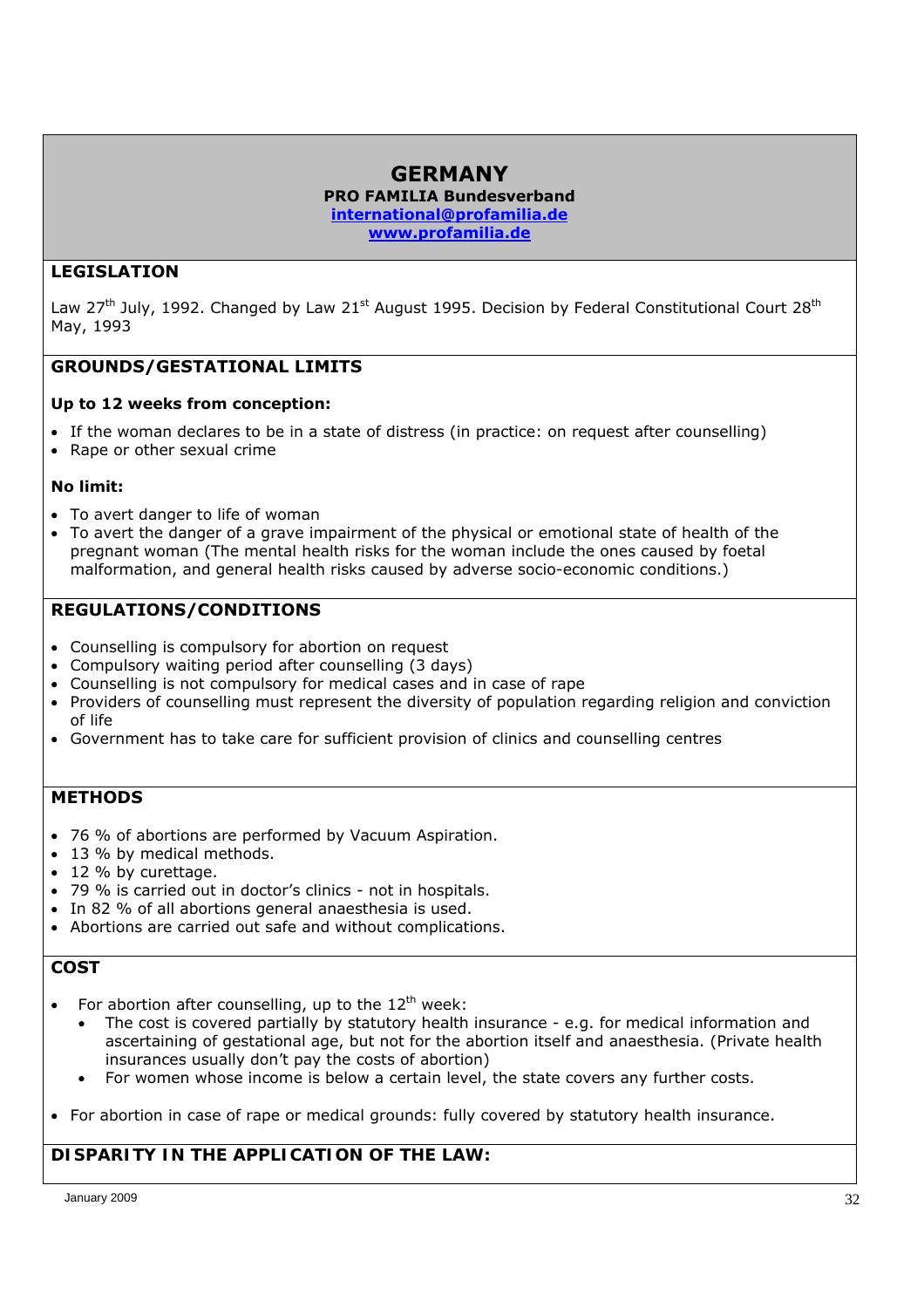*While the law explicitly requires a network of abortion counselling facilities with different ideological orientation, in some areas women can in practice only choose between a church-related facility and another one run by local or state authorities (which are legally obliged to be ideologically neutral). In some regions, there are only few providers of abortion. The choice of methods is limited: only 13 % of abortions are carried out by medical methods. Until 2007 mifepristone was only allowed up to the 5th week (after conception).* 

#### *COMMENTS:*

*Fundamentally in law, abortion is not seen as a sexual and reproductive right and a matter of free choice of women hence it is regulated under the Penal Code. In addition, further regulations are laid down in the ´pregnancy-conflict-law' (Schwangerschaftskonfliktgesetz). The abortion laws are a broadly accepted compromise between political, social and religious groups. It connects prevention of abortion with access to sexuality education and contraceptives. In practice women have access to safe abortion up to the 12th week only, when the passed counselling and the waiting time. After the 12th week of pregnancy they have no choice at all.*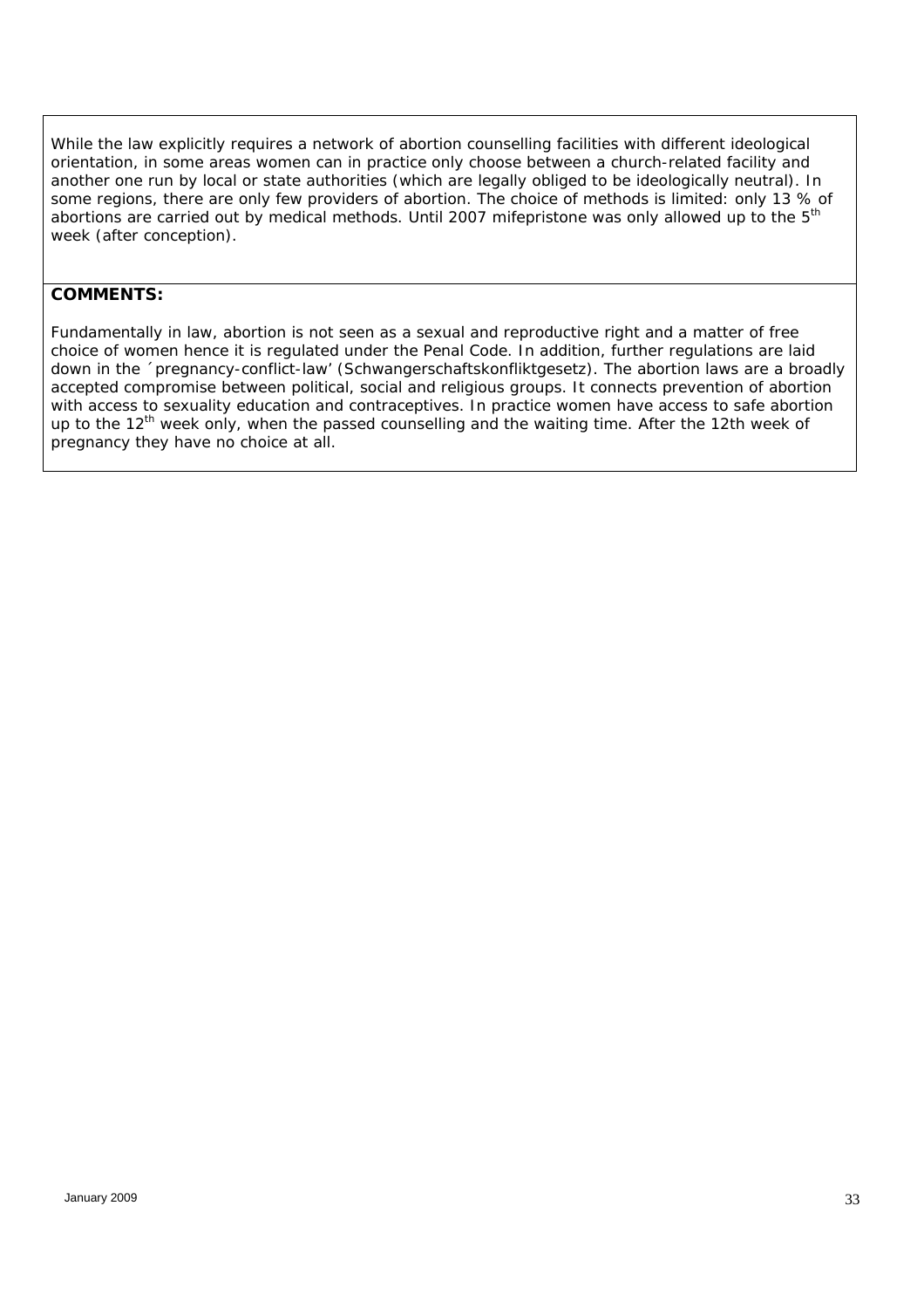# **GREECE**

**Family Planning Association of Greece (FPAG)**

**esop@ath.forthnet.gr** 

# **LEGISLATION**

Law No 821 14 October 1978; Law No 1609 28 June 1986

# **GROUNDS/GESTATIONAL LIMITS**

#### **Up to 12 weeks:**

On request

#### **Up to 19 weeks:**

• Rape and sexual abuse,

#### **Up to 24 weeks:**

- If the foetus is suffering from a chromosome abnormality which would result in a serious congenital defect in the child,
- If the pregnant woman has physical health problems

# **REGULATIONS/CONDITIONS**

- If the woman is a minor (under 18 years), the consent of one of the parents or the person having custody of the woman is necessary
- The abortion has to be carried out by an obstetrician or gynaecologist, assisted by an anaesthetist in a comprehensive care unit
- A medical certificate is needed in case of abortion on medical grounds

#### **METHODS**

90% of abortions are surgical abortions (Dilatation and Curettage), 10% are medical abortions.

The drugs (mifepristone and misoprostol) needed for medical abortions are registered. They are available and affordable. The woman should be hospitalized.

# **COST**

- State hospitals: free of charge
- Private clinics: between  $€ 175$  and 235 (US\$ 226-304)

### *DISPARITY IN THE APPLICATION OF THE LAW:*

#### *None*

- *Most abortions are performed privately in outpatient clinics*
- *The number of abortions is estimated at about 80 000.*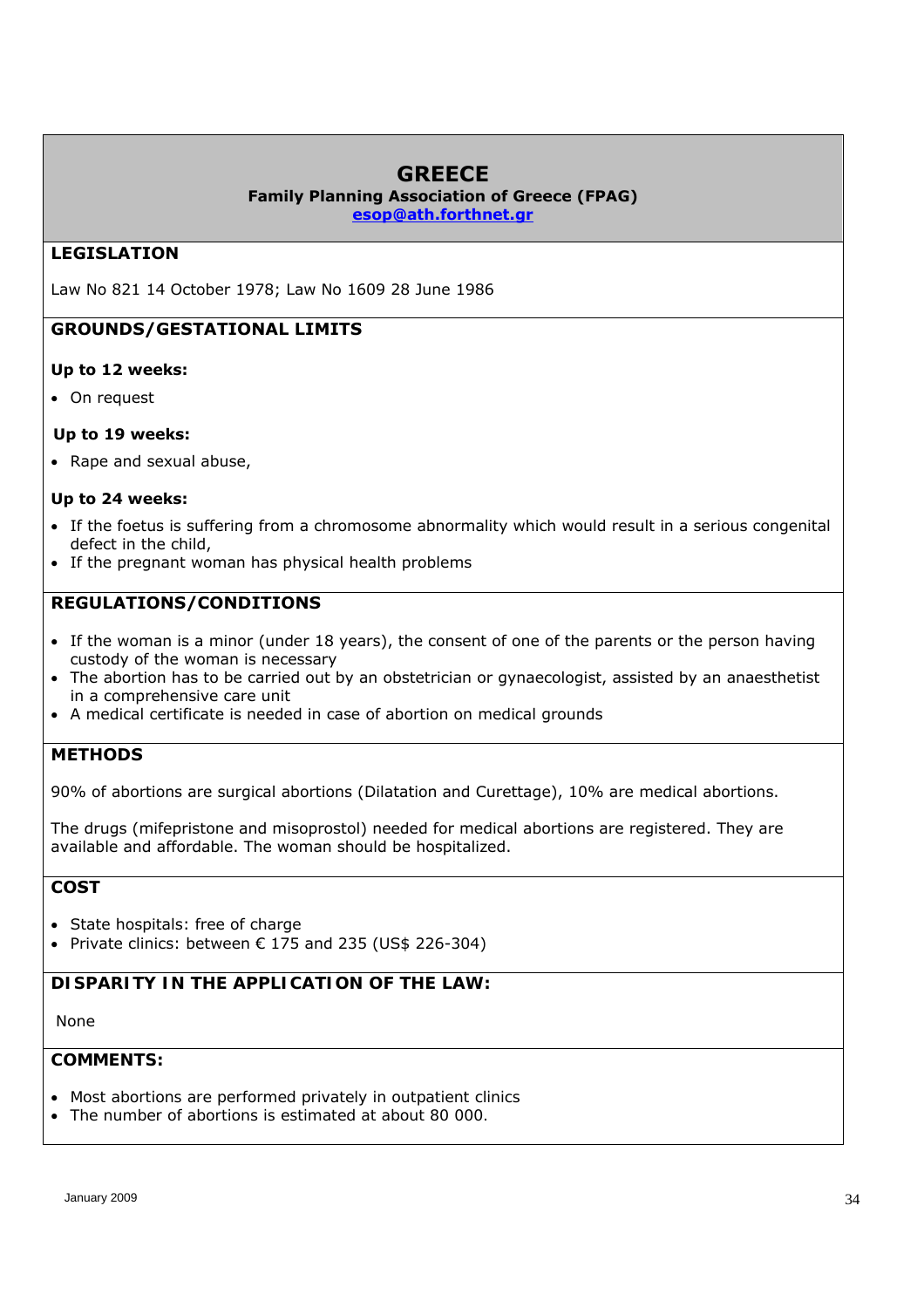# **HUNGARY**

**Magyar Család- és Nővédelmi Tudományos Társaság eva.barko@ksh.hu www.novedelem.hu** 

### **LEGISLATION**

Act LXXIX of 17 December 1992 on 'the Protection of the Life of the Fetus'. Latest modification: June 2000 (LXXXVII).

#### **GROUNDS/GESTATIONAL LIMITS**

#### **Up to 12 weeks**

- On request with taking special conditions into consideration such as: - 'Grave crisis situation' - If the risk of a major genetic problem of the foetus is higher than 10 percent
- In case of a crime.
- In case of serious maternal illness

# **Up to 18 weeks:**

If any of the above conditions apply and:

- If the woman has no or limited legal capacity with consent of her legal guardian
- Minors (under 18) with parental consent
- If the woman did not learn of the pregnancy for reasons beyond her control (such as an illness, medical error, or failure of an authority)

#### **Up to 20 weeks:**

• if the risk of a major genetic problem of the fetus is higher than 50 percent and up to 24 weeks in case of delayed diagnostic procedure.

#### **No limit:**

- To save the life or to protect the health of the woman from grave permanent injury
- If there is a substantial risk that the child will be seriously disabled unable for extra-uterine life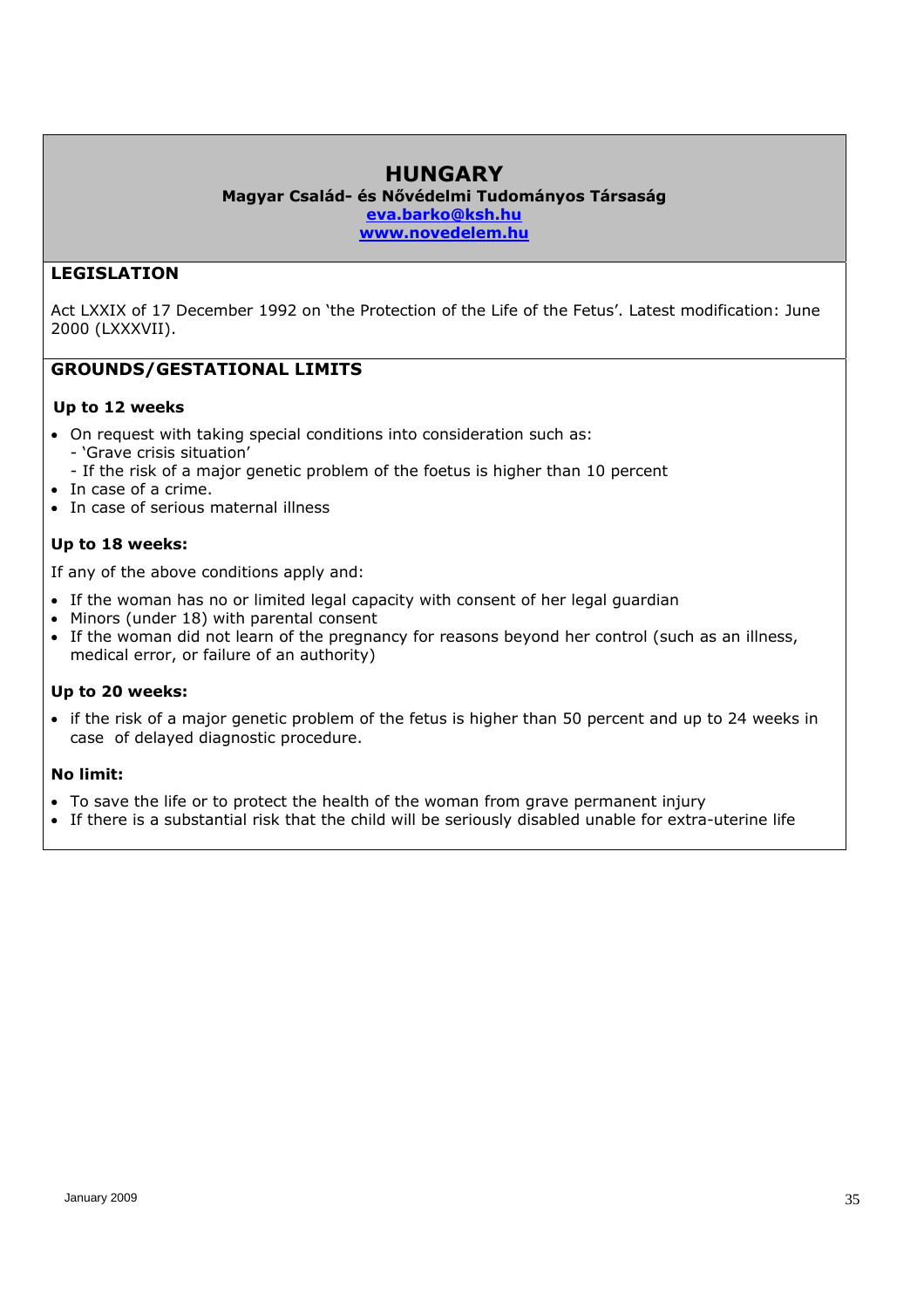#### **REGULATIONS/CONDITIONS**

- The pregnancy must be diagnosed by a doctor.
- After the pregnancy is diagnosed by a doctor, the pregnant woman is obliged to fill out a written application (except for medical indications) in person at the Service for the Protection of Families. This service is run by specially trained nurses for consultation and advice.
- There is an obligatory waiting period of three days followed by a second visit to the Service.
- Compulsory counseling is thus to be attended twice (except for abortions performed on medical grounds)
- If the patient still insists on having the abortion after the second counseling session, the date of operation is scheduled, and the amount of fee is determined (in case of some low income situations the cost could be reduced even waved).
- Parental consent required for minors (under 18)
- 'Grave crisis situation' is defined by the woman herself and is thus not discussed during application as it is considered a private matter.
- Medical presence is mandatory at abortion, which is legal only in state owned hospitals (private settings are not allowed to perform abortion).
- Medical reasons for abortion require the joint opinion of two specialists

#### **METHODS**

Medical abortion is not available in Hungary. The most commonly applied technique is Vacuum Aspiration. Manual Vacuum Aspiration is rarely used, mainly in university settings.

### **COST**

- Abortion is covered by the Health Insurance Fund if it is carried out for medical reasons and the applicant is insured; if the woman is a minor living in a state institution, if she receives state financial support on a regular basis or if the pregnancy results from a crime
- Up to twelve weeks of pregnancy, in case of "serious crisis situation", the woman has to pay the full cost. In case of major genetic problem of the embryo if the risk is higher than 10 percent, the abortion is free of charge.
- Up to HUF 28540 HUF (110 Euro) for the others, with fees in accordance with the type and amount of public assistance women receive

### *DISPARITY IN THE APPLICATION OF THE LAW:*

*One can refuse performing abortion on ethical/moral grounds.* 

- *In practice abortion is readily available*
- *Since the law was passed there has been a slight decrease in the number of abortions*
- *There is no difference between rural and urban access*
- *The number of abortions has been decreasing since 1969. In 1969 there were 206 817 abortions registered, in 1998 it was decreased to 68 971 and to 46 324 abortions in 2006;*
- *While the number of live births have been decreasing also: In 1969 the number of live births were 154 318, in 1998 it was decreased to 97 301. In 2006 the number of live birth was 99 871*
- *Rates of illegal abortion: Very low, practically negligible.*
- *Practically all kinds of contraceptive methods are available, however, the National Health Insurance does not subsidize them; patients have to pay full price.*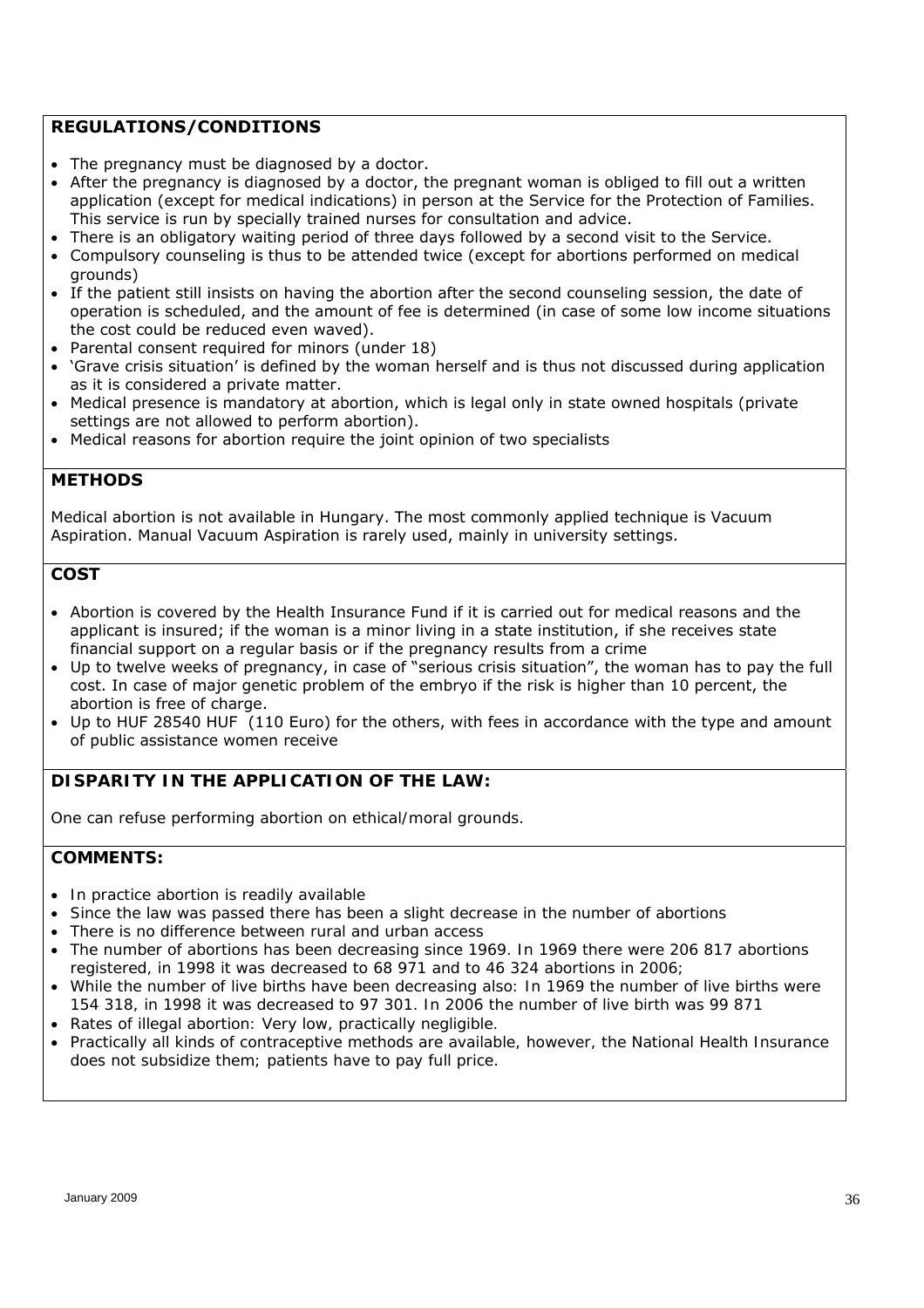# **ICELAND**

**Fræđslusamtök um kynlíf og barneignir (FKB) fkb@fkb.is www.fkb.is** 

# **LEGISLATION**

Law effective since 1975

# **GROUNDS/GESTATIONAL LIMITS**

### **As early as possible, preferably before end of 12th week, but no later than 16th week:**

- On medical grounds:
	- Risk to life of woman
	- Risk to physical health of woman
	- Risk to mental health of woman
	- Rape or other crime
	- Risk of fetal malformation
- On social grounds (beyond the control of the woman):
	- If because of youth or mental development, the woman cannot take care of a child in a satisfactory manner
	- If a woman has given birth to many children at short intervals
	- If the woman endures a difficult domestic situation (e.g. large family or serious bad health of others in household)
	- Other reasons fully comparable with those mentioned above

### **Beyond 16 weeks:**

- Unmistakable medical reasons
- If the life and health of the woman are endangered by continued pregnancy or child birth
- If the chance of malformation, hereditary defects or damage to the fetus are great

# **REGULATIONS/CONDITIONS**

- For abortions beyond 16 weeks, a written authorization of a committee is needed.
- Reports need to be written by 2 medical doctors, or by one social worker and a medical doctor before abortion can take place
- If the request of abortion is rejected, it goes to the abortion committee
- If a woman is younger than 16 or has been declared incompetent, her parents or a guardian shall participate in an application with her unless special reasons oppose it.
- Abortion should only be performed by medical doctors within a hospital
- Post-abortion counselling on contraceptives is obligatory

### **METHODS**

The drug for medical abortion in the first trimester is legal in Iceland and has been for the last few years. It is used in the gynaecological clinic at the University Hospital and available to all women up to 9 weeks of gestation. The cost is the same for medical and surgical abortion: the woman just pays for appointment but not for the treatment itself.

There is no accurate figure, but approximately about 15 % of abortions are medically induced. The number is rising.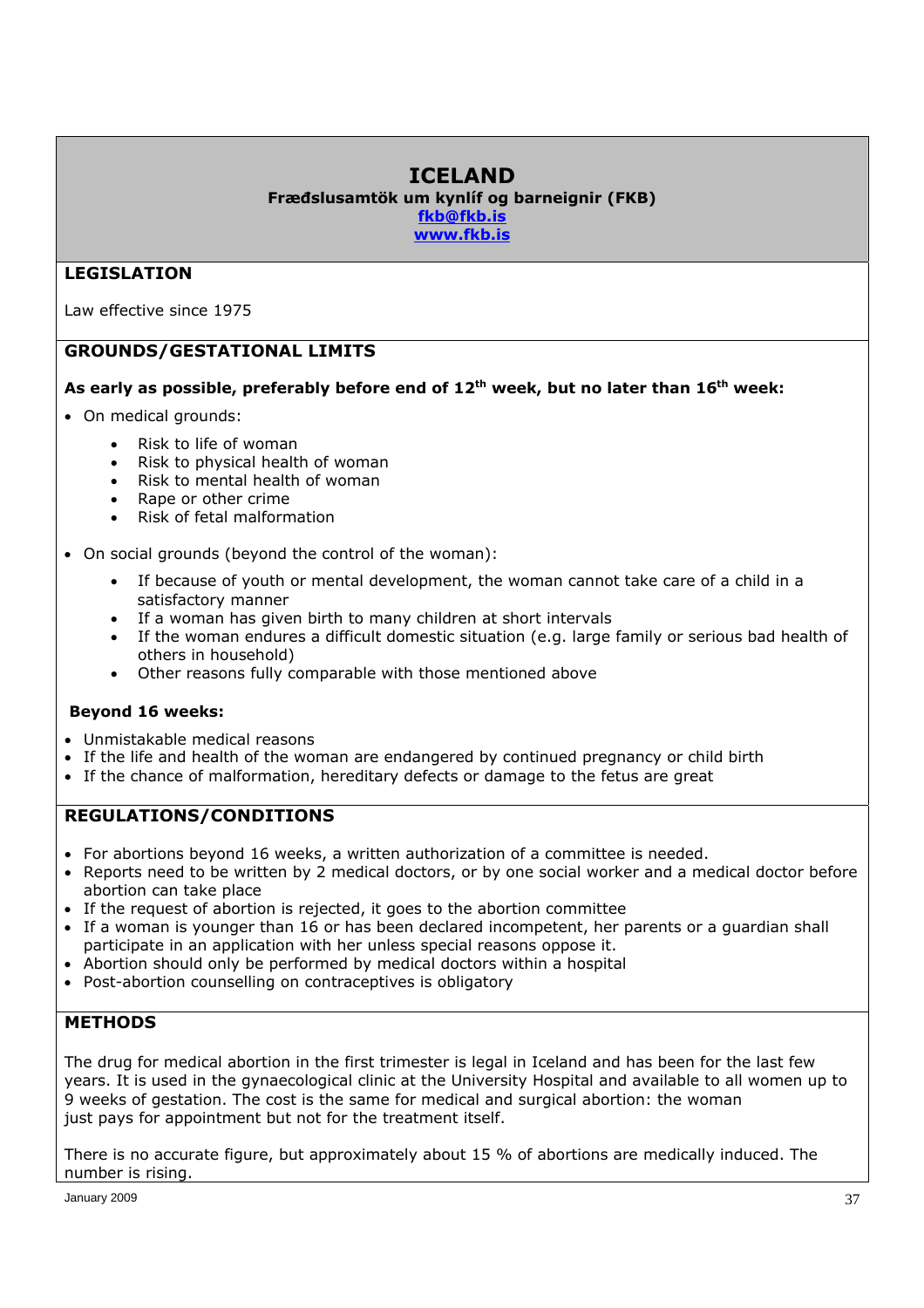### **COST**

- Free of charge, it is covered by the National Health Insurance
- There are charges for the physical examination and the blood test: Krona 3,000 (US\$ 44)

### *DISPARITY IN THE APPLICATION OF THE LAW:*

*According to the law, contraceptive counselling should be provided before the woman is discharged from hospital. In reality, in the National Hospital where the majority of abortions are undertaken, the contraceptive counselling takes place before the operation when the physical examination and the blood test take place*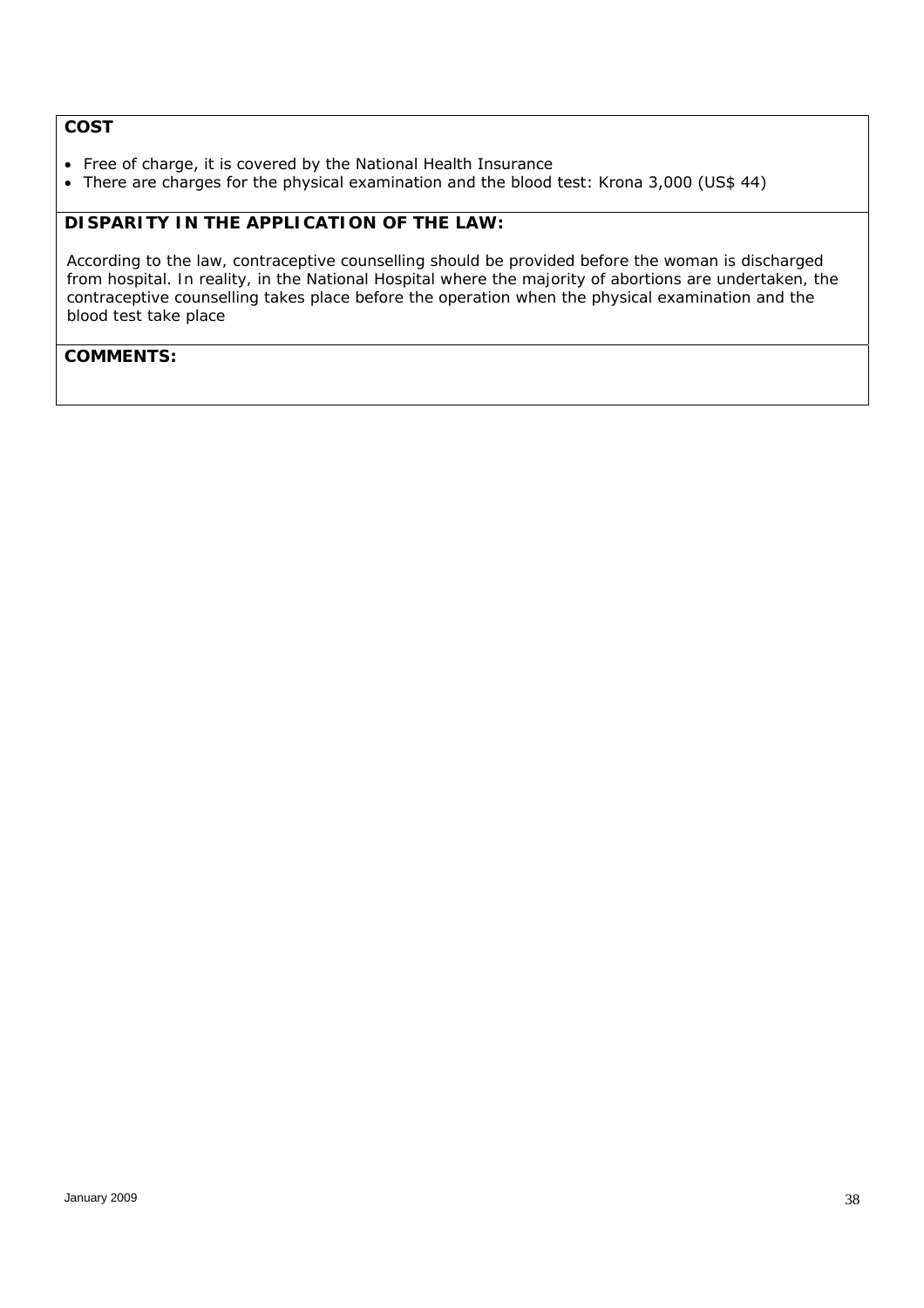### **IRELAND Irish Family Planning Association (IFPA) post@ifpa.ie www.ifpa.ie**

# **LEGISLATION**

The Offences Against the Person Act, 1861, Sections 58 and 59 make abortion a criminal offence in Ireland. In 1983, article 40.3.3 was inserted into the Irish Constitution. It provides that the State shall "as far as practicable, by its laws" defend and vindicate the right to life of the "unborn".

A 1992 Supreme Court Ruling (the X case) overturned a High Court Injunction, to permit a 14 year old girl (whose life was at risk from suicide if she was forced to continue with a pregnancy resulting from rape) to travel for the purpose of having an abortion. As a result of this, a 1992 Constitutional Amendment specifically amended the 1983 Constitutional Amendment such that it could no longer be interpreted as limiting the right to travel or information.

The regulation on information (Termination of Pregnancies Outside the State) Act, 1995, provides that professional counsellors may only provide abortion information after full non-directive pregnancy counselling. This act does not limit the actions of private individuals.

A referendum held on 6<sup>th</sup> of March 2002 to further restrict abortion, was narrowly defeated. As a result the X case Court Ruling among others, stating that suicide is a ground for granting abortion, was not overturned.

### **GROUNDS/GESTATIONAL LIMITS**

Real and substantial risk to life of woman which can only be avoided by the termination of the pregnancy (including the risk of suicide).

### **REGULATIONS/CONDITIONS**

- The Supreme Court ruling in the 'X case' effectively varied the Constitution such that there is an entitlement to have an abortion when there is 'a real and substantial risk to the life of the mother'. Such a right exists within the state. An attempt in 1992 and 2002 to exclude the risk of suicide from this right, by constitutional amendment, failed
- Legislation to regulate this position and to amend the 1861 legislation is awaited, but it is unlikely to be forthcoming in the foreseeable future

# **COST**

Travel to the UK or the Netherlands for a termination is estimated at between €800-1,200 (US\$ 1034- 1551).

# *DISPARITY IN THE APPLICATION OF THE LAW:*

No abortions known to have been carried out and each woman would probably have to have permission from the Court

### *COMMENTS:*

*Over 6,000 Irish women travel to England to have abortions every year. Statistics on those who travel to other European Countries are not available. Although opinion polls show huge majorities in favour of relaxing the Irish abortion laws, the Government has indicated an unwillingness to legislate*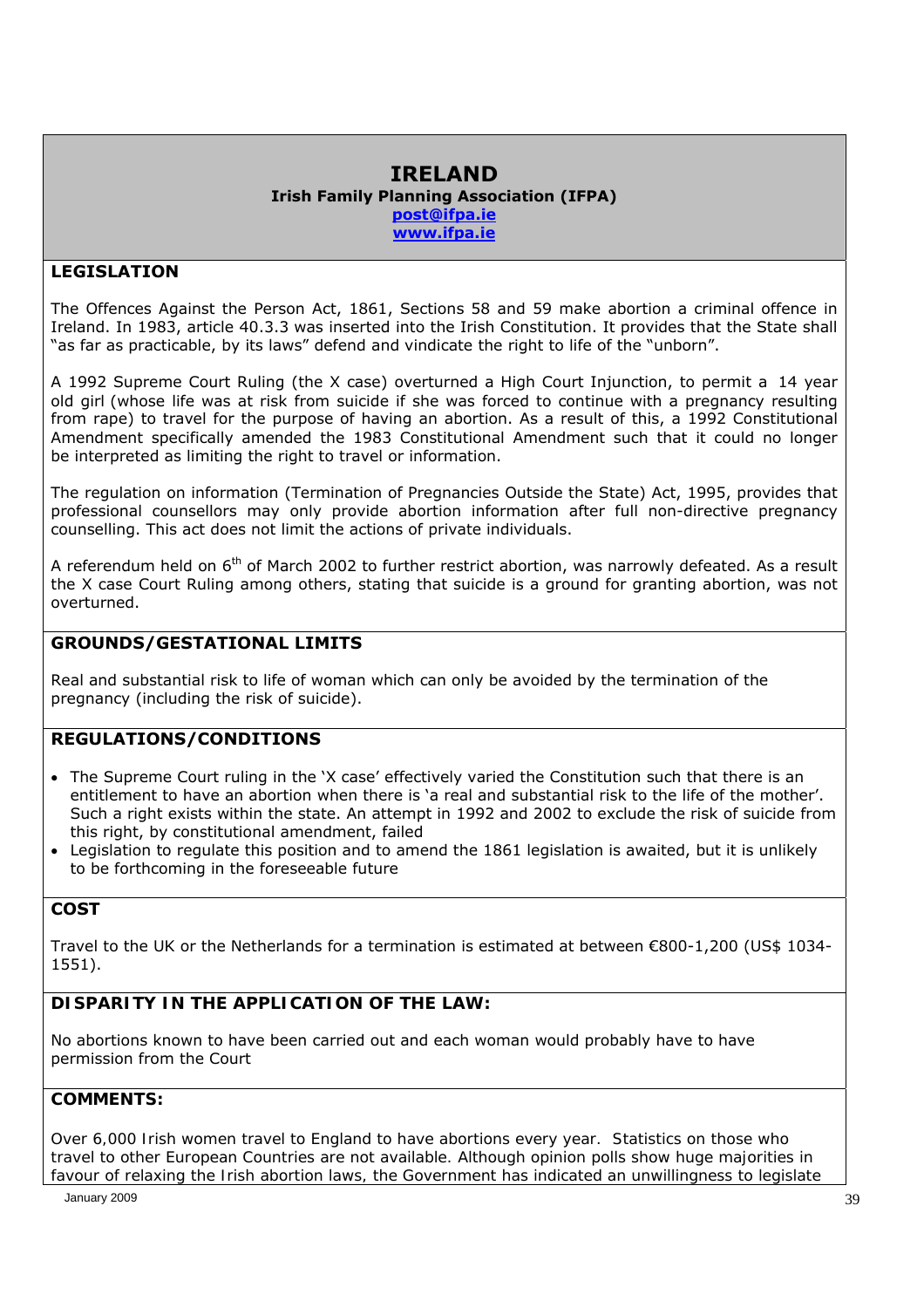*for the X case or to hold a referendum to repeal article 40.3.3 of the constitution. In August 2005 three women lodged a case with the European Court of Human Rights on the Irish abortion laws.*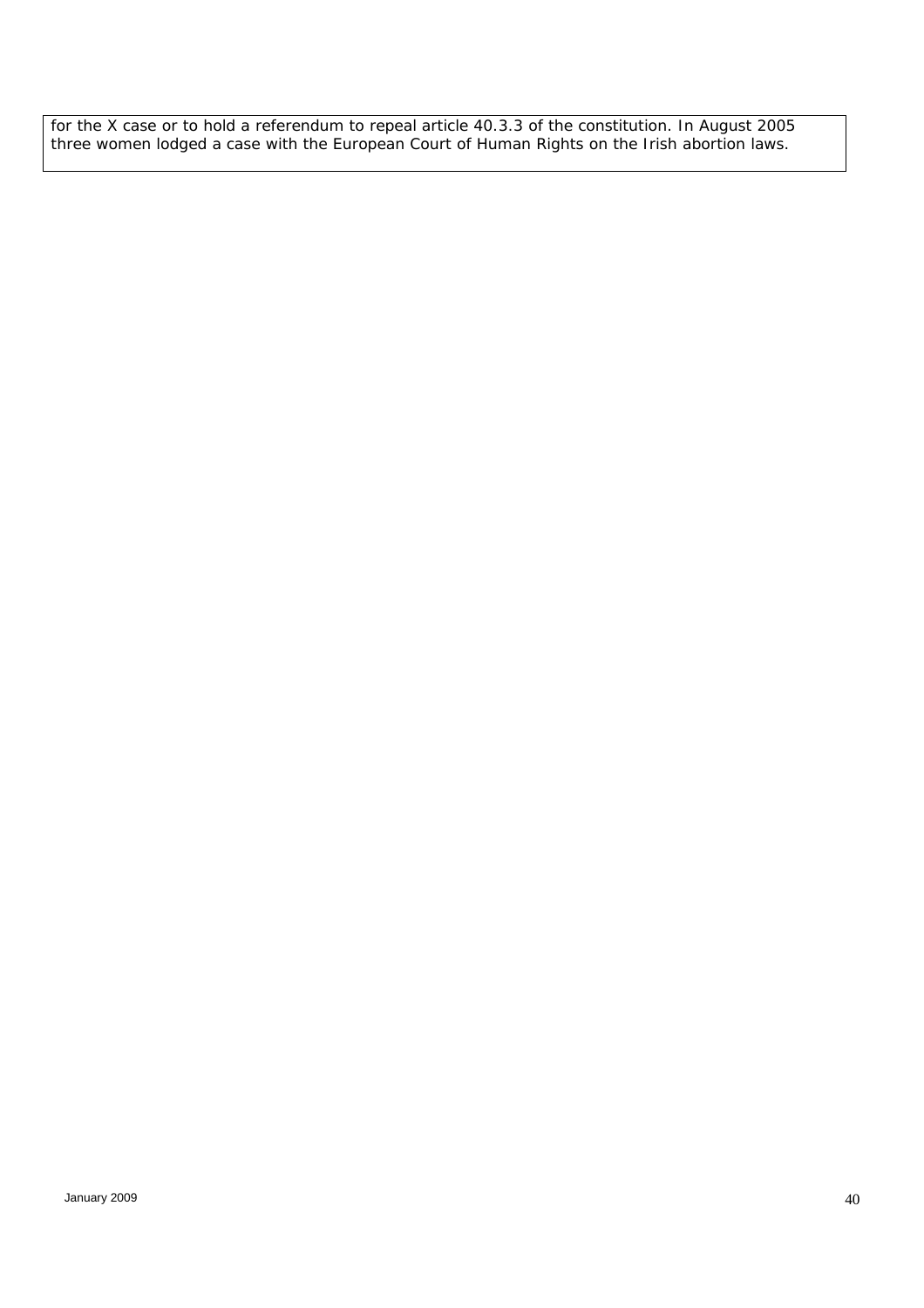# **ISRAEL**

**Israel Family Planning Association (IFPA) ippf@post.com www.opendoor.org.il** 

# **LEGISLATION**

Penal Law, clause 316 passed in 1977, into effect in 1978 In 1980, one of the five reasons for which abortion was permitted (socio-economic or personal/family reasons) was abolished

# **GROUNDS/GESTATIONAL LIMITS**

### **No gestational limit is set**

**Grounds:** Within Israel today there are four legal articles under which a girl or woman can have an abortion after a Committee approved:

- $\bullet$  The woman is under marriage age (17) or over 40, or during army service
- Pregnancy results of a relationship forbidden by criminal law, rape, incest, or out of wedlock (any unmarried woman, single, divorced or widow, is legally entitled to an abortion)
- The child is likely to have a physical or mental defect
- Continuation of pregnancy may endanger the life of the woman or is likely to cause the woman physical or mental harm

# **REGULATIONS/CONDITIONS**

- The woman has to file a written request for an abortion to a special committee for approval.
- Should the members of the Committee be of the opinion not to give the woman a positive response, it will inform the woman to appear before the Committee to submit her reasons for the application.
- There are 52 different committees set in recognized medical facilities throughout Israel. 92-98% of the cases are approved, however, if a woman is denied her request she may seek approval in another committee.
- Abortion has to be performed at a recognized medical institution
- A minor does not require the approval of her representative
- According to law, married women cannot have an abortion unless she can state one of the above listed grounds.
- After 24 weeks the Committee may refuse to permit an abortion in spite of clauses 1 or 2 because of the legal status of the foetus. After 24 weeks the foetus is considered "capable of life" by the law, and so the foetus receives more value than the woman's body.

# **METHODS**

The most common methods are vacuum aspiration and medical abortion

Up to 7 weeks - Medical abortion

Up to 12 weeks – Vacuum aspiration.

Up to 22 weeks – acceleration medicines and early birth.

# **COST**

• Most of the abortions are financed by Israeli Health Basket (the list of subsidized medicines and services). Abortions are thus free of charge except for cases of pregnancies out of wedlock for women over 19. Then, the cost can reach up to 800\$.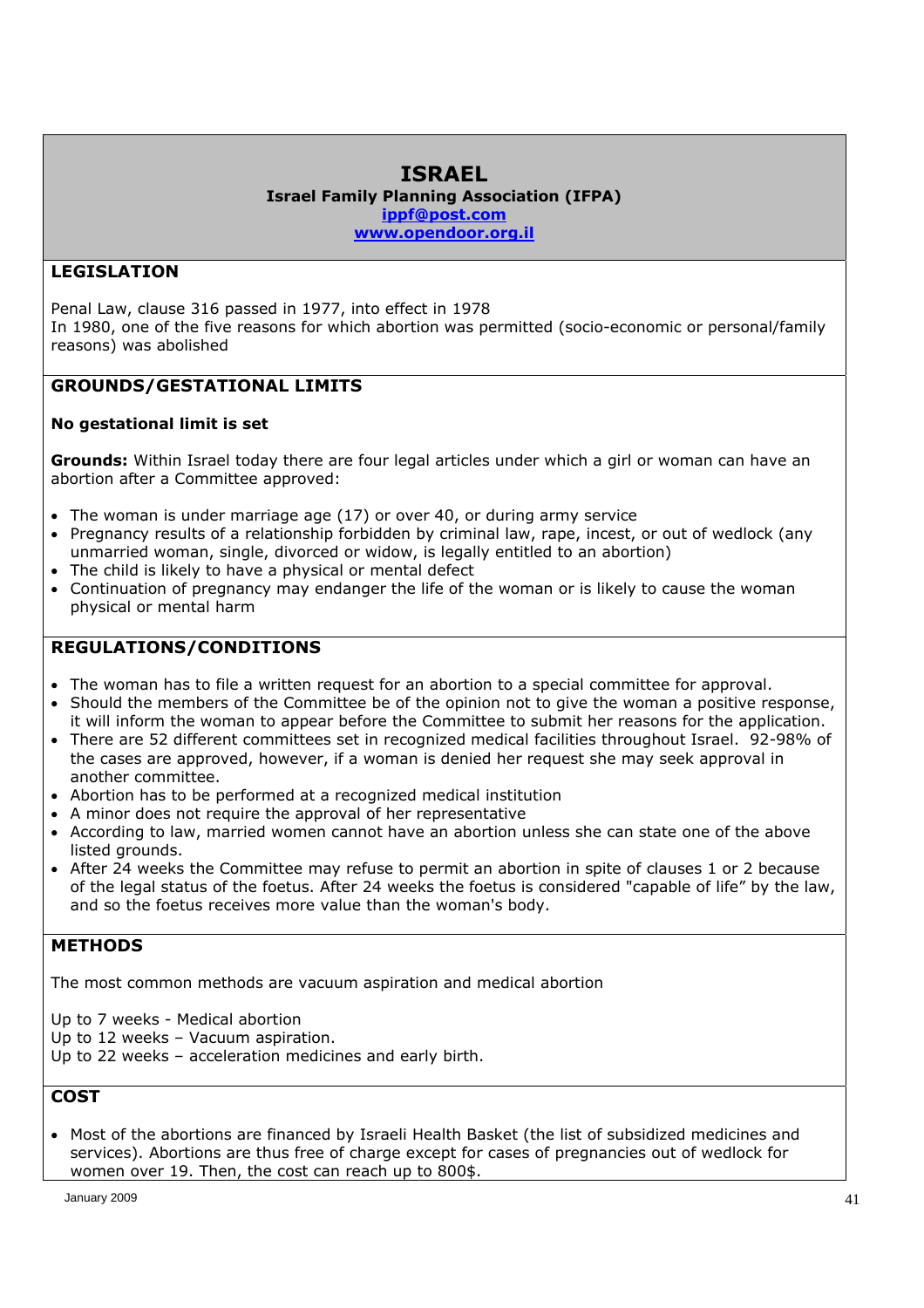- In case of lack of funds on the woman's side, the welfare agencies cover the cost, following referral of Israel Family Planning Association
- Illegal abortions cost from ILS 3150 (US\$ 742) to ILS 5400 (US\$ 1,272)

# *DISPARITY IN THE APPLICATION OF THE LAW:*

*The majority of the abortions in Israel are carried out within the framework of the existing law* 

#### *COMMENTS:*

*Through their 'Open Door' sexual counselling centres the FPA provides new immigrant women from former Soviet Union wishing to terminate their pregnancies with counselling and access to safe and legal abortion services*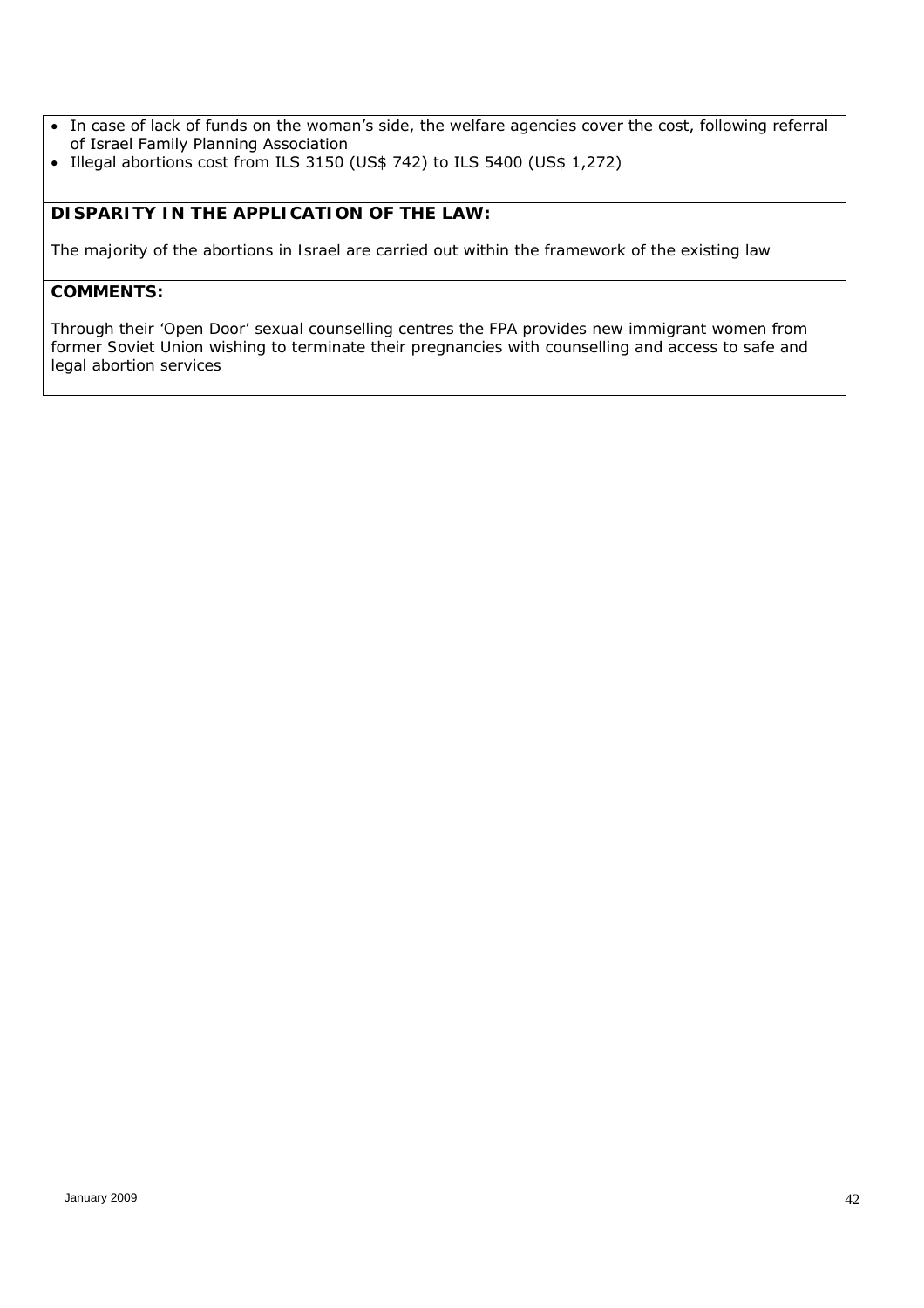# **ITALY**

**Unione Italiana dei Centri di Educazione Matrimoniale e Prematrimoniale (UICEMP) uicemp@tin.it**

**www.uicemp.org** 

### **LEGISLATION**

Law 194, 22 May 1978

### **GROUNDS/GESTATIONAL LIMITS**

### **Up to 90 days (between 12 and 13 weeks)**

- If continuing the pregnancy, childbirth or motherhood would seriously endanger the woman's physical or mental health
- The woman's state of health
- Economic, social or family circumstances
- Circumstances in which conception occurred
- Probability that the child would be born with abnormalities or malformations

### **Over 90 days:**

- If the pregnancy or childbirth entails a serious threat to the woman's life
- Risk to physical health of woman
- Risk to mental health of woman
- Risk of fetal malformation
- Rape or other sexual crime

### **REGULATIONS/CONDITIONS**

- A certificate from a fully authorized medico-social agency, a public counselling centre or a physician of the woman's choice is needed.
- Compulsory waiting period of at least 7 days (if abortion is found not to be urgently required)
- The consent of the person exercising parental authority or her quardian is needed form woman under 18. There are exceptions. Consent is not needed in case of a serious threat to the health of the minor. Or if, during the first 90 days, there are serious grounds rendering it impossible or inadvisable to consult these persons, or if those persons refuse their consent, then the magistrate responsible for matters of guardianship decides. Or if there is an imminent threat to the life of the woman.
- Parental or judge's consent required for minors (under 18 years)
- Pre-abortion counselling (not compulsory)

### **COST**

Free of charge for all women, including immigrant women, foreigners and women without legal resident's permit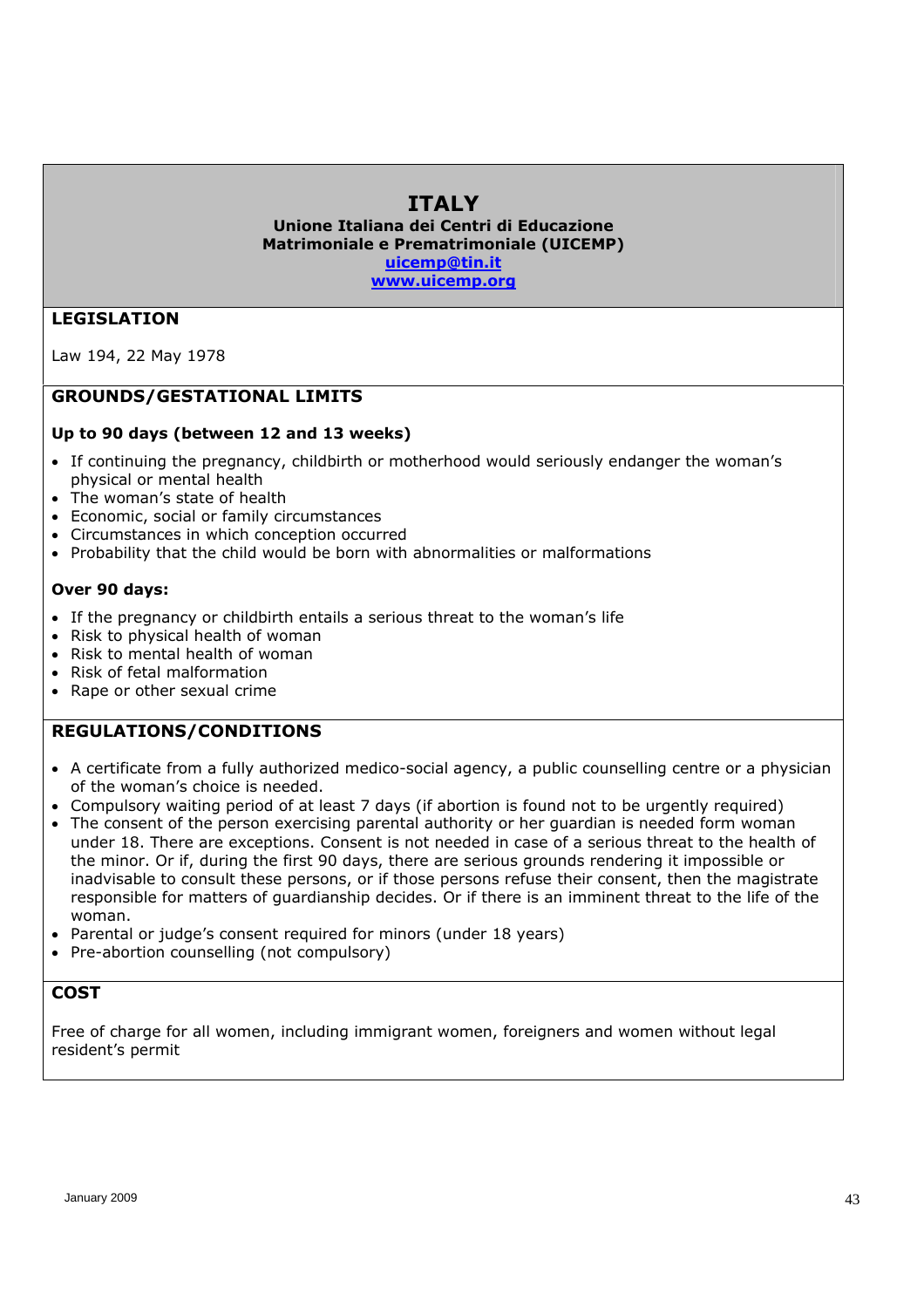### **METHODS**

Mifepristone is not registered for medical abortion use during the first trimester.

Surgical abortion is the most common method.

# *DISPARITY IN THE APPLICATION OF THE LAW:*

*In some Regions (mainly in Southern Italy) and in rural areas, there may be disparities between the*  law and its application. In these areas it can be very difficult for a minor to have an abortion without *her parents' consent because the local minor's judge would not give his/her consent to abortion. Furthermore the fact that people know each other and are known by hospital staff encourages use of illegal abortion* 

- *There is considerable conscientious objection among health personnel on religious, moral and social grounds. Illegal abortions are still numerous*
- *In some Italian regions (mainly northern and central), abortion is fairly widely accessible in spite of conscientious objection by gynaecologists. In southern regions there are still problems mainly related to conscientious objection and long waiting lists*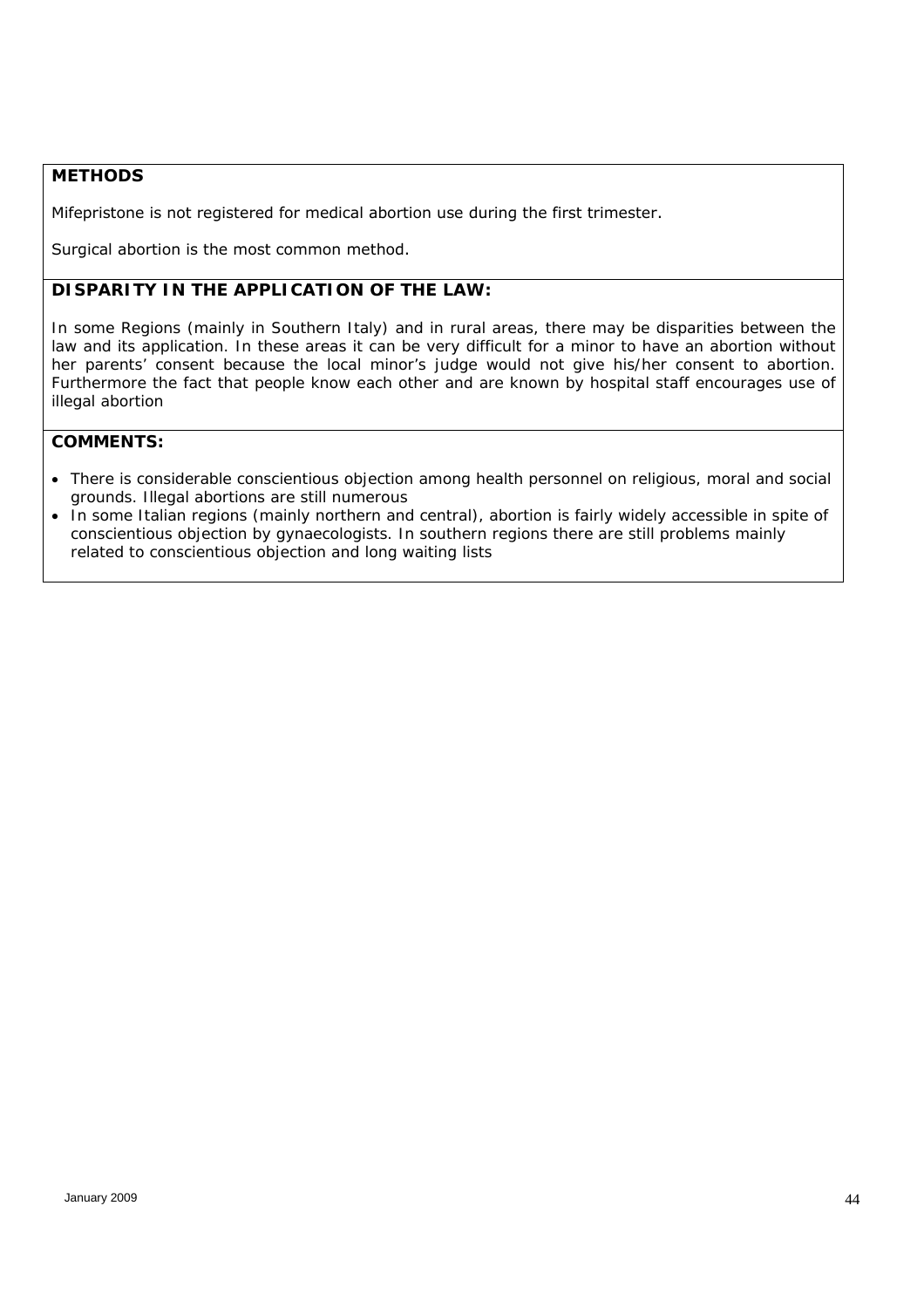# **KAZAKHKSTAN**

**Kazakhstan Association on Sexual and Reproductive Health (KMPA)** 

**center.kmpa@alnet.kz** 

**www.kmpa.kz** 

### **LEGISLATION**

Order N°687 of the Ministry of Health, July 2001: "On medical reasons and regulations of abortion in the Republic of Kazakhstan"; Law on reproductive rights, signed in June 2004

# **GROUNDS/GESTATIONAL LIMITS**

### **Up to 12 weeks:**

• On request

### **From 12 weeks up to 22 weeks:**

- Social grounds which include:
	- Death of husband during pregnancy
	- Confinement of woman or her husband
	- Unemployment of woman or husband
	- If the woman is unmarried
	- Deprivation or limitation of parental rights
	- Rape
	- If the woman has refugee or forced migrant status
	- Disabled child in the family
	- Divorce during pregnancy
	- 4 or more children in the family
- Foetal malformation

### **No limit:**

If there are medical indications threatening the life of the pregnant woman, with her consent

### **REGULATIONS/CONDITIONS**

- Consultation with a doctor required
- Clinical laboratory tests
- Parental consent required for minors (under 16)
- Abortions can only be performed in hospitals having a state license, operative unit, and a department of intensive care

### **METHODS**

The drugs for medical abortion are registered in Kazakhstan. The average costs of the drugs are:

- Mifepristone 200 mg N 1: 1970 KZTg (US \$16.4)
- Misoprostol 0.2 N 3: 390 KZTg (US \$3.25)

These drugs are available in pharmacies, but medical abortions are only performed in Almaty city in the RH centre (pilot site). There are no regulations on the state level and clinical protocols are not approved yet.

In 2007 there were 11 666 abortions in Almaty city. Of those 8 674 or 74.3% were performed using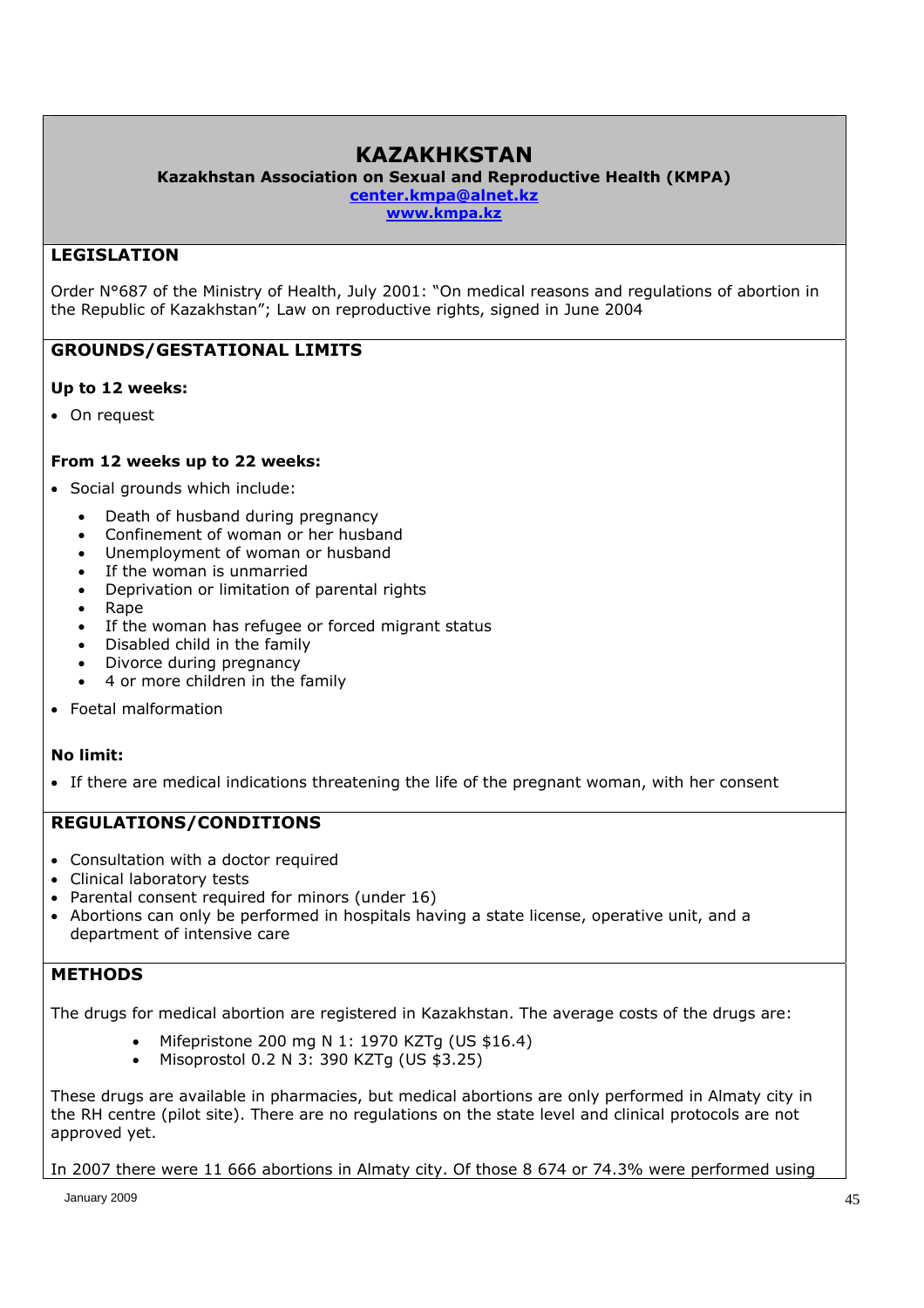Dilatation and Curettage.

# **COST**

- The state subsidizes abortions for medical and social reasons that are performed in medical and preventive institutions of the state health care system.
- Private practitioners: KZTg 5000 (US\$ 41)

# *DISPARITY IN THE APPLICATION OF THE LAW:*

### *COMMENTS:*

*Abortion is available all over the country but illegal abortions still exist and contribute to the maternal mortality ratio.*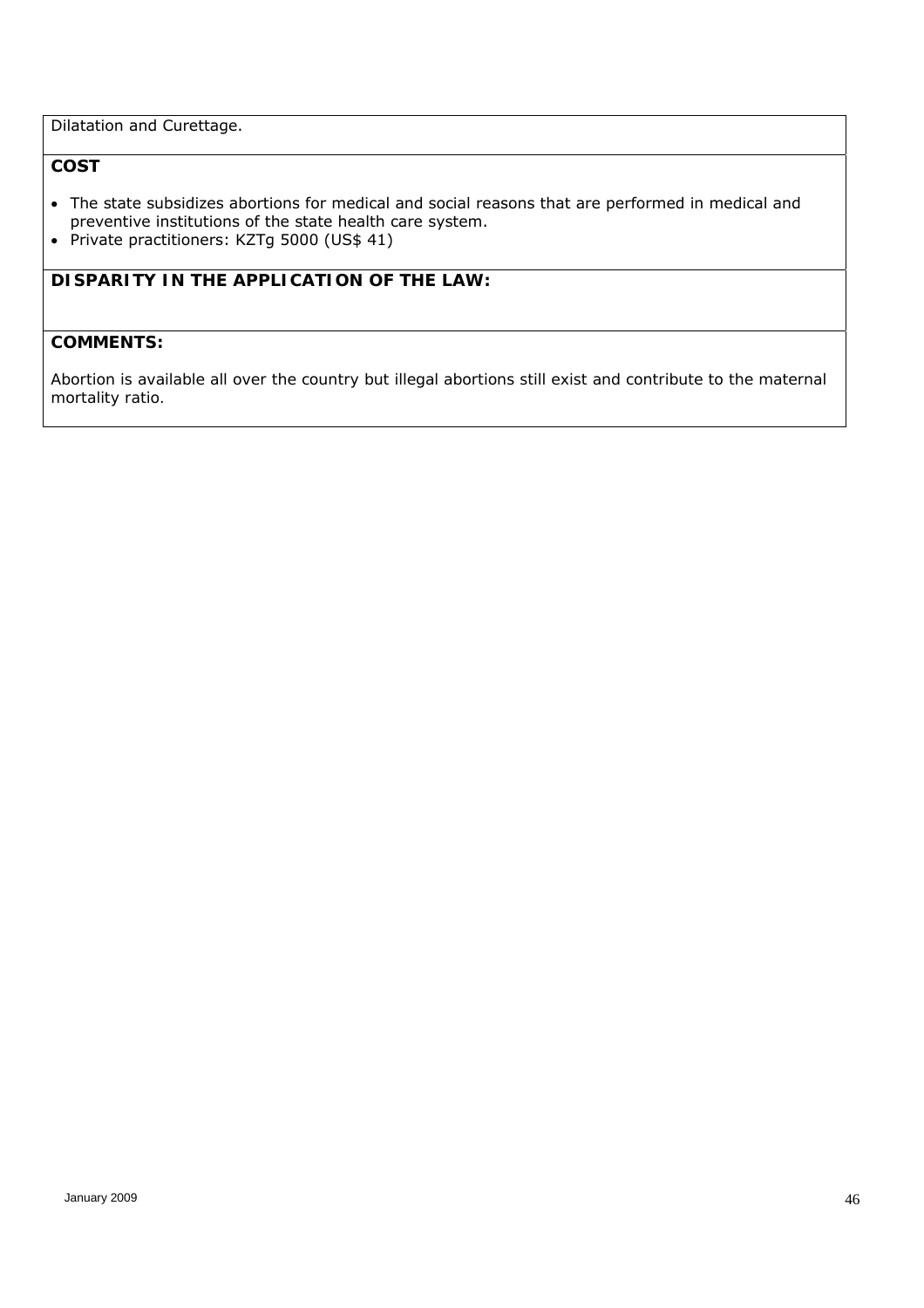# **KYRGYZSTAN**

**Reproductive Health Alliance of Kyrgyzstan (RHAK)** 

**nc@rhak.kg**

**www.rhak.kg** 

# **LEGISLATION**

Soviet Decree of 23 November 1955; Decree in 1982 which declares the right to abortion. Ministry of Health Order № 249 from 20.10.1998.

The Law of the Kyrgyz Republic of Kyrgyz Citizens Reproductive Rights from 2001 (article 12). The Law about the Health Care of Kyrgyzstan's Population from 1992 (the article 20 of the Part 2). The order of the Health Care Department of Obligatory Medical Insurance Found from 10.07. 2002/  $N<sup>o</sup>$  167 – which describes the conditions and the procedures.

# **GROUNDS/GESTATIONAL LIMITS**

### **Up to 12 weeks:**

Upon request

### **Up to 22 weeks:**

Upon request of the women, mostly by social conditions

### **No limit:**

• If the pregnancy is life threatening

### **REGULATIONS/CONDITIONS**

- Girls up to 15 years old need the consent of parents or legal representative
- Up to 12 weeks the RW test, ultrasound, smear test are required. If it is a first pregnancy: Rhesus factor test is also needed. From 12 weeks pregnancy onwards, general blood and urine test, coagulability, liver test and albuminous fraction are also required.

### **METHODS**

In most of the regions of Republic, curettage is the main and the only available method of abortion.

Manual Vacuum Aspiration (MVA) has recently been introduced in Kyrgyzstan – mostly in the capital and some areas of the pilot projects.

Other methods include: (still on small scale)

- Electric Vacuum Aspiration
- $-$ F&D

Medical abortion is not available. It is not legal; the drugs are not registered as a special medicine for abortion. It has a registration only for treatment of stomach disease.

# **COST**

Women are required to pay for the abortion themselves. There is government funding only in exceptional cases.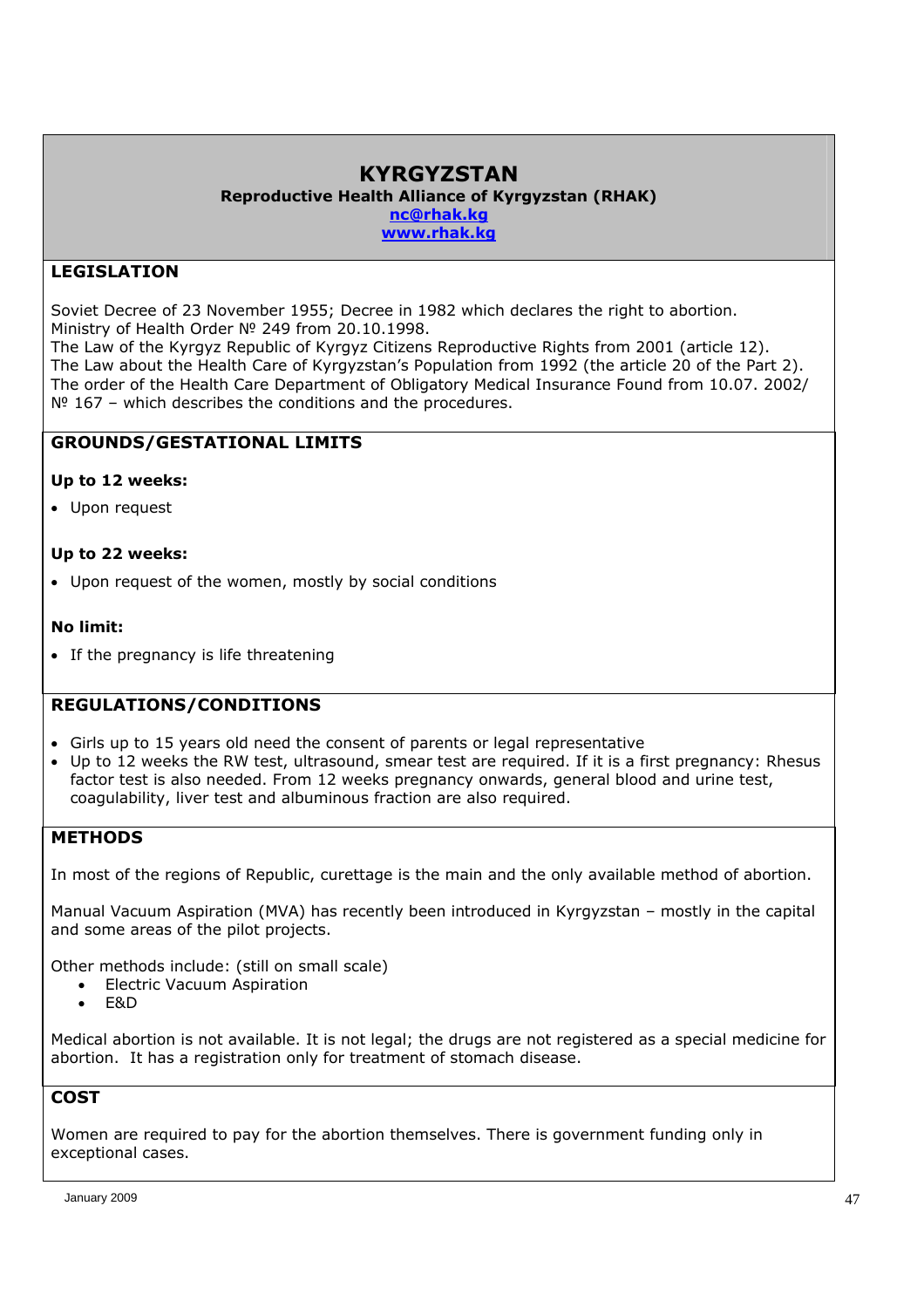The prices are:

- Governmental clinic from USD 7 to USD 50
- Private clinic from USD 30 to USD 500

The costs also vary depending of the abortion method used and the term of the pregnancy:

- Mini abortion (mostly MVA and EVA) from 7 to 10\$
- Curettage (mostly used in all governmental clinics)  $7 500$ \$

### *DISPARITY IN THE APPLICATION OF THE LAW:*

*During the procedure of abortion the standards and the rules are often breaks. It is related also to infection control and pre- post counseling.* 

- *Women in rural areas do not have access to all medical services because there are no ambulances, specialized doctors or medical equipment. In addition, people must pay for these services, which are unaffordable for the vast majority of women.*
- *Also, one of the problems everywhere (in both rural and urban areas) is that there is no safe abortion – the curettage is the most often used method.*
- *Till nowadays there are no Protocols on pre post abortion counseling. Only 2 5% of the women receives pre– and post abortion counseling. For the moment thanks to RHAK team efforts the protocols on abortion procedures are updated and a new version was accepted by the Ministry of Health.*
- *The serious problem is also the registration of abortion. According to the independent researches only 35% of conducted abortions are registered in official statistics.*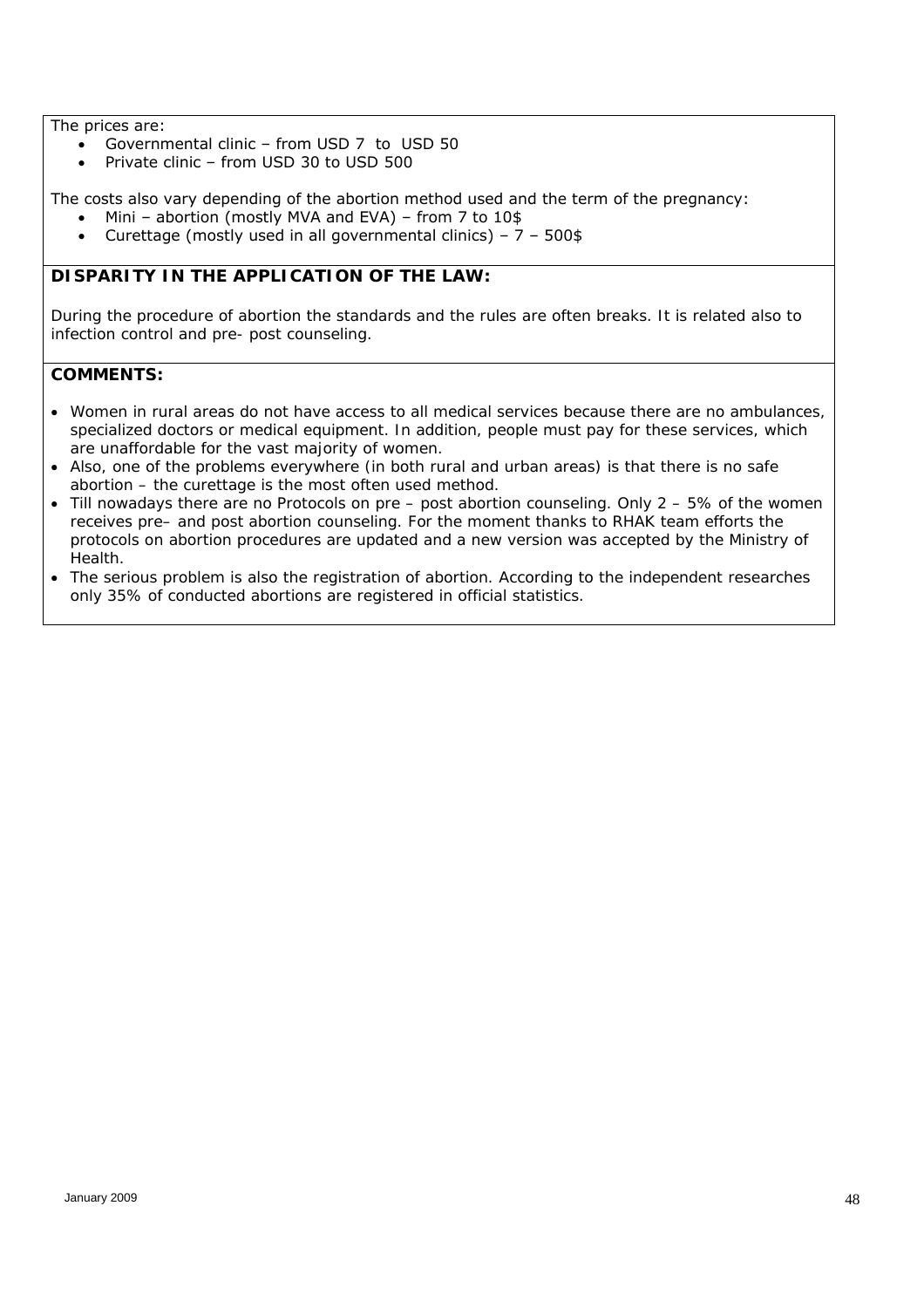# **LATVIA**

**Latvijas Ģimenes Plānošanas un Seksuālās Veselības Asociācija "Papardes Zieds" (LAFPSH) info@papardeszieds.lv www.papardeszieds.lv** 

### **LEGISLATION**

A "Sexual and Reproductive Health Law" was adopted by the Parliament on January 31, 2002. The law also determines the grounds for the termination of pregnancy. The law entered into force on July 1, 2002.

### **GROUNDS/GESTATIONAL LIMITS**

### **Up to 12 weeks:**

- On request
- In case of rape

### **Up to 22 weeks:**

On the grounds of medical indications

### **REGULATIONS/CONDITIONS**

### **Upon request of a woman:**

- The "Sexual and Reproductive health Law" defines that an appointment for the termination of a pregnancy at a woman's request should be made during which written information approved by the Minister for Health on the moral aspects of pregnancy termination, possible medical complications and the possibility to preserve the life of the baby-to-be shall be provided by a gynaecologist (childbirth specials) or a general practitioner, at the same time informing the woman regarding the nature of pregnancy termination.
- The abortion may be performed by a gynaecologist in an in-patient department of a medical treatment institution not earlier than 72 hours after the abortion appointment, and prior thereto the woman must be repeatedly informed on any possible complications resulting from an abortion.
- **On medical indications:** 
	- Only upon the written confirmation of the council of doctors and the written consent of the woman (in case a woman lacks the capacity to act – upon the written consent of a guardian)
	- May be performed only by a gynaecologist at an in-patient medical treatment institution.
- Parental consent is required for minors (under 16). If a pregnant patient is younger than 16 years, the duty of a doctor who has established the fact of pregnancy is to consult the patient and pay full regard to her views, taking into account the age and maturity of the patient. The doctor has duty to inform the parents or guardian of the pregnant patient regarding the fact of pregnancy. An appointment for termination of pregnancy at her request may be issued to a patient younger than 16 years if at least one of her parents or a guardian has given written consent for termination of the pregnancy.
- It is necessary to obtain a decision of the Orphans Court (Parish Court) in order to terminate the pregnancy if there is any dispute between a patient younger than 16 years and her parents or her guardian regarding the preservation of the pregnancy
- Abortions can only be performed in **registered, certified** in-patient medical institutions government or private. The contract with health insurance is not crucial.
- A gynaecologist must advise the woman after the abortion on family planning and must recommend adequate contraception.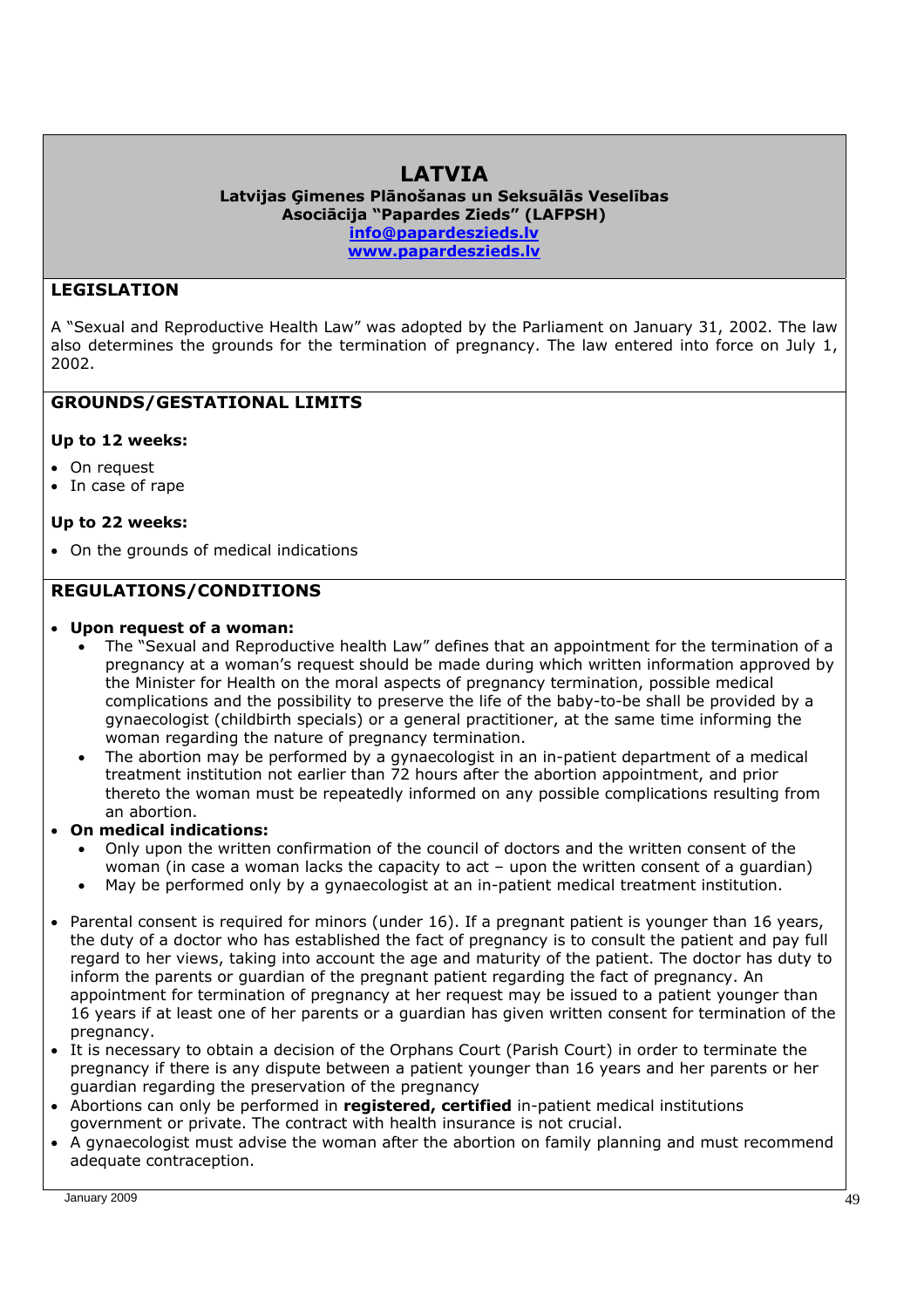### **METHODS**

Surgical and medical abortions are available. Medical abortion is available starting from September 2008; In other words the medicine is registered for the termination of pregnancy and available in Latvia. The prescription and assistance of the gynaecologist are required. Medical abortion also can be performed in registered, certified in-patient medical institution.

It is not possible to tell which method is most commonly used but the medical institution is allowed to provide abortion services only if MVA is available.

### **COST**

The cost of surgical abortion ranges from 70 to 185 EUR. The cost of medical abortion ranges from 355 to 385 EUR.

Prices differ depending on the health care institution (private/public).

Abortions are not covered by any health insurance

### *DISPARITY IN THE APPLICATION OF THE LAW:*

*Since 2003 there has not been any research on SRHR situation in the country. Therefore evident data on the effectiveness of pre- and post abortion counselling is not available.* 

*It is assumed that there are no illegal abortions in Latvia.* 

- *Since the law was adopted, there have not been changes. However, the influence of the Church and Christian values remain and become stronger among decision makers – Parliament and Government institutions. It has to be mentioned that the First party (a party of Priests) is one of the strongest parties in the political coalition of the Parliament. The First party ministers are responsible of the Ministry of Children and Family Affairs and the Ministry of Special Assignments for Society Integration Affairs. Also, NGO networks ("Pro Life", "Family Association", "Pregnancy crisis center", "True love waits" and others) supporting anti-choice values have become stronger due to Western (mainly US) funding.*
- Abortion rates are very high even though continuously declining from 30.8 per 1000 women of *reproductive age in 2001 to 20 per 1000 in 2007. There were 51 abortions per 100 live births in 2007. Although the overall number of abortions is declining the number of induced abortions among 15 – 19 and 20-24 years old increased in 2007. This can be explained by a lack of SRH education in the school curricula, the low knowledge and skills on contraceptive use. The termination of the first pregnancies also has increased in 2007 – 12,6%.*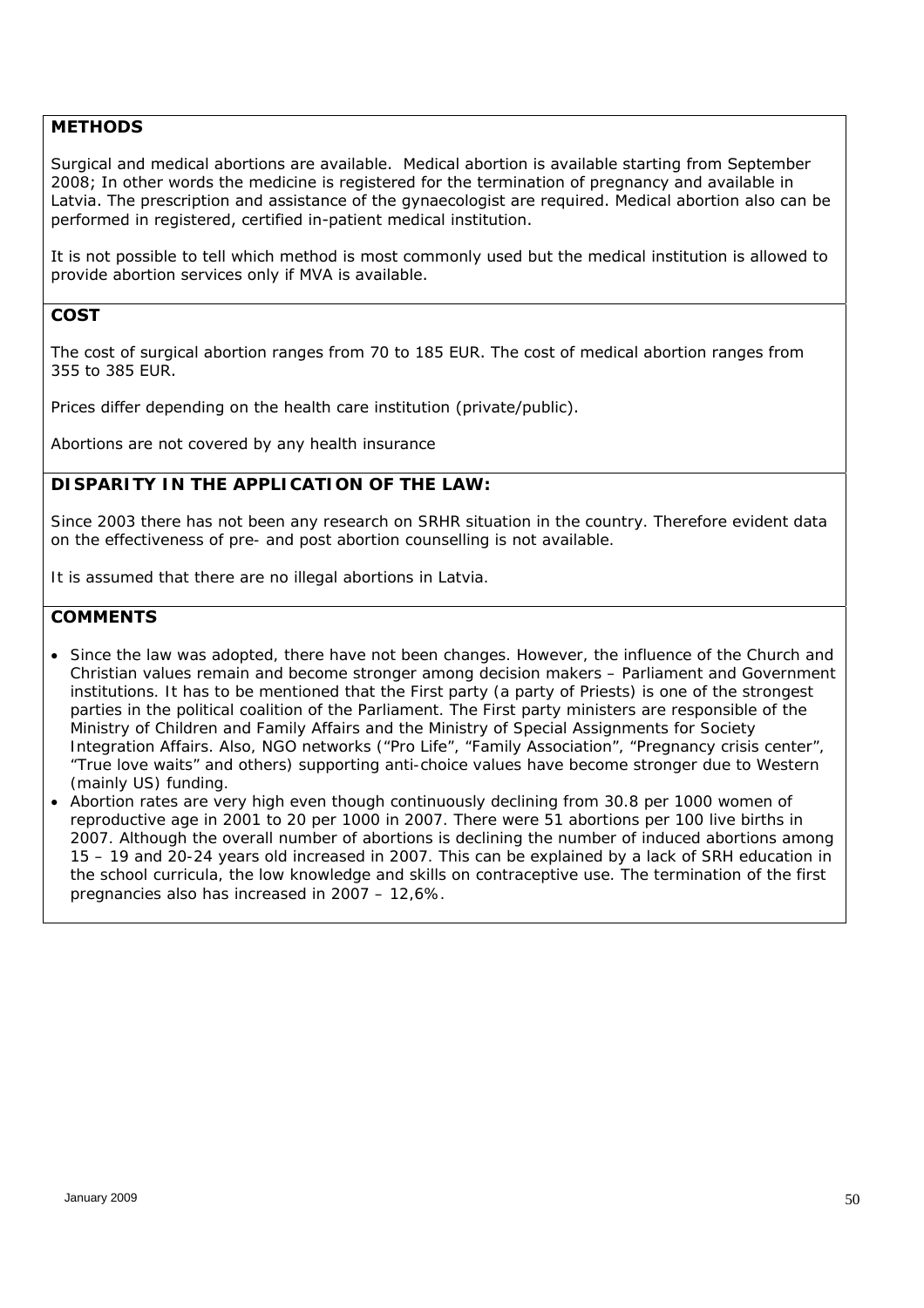# **LITHUANIA**

**Šeimos Planavimo ir Seksualinės Sveikatos Asociācija (FPSHA) lithfpa@takas.lt**

**www.spa.lt** 

## **LEGISLATION**

Abortion has been legal since a governmental decision by the Soviet Union in November 1955. A November 1987 decision by the Ministry of Health of the Soviet Union extended the grounds for the interruption of pregnancy of more than 12 weeks to non-medical grounds. Since 1994, abortion is regulated by a decree of the Lithuanian Minister of Health which replaced the former Soviet law, and restricted again the grounds for abortion beyond 12 weeks of pregnancy

### **GROUNDS/GESTATIONAL LIMITS**

### **Up to 12 weeks:**

• On request

### **Up to 22 weeks:**

- Risk to life of woman
- Risk to physical health of woman
- Risk to mental health of woman
- Risk of foetal malformation

### **REGULATIONS/CONDITIONS**

- Abortions must always be performed in the gynaecological department of a hospital. Termination of pregnancy of up to 5 weeks may also be performed at outpatient health care institutions.
- Prior to admission to the gynaecology department, the woman must go to an ambulatory obstetrics-gynaecology consultation. During this consultation, and before a referral is issued, the woman (and her husband, if applicable) are counselled as to the potential physical and psychological risks of abortion and pregnancy. This information is provided by the consulting physician. In cases of first pregnancy, both the consulting OB/GYN and the chief of the consultative clinic provide this information. The Abortion Decree mentions that it is desirable to have a psychologist participate in this counselling.
- The woman is required to inform the hospital in writing of her decision to terminate the pregnancy prior to the abortion.
- Consent of the husband is desirable, although not mandatory.
- The written agreement from one of the parents, foster-parents, guardian or person who actually nurture the child is needed for pregnancy interruption for juveniles under 16 years old, and from 16 to 18 years old is desirable
- Examination of the woman is required (blood test, cervical smear) prior to abortion.
- There is no indicated waiting period

### **METHODS**

Medical abortion is not legal.

Data are not available, but probably the most common method is Dilatation and Curettage.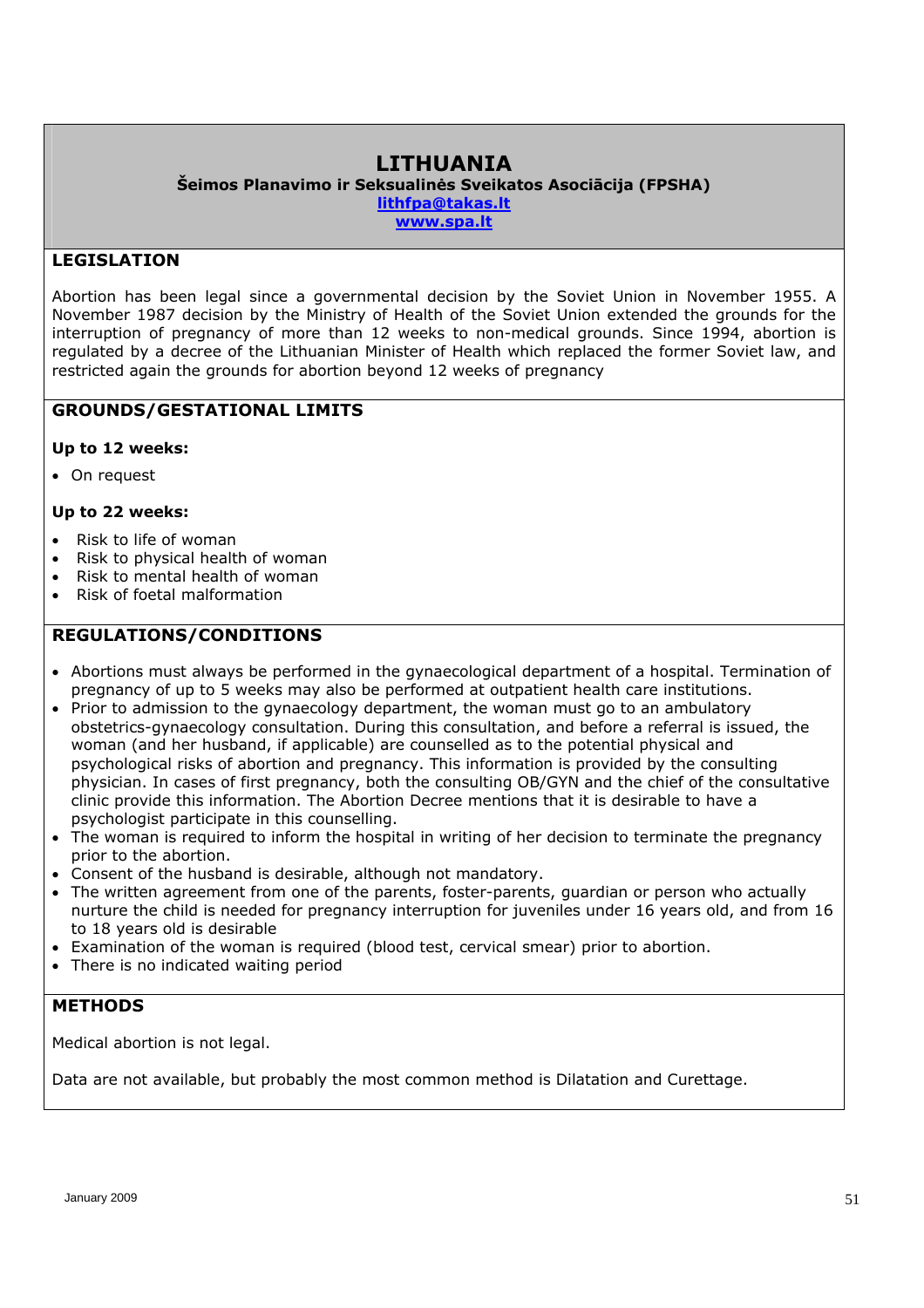# **COST**

- LTL 115 (€34) for surgical abortion in public clinics, more expensive in the private ones
- Abortions performed due to medical indications are covered by the Compulsory Health Insurance Fund.

# *DISPARITY IN THE APPLICATION OF THE LAW:*

- *There is no abortion law, only a decree by the Minister of Health. This decree could easily be voided or altered by any Minister of Health holding more restrictive views on abortion. Currently, there is a draft law presented to Lithuanian Parliament. This draft is very restrictive and would deprive women of their right to legal abortion.*
- *Regulations for abortion are liberal*
- *Abortions are performed by qualified medical doctors, and there are only few deaths related to abortion*
- *The government, in its policies, should give more attention to family planning services, and evaluate the potential socio-economic benefits of such a policy change*
- *There is a need to cover abortion expenses for women with a low income. For them, access to abortion is financially limited.*
- *More and more doctors refuse to perform abortions on religious grounds*
- *Abortions are not performed in Catholic hospitals. Some Catholic doctors even refuse to refer women for abortion. Other doctors, however, refer the women to clinics where these operations are performed.*
- *Women from rural areas have less access to abortion*
- *Abortion rates continue to gradually decline*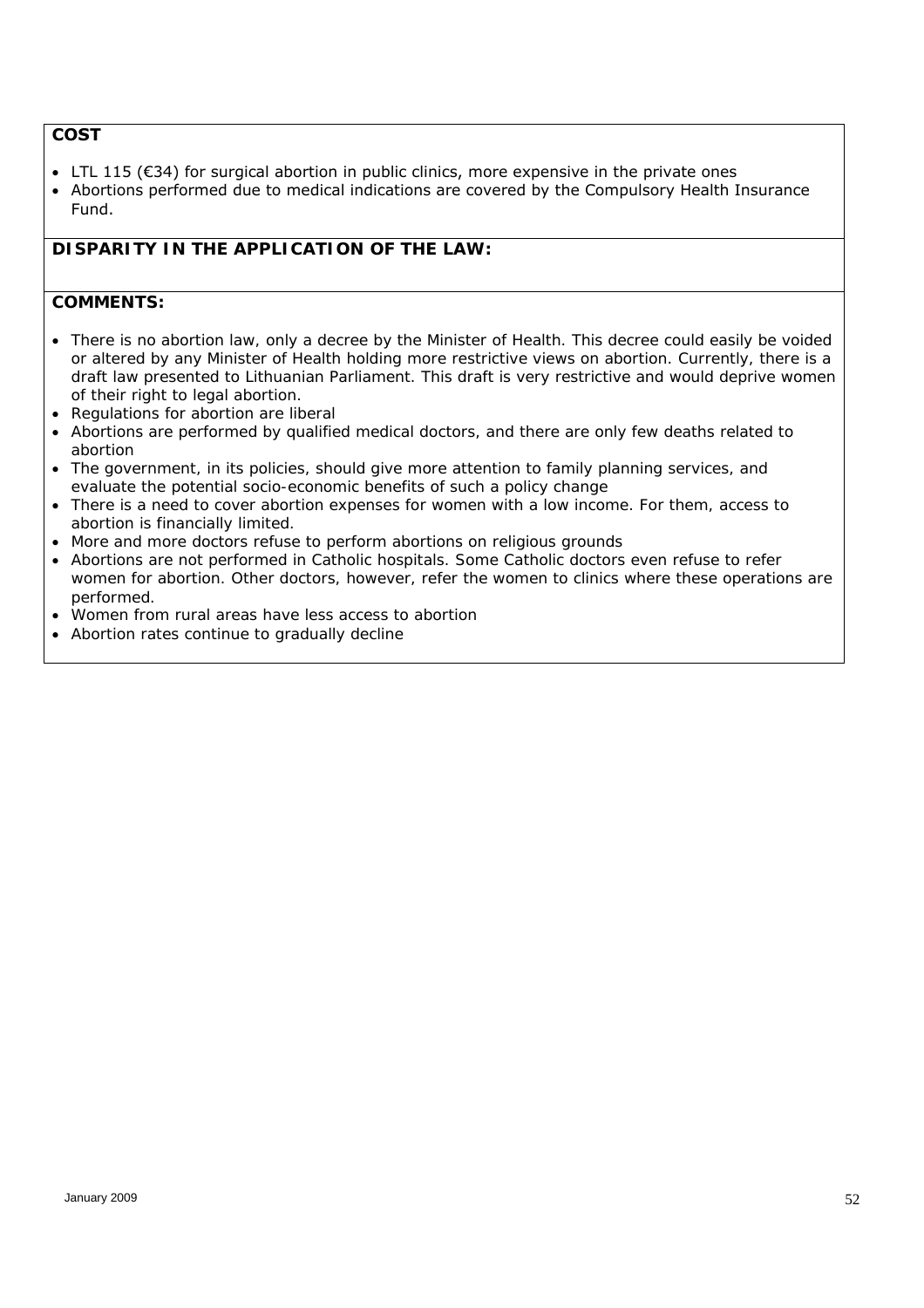# **LUXEMBOURG**

**Mouvement Luxembourgeois pour le Planning Familial et l'Education Sexuelle (MLPFES) plannlux@pt.lu**

**www.planningfamilial.lu**

### **LEGISLATION**

Law of 15 November 1978 on sexual information, illegal abortion and termination of pregnancies, amending Penal Code Act 348-353

### **GROUNDS/GESTATIONAL LIMITS**

### **Up to 12 weeks:**

- If continuing pregnancy or childbirth risk to endanger the physical or mental health of the woman
- If there is a serious risk that the child will be born with a serious disease (physical malformation or important mental disorder)
- Rape or other sexual crime

#### **No upper limit:**

 Written acknowledgement of 2 doctors asserting that there is a serious threat to the life or health of the woman or child to be born

### **REGULATIONS/CONDITIONS**

- Consultation required with a gynaecologist or obstetrician, who is obliged to give information on health risks associated with the medical intervention
- Compulsory waiting period (at least 1 week) following the consultation
- The woman has to give her consent in writing (except in cases where her life is at risk)
- If the woman is a minor or unable to manifest her will, then the written consent from her legal representative is obligatory
- Prior residency of three months required (except when the woman's life is at stake)
- The risk associated with the pregnancy needs to be certified by a doctor
- Abortion must be performed in a hospital or other approved facility
- Medical doctors or staff cannot be forced to perform an abortion if they object (except in case of imminent threat to the woman's life)

None of the above conditions/regulations apply if a woman's life is at risk

### **METHODS**

Both surgical and medical methods are available

"Mifegyne" is available since 2001. But doctors must buy it at the hospital pharmacy for each patient. The regulations are the same as for surgical abortion, with the exception of the time limit.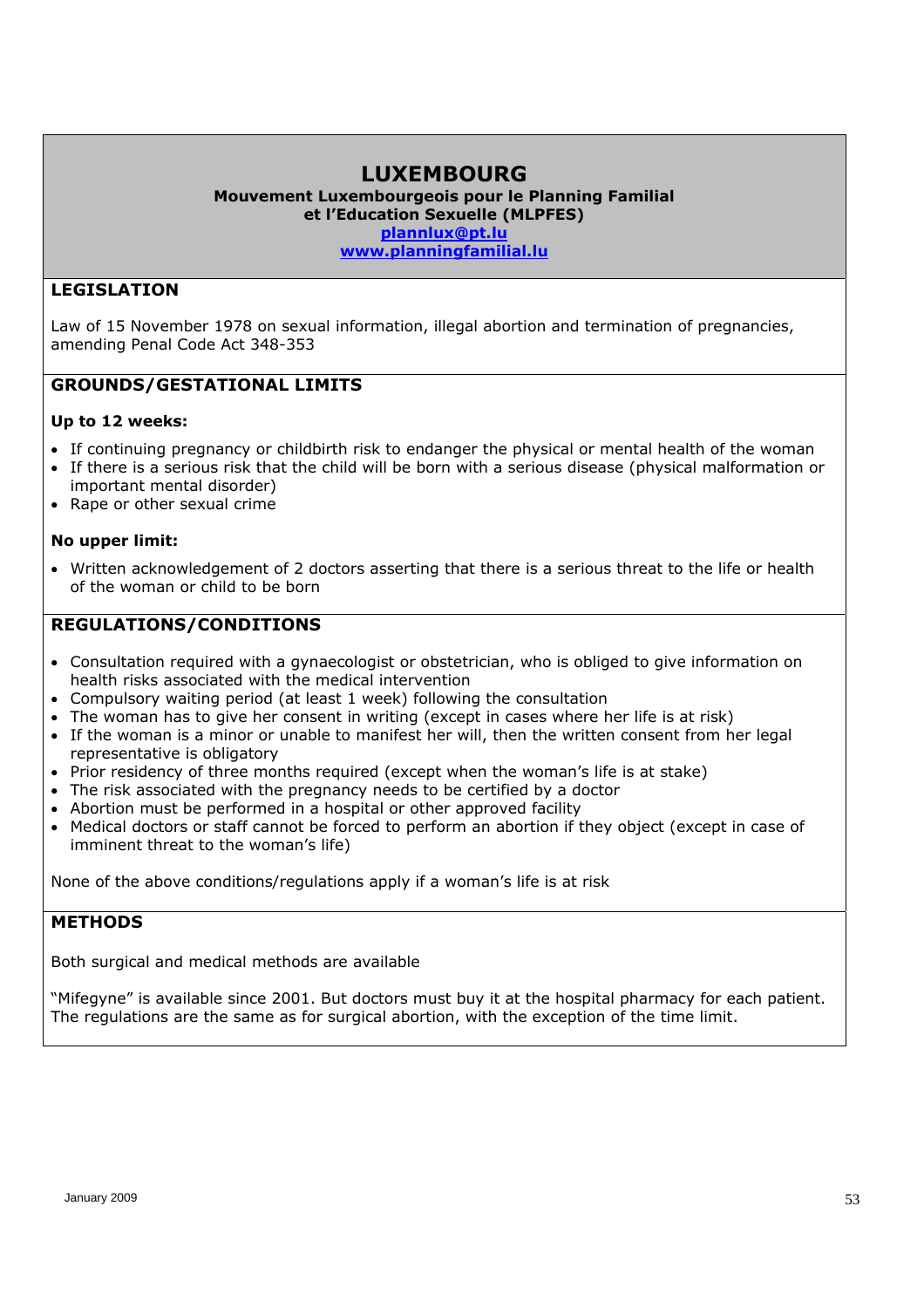# **COST**

Before 12 weeks: 90€ - after 12 weeks: 178€, to which you have to add :

- Visits to doctor
- Ultrasound examination
- Laboratory analysis,
- rh immunisation
- Medicines
- The cost of anaesthesia (general: 240€ local less than 5 mn: 48€)

Medical: Cytotec + Mifégyne (70€)

Women are reimbursed by the National Health Insurance, provided that they are insured and that the abortion is performed in Luxembourg.

# *DISPARITY IN THE APPLICATION OF THE LAW:*

*For several reasons, (conscientious objection, absence of social grounds in the law, written consent of parents for minors) many women still do travel to the Netherlands, Belgium, France, etc.* 

*As most women (those who have poor social or economic support and minors) do not have access to abortion in Luxembourg, they will pay the full cost of abortion, besides the cost for the trip itself.* 

*Even if performed in Luxembourg, the cost may be much higher than the official fee* 

- *Abortion is still regulated under the Penal Code Act*
- *Due to its catholic roots, part of the society still rejects abortion. Despite of its legal basis, it remains a taboo. As a consequence:* 
	- *Counselling before abortion is either absent or not effective (except in the FPA)*
	- *Information on abortion services is not available on a large scale.*
	- *General statistics are not available.*
- *From late 2008/beginning 2009, medical abortions will be performed in the Luxembourg FPA that*  has been granted after long procedures the rank of medical approved facility, which will *considerably increase fair access to abortion in the country.*
- No figures available, or general, or according to the methods used, etc.
- *All contraceptives methods are available (pill, condoms, patch, ring, injectable contraceptive, subdermal implant, copper or hormonal DIU) out of female sterilization. Prior approval must be asked, rarely agreed as such. Emergency contraception is available over the counter.*
- *None is reimbursed but they can be obtained at our FPA (minors and marginalised women). This regulation will probably change soon.*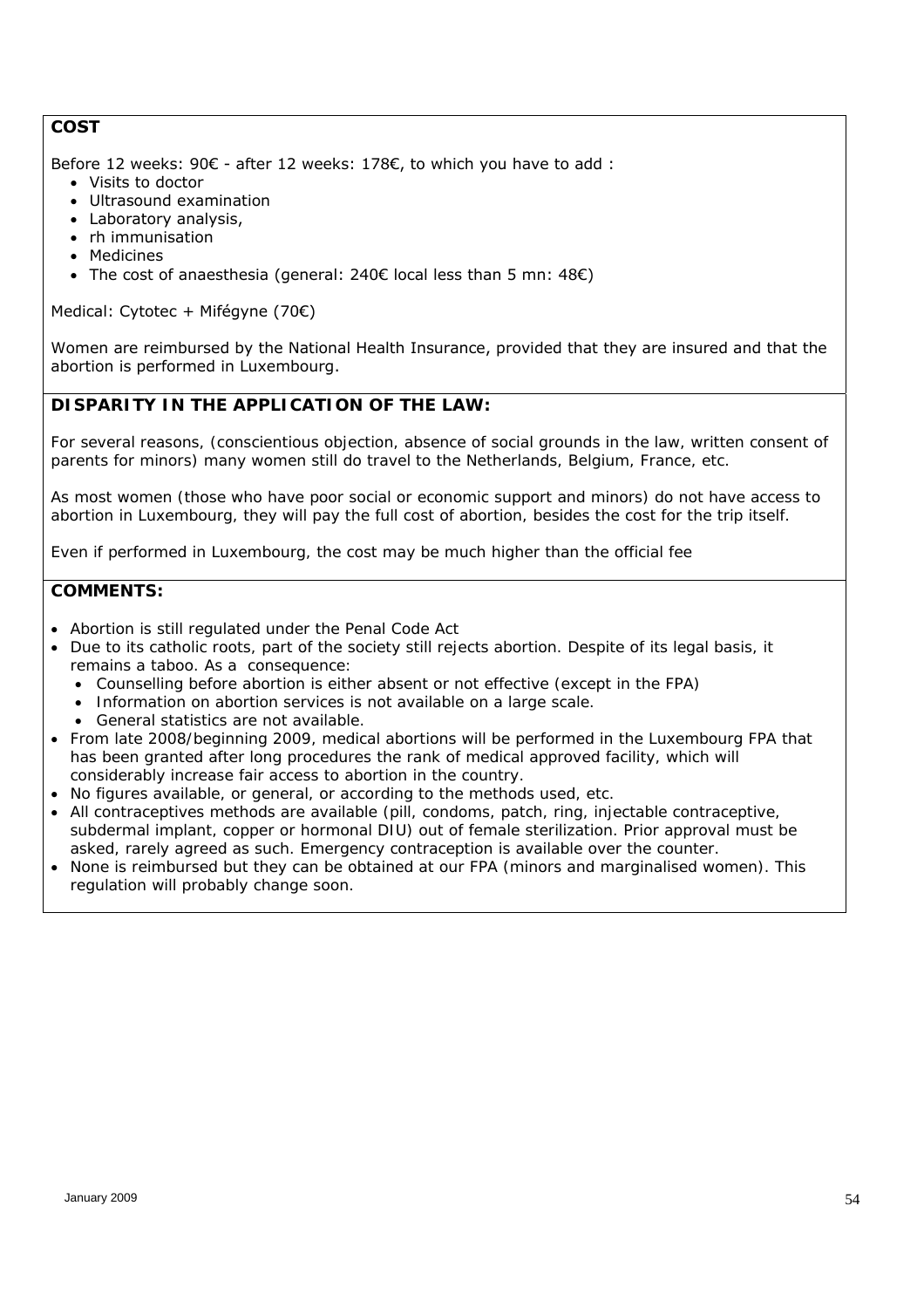# **MACEDONIA (FYR)**

**Health Education and Research Association (HERA)** 

**hera@hera.org.mk**

**www.hera.org.mk**

# **LEGISLATION**

Law on Termination of Pregnancy June 1972, Amended May 1976 (Published in Official Journal of Socialist Republic of Macedonia)

### **GROUNDS/GESTATIONAL LIMITS**

### **Up to 10 weeks**

On request

### **10 weeks and over**

- Risk to life and health of women
- Risk to physical or mental health of child to be delivered
- Rape or other criminal act such as rape, abuse of disabled persons, abuse of one's position, misleading or incest
- Socio-economic grounds

# **REGULATIONS/CONDITIONS**

- Abortion must be carried out only by gynaecologist-obstetric specialist or gynaecologist undergoing specialization in the hospitals under monitoring of the gynaecologist-obstetric specialist
- Abortion must be performed in gynaecological hospitals or another authorized health-care facility that has a gynaecological-obstetrical unit. Abortion in private gynaecological cabinets is illegal
- Parental or guardian consent is required for minors under 18
- Special authorization by a commission (which consists of a gynaecologist-obstetrician, a specialist in internal medicine and a social worker or nurse) for termination of pregnancy after 10 weeks is required
- The women can appeal to the Commission of Second Instance if Commission of First Instance rejects her request
- The gynaecologist is obliged to inform women of family planning services and to advice her on contraceptive methods. There are no written national protocols or guidelines on abortion counselling
- Minimum lab tests Blood group (incl. RH). HBV, HCV and HIV tests are required within some private obstetrical hospitals.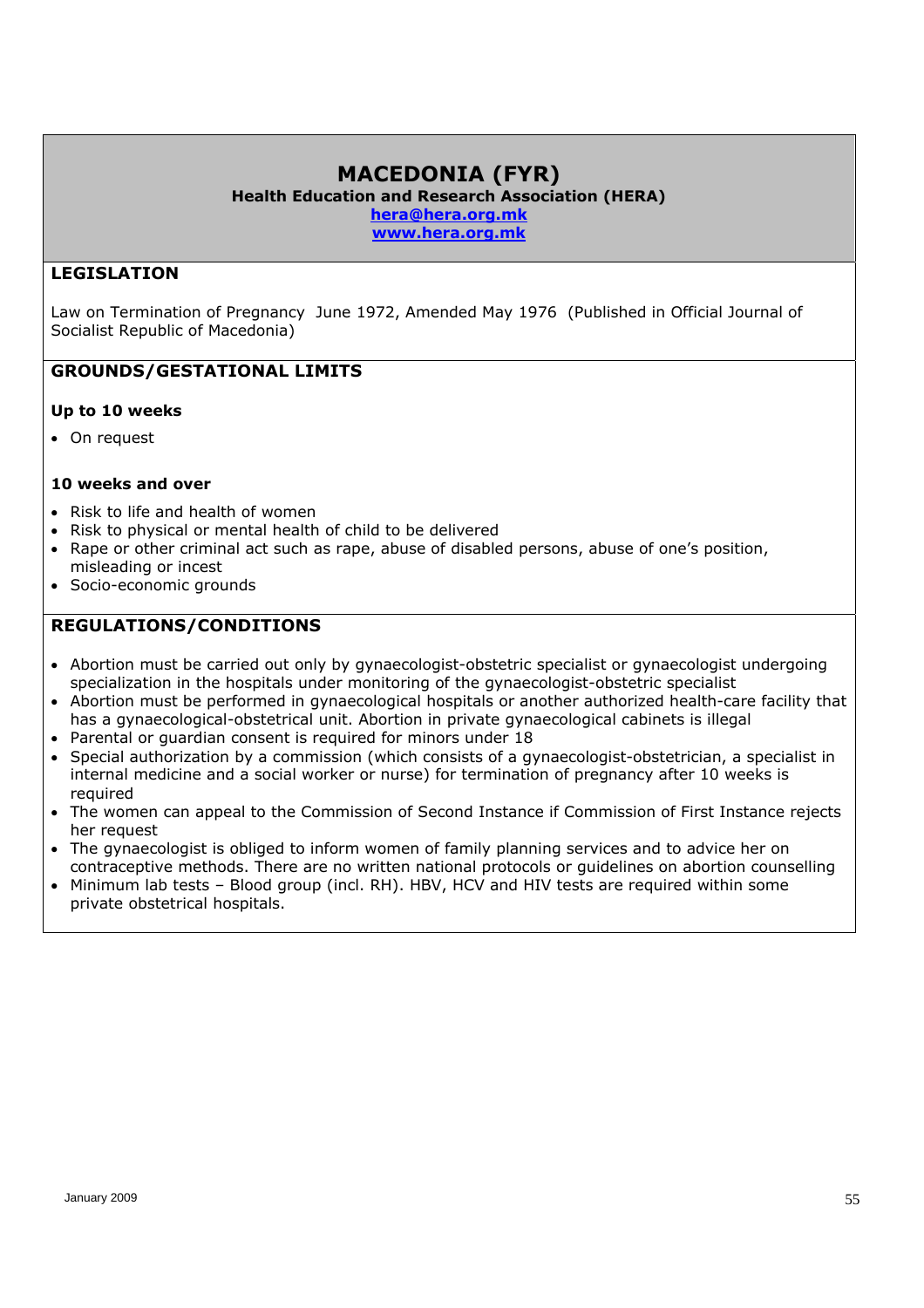### **METHODS**

- 1st trimester: Mechanical cervical dilatation, followed with electrical vacuum aspiration and the control curettage (D&C – also called "sharp curettage")
- $\bullet$  2<sup>nd</sup> trimester: Intra-amniotic instillation of the 33% NaCl solution
- General anaesthesia. Paracervical block using local anaesthesia is not a practiced/used method in the pain management (not even familiar for the majority of the gynaecologists)
- MVA is not a practiced/used method of abortion among gynaecologists-obstetrics although it was introduced in Macedonia in 2002. There are some gynaecologists in the private hospitals that are using the MVA method although it is not widely accepted by the majority of them.
- Mifepristone and misoprostol are not registered in the country. However, these drugs could be found on the "black market".

### **COST**

Abortion costs are not covered under the National Health Insurance. In accordance with the Law on Health Insurance, termination of pregnancy, if proven not to harm the health of the woman, is not considered as a service covered by the obligatory health insurance, thus the costs for this medical intervention must be entirely covered by the patient, irrespectively whether the patient is insured or not.

State hospitals: US\$ 65–110. These costs depend on whether the abortion is performed with general anaesthesia or not. In some state hospitals the abortion can be performed only with general anaesthesia. On the other hand there are some hospitals (especially in the less-developed regions) that allow abortion to be performed without general anaesthesia which rapidly reduces the costs for an abortion.

Private hospitals: US\$ 180–200

### *DISPARITY IN THE APPLICATION OF THE LAW:*

- *Pre- and post-abortion counselling is not always respected by the gynaecologists, especially in the public hospitals.*
- *No disparity between official and real costs of an abortion is found.*
- *No conscientious objection invoked by health workers based on cultural and traditional beliefs, even among the gynaecologists from the Muslim religion*
- *There are no official data of illegal abortion rates, although it is believed that they are widely performed within the private gynaecological cabinets, especially the mini abortions up to 6 weeks of pregnancy.*
- *Over the last decade the number of registered abortions in Macedonia has shown a continuous*  decline. The drop in abortion rates may be as a result of low registration, especially in the period of *privatization of the health sector and the opening of gynaecology clinics which are not covered by the system of regular reporting of services performed, rather than an increase in contraceptive use*

- *The provisions of the Law on termination of Pregnancy clearly show that protection of women's health is paramount, both in terms of protecting the health and life of women, as well as protecting the personality and the character of women.*
- *The law on Termination of pregnancy has been enacted for 30 years and requires modernization such as bringing it in line with current legal language and reforms in the health system. Also, it needs to be specified under what social and health conditions abortions will be partially or fully reimbursed from the National Health Insurance Fund.*
- *Over the last decade the number of registered abortion in Macedonia has continuously decreased (From 48 abortions per 100 live births in 1996 to 27 per 100 live births in 2006).*
- *None of the available contraceptive methods in Macedonia (including condoms, IUD's, pills...) are*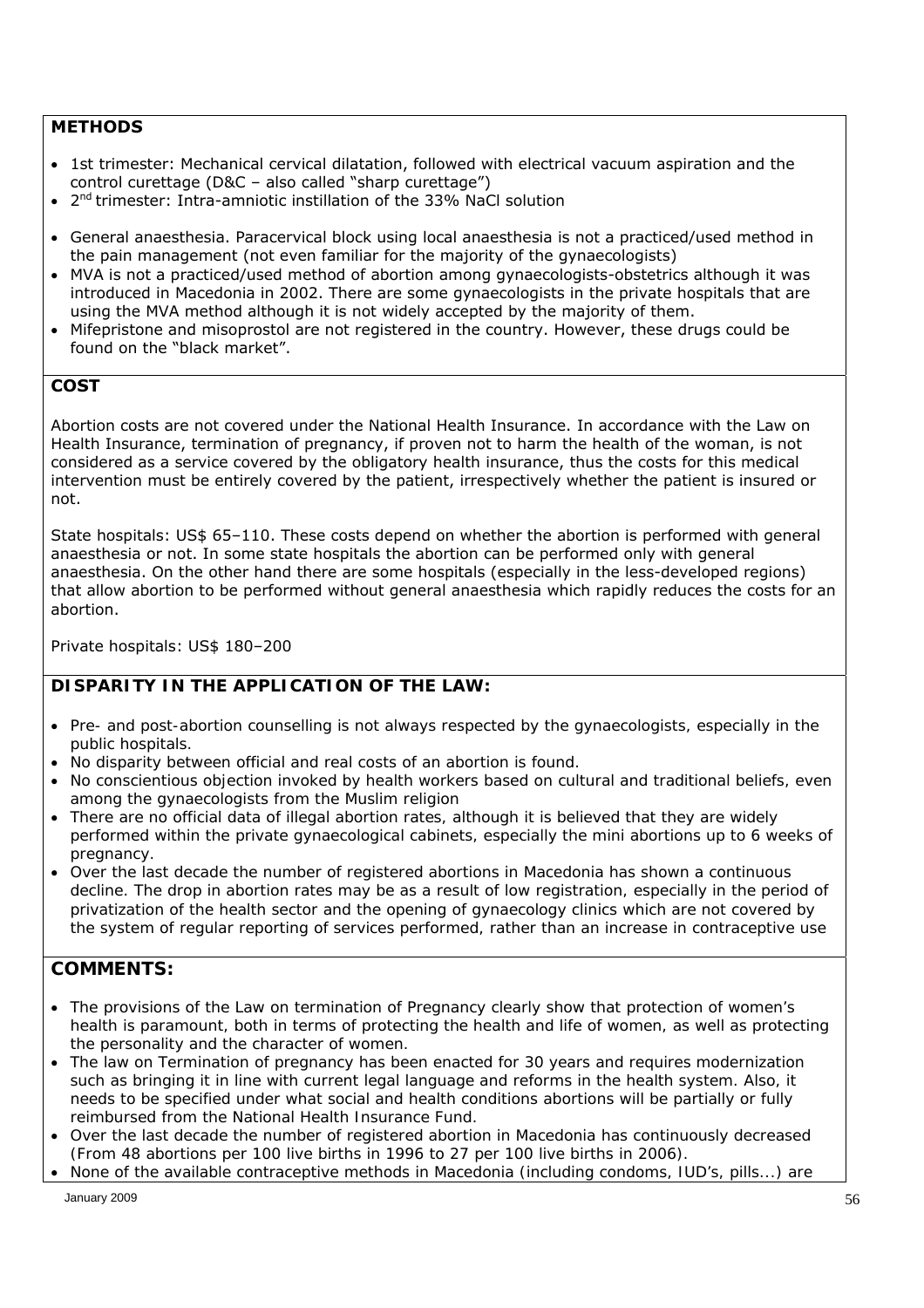*reimbursed from the National health insurance Fund. Specific health policies (laws) for free contraception for young people (even for condoms) or to other vulnerable groups of women do not*  exist. There are no specific reimbursement regulations for different social groups, including young people. The health insurance covers exactly the same health services (therapy as well) for all *people regardless their social status, including if they are young people. Most of the modern contraceptives are available on the market (although there is a lack of permanent supplies in the pharmacies, especially for emergency contraception that on the other hand are usually very difficult to find in the pharmacies). The cost of contraceptives is also seen as a barrier for access, especially for oral pills and IUD's where the clients have to pay 100% of the prize.* 

 *There are 15 gynaecological public hospitals and 2 private hospitals (city of Skopje) throughout Macedonia that provide abortions. All of them are located within the different geographical regions of the country that allow access even for those who are living in the most rural areas. Living in the rural areas is not seen as a barrier to access for abortion although sometimes women from the rural areas have to travel to the bigger cities to get the abortion which is usually not faraway from the places they live.*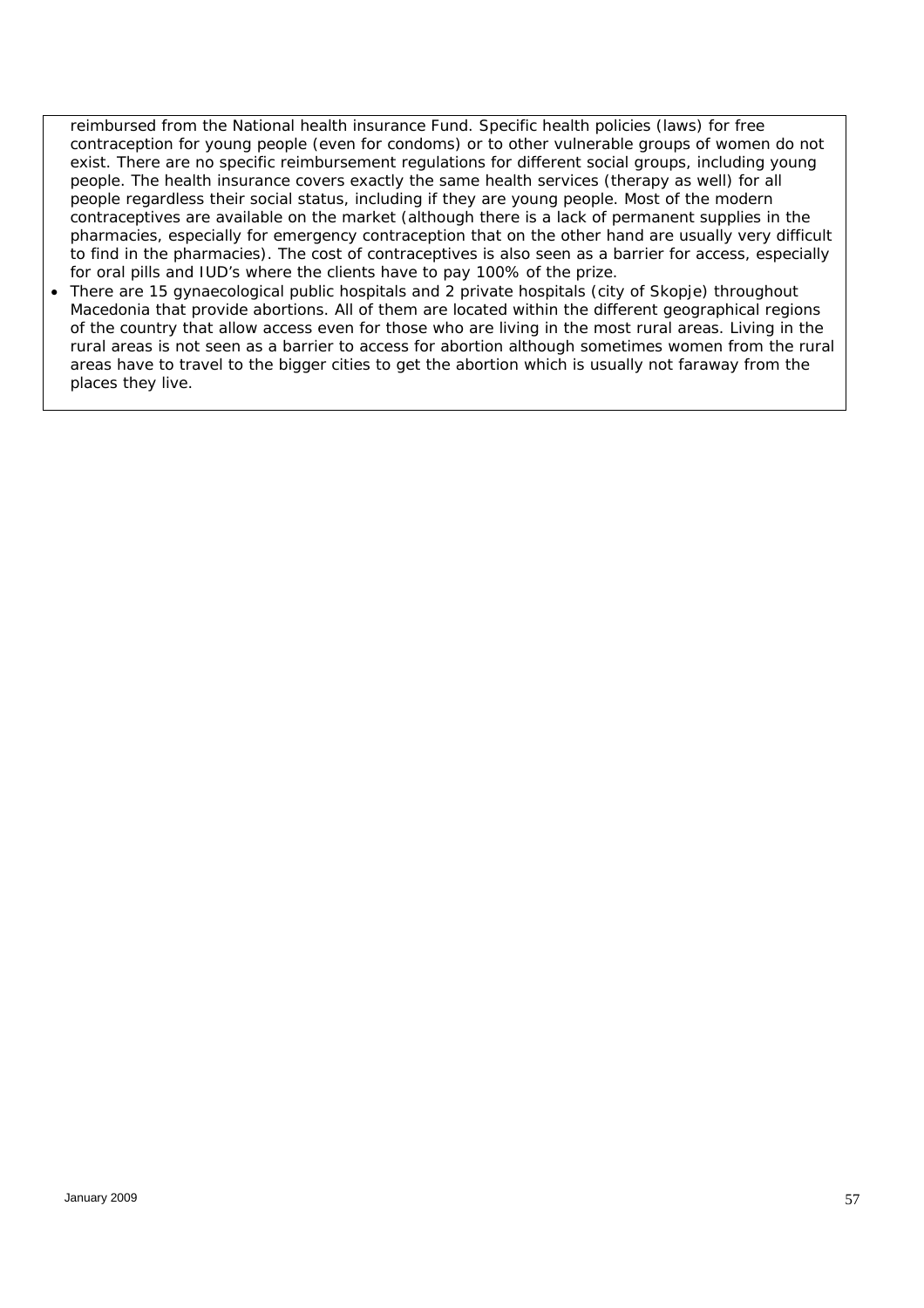# **MOLDOVA**

**Societatea de Planificare a Familiei din Moldova spfm@starnet.md** 

**www.iubire.md** 

# **LEGISLATION**

Abortion legal since 1956. The new law on reproductive health and family planning N°185-XV from 24 May 2001 is based on previous legislation.

### **GROUNDS/GESTATIONAL LIMITS**

### **Up to 12 weeks:**

On request

### **Up to 22 weeks:**

Social, medical and legal grounds

### **Up to 28 weeks**

- In cases of congenital syphilis
- severe foetal malformations
- Danger to health and life of woman
- Socio-economic grounds

# **REGULATIONS/CONDITIONS**

- Parental consent required for minors (under 16)
- Up to 12 weeks of pregnancy, abortions can be performed in the State clinics' in-patient department. Up to 8 weeks of pregnancy, abortions are also possible in a polyclinic (out-patients' clinic, women's health centre, perinatal centre or licensed private clinic.)
- The grounds for an abortion up to 22 weeks are to be examined by a special legal committee.
- In case of well-defined congenital malformations which are incompatible with life (lacking vitality) and thus would lead to a still-birth, the delivery is provoked/caused/produced by the medical team when passed the 22 weeks of pregnancy.

# **COST**

The cost may vary based on the level of the hospital or clinic:

- In Cahul (the southern part of the country) in the Women's Health Centre "Virginia", abortion by MVA method costs 95 MDL (US\$10). The price includes pre-post abortion counseling, the procedure itself, anaesthesia, a hygienic pad and a cup of tea or coffee.
- In a policlinic 130 MDL (US\$13)
- In a hospital 176 (US\$ 17.6) in Cimislia; 205 MDL (US\$ 20) in Cahul; in Chisinau MDL 325 (US\$ 32.5) up to the 12th week, etc.

Mifepristone is registered for medical abortion and costs 301 MDL (US\$ 30) for a pill; Misoprostol -MDL 25 (US\$ 2.5) for a pill.

Since 2005, abortions on social and medical indications have been covered by the insurance system. If the abortion is officially registered, the services are free of charge, if not, then the women have to pay.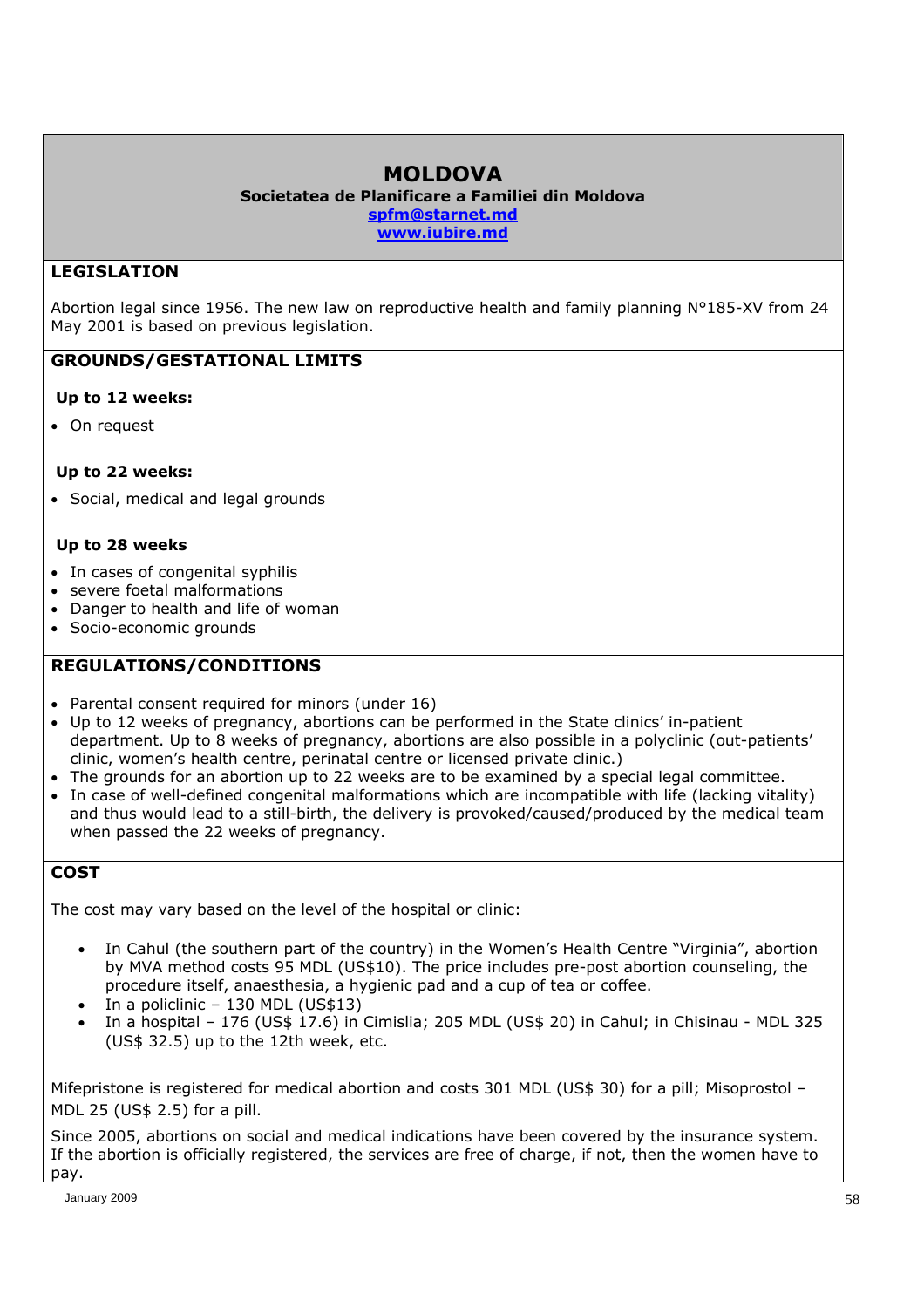### **METHODS:**

Mifepristone and Misoprostol are registered in the country. These drugs are affordable and available both in the clinics and in the pharmacy. They cost: Mifepristone - 301 MDL (US\$ 30) per pill; Misoprostol - MDL 25 (US\$ 2.5) per pill. As for Medabon, the documents are presented for registration, but there is not a decision yet. The protocols on medical abortion are elaborated and are in place in the pilot clinics (one of the clinics in the capital city of Chisinau and one of the clinics of the town Balti - in the northern part of the country). An official Decision of the Ministry of Health of Moldova for medical abortion services to be provided countrywide (WHO has been revising them) has not yet been taken.

The most commonly used methods are electric VA and MVA.

### *DISPARITY IN THE APPLICATION OF THE LAW:*

*In the second trimester it's very difficult, sometimes impossible, to obtain an abortion. This contributes to the increase to the illegal abortion rate.* 

*Many women with social or medical indications for abortion (including adolescents) have to pay for the services.*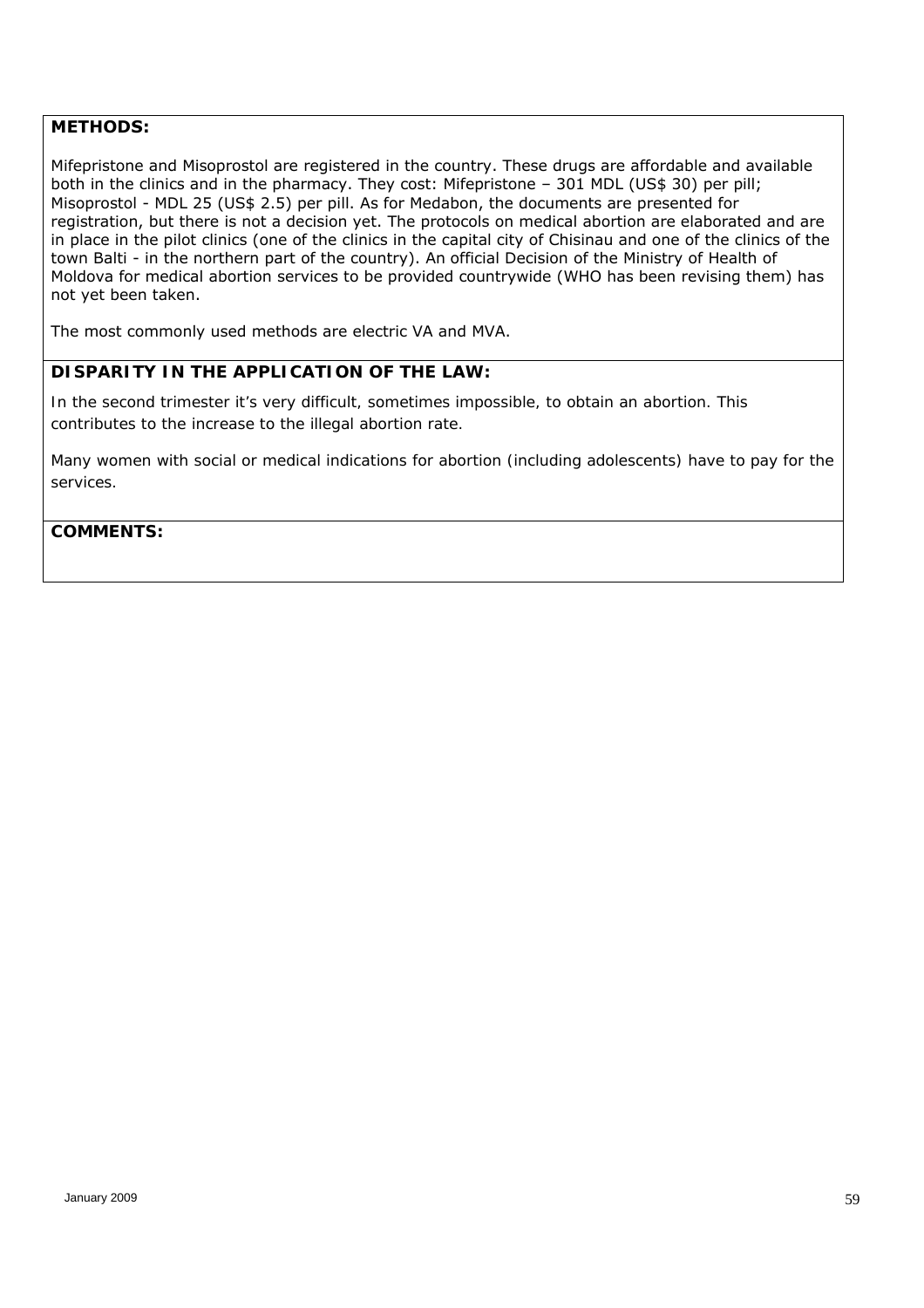### **The NETHERLANDS Rutgers Nisso Groep (RNG) d.veldman@rng.nl www.rutgersnissogroep.nl**

### **LEGISLATION**

Law on termination of pregnancy, 1 May 1981; Decree of 17 May 1984 laying down provisions for the implementation of the law.

### **GROUNDS/GESTATIONAL LIMITS**

#### **Up to thirteen weeks:**

• On request

### **Up to foetal viability:**

 If the pregnant woman attests to a state of distress, to be jointly defined by the woman and the doctor

### **REGULATIONS/CONDITIONS**

- In the law, no gestational limits for an abortion are set. But the foetal viability is mentioned as a limit. Foetal viability is set at 24 weeks. However, clinics stick to 22 weeks, keeping a margin of two weeks.
- Parental or quardian's consent required for minors (under 16 years)
- Compulsory waiting period (5 days) (except to avert an imminent danger to the woman's life or health)
- A physician is obliged to determine whether the woman took the decision freely
- An abortion can be performed only by a physician in a licensed clinic or hospital.
- The clinic or hospital has to ensure that an adequate opportunity is made available for providing the woman with responsible information on methods of preventing unwanted pregnancies

### **METHODS**

Both medical and surgical methods are widely available in clinics. Both methods are legal. There are no limitations for women to have access to surgical as well as medical abortion, other than the duration of pregnancy. For inhabitants of the Netherlands all costs are covered by national health insurance.

# **COST**

Inhabitants of The Netherlands are reimbursed; women not living in the Netherlands have to pay for their termination themselves.

### *DISPARITY IN THE APPLICATION OF THE LAW:*

### *COMMENTS:*

*The law is very liberally interpreted. Illegal abortion is almost non-existent. Most abortions are performed in non-profit clinics*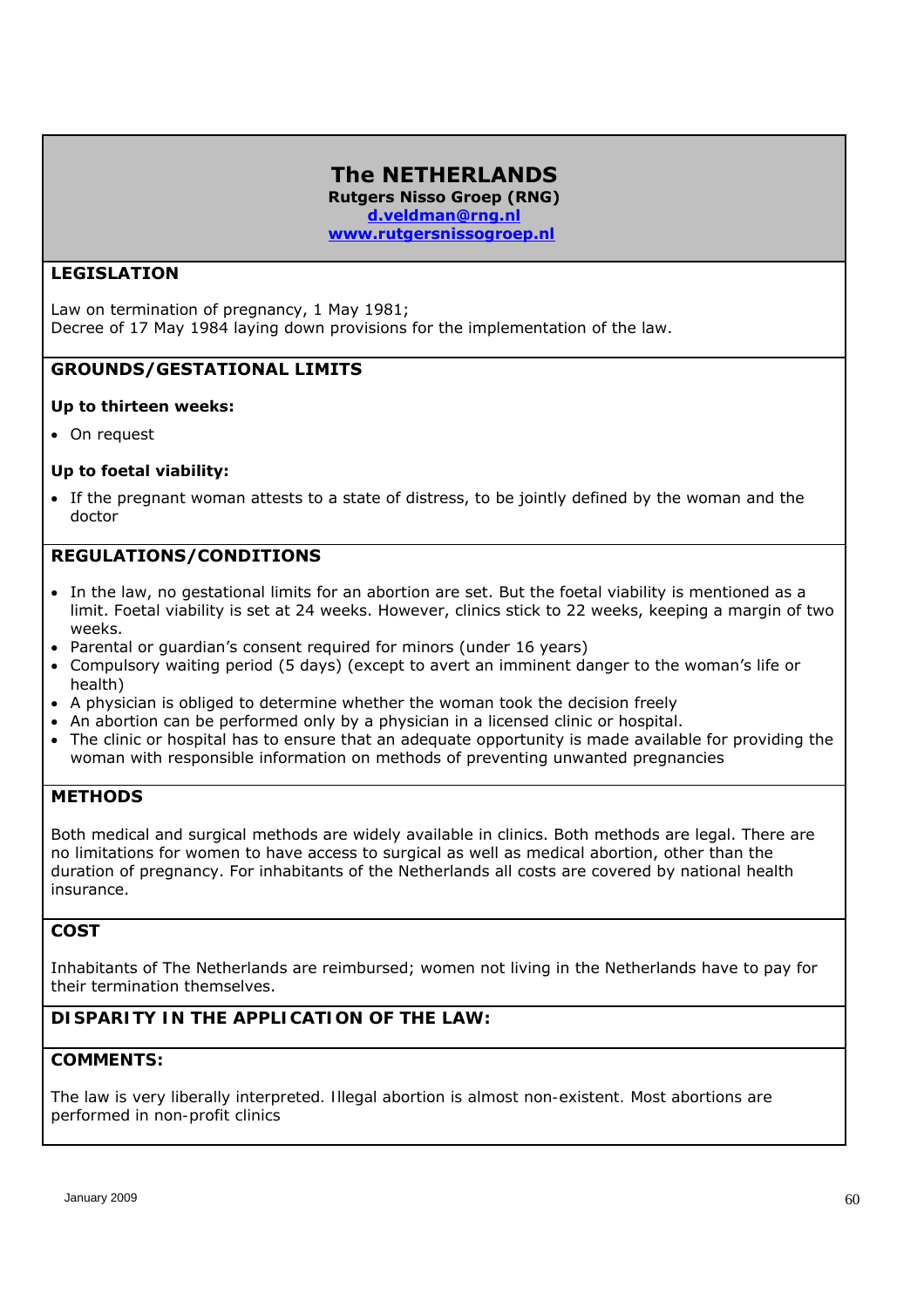# **NORWAY**

**Norsk forening for seksualitet, samliv og reproduktiv helse (NSSR) post@nssrr.org** 

**www.nssr.org** 

### **LEGISLATION**

The Act N° 50, 13 June 1975 concerning Termination of Pregnancy, with Amendments in the Act dated 16 June 1978 no. 5 and Regulations for the implementation of the Act.

### **GROUNDS/GESTATIONAL LIMITS**

### **Up to 12 weeks:**

• On request

### **After the 12th week:**

- If the pregnancy, childbirth or care of the child may result in unreasonable strain upon the physical or mental health of the woman
- If the pregnancy, childbirth or care of the child may place the woman in difficult circumstances
- If there is a major risk that the foetus may suffer from a serious disease as a result of his genotype, or disease or harmful influences during pregnancy
- Rape or other sexual crime
- If the woman is suffering from severe mental illness or is mentally retarded to a considerable degree. Account shall be taken of the woman's overall situation, including the extend to which she is able to provide the child with satisfactory care. Major consideration shall be given to the woman's own assessment of her situation.

However, if there is a reason to assume that the foetus is viable authorisation shall not be granted.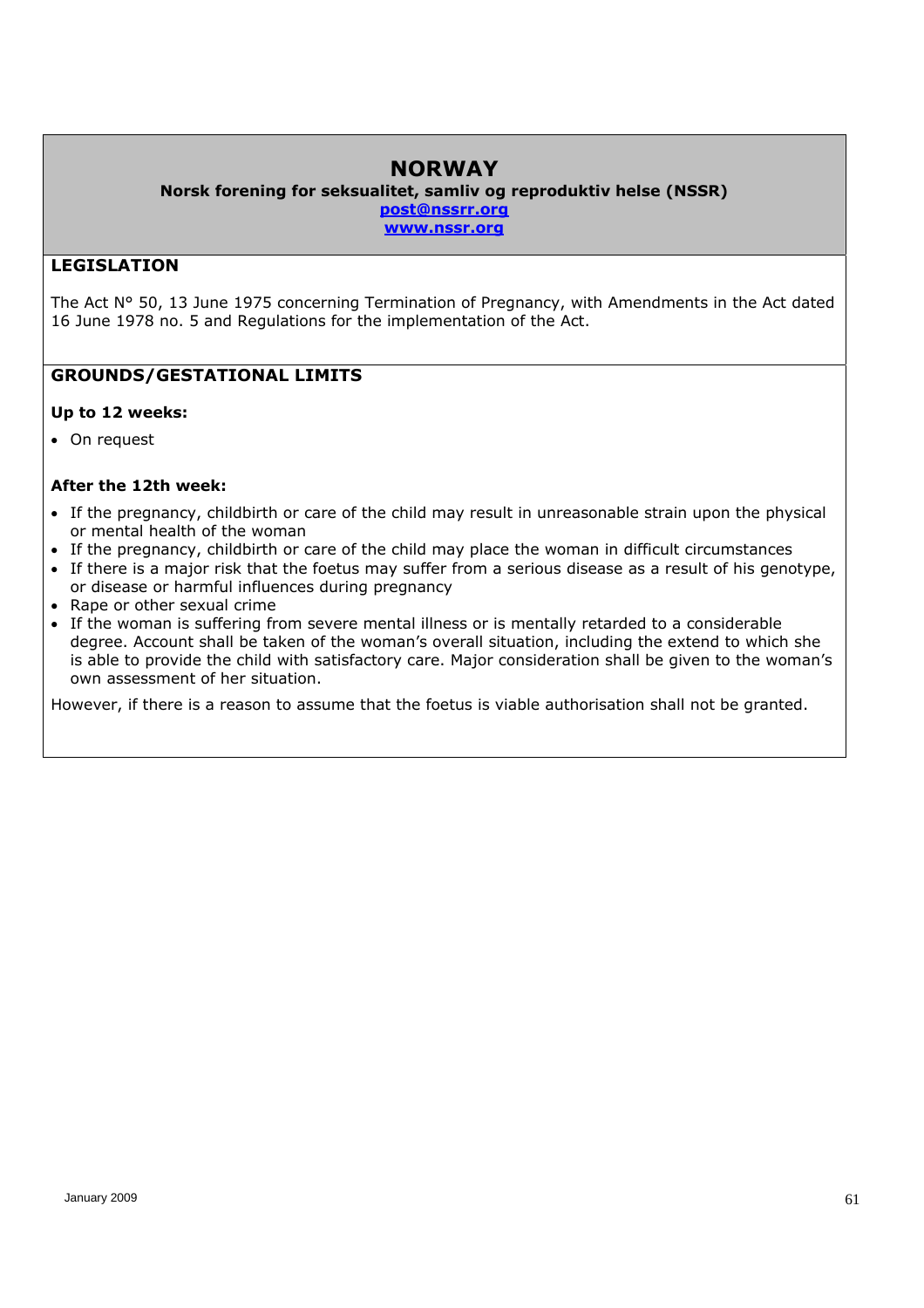### **REGULATIONS/CONDITIONS**

- For abortions after the 12th week a woman has to submit an application to a Board consisting of two doctors. The decision regarding abortion shall be reached after consultations with the women by the board assessing the above listed grounds. If the committee denies the approval, there is the possibility for the woman to apply to another committee
- If the woman is younger than 16, the person exercising parental authority or the guardian shall be given an opportunity to express his/her views, unless there are particular reasons o the contrary. If the minor does not get the parental or guardian's consent, the abortion may only be performed with the consent of the county medical officer.
- The doctor consulted is under obligation to inform the woman about how the abortion is carried out, and possible complications
- If a woman decides not to have an abortion, her doctor is obliged to notify her that she can ask for information about the support provided by society. The woman is not obliged to ask for this information, but when she signs the request for abortion she has to confirm that she has been notified that she can get more information about the support in society.
- Women have also the right, if they request it, to receive counselling on contraceptive methods, at the time of abortion
- When assessing a request for an abortion on the first three grounds (second trimester) mentioned above, account must be taken of the woman's overall situation, including the extent to which she can provide the child with satisfactory care. Major considerations must be given to the woman's own assessment of her situation.
- The conditions for authorizing an abortion become more stringent as the duration of the pregnancy increases.
- Abortions may only be performed by a physician in public hospitals.
- Where the pregnancy constitutes an impending risk to the woman's life or health, it may be terminated without regard to the legal provisions.

### **METHODS**

Medical abortion is widely practiced but the choice is up to the woman.

### **COST**

Free of charge

### *DISPARITY IN THE APPLICATION OF THE LAW:*

*None*

- *There is a conscientious objection, under which hospital staff can avoid participating in the operation itself, but cannot refuse to help pre- and post-operation*
- *The regional hospital enterprises must organise hospital services in order to make it possible at any time, for resident women, to obtain abortions*
- *Abortion rates are relatively stable. In 2007: 13,8/1000 (source: www.fhi.no)*
- *In 2007, the highest rate was registered in age-group 20-24: 29.3/1000 rate. In age group 15-19: 16,9/1000*
- *All contraceptive methods are available for age groups up till 20 years, they are free of charge. There is a pilot launched by the government on contraceptives free of charge also for age-group 20- 24 in certain high school – university areas*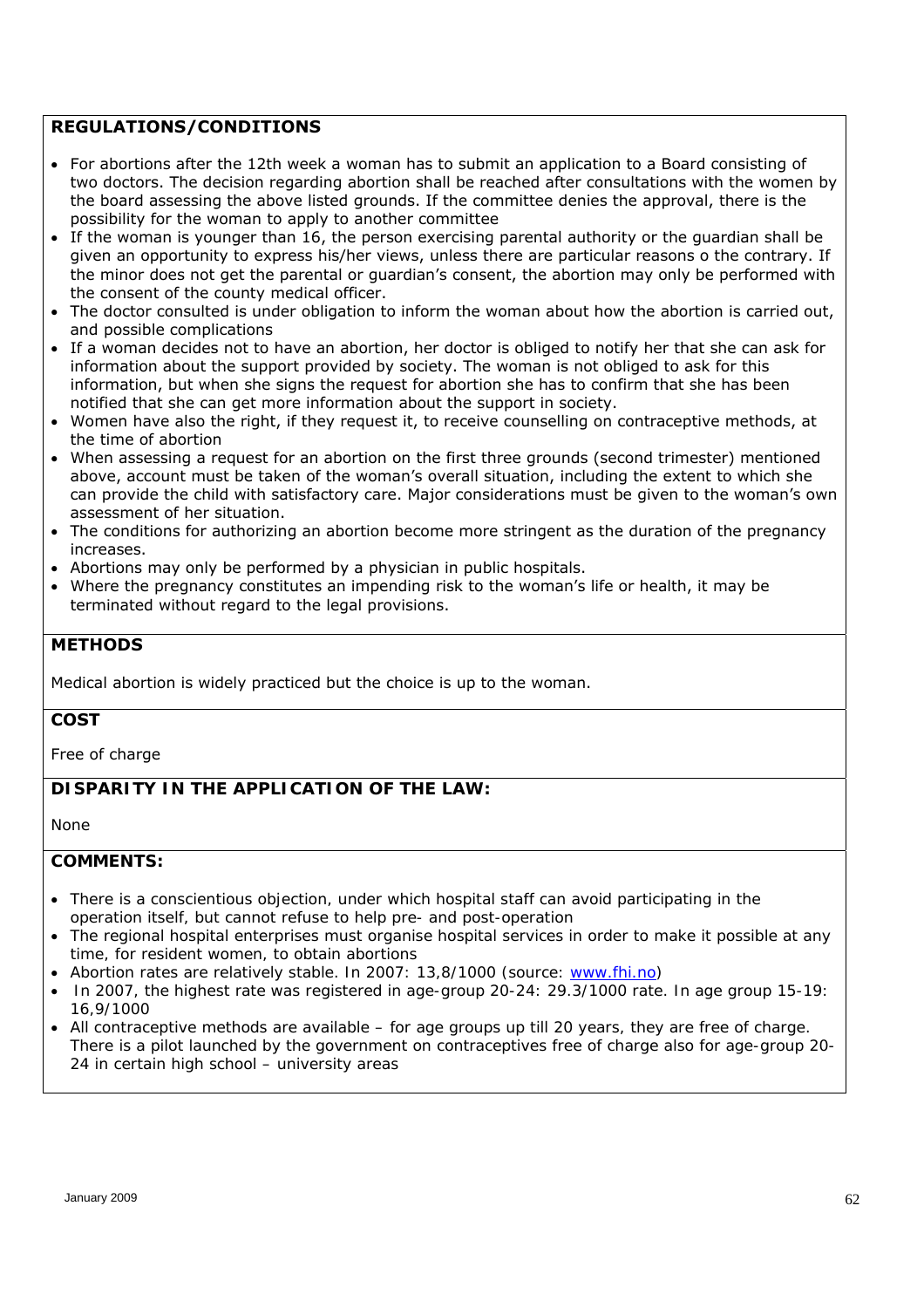# **POLAND**

**Towarzystwo Rozwoju Rodziny (TRR)** 

**trr@trr.org.pl www.trr.org.pl** 

# **LEGISLATION**

'*Law on Family Planning, Human Embryo Protection and Conditions of Abortion'*, 7 January 1993. In January 1997, new restrictive amendments were introduced

# **GROUNDS/GESTATIONAL LIMITS**

- If the pregnancy is endangering the mother's life or seriously jeopardizing her health
- If it is needed to save the woman's life or to prevent serious injury to her health
- If there is a serious and irremediable defect in the fetus
- Rape or other sexual crime (the criminal act has to be confirmed by a prosecutor)

# **REGULATIONS/CONDITIONS**

- An abortion has to be performed by a physician in a health care establishment in the public sector
- For abortions on medical grounds, the diagnosis of two physicians other than the physician carrying out the procedure is needed. If a threat to the woman's life has to eliminate immediately, such diagnosis is not necessary.
- The defect in the foetus needs a prenatal diagnosis established by two physicians other than the physician carrying out the procedure.

Ministry of Health Orders

- 22/01/97 on professional qualification of doctors permitted to perform an abortion or establish the risk of the woman's life or the risk of foetal malformation
- 13/02/97 on qualifications of persons other than doctors empowered to counsel a pregnant woman intending to have an abortion; establishment of list of counsellors and the rules for counselling
- Doctors performing abortions outside of stated grounds are subject to 2 years imprisonment

# **METHODS**

The only officially available method is curettage.

Medical abortion is illegal due to a lack of official registration.

# **COST**

- Illegal abortion in private clinics' or private cabinets' gynaecological rooms is estimated to cost around zloty 2000-5000 (US\$ 659–1647)
- Legal abortion costs are covered by the State Health Care system.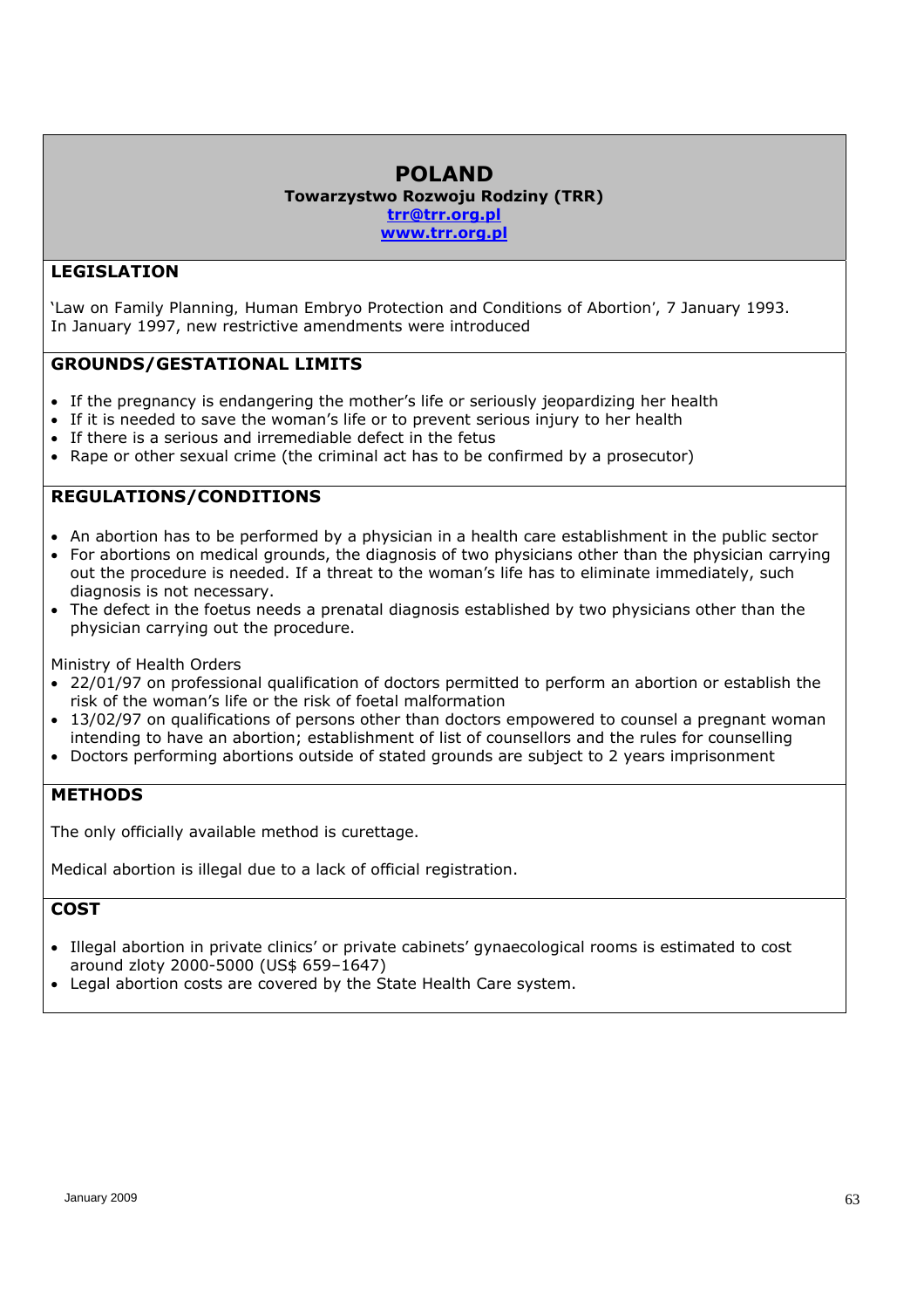### *DISPARITY IN THE APPLICATION OF THE LAW:*

- *Unclear implications of the new law. The law is more restrictive in practice. There is a lot of evidence that many women were denied legal abortions to which they were legally entitled, particularly when their health is endangered. This is mainly due to the lack of adequate regulations on the medical grounds for abortion. It depends only on the doctors' position and it can be easily abused, because they are influenced by anti-choice campaigns*
- *According to the law, the government was obliged to promote family planning and to introduce sexuality education in schools. But up until 2003 this part of the law has not yet been implemented, and in fact both the knowledge and the use of contraception are low.*

- *High reliance on illegal abortions in private clinics (where even doctors who refused to perform it in a state clinic do not object anymore) or abroad, and the new phenomenon of abandonment or infanticide*
- *New amendments to the law on the physicians' profession and parallel changes in the Penal Code 1999: higher penalties for women killing their babies under post-delivery shock; reduced penalties for rapists; higher penalties for damages threatening the life of the 'conceived child', which makes doctors afraid of prenatal examinations, even those with low risk of miscarriage.*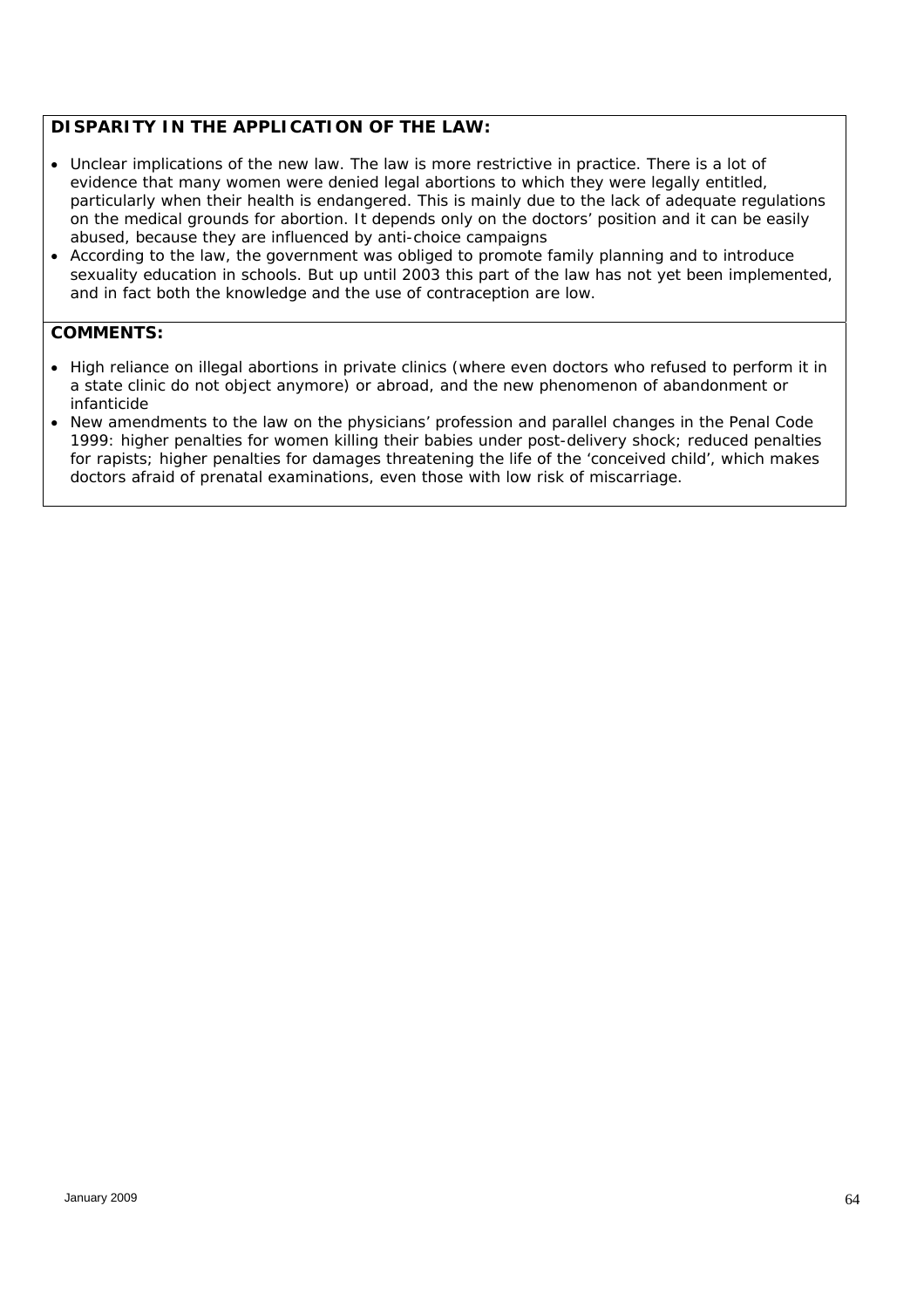# **PORTUGAL**

**Associação Para o Planeamento da Família (APF) apfportugal@mail.telepac.pt www.apf.pt**

# **LEGISLATION**

Since 1984 abortion is permitted under certain grounds and circumstances – Law 6/84 and Law 90/97 – namely because of danger of the life of pregnant woman (no limit of time); danger for the woman's physical or mental health (until 12 weeks); foetus malformation (until 24 weeks) and pregnancy resulting from sexual crime (until 16 weeks).

Since the 17th April of 2007 abortion is also permitted on a woman's request (until 10 weeks) – Law 16/2007.

### **GROUNDS/GESTATIONAL LIMITS**

### **Up to 10 weeks:**

• On request

### **Up to 12 weeks:**

 If abortion is one of the ways to avert irreversible damage to the physical or mental health of the woman

### **Up to 16 weeks:**

• Rape or other sexual crime

### **Up to 24 weeks:**

 If there are substantial grounds for believing that the child would be born with a serious or incurable disease or malformation

### **No limit**

• If abortion is the only way to avert risk of death of the pregnant woman

### **REGULATIONS/CONDITIONS**

- Women have to give her written consent.
- In the other situations, prior to the abortion, a physician other than the one performing the procedure must sign a medical certificate attesting to the existence of circumstances that render an abortion permissible. In cases of rape, the verification of circumstances depends upon evidence of criminal involvement.
- In case of minors (under 16 years old) the consent must be given by the parents (mother or father) or by a tutor.
- Laboratory tests are required before the abortion.
- Medical presence is required in the act of abortion and in the post-abortion monitoring.
- Abortion is legal in public Hospitals, private clinics that are recognized from the Health Ministry and Health Centres.
- Women have a mandatory prior consultation where the pregnancy is dated and doubts clarified. Women have the possibility to talk with a psychologist or/and a social assistant. Women have a period of 3 days of reflection by the law before the abortion. The counselling must be neutral and anti choice staff is not allowed to participate in any of the phases of legal abortion provision.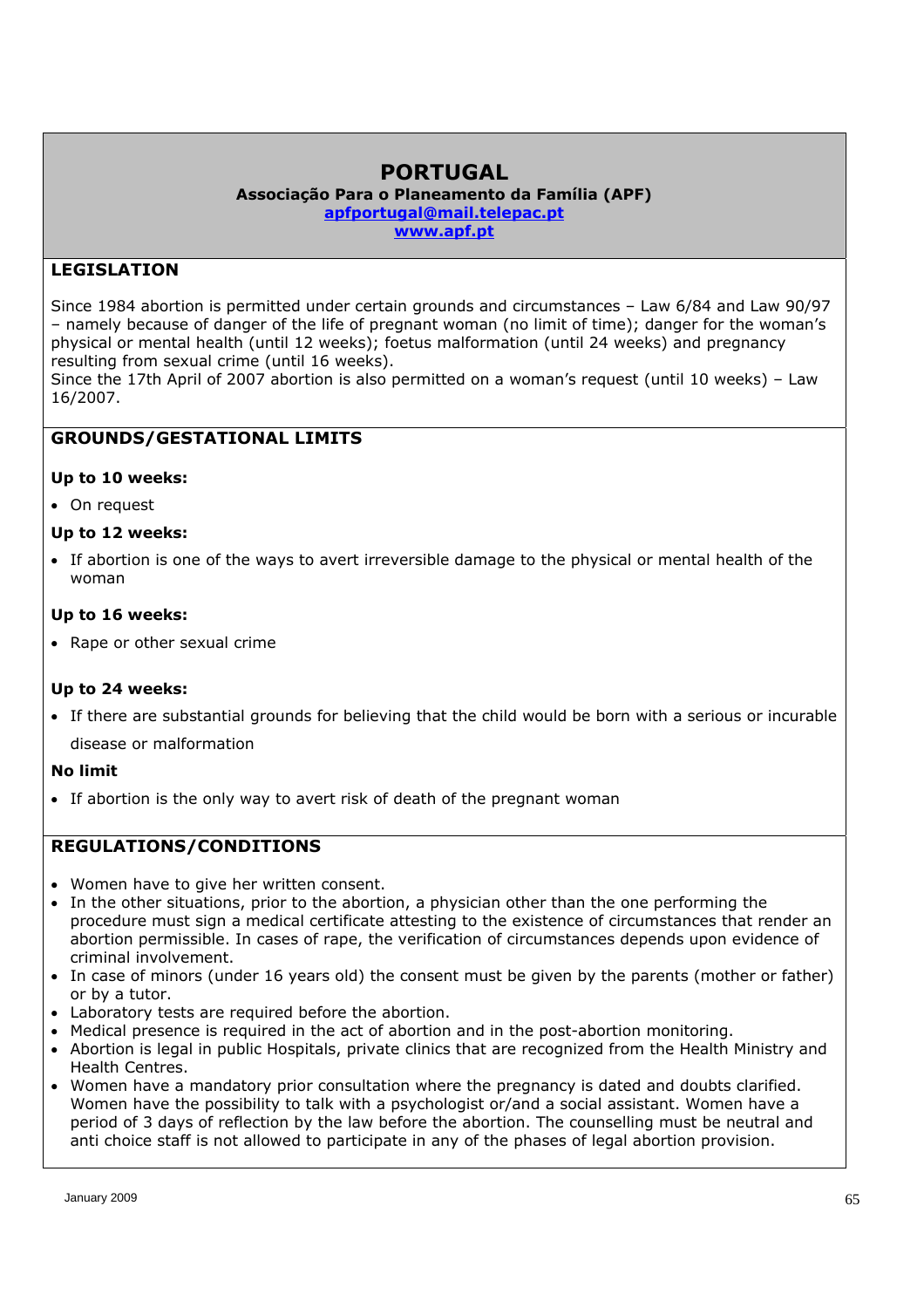### **METHODS**

Both methods – medical abortion and surgical abortion – are commonly used depending on a woman's clinic situation and the viability of resources. However, medical abortion is largely used in public hospitals and health centres and surgical abortion is more common in the private clinics.

### **COST**

These procedures are totally free of charge

### *DISPARITY IN THE APPLICATION OF THE LAW:*

- *38 of the 51 hospitals are involved in the provision of abortion services. The ones who are not involved are obliged to have contracts with other hospitals or private clinics where women are referred.*
- *All specialists (medical, nurses and health professional) have the right to conscientiously object. When hospitals don't provide legal abortion due to conscience objection or other obstacles, they are obliged to refer the woman to another service that provides legal abortion and to pay these services to the other hospital or private clinic.*
- *Officially the abortion has no costs for women (according to law should be for free in all cases, also when a woman goes to a clinic other than a public hospital or centre that has an agreement).*
- *In some cases, bad professional practices may cause delays and confusion to women.*

- *A first change to the 1984 abortion law was done in 1997 when the gestational limits were amended. In April 2007, abortion has become legal on request of a woman until 10 weeks of pregnancy.*
- *Access is effective to both women from rural and urban areas. Women go to their residential area hospital or are referred to another hospital or recognized clinic if the hospital is not performing abortions because of conscientious objection.*
- *There are on average 1000 abortions/month.*
- *During the prior consultation, doctors talk about future contraception. Most of the times, the woman chooses her future contraception there.*
- *Figures on illegal abortion are unknown.*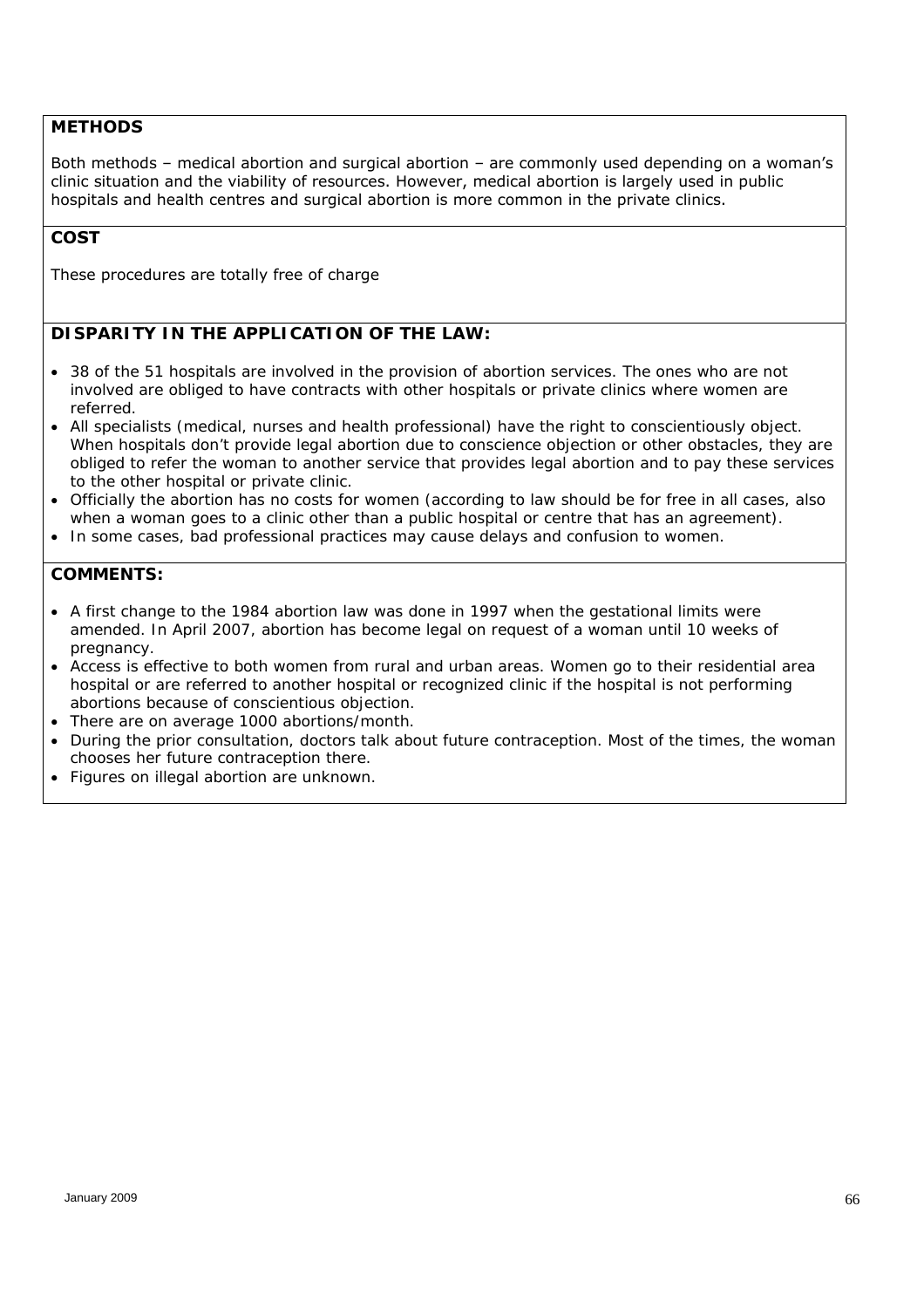# **ROMANIA**

**Societatea de Educatie Contraceptiva si Sexuala (SECS) sediu@secs.ro www.secs.ro**

# **LEGISLATION**

25 December 1989, Ministry of Health Order 605/28.12.89 Law N° 140, 5 November 1996, amending and completing the Penal Code

# **GROUNDS/GESTATIONAL LIMITS**

### **Up to 14 weeks:**

• On request

### **Beyond 14 weeks:**

- Risk to life of woman (abortion is necessary to save the pregnant woman's life, health or bodily integrity from serious danger, that is imminent and cannot be prevented by other means)
- The abortion is absolutely

# **REGULATIONS/CONDITIONS**

Only performed in Obstetrics and Gynaecology departments or private clinics by obstetricians or gynaecologists

### **METHODS**

Medical abortion is not available; the drugs are not registered yet. There is a high opposition among leaders, decision makers and gynaecologists for introducing medical abortion.

# **COST**

- Free of charge in public hospitals for women in difficult socio-economic conditions
- Public hospitals: US\$ 20 but in most of the hospitals there are additional charges for an initial pelvic examination (US\$ 20) and frequently also for an ultrasound examination US\$15
- Private clinics: US\$ 60 200

# *DISPARITY IN THE APPLICATION OF THE LAW:*

# *None*

- *The new Law replaces Decrees of 1957 and 1985. The latter allowed for abortion only: Medical grounds* 
	- *Rape*
	- *Social grounds for women over 40 (up to 12 weeks)*
	- *Social grounds for women with 5 or more children (up to 12 weeks)*
	- *Social grounds for all women under 18 years*
	- *These decrees were abolished the day after a popular uprising*
- *Since the introduction of the new law, maternal mortality has decreased by 317%*
- January 2009  $\hspace{1.5cm}67$  *The main problem is fear of the population to use modern contraception (fear of effects) and outdated information on contraception among gynaecologists (reluctance to use hormonal methods*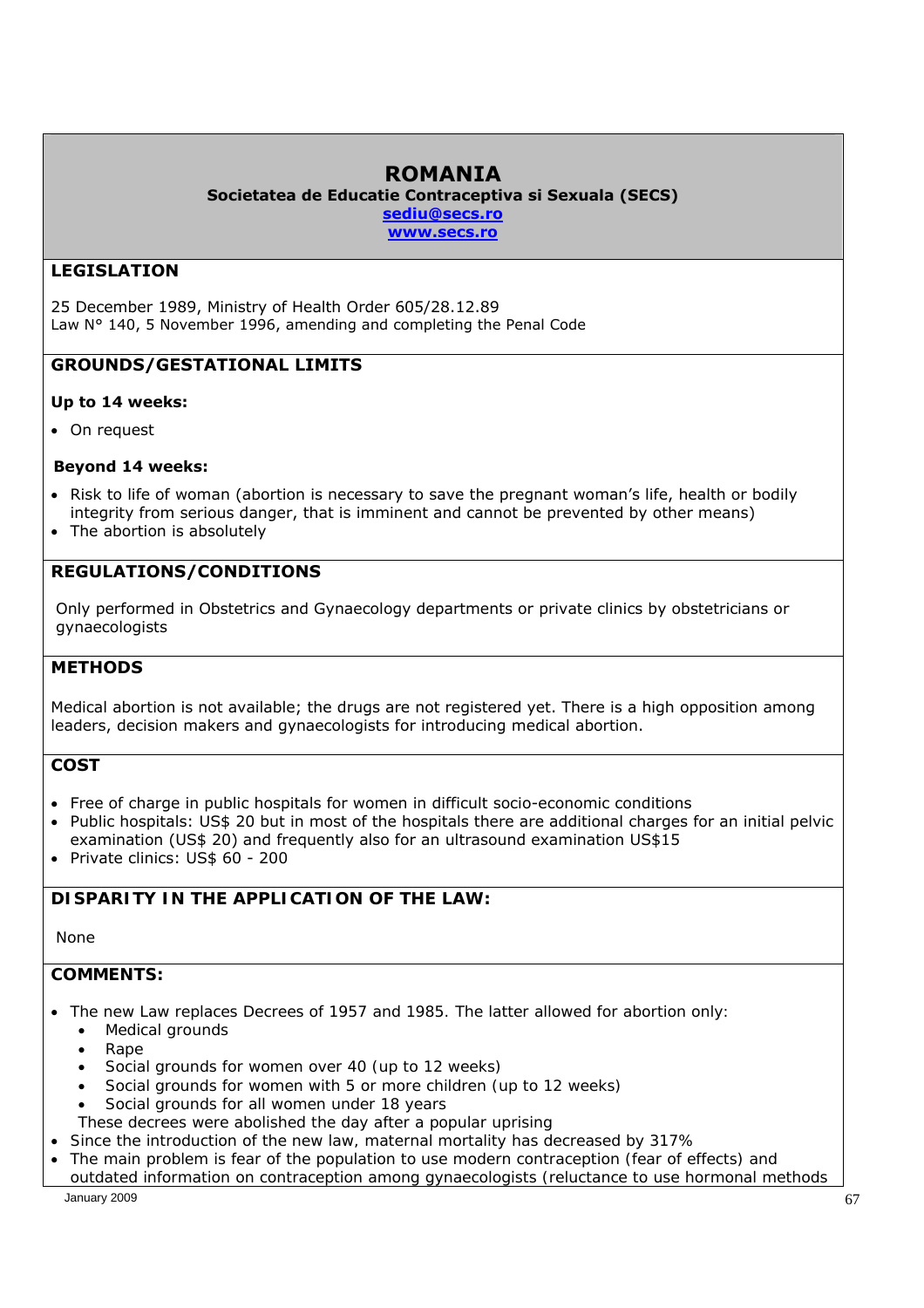*as well as IUDs). The modern contraceptive prevalence rate increased from 14.%7 in 1993 to 38.2% in 2004.* 

.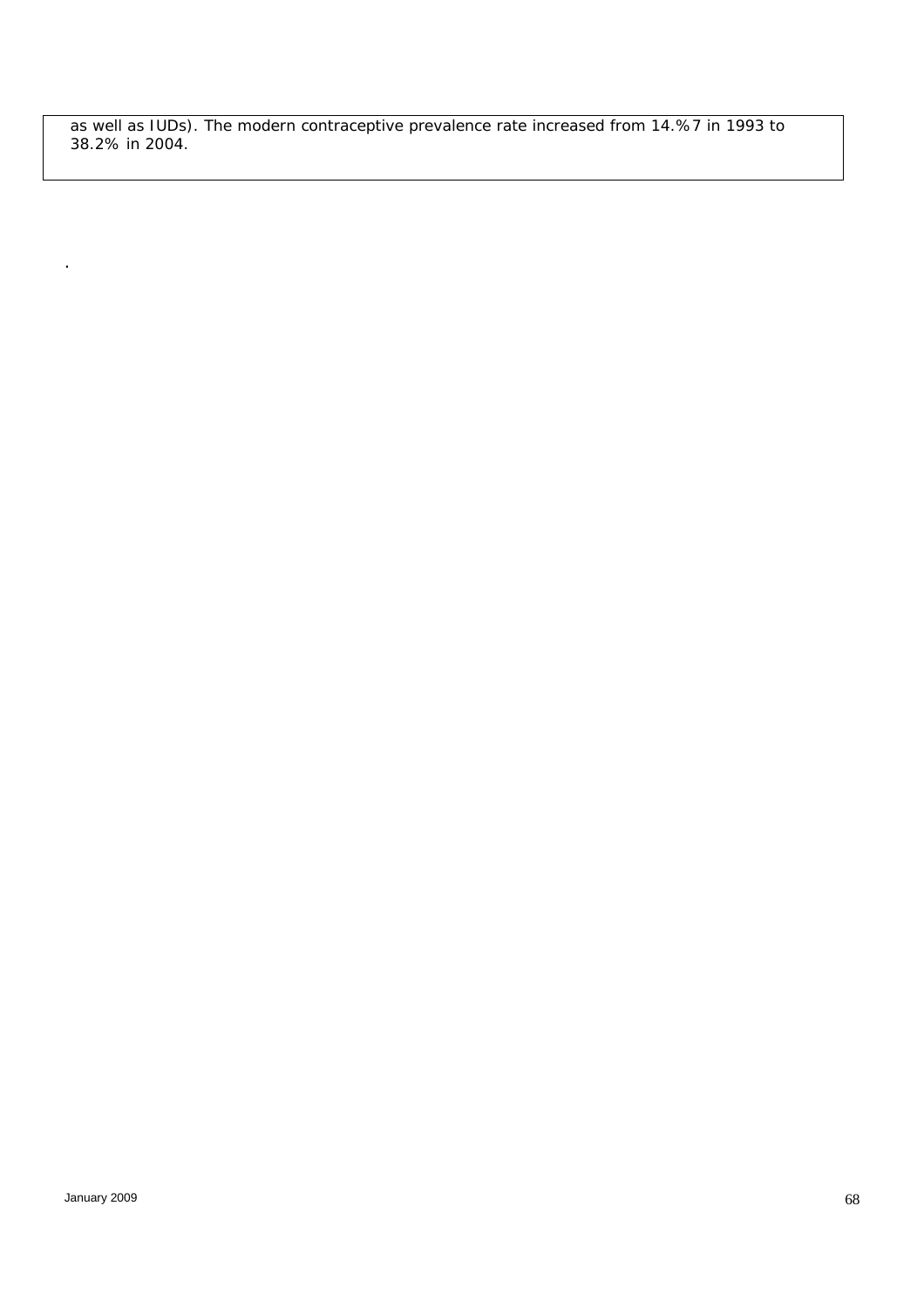# **RUSSIAN FEDERATION Russian Family Planning Association (RFPA) info@rfpa.ru**

**www.rfpa.ru** 

# **LEGISLATION**

Governmental decision, 23 November 1955

1993 - Russian Federation Public Health Care Law No. 5487–1, 22 July, article 36, Every woman has the right to decide in matters related to motherhood

2003 – Decree of RF Government No. 485, 11 August: "About the list of social indications for induced abortion"

17.05.07, Decree of the Ministry of Health and Social Development N° 335 "On informative consent concerning induced abortion"

03. 12.2007, Decree of the Ministry of Health and Social Development N° 736 "On the approval of the list of medical indications for induced abortion"

A draft Decree for decreasing of social indications (from 4 to 2) is under consideration. Heated public discussion is in place.

# **GROUNDS/GESTATIONAL LIMITS**

### **Up to 12 weeks:**

On request

### **Up to 22 weeks**

- Social grounds:
- Rape
- Imprisonment
- Death or severe disability of husband
- A court ruling related to depriving or restricting a person of parental rights

### **No limit (with woman's consent)**

• Medical grounds (half of medical grounds have been decreased in December 2007)

### **REGULATIONS/CONDITIONS**

- All abortions have to be performed in governmental clinics and licensed private clinics by physicians with special training.
- For early pregnancies (up to 20 days of delayed period), abortion can be performed in outpatient clinics
- In August 2003, the Government narrowed the grounds for abortion. Before, women could receive an abortion between the  $12<sup>th</sup>$  and  $22<sup>nd</sup>$  weeks of their pregnancies by citing one of 4 special circumstances called "social indications".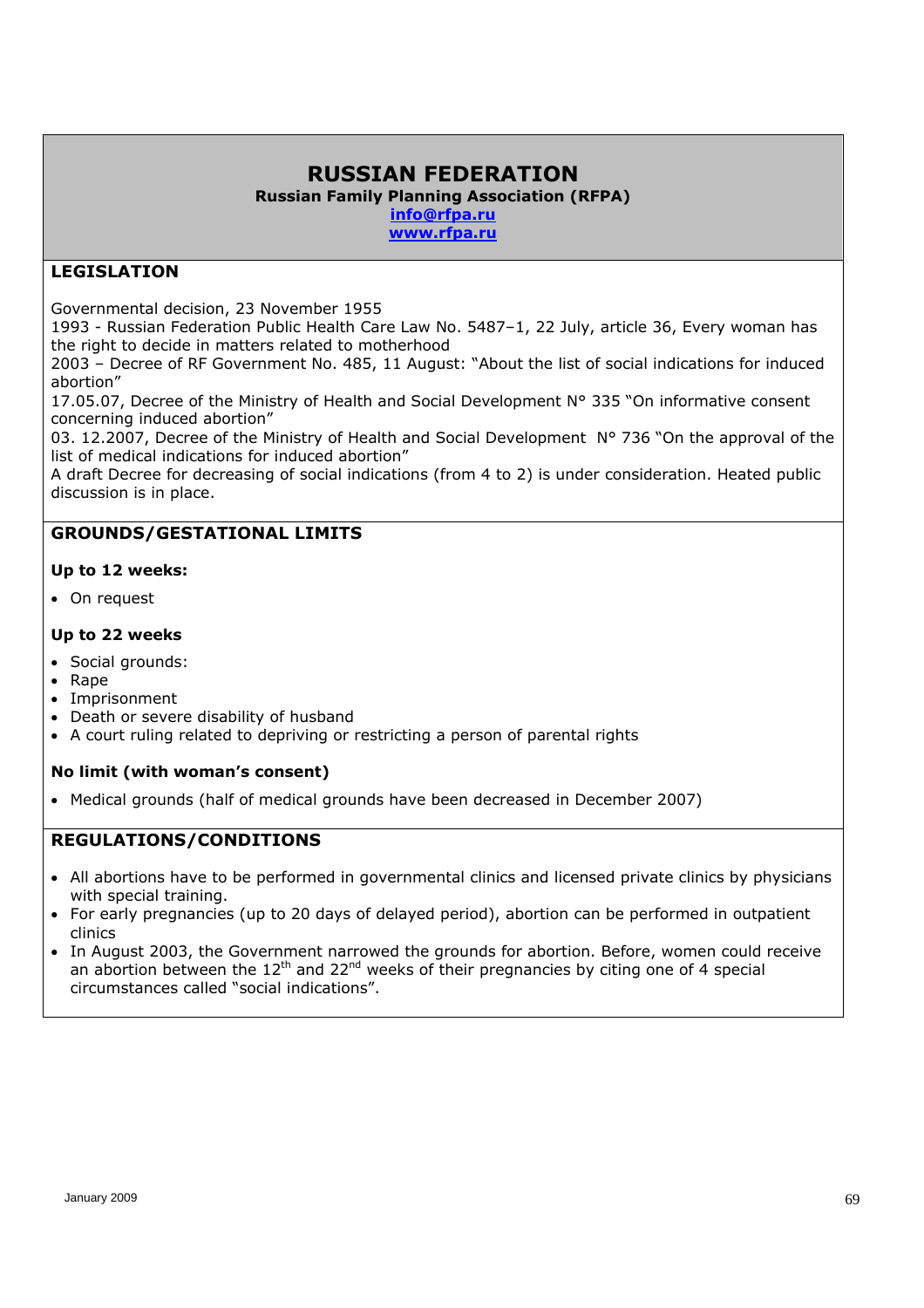### **METHODS**

Most common methods are Dilatation and Curettage, including mini-abortion (menstrual regulation). Medical abortion is rare.

Medical abortion is legal in Russia up to 12 weeks. A number of drugs are registered including: Mifepristone and Mirolut (Misoprostol). The clinic should be appropriately equipped in order to conduct medical abortions. If the patient is under 15, parental consent is mandatory. The cost varies between 100 and 200 USD and is thus only affordable for a minority of the population.

### **COST**

- Abortion performed within the compulsory health insurance programme, free of charge
- Women can undertake abortion in the framework of voluntary medical insurance, as well as in private, authorised institutions

### *DISPARITY IN THE APPLICATION OF THE LAW:*

- *The trend is towards a decrease in abortion rates. According to data from the RF Statistics Committee, 3.53 million abortions or 95 abortions per 1000 women of reproductive age were*  performed in 1992, whereas in 2002 the figures decreased to 1.95 million or 50 per 1000 women of *reproductive age. In 2006, there were 1.43 million abortions. The decrease was caused mainly due to regional programs, RFPA's and its branches activities and other partners programmes.*
- *Abortion remains the main method of fertility regulation in Russia, 6 pregnancies out of 10 end in induced abortion. The absence of domestic manufacturers producing hormonal contraception, absence of state purchases to support low income populations, high and unaffordable contraceptive prices and the constant lack of information about contraception and a lack of motivation to use contraceptives are the main causes of the low oral contraceptive use. The low level of modern contraceptive use is in many cases associated with the high rates of abortion.*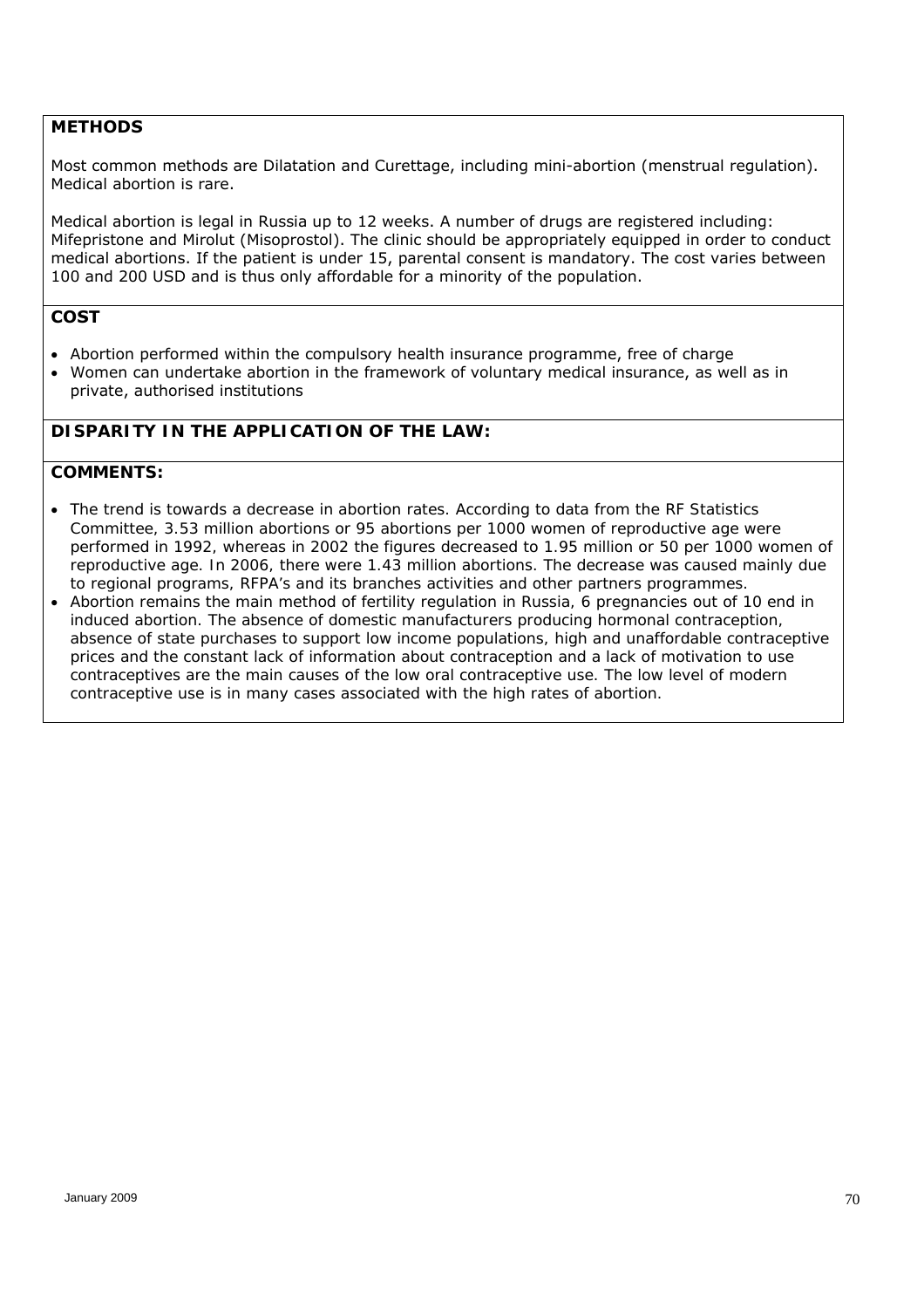# **SLOVAK REPUBLIC**

**Spoločnosť pre plánované rodičovstvo (SPR)** 

**sspprv@nextra.sk** 

**www.rodicovstvo.sk** 

### **LEGISLATION**

Law 73, 23 October 1986, effective January 1987 and amended through Law N° 419/1991.

### **GROUNDS/GESTATIONAL LIMITS**

### **Up to 12 weeks:**

On request

### **Beyond 12 weeks:**

- If the woman's life or health is endangered
- If the healthy development of the fetus is endangered
- If foetal development manifests genetic anomalies

# **REGULATIONS/CONDITIONS**

- The woman has to make a written request to the gynaecologist of the health establishment serving her place of permanent residence, place of work, or school.
- If the physician does not find that the conditions for abortion are satisfied, the woman may (within three days) make a written request that her case be examined by the director of the health establishment, who has to examine the request within two days of its submission. The director has to consult two further physicians (ob/gyn or if necessary specialized in another field). His decision is final.
- Consent required for minors (under 16) from their legal representative or the person who has been assigned responsibility for the woman's upbringing.
- For minors between 16-18, parents (or the woman's legal representative) have to be informed after abortion
- Compulsory counselling
- Abortion on request up to 12 weeks is not possible for women residing only temporarily in Slovakia.
- Abortions have to be carried out in hospital. Women must apply for it but they can choose both the district and the hospitals, 'free choice of physician'
- At least 6 months between 2 abortions. Except for women with at least two births; aged 35 or over, or in case of rape

# **METHODS**

Vacuum Aspiration and Curettage are the most common methods.

Medical abortion is still not registered and thus not used

### **COST**

- Abortion on request costs SK 7000 (US\$ 257)
- Free of charge on medical grounds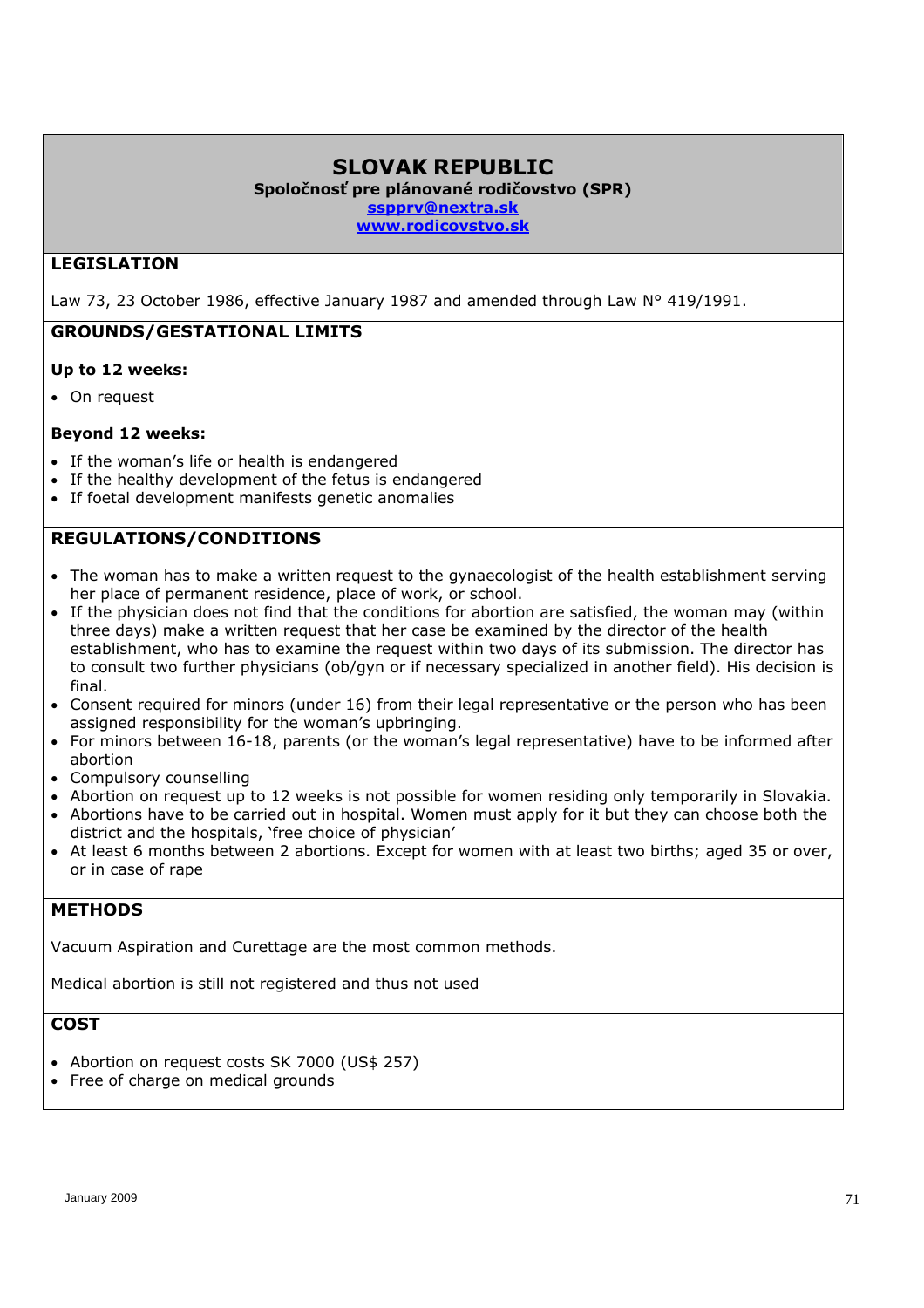### *DISPARITY IN THE APPLICATION OF THE LAW:*

- *Despite the law, due to attacks by anti-choice catholic groups, access to safe abortion has been reduced. Due to these campaigns, even supportive gynaecologists have taken an anti-choice position relying on the conscientious objection clause. In 2007 an American anti-choice organization 'Center for Bioethical Reform' conducted an aggressive anti-choice campaign showing on 500 billboards aborted foetuses. The campaign caused a massive controversy.*
- *A common problem is conscientious objection which is misused by some hospital leaders. Consequently, there are cities and regions in Slovakia where abortion is not available.*

- *At present time, the issue of abortion on request but also of abortion for medical reasons is a topic of political debates.*
- In 2007, the Constitution Court finally made the decision on the legal status of abortion law. The *request to outlaw abortion was submitted in 2001 by the Christian Democratic Party. Six years later, the Court was asked to rule on the issue, and decided that it is not unconstitutional to perform abortions at a woman's request in the first trimester of pregnancy. Slovakia's Constitutional Court ruled against a request to make abortion illegal. The decision has been announced on December 4th, 2007.*
- The Court said that the foetus is protected enough by the procedure a woman must go through if *she wants an abortion, under the law: filing a request, receiving a medical examination, going through an interview with a doctor, receiving a second approval of the decision, and paying for the surgery. The time limit of 12 weeks is connected with the physiology of the foetus.*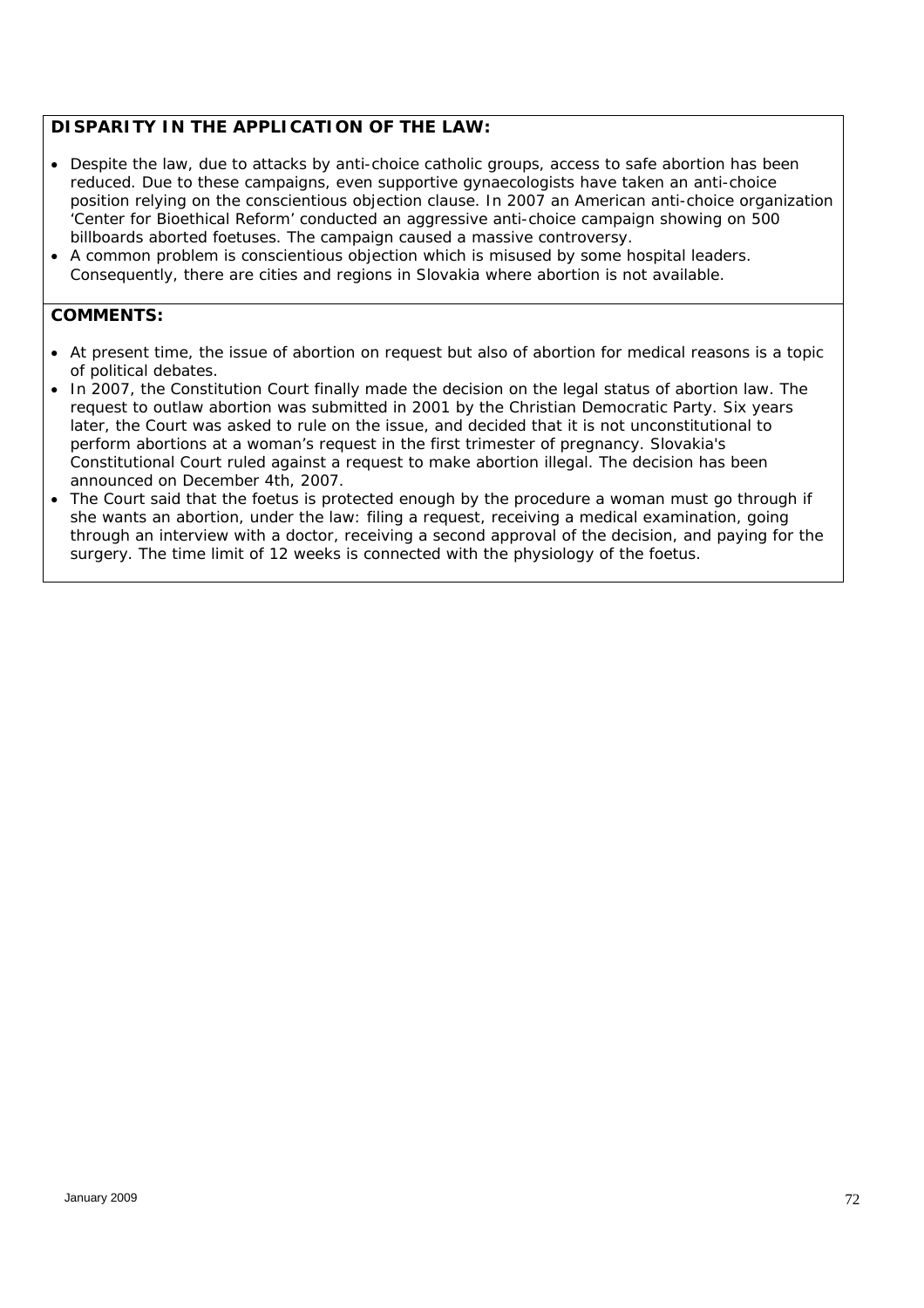# **SPAIN**

#### **Federación de Planificación Familiar de España (FPFE) info@fpfe.org**

**www.fpfe.org**

# **LEGISLATION**

Organic Law 9/1985 of 5 July, reforming article 417 of Penal Cod, decriminalizing abortion on 3 grounds

Crown Decree 2409/1986, 21 November, about accreditation of centres and dictamens for legal practice of abortion

Order of 16 June 1986, about statistics and epidemiological information of abortion Organic Law 10/1995, 23 November, Penal Code

Apart from these grounds, the Penal Code still criminalizes women

# **GROUNDS/GESTATIONAL LIMITS**

#### **Up to 12 weeks:**

• Rape

#### **Up to 22 weeks**

If the fetus, if carried to term, will suffer from severe physical or mental defects

#### **No limit:**

 If the abortion is necessary to avert a serious risk to the physical or mental health of the pregnant woman

#### **REGULATIONS/CONDITIONS**

- If the pregnancy is a result of rape, the rape must first be reported to the police.
- In case of foetal malformation 2 doctors other than the one following the case must certify that the foetus, if carried to term, would suffer from severe physical or mental defects
- In case of serious risk to the physical or mental health of the woman, a previous medical report from a doctor specialized in the subject and different from the one following the case is required
- An abortion must be performed by or under the supervision of a physician in an approved public or private health centre or establishment, provided the pregnant woman gives her express consent and one of the legal indications for abortion is met.
- A pregnant woman is penalized if the abortion is not performed in an approved public or private health centre or establishment, or if the prescribed medical opinions have not been expressed.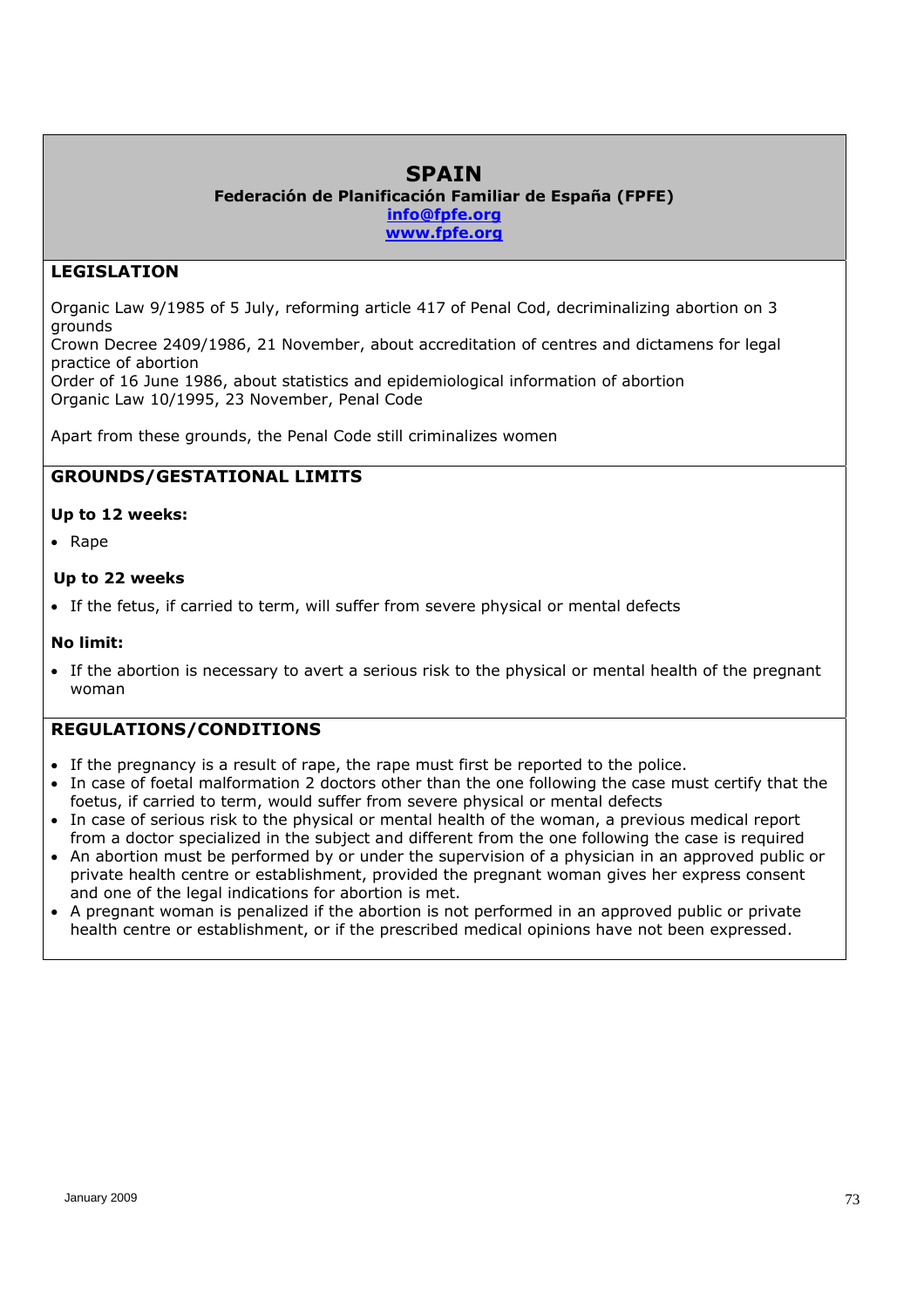#### **METHODS**

Mifepristone and misoprostol are registered for medical abortion use in first trimester. The procedure is slightly more expensive than for surgical abortion. It is available but its low number means that there are difficulties for access; regulations are the same as surgical abortion.

The 2007 report of the Ministry of Health makes the following break-down in methods of abortion used in that year:

| Vacuum aspiration:      | 95.848 |
|-------------------------|--------|
| Dilatation:             | 4.896  |
| Curettage:              | 4.194  |
| Ru486:                  | 4.650  |
| Intravenous Injection:  | 415    |
| Intrauterine injection: | 139    |
| Hysterotomy:            | 29     |
| Other:                  | 1.935  |
| Unknown:                | 25     |

#### **COST**

- Public health service: free of charge
- Private hospitals: average cost before the 12th week:  $\epsilon$  360 (US\$ 465), approximately the same price as vasectomies in private hospitals. After the 12th week the price is highly variable depending on gestational period, anaesthetic, etc…
- Some examples of prices in private clinics:

| Clinic 1                               |            |
|----------------------------------------|------------|
| Under 12 weeks, local anaesthesia      | 345,00 €   |
| Under 12 weeks, general anaesthesia    | 440,00 €   |
| 13 to 14 weeks                         | 475,00€    |
| 15 to 16 weeks                         | 595,00€    |
| 17 weeks                               | 625,00€    |
| 18 weeks                               | 840,00€    |
| 19 weeks                               | 990,00€    |
| 20 weeks                               | 1.470,00 € |
| 21 a 22 weeks                          | 1.655,00 € |
| Clinic 2                               |            |
| Surgical abortion local anaesthesia:   | 310€       |
| Surgical abortion general anaesthesia: | 410€       |

Pharmacological abortion: 370 €

• Andalusia is the only region where abortion is free even when performed in private services. This way, even if abortions are not performed in public hospitals, they do not have any cost for women, as access is guaranteed through an agreement with the private clinic according to which it is the public health system which pays for the abortions. In Murcia, there are some agreements between the public health system and the private clinics. In Madrid and Barcelona, regional Governments cover 20% of the abortions with grants that are individually allocated to certain women, generally those in a more vulnerable situation, when they fulfil some conditions.

#### *DISPARITY IN THE APPLICATION OF THE LAW:*

• The lack of the conscientious objection regulation and its generalisation in public health means that *in general women have to refer themselves to private structures and that there are important differences between regions in terms of availability of service, especially in public structures*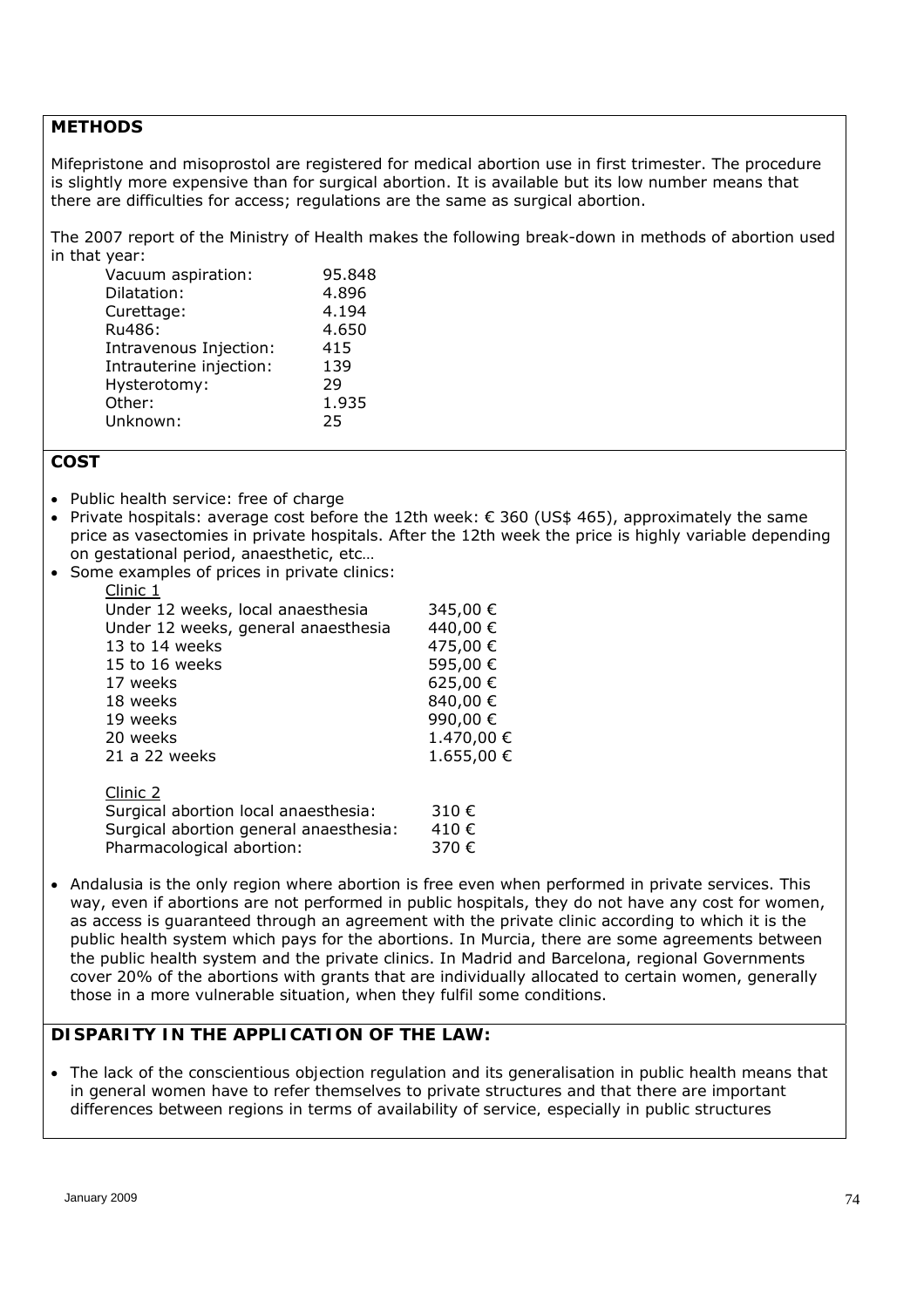- *There is no policy on conscientious objection; therefore abortions are carried out in very few public hospitals, resulting in 3% of abortions performed there, and 97% in private ones. In 6 regions there is no public hospital available for abortions and in one region (Navarre) there are not any services, neither public nor private.*
- *In 2004, 86.72% of induced abortions were performed outside hospital (clinics,…), in private centers. 13.28% were performed in hospital (3.6% of them public hospitals and 9.71% of them in private hospitals).*
- *Legal practice leaves the door open to individual accusations against women and doctors from exboyfriends, ex-husbands, anti-choice groups, etc…Since the decriminalisation of abortion, at least 1,000 proceedings have been opened, and several have resulted in condemnation of doctors performing abortions in private hospitals.*
- *In 2004, 96.7% of induced abortions were performed because of severe risk to physical/ mental health of woman. The foetal risk was present in 3.06% of cases in 2004; rape for 0.02%.*
- *In more than 60% of abortions, the pregnancy was at 8 weeks or less.*
- *In 2008, the Spanish government appointed a committee to recommend changes to the abortion law.*
- *Due to several trials, late abortions (after 22 weeks) have become less accessible in the past year.*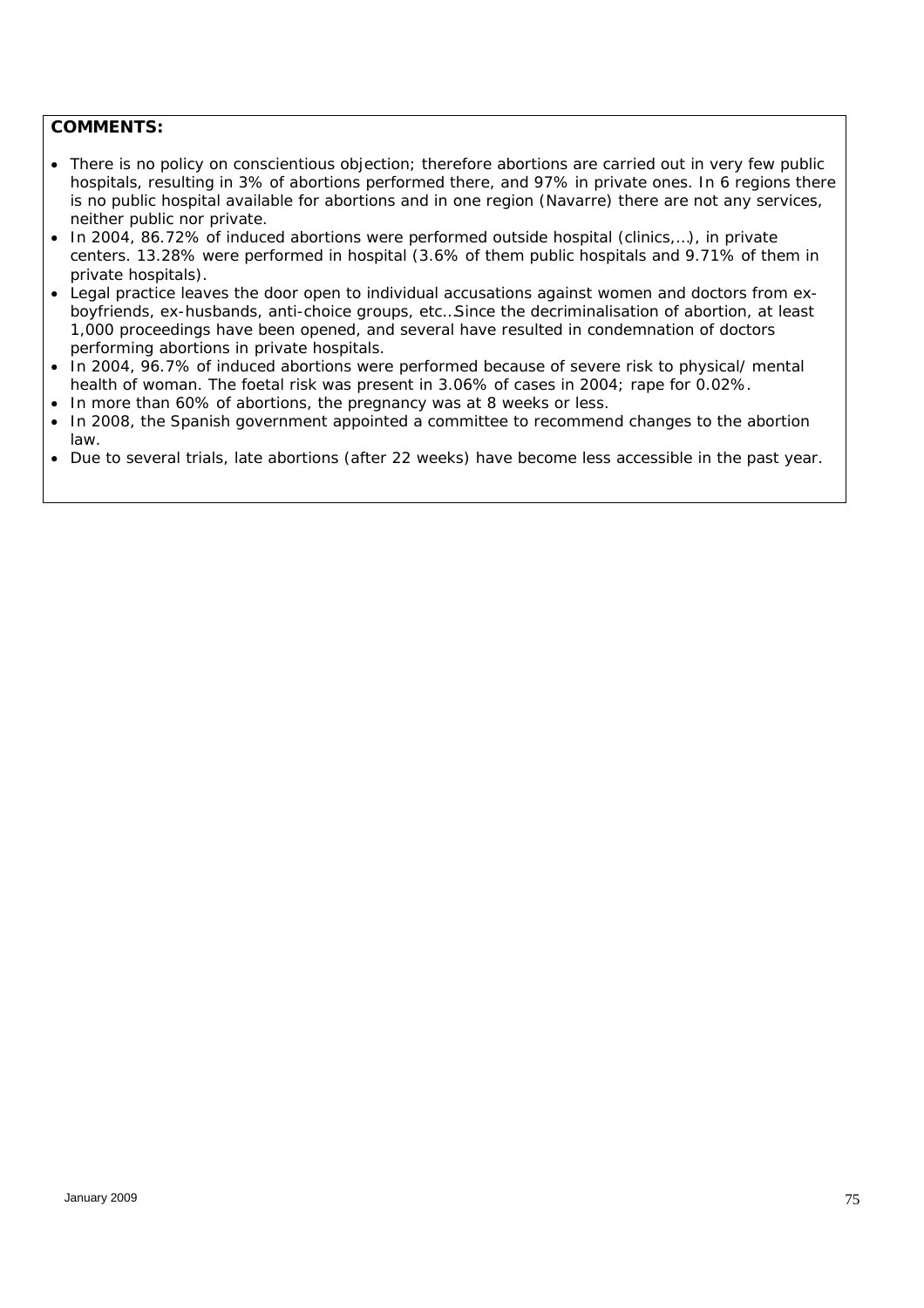# **SWEDEN**

**Riksförbundet för Sexuell Upplysning (RFSU)** 

**info@rfsu.se www.rfsu.se** 

# **LEGISLATION**

Abortion Act 595, 14 June 1974, amended 1995:660 and 2007:998

# **GROUNDS/GESTATIONAL LIMITS**

#### **Up to 18 weeks**

On request

#### **Up to 22 weeks (foetal viability)**

'Strong reasons'

#### **No limit**

 If it is presumable that, owing to illness or bodily defect on the part of the woman, the pregnancy entails a serous danger to her life or health (with permission of the National Board of Health and Welfare)

### **REGULATIONS/CONDITIONS**

- Second trimester abortions are subject to approval by the National Board of Health and Welfare
- Abortion must be carried out in a general hospital or private clinic approved by National Board of Health and Welfare and by a qualified medical doctor

#### **METHODS**

Medical abortion up to 63 days was approved in Sweden in 1992. In 2007, 79.9% of abortions carried out before the end of the 9<sup>th</sup> week of gestation were medical abortions.

Almost 75% of all induced abortions are performed before the end of the 9th week of pregnancy. The number of abortions performed after the 18th week of gestation represents 1% of the total.

### **COST**

The cost is almost fully covered by the National Health Insurance. Patients only have to pay a minor fee. The fees slightly differ from county to county and are reviewed yearly. They range between SEK 260 (US\$ 37) and 380 (US\$ 54).

# *DISPARITY IN THE APPLICATION OF THE LAW:*

*None*

- *Sweden has a very good and well-functioning abortion law but there are some anti-choice activities against the Abortion Act, these groups are small but loud with around 17,000 members, mainly connected to a religious sect called 'The word of life'*
- *The Abortion law is combined with a law making contraceptive services free of charge and*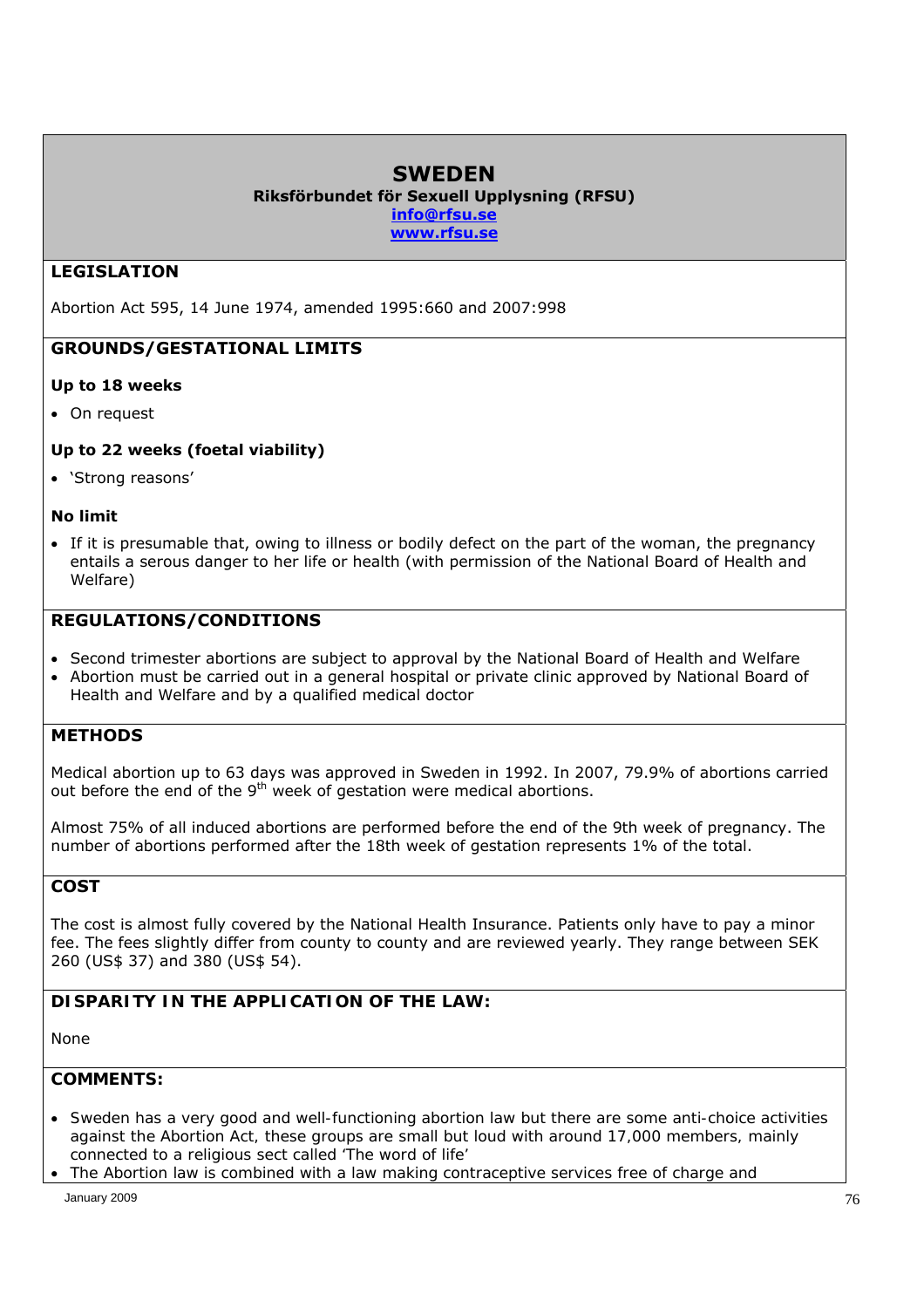*subsidizing the price of contraceptives, the government also carries on prevention activities, provides funds for a long-term health education programme aimed at preventing teenage pregnancies, and also funds civil society for sexuality and contraceptive information initiatives Since 2008, the law allows foreign women to have an abortion in Sweden.*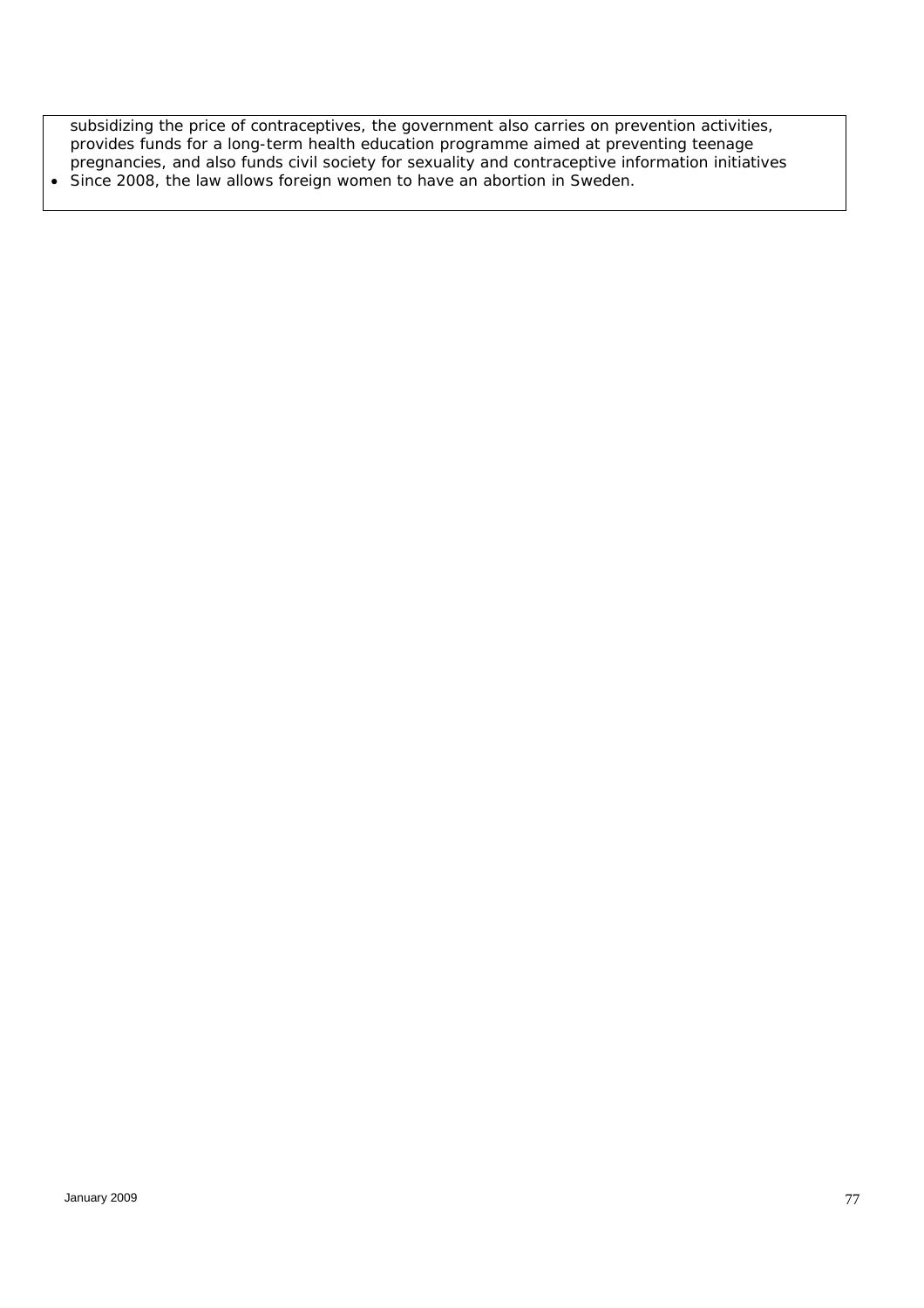#### **SWITZERLAND PLANeS - Fondation Suisse pour la Santé Sexuelle et Reproductive info@plan-s.ch www.plan-s.ch**

#### **LEGISLATION**

Penal Code Act, articles 118-121, January 1942, was modified on 23 March 2001 and adopted after 2 June 2002 referendum. The new law (Penal Code Act, articles 118-120) has become effective on 1 October 2002

### **GROUNDS/GESTATIONAL LIMITS**

#### **Up to 12 weeks (from LMP) (10 weeks from conception):**

On request, but the woman must "express" her distress to the physician

#### **After 12 weeks (from LMP):**

 If according to a medical opinion, the abortion is necessary to avert a serious risk to the physical integrity of the woman or severe mental distress (which includes rape, incest, malformation of foetus)

The later the pregnancy, the more serious the risk has to be.

#### **REGULATIONS/CONDITIONS**

- The woman has to file a written request stating that she is in a situation of distress
- The doctor has to give the woman comprehensive information. He has to discuss the decision with her in detail, hand her out an information sheet with addresses of counselling services and services where she can get moral and material help and be informed about alternatives to abortion such as adoption. Guidelines about psychosocial counselling on abortion are developed by the family planning counsellor's professional association.
- Pre-abortion counselling is offered in all cantons but is not obligatory
- Minors under 16 have to see a counsellor at a counselling service for adolescents
- Parental consent (or information) is not required for minors capable of discernment (even if they are under 16). However, if a woman is under 16, usually the physician asks that one adult in the network of the young girl is informed about the abortion
- Consent from the woman's legal representative is required if the woman is incapable of discernment.
- All Swiss cantons must offer a hospital where a woman can have an abortion.
- A public hospital must offer abortion to any woman under 12 weeks or in distress

#### **METHODS**

- Vacuum Aspiration and Curettage are used up to 13-14 weeks of amenorrhea
- Mifégyne up to 49 days
- Different methods are used for late abortion on medical indication (because of severe risks for the fetus or the woman - up to 23 weeks)

Access to RU 486 up to 7 weeks of pregnancy is very good in Switzerland since 2000. 50% or even more of all abortions are medical abortions.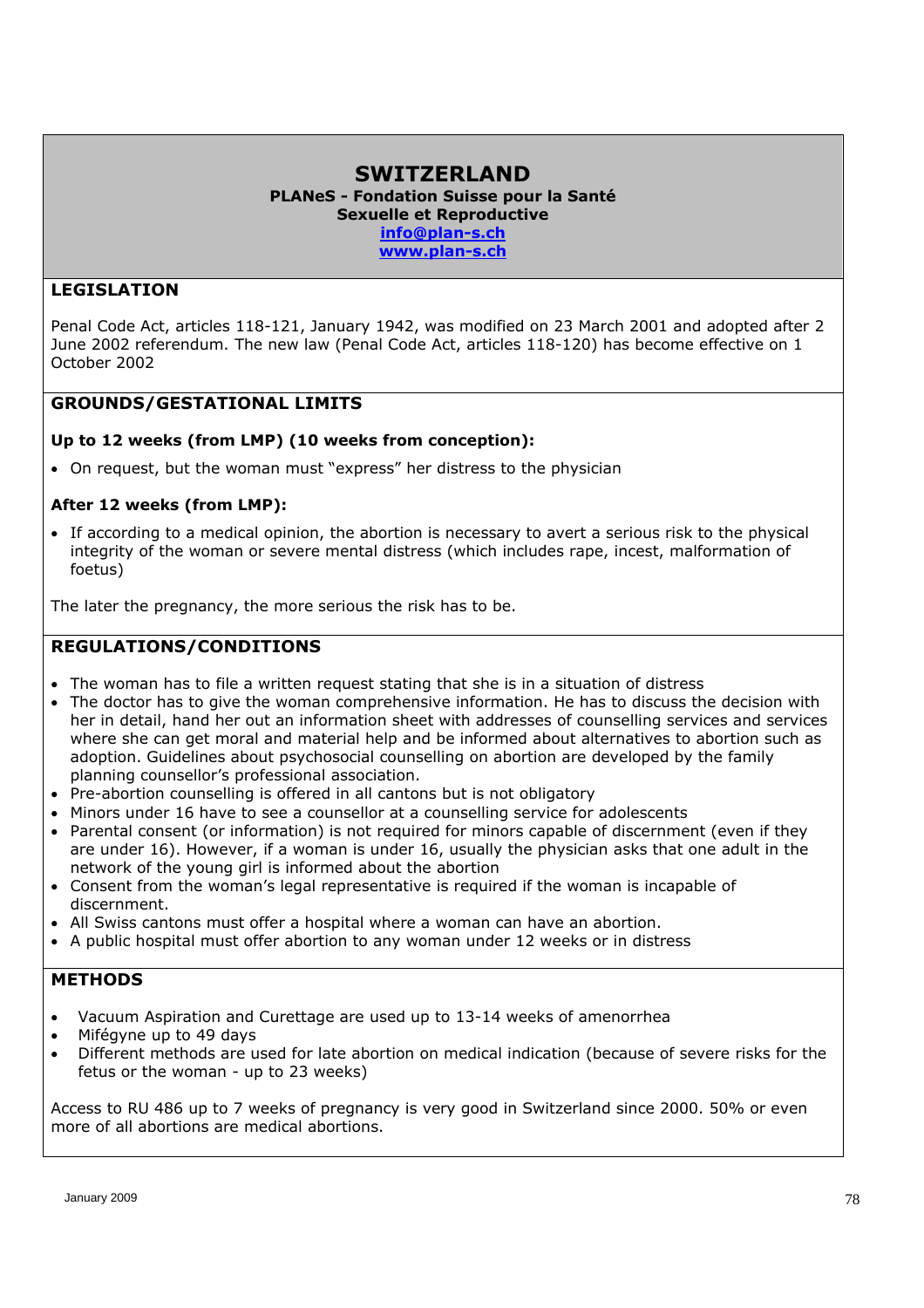## **COST**

- Health insurance covers 90% of the costs of the lawful termination, under the same terms as illness (Art. 30 Federal Law, March 18, 1994)
- Between CHF 1500 and 1700, if no complication. Costs are higher for late abortion on medical indications.

#### *DISPARITY IN THE APPLICATION OF THE LAW:*

- *Most abortions are performed on psycho-social grounds*
- *The abortion legislation was liberalized in 2001 but it remains part of the Penal Code.*
- *There is no difference in rural and urban access to abortion*
- *The abortion rate is rather low: 6,8 to 7/1000 women. It is most frequent among 20-25 year olds and among migrant population.*
- *Availability of contraceptive methods is good and there is prevention through sex education in school*
- *The practice has become more liberal over the last 25 years*
- *After 14 weeks of pregnancy, it is still difficult to obtain an abortion except in very severe cases*
- *Regional differences and "abortion tourism" within Switzerland are rapidly disappearing*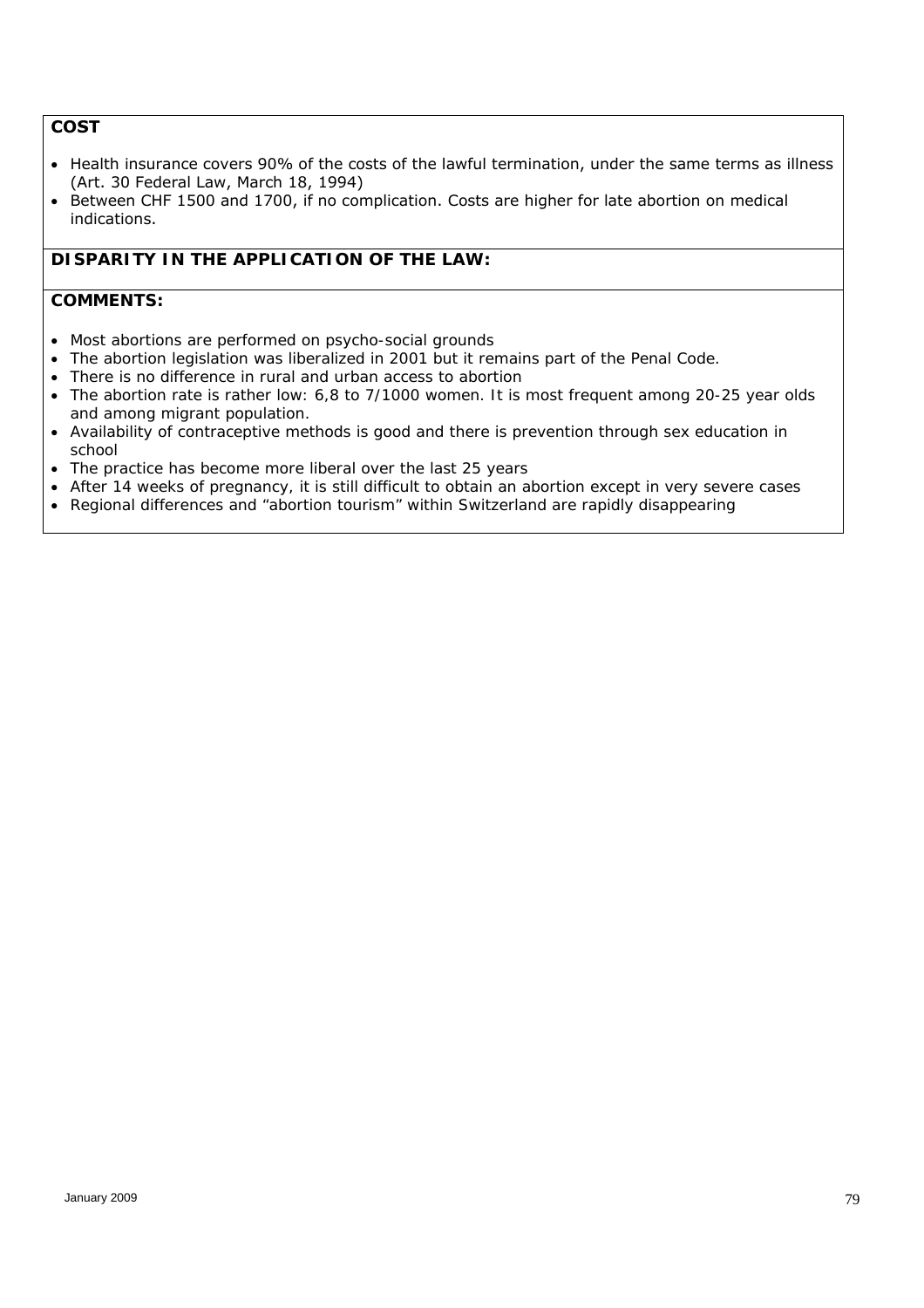### **TAJIKISTAN Tajik Family Planning Alliance tajik-fpa@rambler.ru www.tfpa.tj**

# **LEGISLATION**

Law N°179, 15 May 1997, "on protection of public health" and Law N° 72, 2 December 2002, "On reproductive health and reproductive rights"

Order N°121 of Ministry of Health, 28 April 2000, "On abortion grounds and procedures in the Republic of Tajikistan"

# **GROUNDS/GESTATIONAL LIMITS:**

#### **Up to 12 weeks:**

On request

#### **Up to 22 weeks:**

- On social grounds:
	- Husband's death during gestation;
	- Divorce during gestation;
	- If the husband or wife is recognized as unemployed;
	- In the presence of court decision regarding entirely or partly revocation of paternity or maternity;
	- If the woman is not married;
	- If the pregnancy is the result of rape;
	- If the husband is severely disabled (level 1-2);
	- If the family has a disabled child;
	- If the family does not have place of residence or lives in a dormitory;
	- If the woman has a refugee or forced migrant status;
	- If the family's income is less than the minimum wage;
	- If the family has many children (5 and more)

#### **No limit:**

In case of serious risk to the physical or mental health of the woman.

# **REGULATIONS/CONDITIONS:**

- List of social grounds is set out in a government regulation dating back from 1999
- If rape is the cause of pregnancy, the rape should be reported to the authorities in charge (police);
- In case of foetal malformation, assurance of 3 doctors (ob/gyn) is needed stating that the child if born may suffer from serious physical or mental defects
- In case of serious risk to physical and psychological health of the woman, a medical report of a doctor specialized in this area is required.
- The abortion should be conducted by a doctor (ob/gyn) and only in a specialized clinic.
- The doctor (ob/gyn) is prosecuted by the law if the abortion was not performed in a licensed clinic.
- Adolescents aged 15-18 don't have a right to abortion without consent of their tutors.

# **METHODS**

January 2009 80 Two methods of abortion are most commonly used: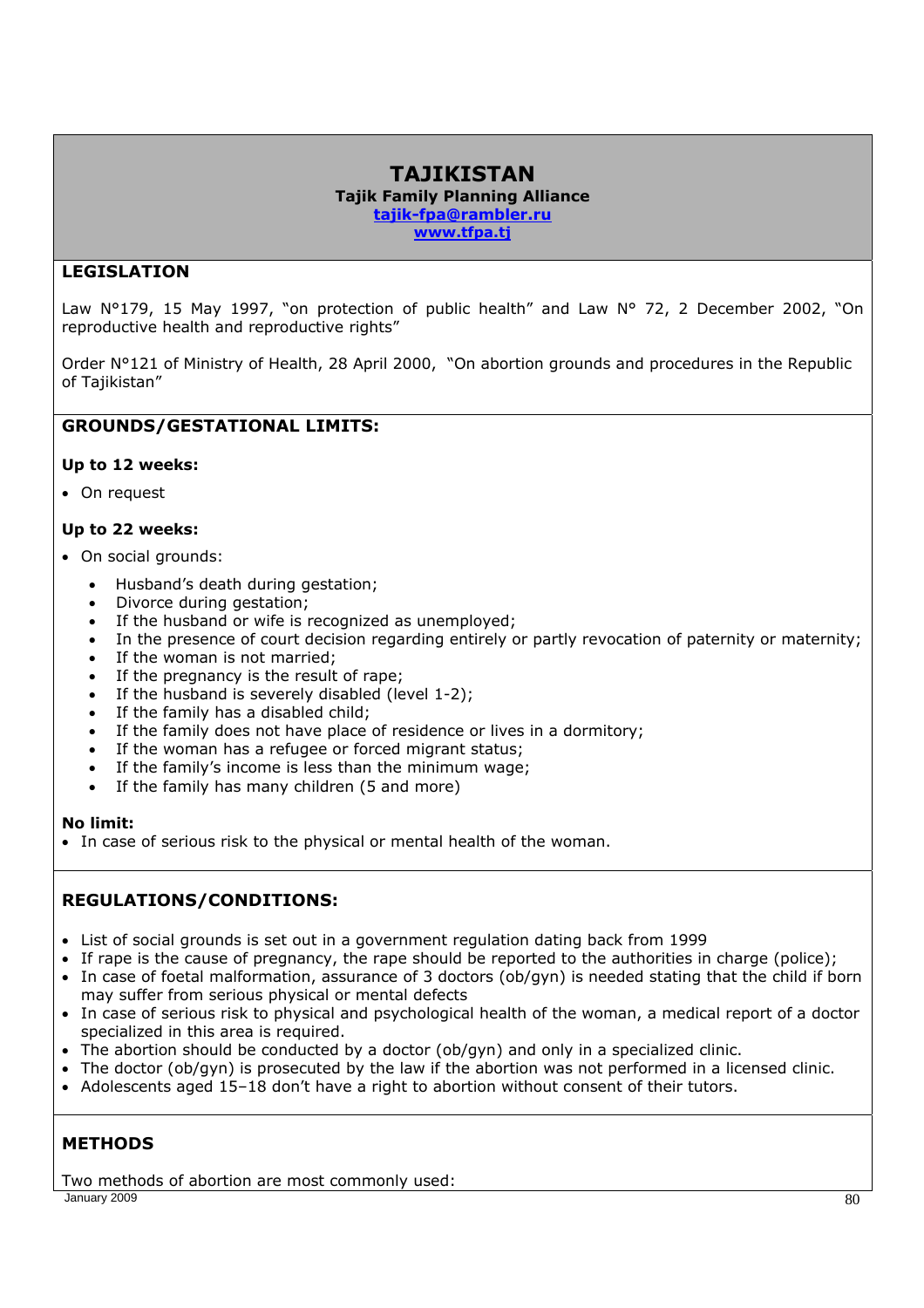- Vacuum aspiration up to 12 weeks;
- Embryotomy within high terms.

Medical abortion is practiced among service providers in big cities though it is not legal. National legislation does not regulate medical abortion (using misoprostol and mifepristone).

#### **COST:**

Officially, abortion in state clinics is provided free of charge, but there is informal payment:

- Abortions up to 5-6 weeks are provided for the sum of US\$ 5-15,
- From 6-12 weeks of pregnancy US\$ 10-20,
- From 18-22 weeks US\$ 50-100 depending on the commodities and equipment used (medicines, analgesics etc).

## **DISPARITY IN THE APPLICATION OF THE LAW:**

- *Manual vacuum aspiration is allowed only within 6 weeks of pregnancy officially, but in practice it is allowed within 12 weeks.*
- *Provision of abortion is allowed only in specialized health institutions (of which there are only a few). This hampers access to abortion services and leads to illegal abortion.*

- *If high-quality contraceptives were available and accessible and service providers were trained abortion services, the number of illegal abortions and unwanted pregnancies would decrease. At the moment, there is no access to high-quality contraceptives in Tajikistan so far. The country just cannot afford them, and all contraceptives come from humanitarian aid and are of low quality.*
- *An updated strategy was developed in 2008 with support of WHO, TFPA, MoH of Tajikistan, however it is not yet approved by the Government of Tajikistan;*
- *There is an unofficial policy to work on the abortion index, but not on widening the access to safe abortion methods;*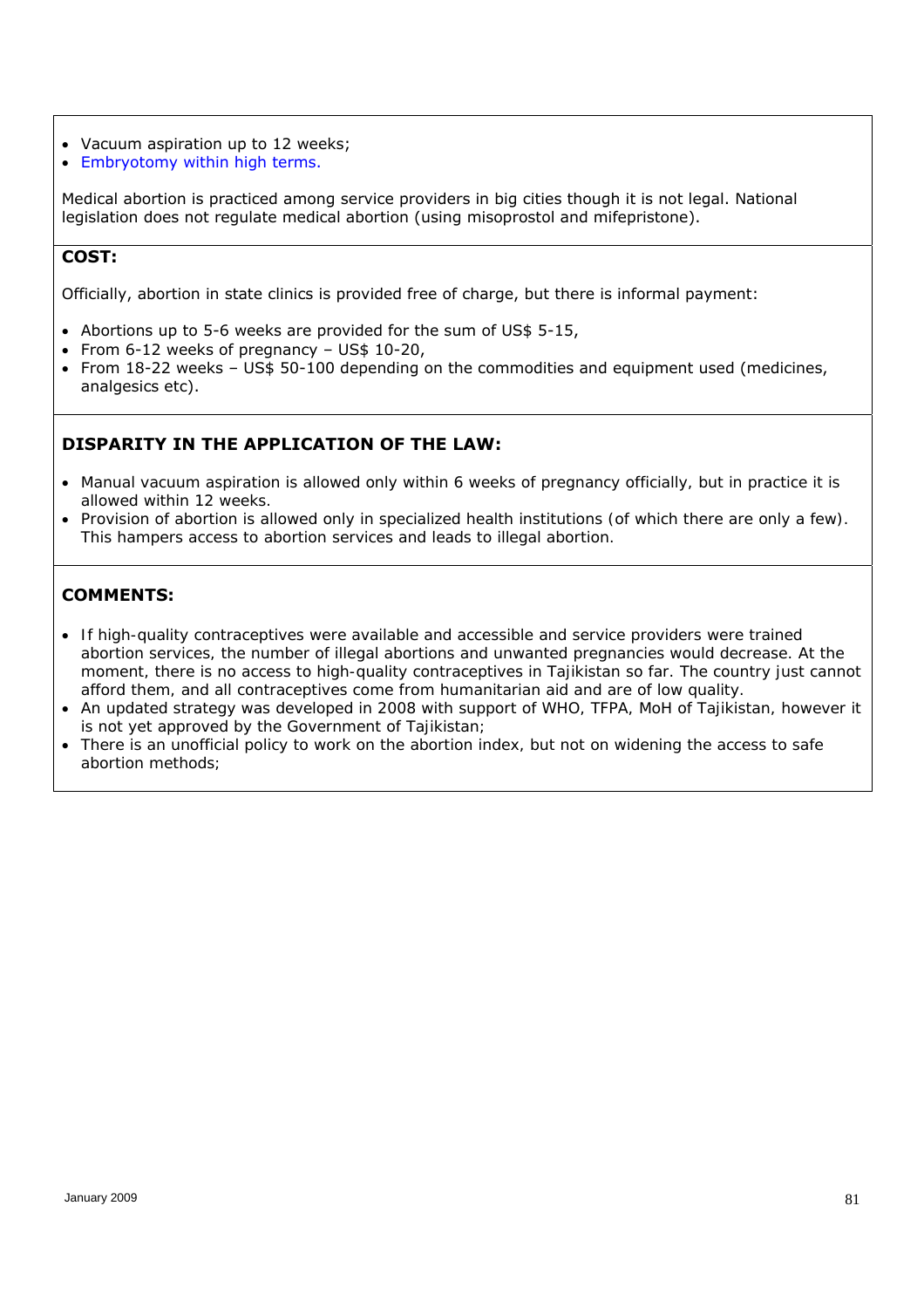# **TURKEY**

#### **Türkiye Aile Planlamasi Dernegi (TAPD)**

**tapd@tapd.org.tr**

**www.tapd.org.tr**

#### **LEGISLATION**

Law N° 2827, Sec 5-6, 24 May 1983, "Population Planning"

# **GROUNDS/GESTATIONAL LIMITS**

#### **Up to 10 weeks:**

• On request

#### **Over 10 weeks:**

- If the pregnancy represents, or will constitute, a danger to the woman's life
- If the child to be born or its offspring will be damaged

# **REGULATIONS/CONDITIONS**

- Married women need spousal consent
- Parental, guardian's or magistrate's courts consent required for minors (under 18) or mentally disabled.
- The above two requirements may be waived if there could be danger to life or to a vital organ unless urgent action is taken.
- Confirmation in writing, on the basis of objective findings by 2 specialists (one in ob/gyn and one in a related field) is needed in cases where there is risk to life of woman or risk of fetal malformation

# **METHODS**

A series of feasibility studies to introduce medical abortion technology for first trimester abortion into the health care system have been undertaken in Turkey by academics. Although scientific committees recommend the clinical use of mifepristone and RU486 the pharmaceutical companies were not interested to get registration in Turkey. The multi-centered study was carried out by hacettepe University Public Health Department WHO Reproductive Health Collaboration Center (Akin A., et al.) in collaboration with WHO. Although Turkey does yet have a registered mifepristone product, ongoing research is planned, including a multi-site national study. These studies will continue to generate evidence for its use in different clinical settings and inform future introduction

The most commonly used methods are manual vacuum aspiration for induced abortion. However, if the abortion is performed due to medical reasons, it could be performed during all three trimesters by using the appropriate abortion method including D&C, laparoscopy etc.

# **COST**

Every woman has the right to access to safe abortion services. If she has an abortion in a Government or University Hospital, the operation is free of charge and the drugs are registered and paid for by the Social Security System or by the Social Welfare System.

In July 2007 three separate social security units were combined under the same General Directorate by law and the new system has also covered the contracted private medical centers and hospitals. Under the new law, each individual has gained an opportunity to access services in the private sector health units by paying some extra cost, including abortion. Unfortunately, the law only covers a limited amount (~\$ 50-110) of the total cost of abortion practiced in the private sector. Thus the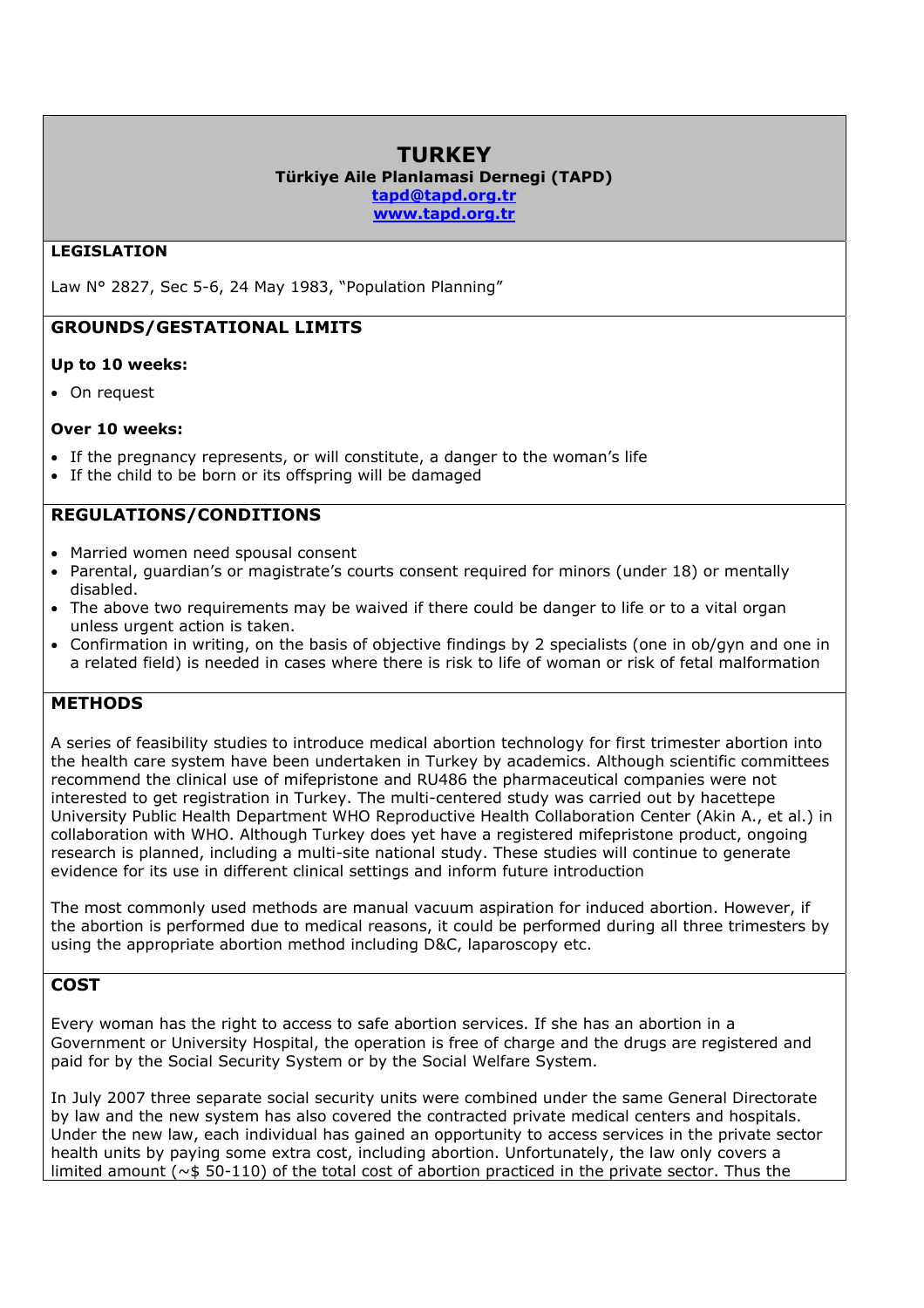woman has to pay the extra cost by herself (~\$200-300).

# *DISPARITY IN THE APPLICATION OF THE LAW:*

*Women in rural areas have limited access to safe abortion. Pre- and post-abortion counselling has not been widely provided for, and there has been scarcity of family planning services in some settlements, which could reduce the recourse to abortion law is very liberal in Turkey still there exist some problems in practice which cause some barriers to access the safe abortion.*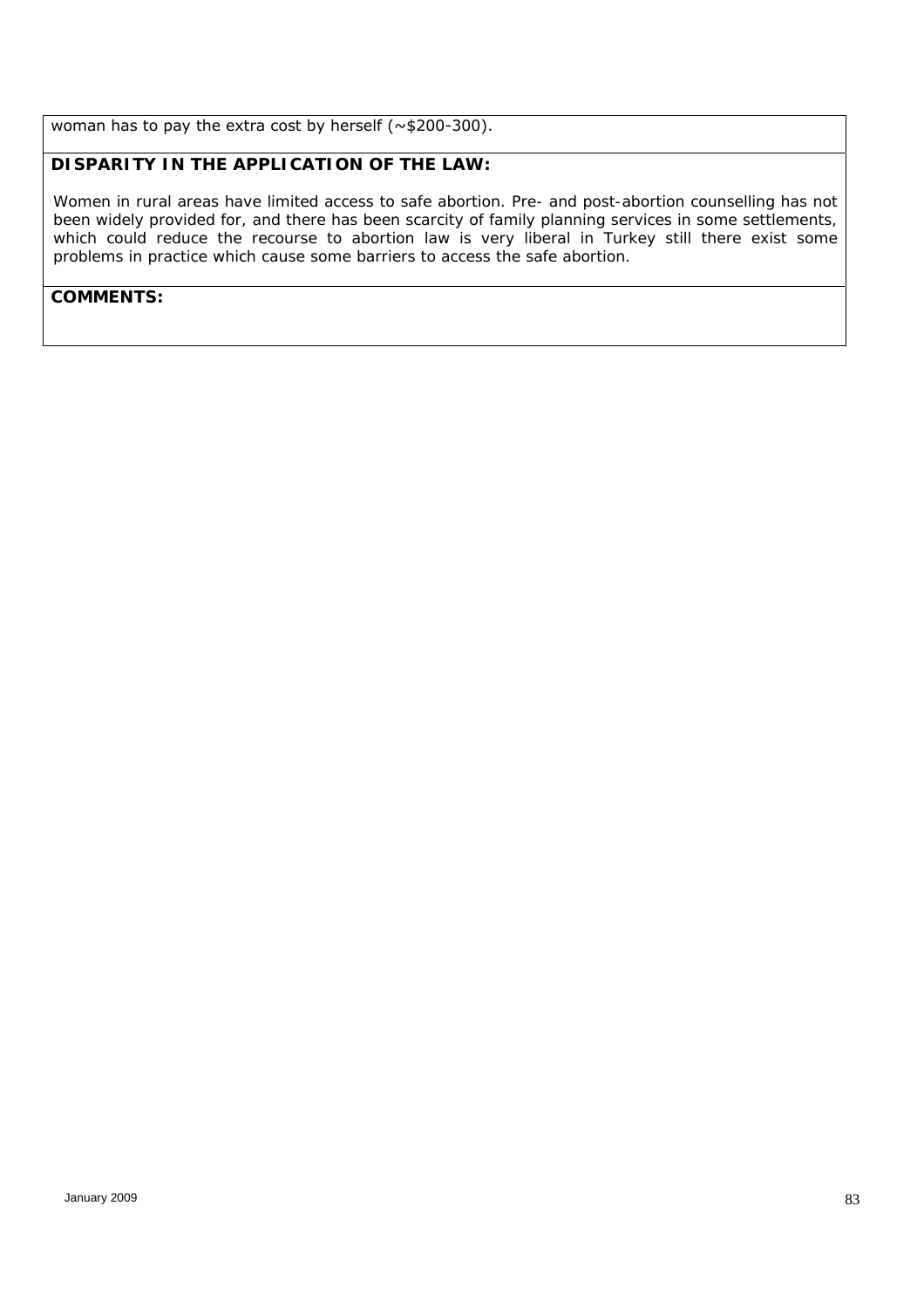# **UNITED KINGDOM**

**fpa** 

**library&information@fpa.org.uk www.fpa.org.uk** 

## **LEGISLATION**

Abortion Act, 17 October 1967, Amended with Human Fertilization and Embryology Act, 24 April 1990

# **GROUNDS/GESTATIONAL LIMITS**

#### **Up to 24 weeks**

 If continuing the pregnancy would involve risk, greater than if the pregnancy were terminated, of injury to the physical or mental health of the pregnant woman or any existing children of her family

#### **No limit:**

- If abortion is necessary to prevent grave permanent injury to the physical or mental health of the pregnant woman
- If continuing the pregnancy would involve risk to the life of the pregnant woman, greater than if the pregnancy were terminated
- If there is a substantial risk that if the child were born it would suffer from such physical or mental abnormalities as to be seriously handicapped

# **REGULATIONS/CONDITIONS**

- In determining whether continuing a pregnancy would involve such risk of injury to he health as is mentioned above, account may be taken of the pregnant woman's actual or reasonably foreseeable environment.
- Consent of two doctors required
- Parents/guardians or social worker consent is not required for minors (under 16 or if in care) if both doctors concerned agree that the minor involved has sufficient maturity and understanding to appreciate what is involved.

#### *METHODS*

- Early Medical Abortion (to 9 weeks)
- Manual Vacuum Aspiration (to 10 weeks)
- Vacuum Aspiration (to 15 weeks)
- Surgical dilatation and evacuation (after 15 weeks)
- Medical abortion (9-20 weeks)
- Abortion after 21 weeks involves either medical abortion or surgical dilatation and evacuation

# **COST**

- Free of charge (on National Health Service) in principle
- Private or charitable clinics: 11% of women in England and Wales pay £500 upwards, depending on gestation and method (minimum US\$ 993)
- About 89% of abortions in England and Wales, and 99.3% in Scotland, are funded by the NHS [2007 figures]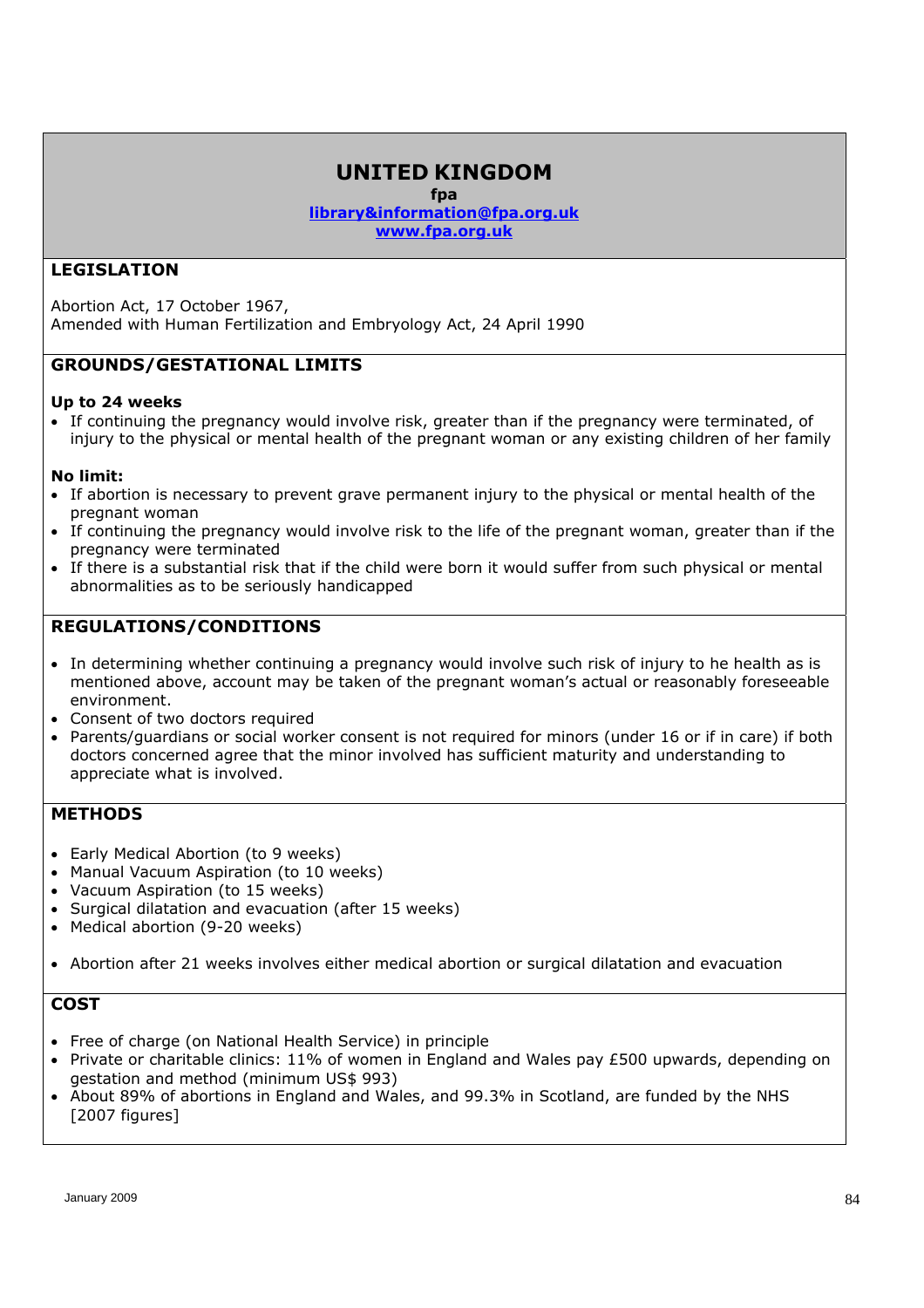#### *DISPARITY IN THE APPLICATION OF THE LAW:*

- *The 1967 Abortion Act was not extended to Northern Ireland upon its enactment in 1968, and only applies to England, Wales and Scotland (Great Britain). Women from Northern Ireland are not entitled to an NHS abortion in Great Britain; if they wish to obtain an abortion, they must travel to Great Britain and pay for a private abortion.*
- *The legislation related to abortion in Northern Ireland is much more restrictive: under sections 58 and 59 of the Offences Against The Person Act 1861, it is an offence unlawfully to procure a miscarriage, punishable by a maximum sentence of life imprisonment. However, on the basis of a 1930s court decision, abortion is regarded as permissible in order to avoid serious long term harm to the mother's physical or mental health. Lack of guidance around abortion means that clinicians in Northern Ireland interpret this extremely strictly, and on average, only 60-80 abortions are performed in Northern Ireland each year.*
- *Choice of methods and indeed access to abortion in other parts of Britain is restricted by a lack of clinical staff willing to take part in the abortion process – clinicians opt in rather than out of abortion treatment and care.*
- *Approximately 20 per cent of General Practitioners describe themselves as 'anti-abortion' conscientious objection and unwillingness to refer women to a colleague for a consultation can mean that women who wish to have an abortion may be delayed for several weeks. Younger doctors working within Obstetrics and Gynaecology may also declare conscientious objection which is not grounded in either religious or moral belief and may be more to do with a lack of training or commitment. This results in a shortage of clinicians willing to perform abortions, and leads to further delays for women.*

- *During summer 2008, the UK Parliament debated the Human Fertilisation and Embryology Bill, which includes abortion in its scope. An attempt to reduce the abortion time limit from 24 weeks was unsuccessful. Several amendments were tabled, some to modernize the abortion law and extend the Abortion Act to Northern Ireland, and others to restrict women's access by imposing waiting periods and mandatory counselling. These amendments were planned to be debated late 2008.However, in October 2008 A Programme Motion from the Government restricted debate on amendments, including extending the act to Northern Ireland. fpa will continue to campaign for the modernisation of British abortion law in order to extend access to abortion to women in Northern Ireland.*
- *Abortion access varies widely across Britain. There are particular variations between areas in the number of women who have their abortion under 10 weeks, and so are able to choose a medical or manual vacuum aspiration abortion. While 70 per cent of NHS funded abortions were carried out less than 10 weeks gestation in 2007, some areas only carried out 40 per cent of NHS funded abortions before 10 weeks.*
- *Around one in five pregnancies (22.6 per cent in 2006) end in abortion each year. This proportion has remained constant for several years. The abortion rate is currently 18.6 per 1,000 women aged 15-44 (compared with 18.3 in 2006).*
- In 2006-07, 76 per cent of women aged 16-49 used at least one method of contraception. The most *used methods were oral contraceptives, sterilization or male condoms, although the use of long acting reversible methods of contraception is slowly rising (now at 14 per cent). Emergency hormonal contraception is freely available from general practice, community contraceptive clinics or hospitals, and can be bought without prescription in pharmacies since 2001.*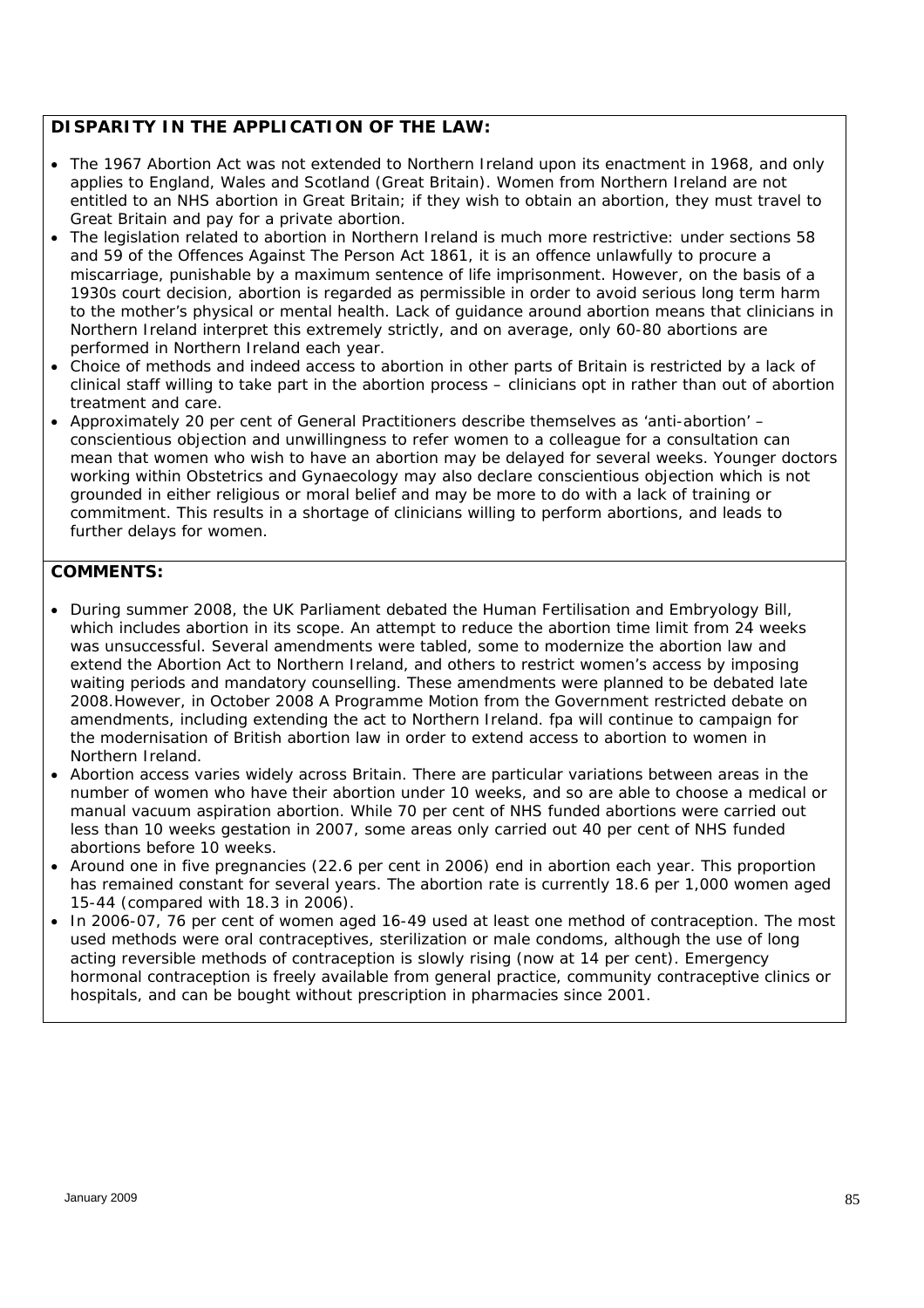# **UZBEKISTAN**

**Uzbek Association on Reproductive Health (UARH)** 

**uarz@uarz.uz www.uarz.uz**

## **LEGISLATION**

Order 500, September 15, 1992 Order 721 - 722, October 29,1996

## **GROUNDS/GESTATIONAL LIMITS**

#### **Up to 12 weeks:**

On request

#### **Second trimester:**

- Medical grounds
- Social grounds

# **REGULATIONS/CONDITIONS**

- Consultation with a doctor
- Induced abortions are legal, if they are done at out-patient facilities and maternity hospitals during the first twelve weeks of pregnancy. In some cases abortion may be done at a later period of gestation if there are certain medical and social indications for termination of pregnancy. These cases require strict control by qualified medical personnel.

# **METHODS**

Surgical abortion is the most commonly used method. Vacuum aspiration is not a common method as it is relatively new in the country and in its initial stage.

Mifepristone is registered for medical abortion use. However, the method is not widely used. A 2008 Gynuity study aimed to encourage the Ministry of Health of Uzbekistan to establish national guidelines on medical abortion and improve access to the procedure.

#### **COST**

- Regional hospital: free of charge
- State hospitals on request of special conditions: sum  $15,000 20,000$  (US\$  $10.0-15$ )
- Private clinics: sum 30,000 (US\$ 20)

#### *DISPARITY IN THE APPLICATION OF THE LAW:*

*None* 

- *The main cause of the high abortion rate is poor access to contraceptives especially for low income women, poor skills and knowledge on post abortion counseling on contraception among service providers.*
- *The main causes for post-abortion complications are a lack of modern abortion technologies and*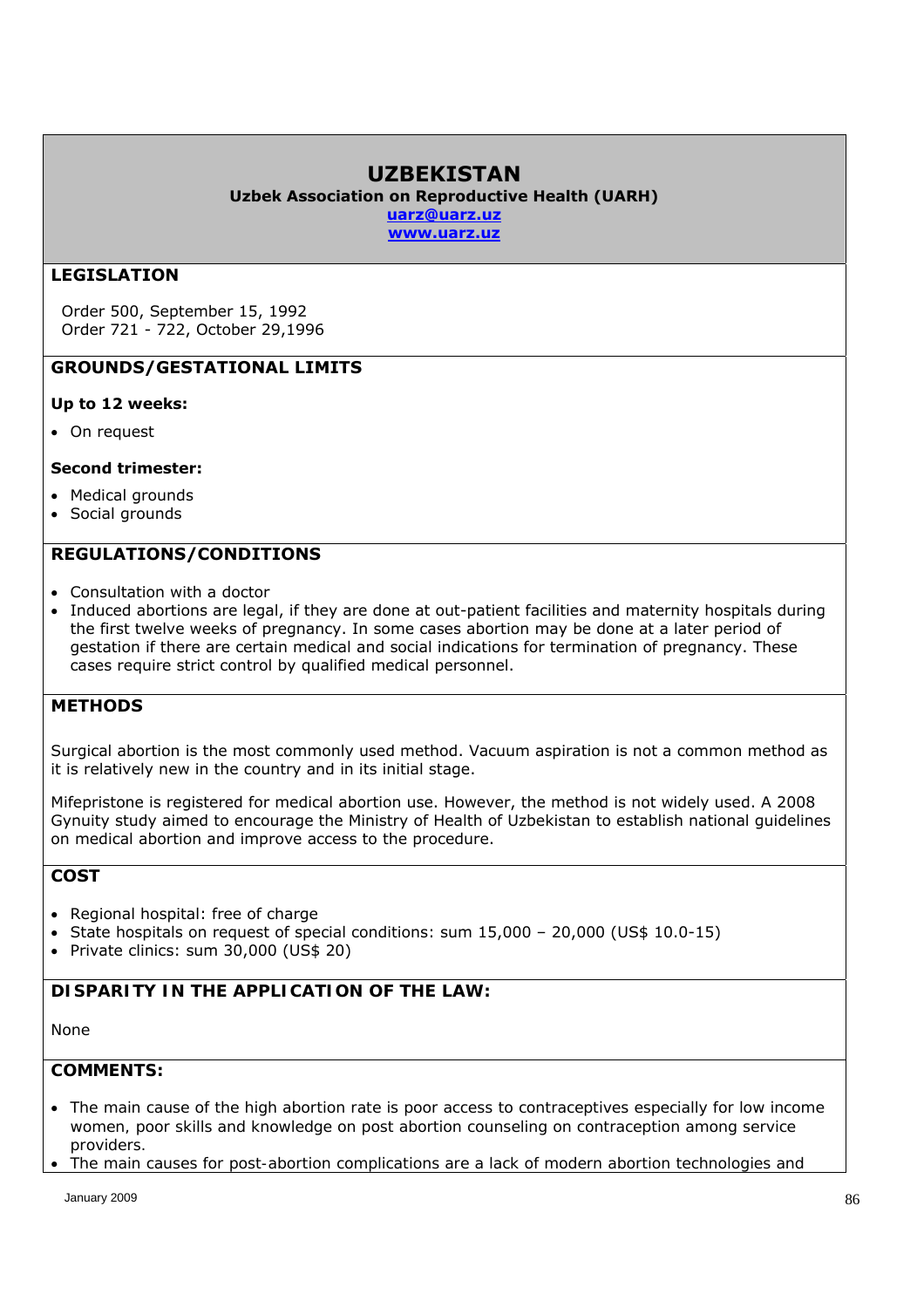equipment, poor skills of modern personnel in providing safe abortion and a low awareness among *the population on post-abortion complications.*